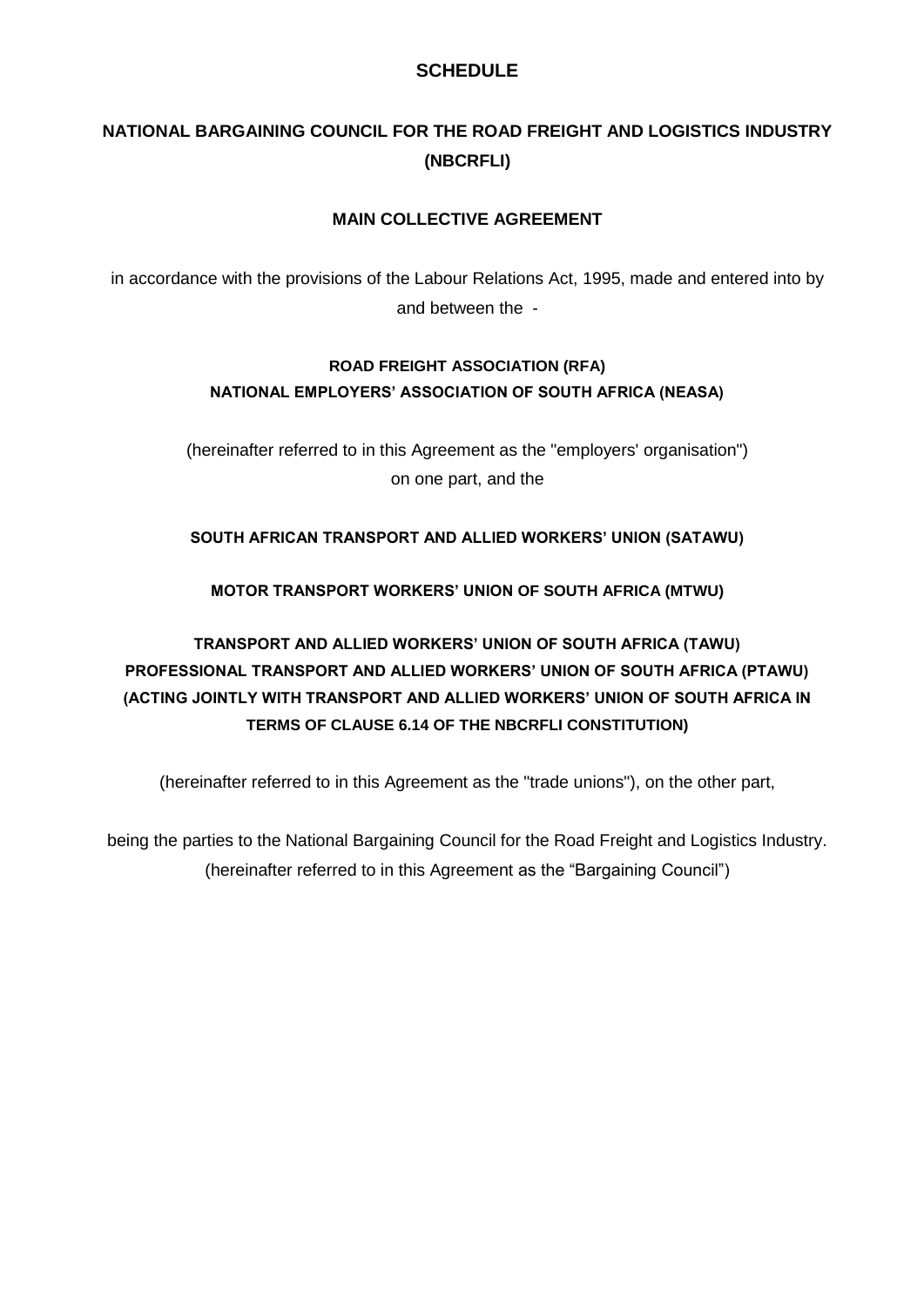Page 2

# **INDEX**

| 1 <sub>1</sub> |                                                                              |  |
|----------------|------------------------------------------------------------------------------|--|
| 2.             |                                                                              |  |
|                |                                                                              |  |
| 3.             |                                                                              |  |
| 4.             |                                                                              |  |
| 5.             |                                                                              |  |
| 6.             |                                                                              |  |
| 7.             |                                                                              |  |
| 8.             |                                                                              |  |
| 9.             |                                                                              |  |
| 10.            |                                                                              |  |
| 11.            |                                                                              |  |
| 12.            |                                                                              |  |
| 13.            |                                                                              |  |
| 14.            |                                                                              |  |
| 15.            |                                                                              |  |
| 16.            |                                                                              |  |
| 17.            |                                                                              |  |
|                |                                                                              |  |
| 18.            |                                                                              |  |
| 19.            |                                                                              |  |
| 20.            | INABILITY TO WORK DUE TO AN OCCUPATIONAL ACCIDENT OR DISEASE19               |  |
| 21.            |                                                                              |  |
| 22.            |                                                                              |  |
| 23.            |                                                                              |  |
|                |                                                                              |  |
|                |                                                                              |  |
| 24.            |                                                                              |  |
| 25.            | GENERAL PROVISIONS ON CONTRIBUTIONS TO BENEFIT FUNDS AND CLAIMS FROM BENEFIT |  |
|                |                                                                              |  |
| 26.            | GENERAL PROVISIONS ON THE ADMINISTRATION OF BENEFIT FUNDS 23                 |  |
| 27.            |                                                                              |  |
| 28.            | ADMINISTRATIVE PROVISIONS ON PAYMENTS OUT OF THE LEAVE PAY FUND AND THE      |  |
|                |                                                                              |  |
| 29.            |                                                                              |  |
| 30.            |                                                                              |  |
|                |                                                                              |  |
| 31.            | PAYMENT OF REMUNERATION FOR EMPLOYEES OTHER THAN RELIEF EMPLOYEES28          |  |
| 32.            |                                                                              |  |
| 33.            |                                                                              |  |
| 34.            |                                                                              |  |
| 35.            |                                                                              |  |
| 36A.           |                                                                              |  |
| 36B.           |                                                                              |  |
| 37.            |                                                                              |  |
| 38.            |                                                                              |  |
| 39.            |                                                                              |  |
|                |                                                                              |  |
| 40.            |                                                                              |  |
| 41.            | DOCUMENTS TO BE FURNISHED TO AN EMPLOYEE ON TERMINATION37                    |  |
| 42.<br>43.     |                                                                              |  |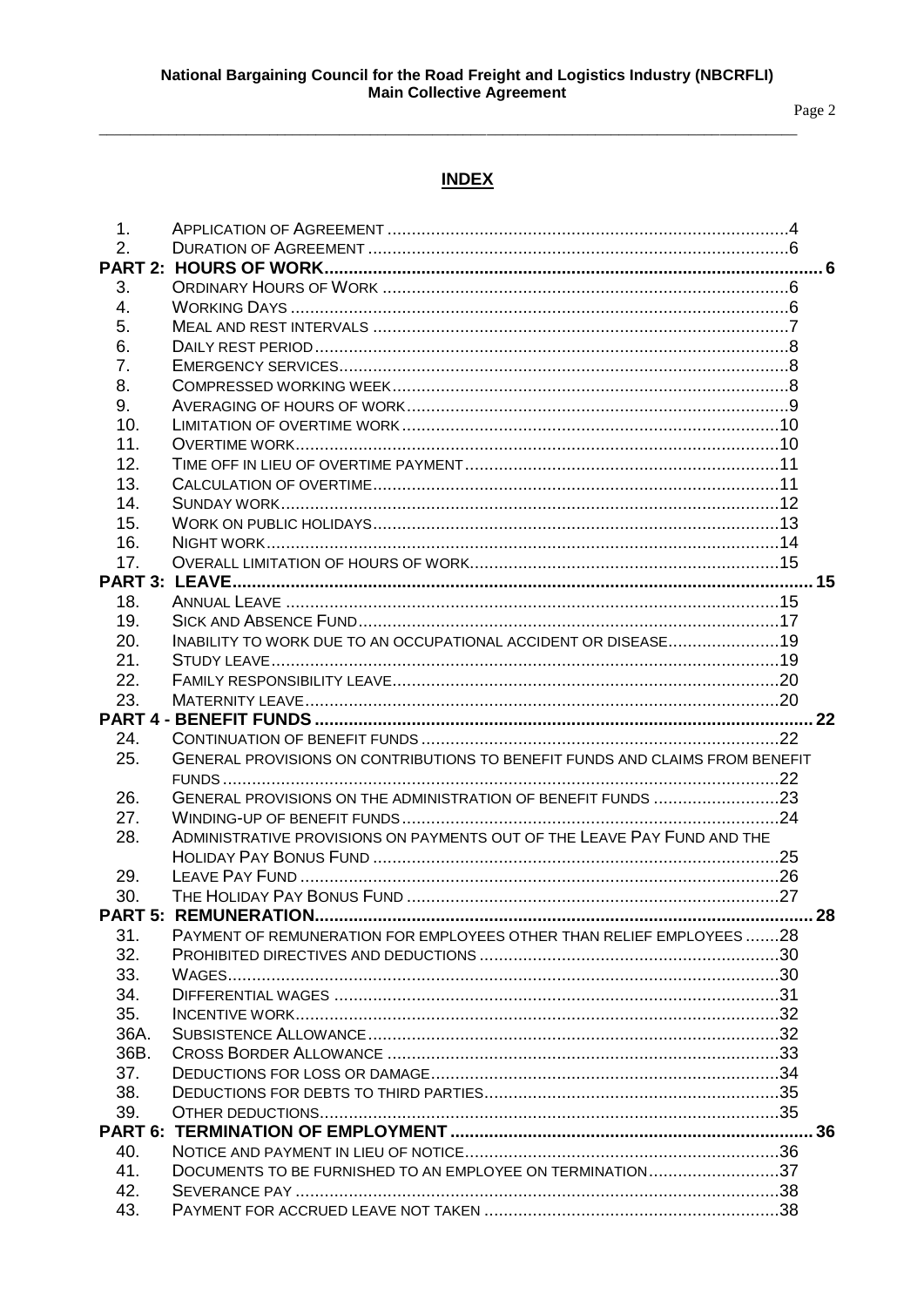| 44.        |                                                                         |  |
|------------|-------------------------------------------------------------------------|--|
|            |                                                                         |  |
| 45.        | REGISTRATION OF AND PARTICULARS TO BE FURNISHED BY EMPLOYERS41          |  |
| 46.        | EMPLOYERS TO BE IN POSSESSION OF THE FOLLOWING DOCUMENTS42              |  |
| 47.        |                                                                         |  |
| 48.        |                                                                         |  |
| 49.        |                                                                         |  |
| 50.        |                                                                         |  |
| 51.<br>52. |                                                                         |  |
| 53.        |                                                                         |  |
|            |                                                                         |  |
| 54.        |                                                                         |  |
| 55.        |                                                                         |  |
| 56.        |                                                                         |  |
| 57.        |                                                                         |  |
|            |                                                                         |  |
| 58.        |                                                                         |  |
|            | PART 10: PROVISIONS APPLICABLE TO PARTICULAR CATEGORIES OF EMPLOYEES.51 |  |
| 59.        |                                                                         |  |
| 60.        |                                                                         |  |
| 61.        |                                                                         |  |
| 62.        |                                                                         |  |
| 63.        |                                                                         |  |
| 64.        |                                                                         |  |
| 65.        |                                                                         |  |
| 66.        |                                                                         |  |
| 67.        | TEMPORARY EMPLOYEES OF TEMPORARY EMPLOYMENT SERVICES 60                 |  |
|            |                                                                         |  |
| 68.        |                                                                         |  |
| 69.        |                                                                         |  |
| 70.<br>71. |                                                                         |  |
| 72.        |                                                                         |  |
| 73.        |                                                                         |  |
| 74.        |                                                                         |  |
| 75.        |                                                                         |  |
| 76.        |                                                                         |  |
| 77.        |                                                                         |  |
| 78.        |                                                                         |  |
| 79.        |                                                                         |  |
| 80.        |                                                                         |  |
|            | SCHEDULE 1: THE GEOGRAPHICAL SCOPE OF THE MAIN AGREEMENT 74             |  |
|            |                                                                         |  |
|            |                                                                         |  |
|            |                                                                         |  |
|            |                                                                         |  |
|            | SCHEDULE 5: REMUNERATION AND OTHER MONETARY BENEFITS91                  |  |
|            |                                                                         |  |
|            |                                                                         |  |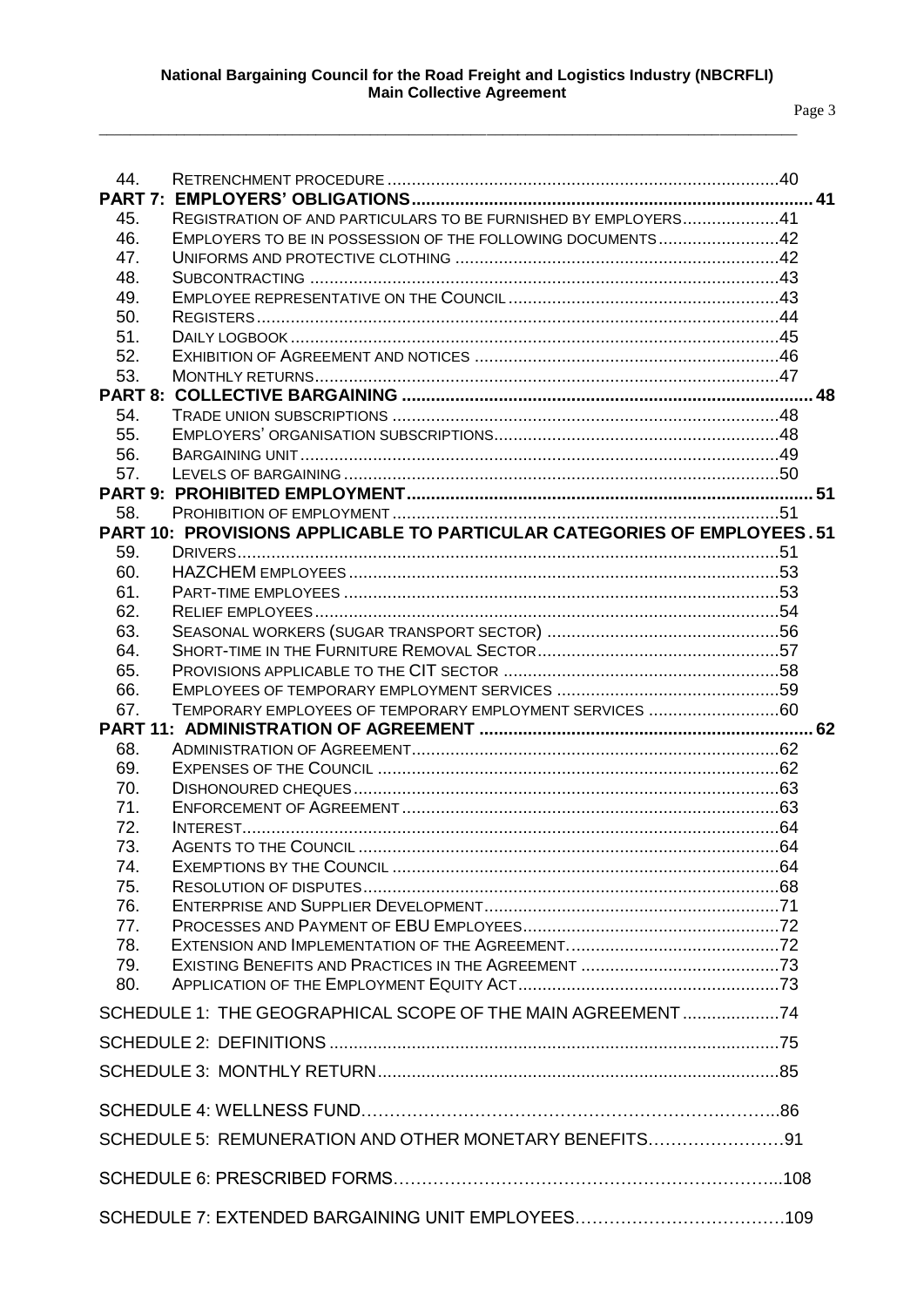Page 4

# **PART 1: APPLICATION AND DURATION OF AGREEMENT**

\_\_\_\_\_\_\_\_\_\_\_\_\_\_\_\_\_\_\_\_\_\_\_\_\_\_\_\_\_\_\_\_\_\_\_\_\_\_\_\_\_\_\_\_\_\_\_\_\_\_\_\_\_\_\_\_\_\_\_\_\_\_\_\_\_\_\_\_\_\_\_\_\_\_\_\_\_\_\_\_\_\_\_\_\_\_\_\_\_\_

### <span id="page-3-0"></span>**1. Application of Agreement**

(1) The terms of this Agreement shall be observed by employers and employees in the Road Freight and Logistics Industry as defined hereunder, in the Republic of South Africa:

**"Road Freight and Logistics Industry"** or "Industry" means the industry in which employers and their employees, as defined in Paragraph A hereunder, are associated for carrying on one or more of the following activities for hire or reward:

- (i) The transportation of goods by means of motor transport;
- (ii) The storage of goods, including the receiving, opening, unpacking, packing, despatching and clearing or accounting for of goods where these activities are ancillary or incidental to paragraph (i); and
- (iii) The hiring out by temporary employment services of employees for activities or operations which ordinarily or naturally fall within the transportation or storage of goods as contemplated by paragraphs (i) and (ii) of this definition.

The **"transportation of goods"** does not include the undertakings, industries, trades or occupations in respect of which the following bargaining councils are registered:

- (i) Transnet Bargaining Council; and
- (ii) Motor Ferry Industry Bargaining Council of South Africa.

For the purposes hereof-

"Paragraph A" means those employees in the Road Freight and Logistics Industry, as defined above, in the categories as mentioned hereunder:

#### **(a) Employees covered by the definition of the Industry as defined above:**

- General workers;
- Security guards, security officers, custodians, vehicle guards, team leaders;
- Motor vehicle drivers;
- Key Marshalls (Cash in Transit)
- Cage Men (Cash in Transit)
- Artisan assistants, semi-skilled artisans, repair shop workers;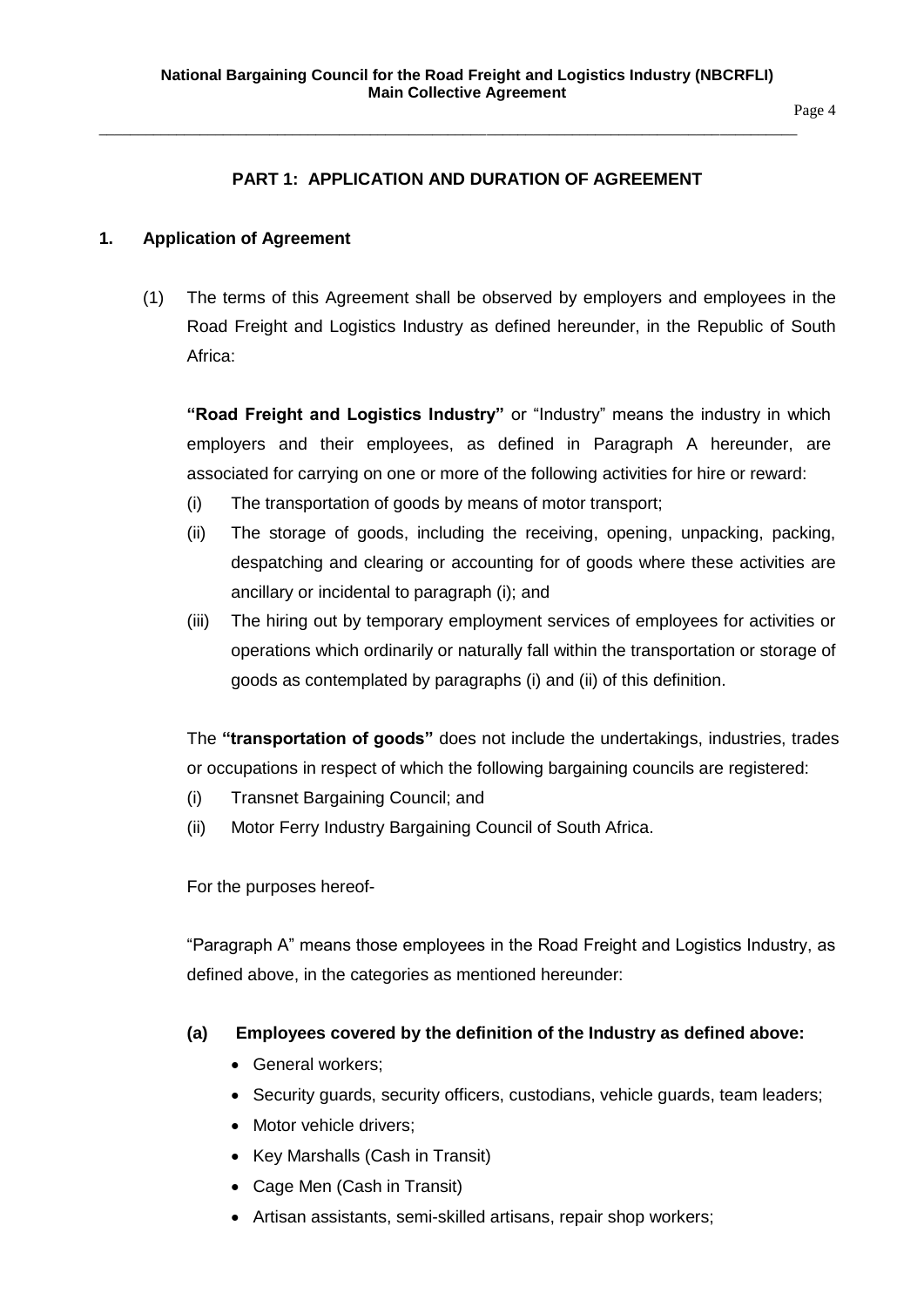Page 5

- Operators;
- Dispatch clerks, checkers, packers/loaders;
- Storemen.
- Personal assistants, receptionists, clerks, administrators, data capturers, chemical cleaners;
- Junior controllers, branch administrators, driver trainers.
- Box Room Marshalls (Cash in Transit);
- Radio Controllers (Security Officer III) (Cash in Transit);
- Tactical Support Officers / Team Leaders (Security Officer II) (Cash in Transit);
- Counting House Tellers (Cash in Transit);
- Box Staff (Cash in Transit);
- Client Liaison Officers (Cash in Transit);
- Training Officers (Cash in Transit);
- General Worker: Cleaners (Cash in Transit);
- Receptionist (Cash in Transit).
- (2) Notwithstanding the provisions of sub-clause (1), this Agreement shall apply to:
	- (a) Employees for whom minimum wages are prescribed in this Agreement and to the employers of such employees;
	- (b) other categories of employees, listed in schedule 7 who qualify for the across the board increases, as well as payments and benefits specified to the employers of such employees; and
	- (c) owner-drivers and their employees only insofar hours of work and limitations on hours of work and registration with the Council is concerned.
- (3) Subject to clause (4), this Agreement applies to owner-drivers, and to the employees of owner-drivers.
- (4) An owner-driver
	- (a) who is an employer must observe the same hours of work and limitations on hours of work that are prescribed in this Agreement for employees;
	- (b) who possesses only one motor vehicle and is the permanent driver of that vehicle is only required to comply with the requirements of sub-paragraph (a) of this clause and clause 45.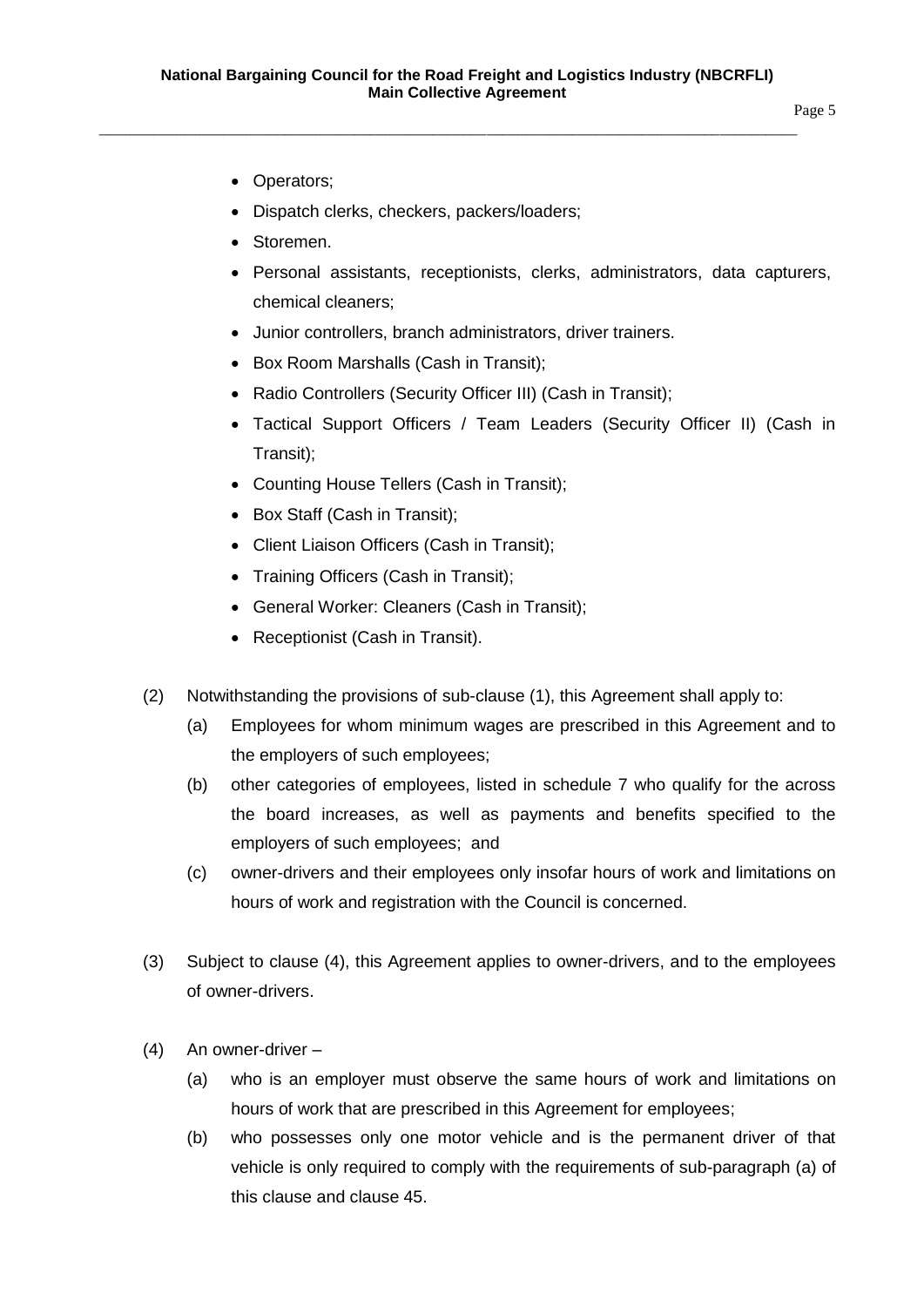- (5) Part 10 of this Agreement sets out provisions that apply to particular categories of employees. It –
	- (a) specifies categories of employees in respect of whom only particular provisions of this Agreement apply;
	- (b) provides provisions that apply to specific categories of employees in addition to the rest of the Agreement;
	- (c) modifies certain provisions of this Agreement for the purposes of specific categories of employees.

# <span id="page-5-0"></span>**2. Duration of Agreement**

- (1) This Agreement is binding to employers and employees of the industry effective from 1 March 2019 or date to be determined by the Minister but not earlier than 1 March 2019.
- (2) This Agreement shall become binding on non-party employers and employees once it is extended by the Minister of Labour in terms Section 32 of the Act from a date determined by the Minister until 28 February 2022.

# **PART 2: HOURS OF WORK**

# <span id="page-5-2"></span><span id="page-5-1"></span>**3. Ordinary Hours of Work**

- (1) The ordinary hours of work of an employee may not exceed 45 in any week.
- (2) Subject to sub-clause (1), ordinary hours of work per day may not exceed
	- (a) nine hours for employees who work a five-day week;
	- (b) eight hours for employees who work a six-day week, provided that an employee's ordinary hours of work may not exceed five hours on a Saturday.
- (3) Ordinary hours of work do not include meal intervals provided for in terms of clause 5.

# <span id="page-5-3"></span>**4. Working Days**

- (1) Regular daily working day times will be set and regulated by individual employers.
- (2) An employer may only change the commencement time of a regular working day  $-$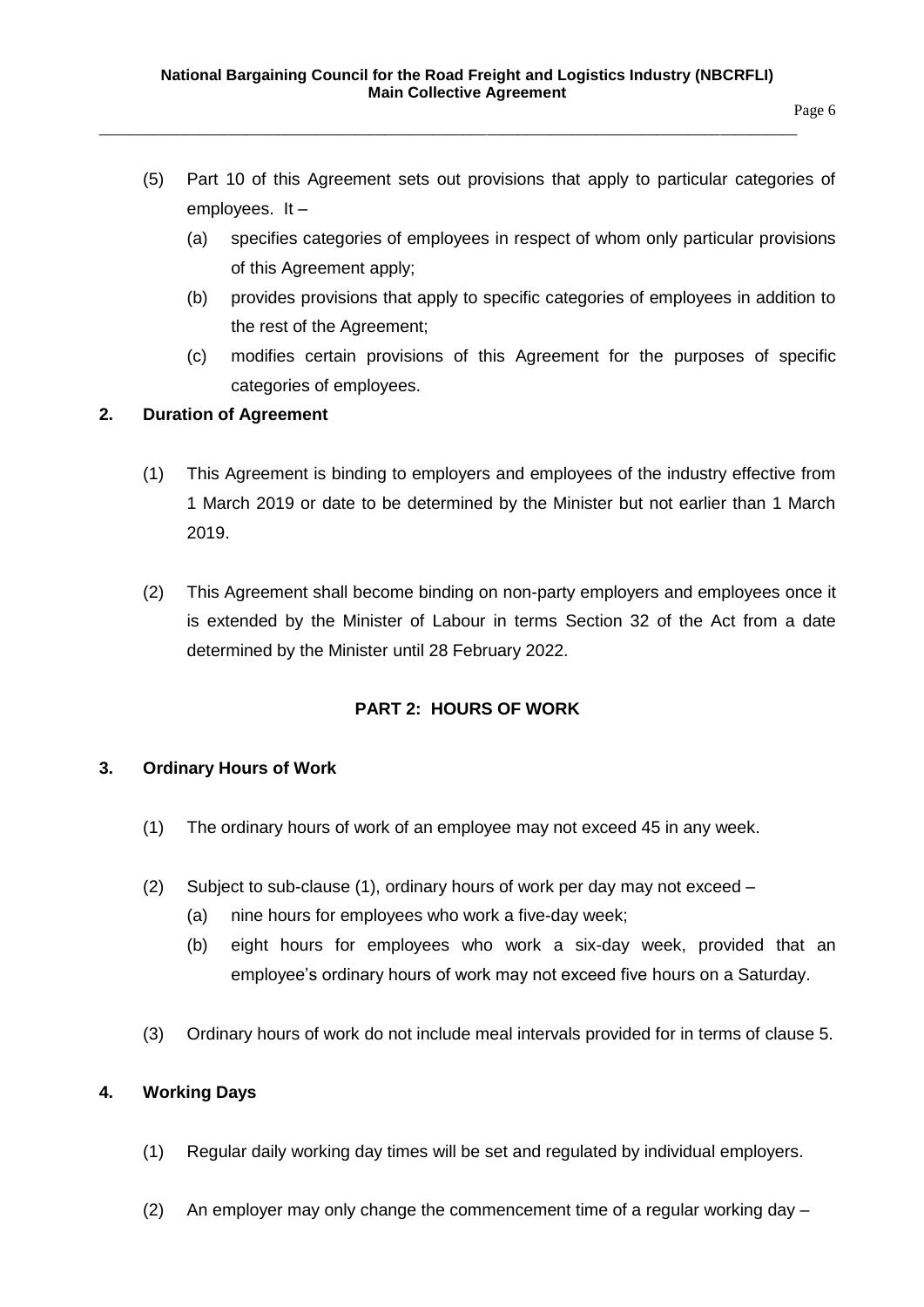- (a) involving non-vehicle crew employees who have been in the employ of the employer on the same working day configuration for 26 weeks or longer, if the employer has notified and consulted the employees, or their union representative, on the change at least seven days in advance; and
- (b) for all other employees, if the employer has given the affected employees prior verbal notice of the change of at least 12 hours.
- (3) An employer may change the working week commencement day and time of an employee by giving that employee at least 72 hours written notice of the change.
- (4) Subject to the meal intervals prescribed in clause 5, all hours worked by employees, other than temporary employees of a temporary employment service, on any day must be consecutive and must be regarded as one (1) completed working day.

# <span id="page-6-0"></span>**5. Meal and rest intervals**

- (1) Subject to sub-clauses (2) and (3), an employer must give an employee who works continuously for more than five hours, a meal interval of not less than one hour. For the purposes of this sub-clause, work is continuous unless it is interrupted by an interval of at least 60 minutes.
- (2) The period of five hours referred to in sub-clause (1) may be extended to not more than seven hours for the purpose of loading or unloading a vehicle.
- (3) The meal interval may be reduced by written agreement between the employer and employee to not less than – (a) half an hour; or (b) 15 minutes, in the case of a second meal interval on any day.
- (4) An employee may not be required or permitted to perform any work during a meal interval.
- (5) A meal interval does not form part of the ordinary hours of work or overtime, unless
	- (a) the meal interval is longer than one and a quarter hours in which case all time in excess of one and a quarter hours is deemed to be time worked;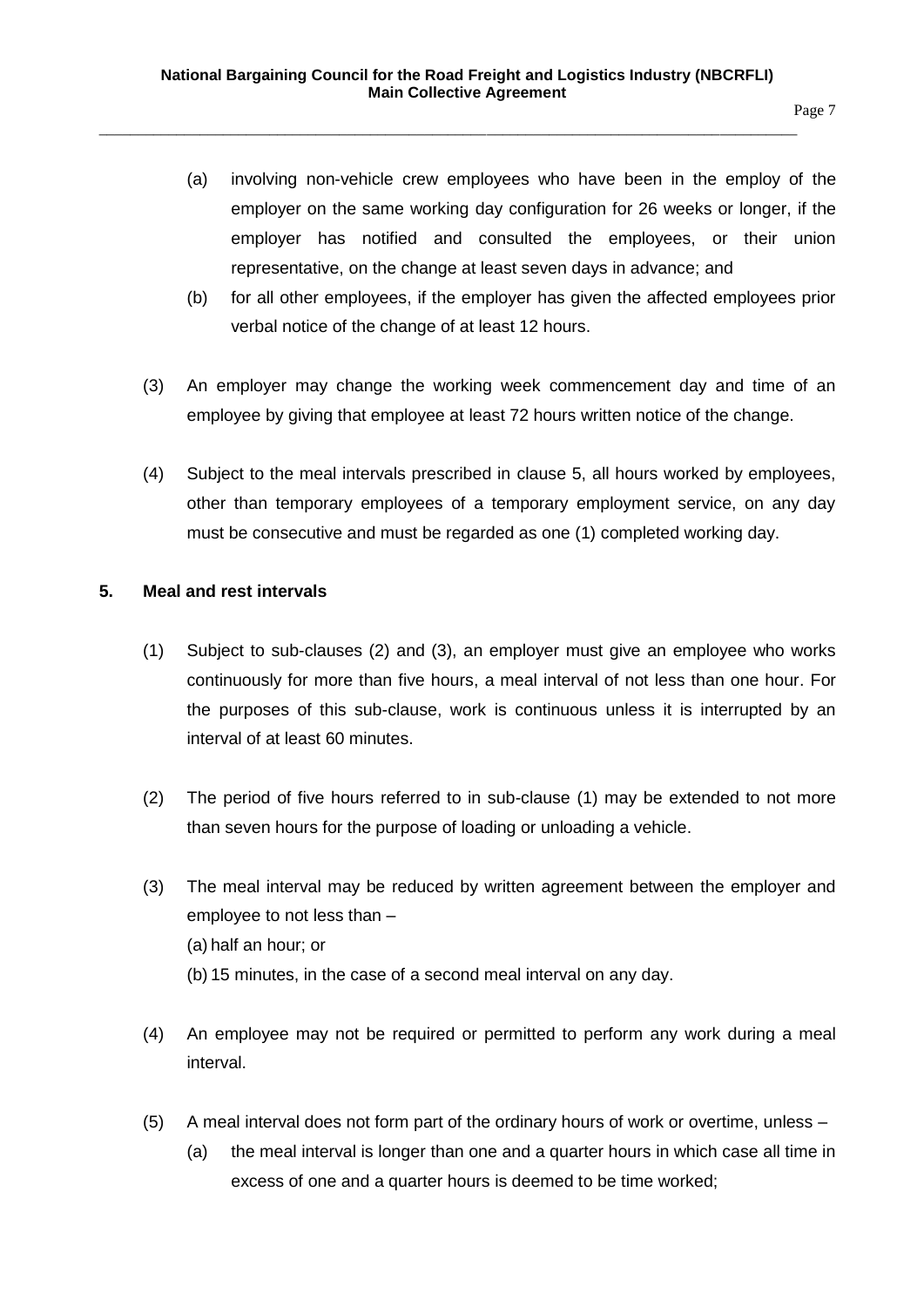- (b) by reason of overtime worked, the meal interval is the second meal interval of the day.
- (6) An employer must allow an employee a rest interval of at least ten minutes as near as practicable to the middle of the first work period of each day. An employee may not be required or permitted to perform any work during a rest interval. This interval is deemed to be part of the ordinary hours of work of an employee.
- (7) The provisions of this clause do not apply to security guards. However, any meal interval given to a security guard is deemed to be part of the guard's ordinary hours of work.
- (8) Sub-clause (6) does not apply to a driver or to an employee who accompanies or assists a driver on a vehicle while the vehicle is not at the employer's premises.

# <span id="page-7-0"></span>**6. Daily rest period**

(1) An employer must allow an employee at least nine consecutive hours for rest in any period of 24 hours, calculated from the time the employee commences work on any day.

# <span id="page-7-1"></span>**7. Emergency services**

Clauses 4(3), 5 and 6 will not apply to the performance of emergency services.

# <span id="page-7-2"></span>**8. Compressed working week**

- (1) Subject to sub-clauses (2) and (3), and after giving at least 72 hours' written notice to an employee, an employer may require the employee to work up to 15 hours a day, inclusive of meal intervals, without overtime pay.
- (2) An employer may not require an employee to work a compressed working week for more than two consecutive weeks in a five week period.
- (3) An employer may not require or permit an employee to work
	- (a) more than 45 ordinary hours of work in any week;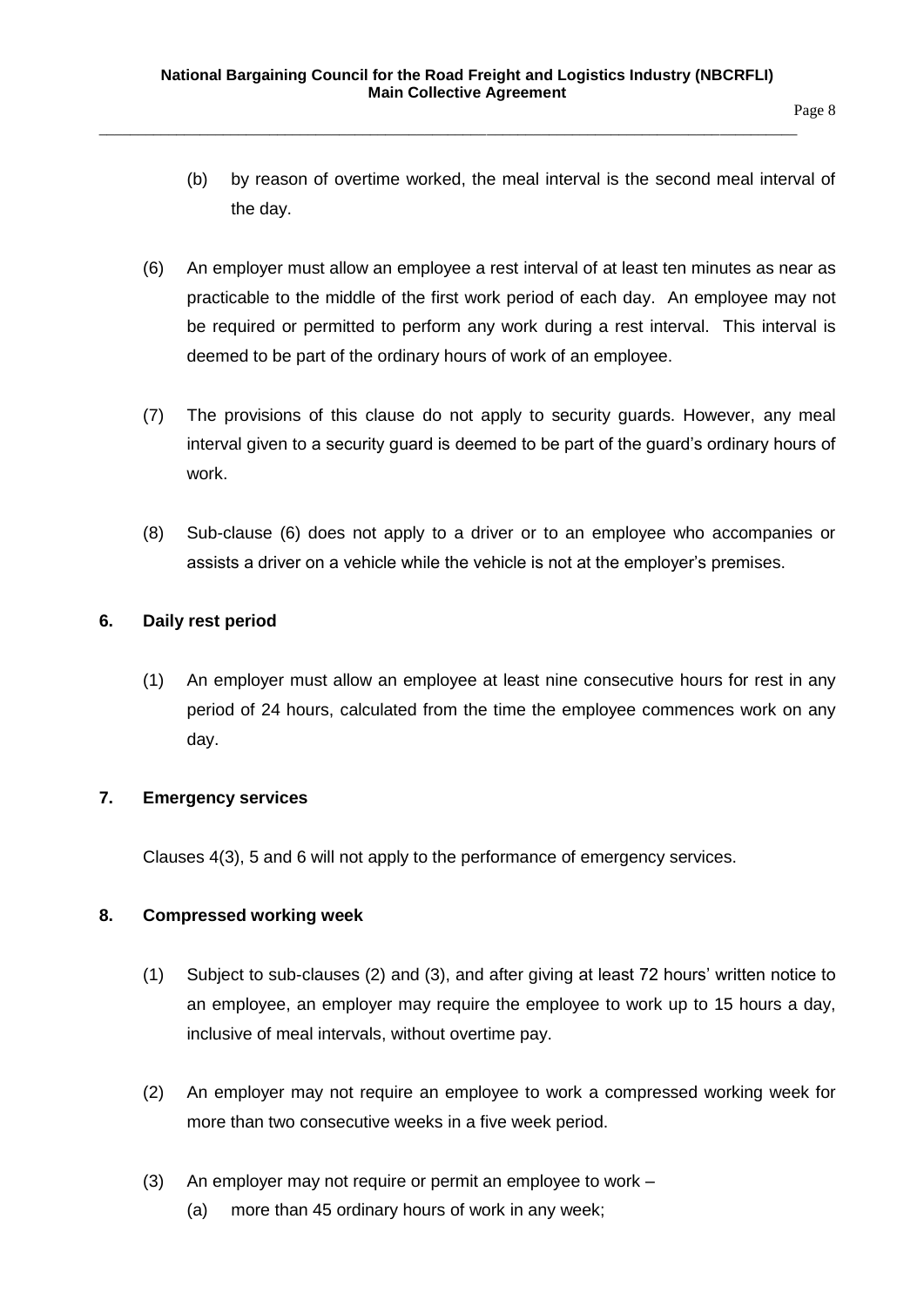- (b) more than 30 hours of overtime in any week; or
- (c) during the rest intervals specified in clause 6.
- (4) An employer who intends implementing a compressed working week scheme must
	- (a) immediately notify the National Secretary of the Council in writing of the anticipated date of implementation and approximate duration of the scheme; and
	- (b) retain copies of all notices issued to employees in terms of sub-clause (1) for a period of three years.
- (5) In order to calculate the number of working days worked in a compressed week, an employer must take the total number of ordinary hours worked in a week and must credit an employee with one working day for every nine ordinary hours worked, up to a maximum of five (5) working days per week. A part of an hour worked is deemed to be a full hour.

# <span id="page-8-0"></span>**9. Averaging of hours of work**

- (1) An employer and an employee may conclude a written agreement to average an employees' ordinary hours of work and overtime over a period of up to five weeks.
- (2) An employer may not require or permit an employee to work more than
	- (a) an average of 45 ordinary hours of work a week during the period of averaging;
	- (b) an average of 30 hours of overtime a week over the averaged period.
- (3) An employer must adhere to the rest intervals specified in clause 6.
- (4) An employer who has entered into an agreement with employees to implement an averaging of hours of work scheme must –
	- (a) immediately notify the National Secretary of the Council in writing of the date of implementation and the duration of the scheme; and
	- (b) retain for a period of three years, copies of all agreements entered into with employees in terms of sub-clause (1).
- (5) Subject to sub-clause (6), an employer must credit an employee with five (5) working days for each week during which an averaging of hours of work scheme is operative.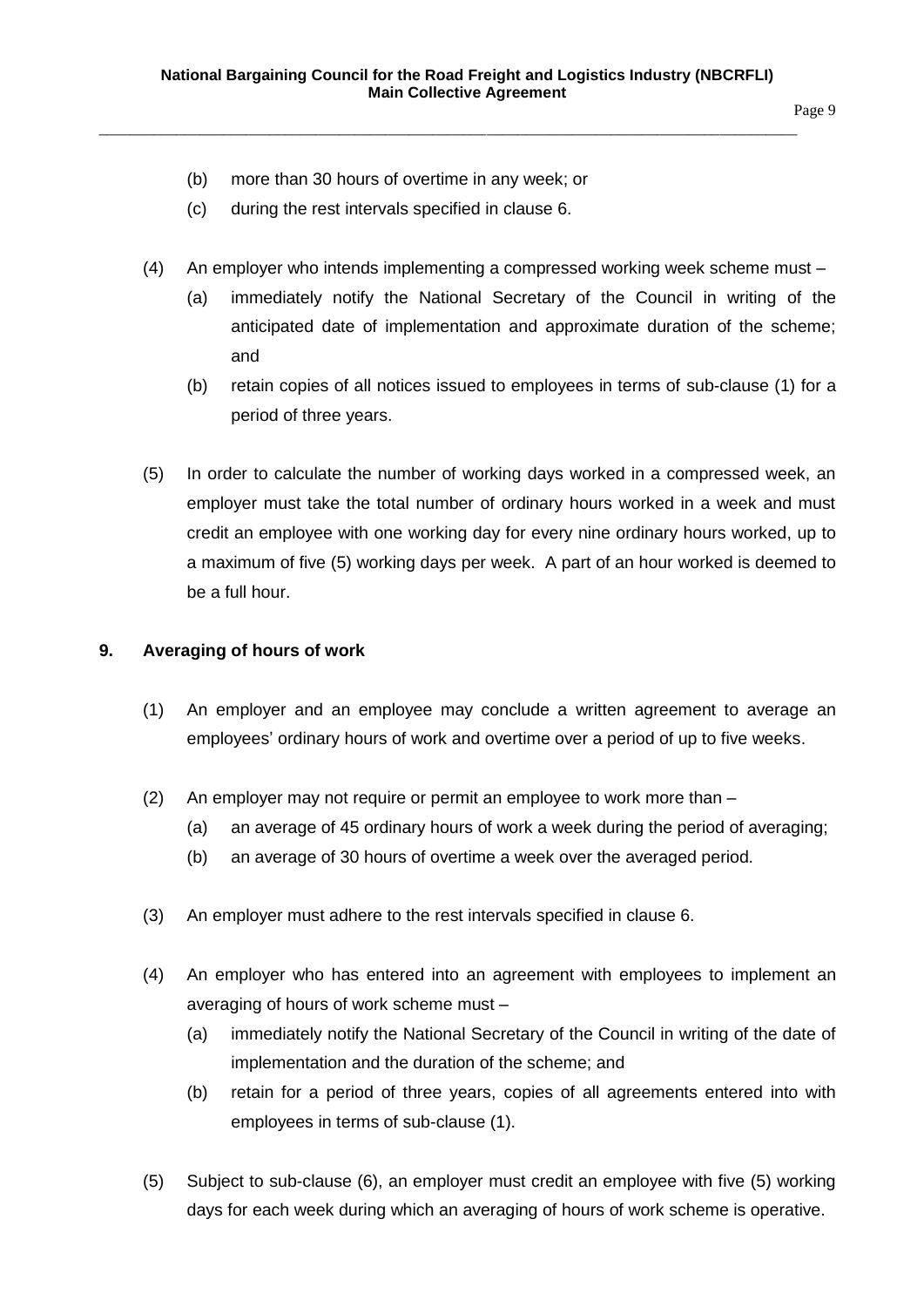(6) An employer may deduct one (1) working day for each day that the employee is absent from work for reasons not specified in the proviso to the definition of "working day".

#### <span id="page-9-0"></span>**10. Limitation of overtime work**

- (1) Subject to sub-clause (2), an employer may not require or permit an employee to work overtime for more than –
	- (a) 6 hours on any day, except Saturdays;
	- (b) 30 hours in any week from Monday to Saturday, inclusive.
- (2) With the exception of the performance of emergency services, the maximum hours of work on any day may not exceed 15, including ordinary hours of work, overtime hours and meal intervals specified in this Agreement.

#### <span id="page-9-1"></span>**11. Overtime work**

- (1) If an employee works overtime, an employer must
	- (a) pay the employee not less than one and a half times the employee's hourly wage in respect of the total period of overtime worked; or
	- (b) grant the employee time off in lieu of overtime payment.
- (2) If an employee is absent from work without the consent of the employer during any of the ordinary hours of work on a normal working day, the ordinary hours that the employee did not work may be deducted from the overtime hours worked in that week.
- (3) Sub-clause (2) does not apply to an employee who is absent from work due to circumstances beyond the employee's control. However, an employer may request an employee who is absent on account of sickness to produce a medical certificate as proof of the cause of absence.
- (4) An employee from whom a deduction is made in terms of sub-clause (2) may appeal, on good cause shown, to the Council which, after due consideration of all relevant facts, must either uphold or deny the appeal.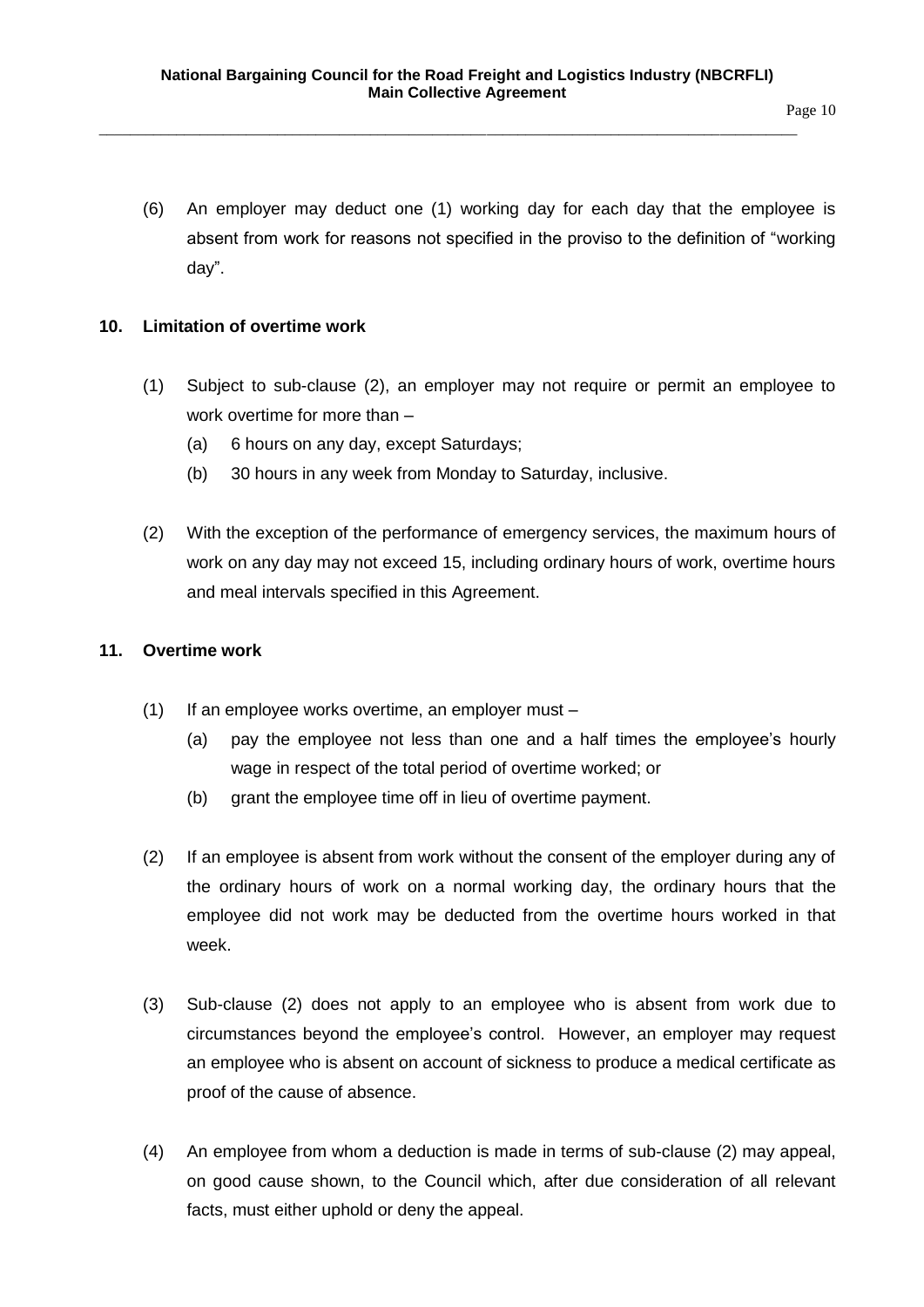### <span id="page-10-0"></span>**12. Time off in lieu of overtime payment**

- (1) An employer who grants an employee time off in lieu of overtime payment may either –
	- (a) pay the employee at a rate of not less than the ordinary basic wage for the overtime worked and grant the employee at least 30 minutes' paid time off in respect of each hour of overtime worked; or
	- (b) give the employee at least 90 minutes' paid time off for every hour of overtime worked.
- (2) An employer who intends implementing a scheme of paid time off in lieu of payment for overtime worked must –
	- (a) give the affected employees at least 72 hours' written notice;
	- (b) immediately notify the National Secretary of the Council in writing of the anticipated date of implementation and approximate duration of the scheme.
- (3) The paid time off referred to in sub-clause  $(1)$ 
	- (a) may not be granted during a compressed working week;
	- (b) must be granted within 30 days of an employee becoming entitled to that paid time off; or
	- (c) with the written agreement of the employee, must be granted within 52 weeks of the employee becoming entitled to that paid time off.
- (4) The employer must, for a period of three years, retain copies of
	- (a) all notices issued in terms of sub-clause 2 (a); and
	- (b) all agreements entered into in terms of sub-clause (3) (c).

# <span id="page-10-1"></span>**13. Calculation of overtime**

(1) Overtime in respect of a weekly paid employee is calculated on the basis of the weekly total of overtime worked, with a fraction of an hour rounded up or down to the nearest full half-hour: provided that overtime in respect of a relief employee must be calculated on the wage specified in clause 62 read with Schedule 5, including the additional premium of 10%. Subject to the provisions of this agreement, all hours worked in excess of ordinary hours per day worked during a week, will be regarded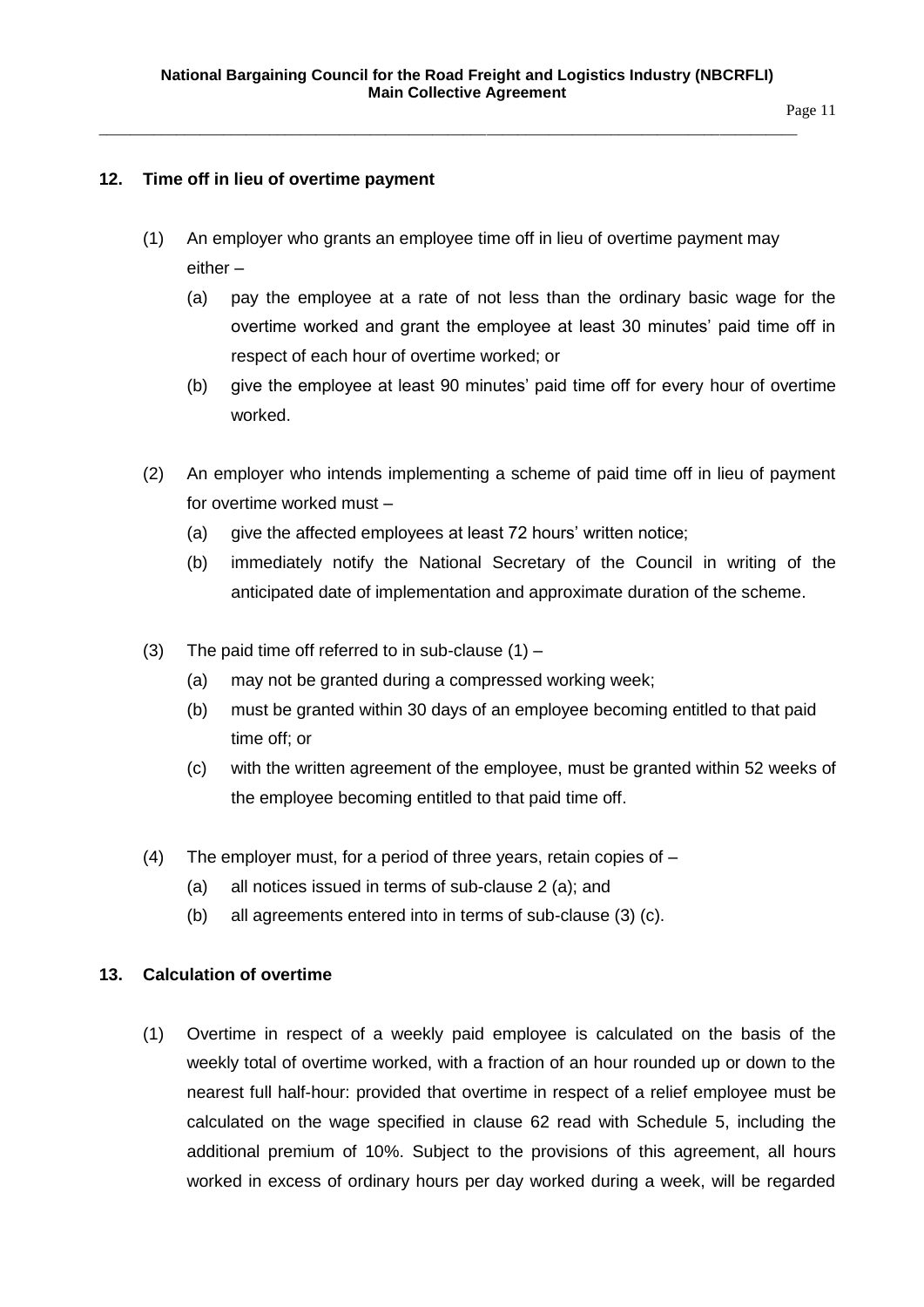as overtime, whether the employee has completed the weekly 45 ordinary hours or not.

(2) An employer must pay an employee who works overtime on emergency services at a rate of not less than double the employee's weekly wage, divided by 45, in respect of each hour or part of an hour worked.

# <span id="page-11-0"></span>**14. Sunday work**

- (1) Whenever an employer requires an employee to work on a Sunday, the employer must–
	- (a) pay the employee not less than double the hourly rate prescribed for the employee's class for each hour, or part thereof, worked; or
	- (b) grant the employee paid time off in lieu of payment for Sunday work.
- (2) In calculating the pay due to an employee who is required to work on a Sunday  $-$ 
	- (a) an employee who works less than six hours is deemed to have worked for six hours;
	- (b) if a working day worked falls partly on a Sunday and partly on another day, the whole day is deemed to have been worked on the Sunday, unless the greater portion of the day was worked on the other day, in which case the whole day is deemed to have been worked on that other day.
- (3) An employer who intends implementing a scheme of paid time off in lieu of Sunday pay must –
	- (a) give the affected employees written notice of 72 hours;
	- (b) notify the National Secretary of the Council in writing of the anticipated date of implementation and approximate duration of the scheme;
	- (c) retain copies of all notices issued to employees in terms of paragraph (a) for a period of three years after issue; and
	- (d) retain copies of all agreements entered into in terms of sub-clause (5) (b) for a period of three years.
- (4) An employer who implements a scheme of paid time off in lieu of Sunday pay must grant an employee who works on a Sunday paid time off equivalent to the difference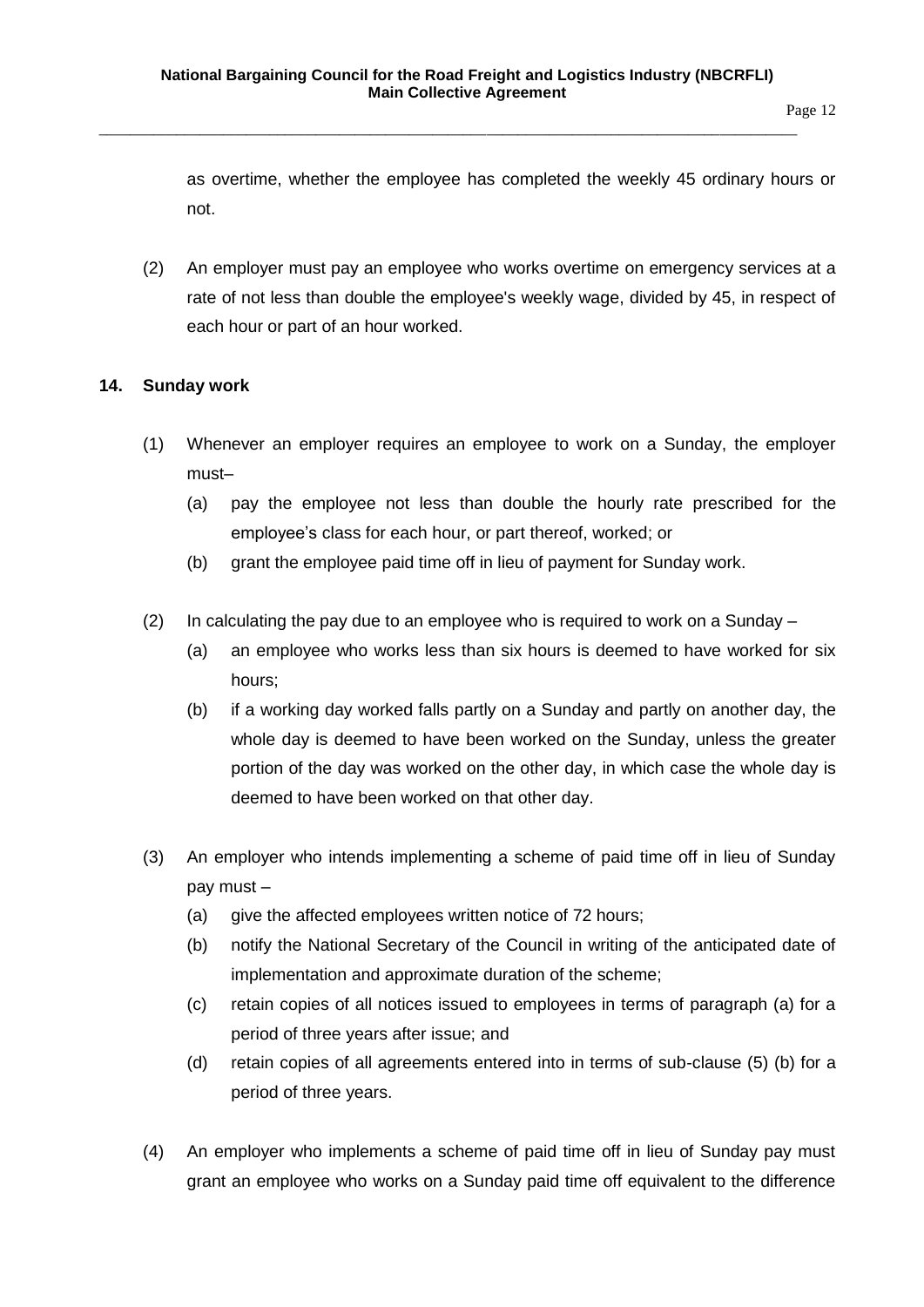in value between the pay actually received by the employee for working on the Sunday and the pay to which that employee is entitled in terms of sub-clause (1).

- (5) An employer must grant paid time off in terms of sub-clause (4) within
	- (a) 30 days of the employee becoming entitled to the paid time off; or
	- (b) with the written agreement of the employee, within 52 weeks of the employee becoming entitled to the paid time off.
- (6) Paid time off in lieu of payment for time worked on a Sunday may not be granted during a compressed working week.

# <span id="page-12-0"></span>**15. Work on public holidays**

- (1) If a public holiday falls on a day on which an employee would ordinarily work, an employer must –
	- (a) pay an employee who does not work on the public holiday, at least the wage that the employee would ordinarily have received for work on that day; and
	- (b) pay an employee who does work on the public holiday
		- (i) double the wage the employee would ordinarily have received for work on that day; or
		- (ii) if it is greater, the amount the employee would ordinarily have received for work on that day, plus double the amount earned by the employee for each hour, or part thereof, worked on that day; or
	- (c) grant an employee who works on the public holiday paid time off in lieu of public holiday pay, in which case the provisions of sub-clauses  $(3) - (6)$  of clause 14 apply, with the necessary changes.
- (2) An employee who works on a public holiday must be credited with one (1) working day.
- (3) An employee may not insist on working on a public holiday.
- (4) If a public holiday falls on a Sunday, the following Monday is regarded as a public holiday and if the Day of Goodwill falls on a Monday, the following Tuesday is regarded as a public holiday.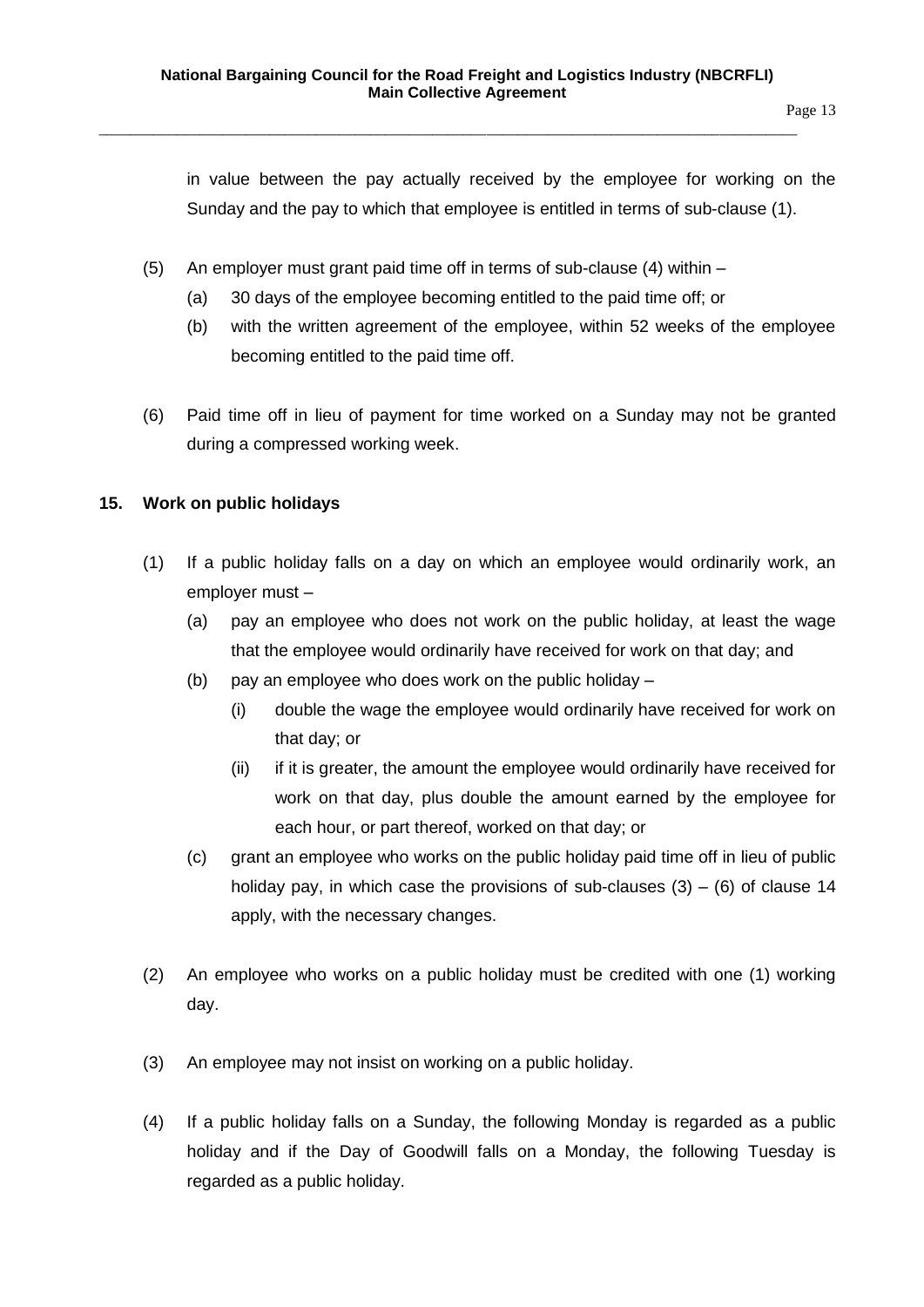- (5) An employee's period of annual leave must be extended by one day for each public holiday that falls within the period of leave and the employer must –
	- (a) pay the employee his or her ordinary wage for each public holiday in addition to the leave pay that is due to the employee; and
	- (b) credit the employee with one (1) working day in respect of each public holiday for the purposes of calculating the employee's qualifying period for annual leave during the following year.
- (6) Sub-clause 1 (a) does not apply to relief employees.

# <span id="page-13-0"></span>**16. Night work**

- (1) An employer may only require or permit an employee to perform night work, if the employee –
	- (a) is paid a night work allowance, specified in Schedule 5; and
	- (b) transportation is available between the employee's place of residence and the workplace at the commencement and conclusion of the employee's working day.
- (2) An employer who requires an employee to perform work on a regular basis after 23:00 and before 06:00 the next day must –
	- (a) inform the employee in writing, or orally, if the employee is not able to understand a written communication, in a language that the employee understands –
		- (i) of any health and safety hazards associated with the work that the employee is required to perform; and
		- (ii) of the employee's right to undergo a medical examination in terms of paragraph (b);
	- (b) at the request of the employee, enable the employee to undergo a medical examination by a doctor designated and paid for by the employer, concerning possible health and safety hazards –
		- (i) before the employee starts, or within a reasonable period of the employee starting, such work; and
		- (ii) at appropriate intervals while the employee continues to perform such work.
	- (c) transfer the employee to suitable day work within a reasonable time if  $-$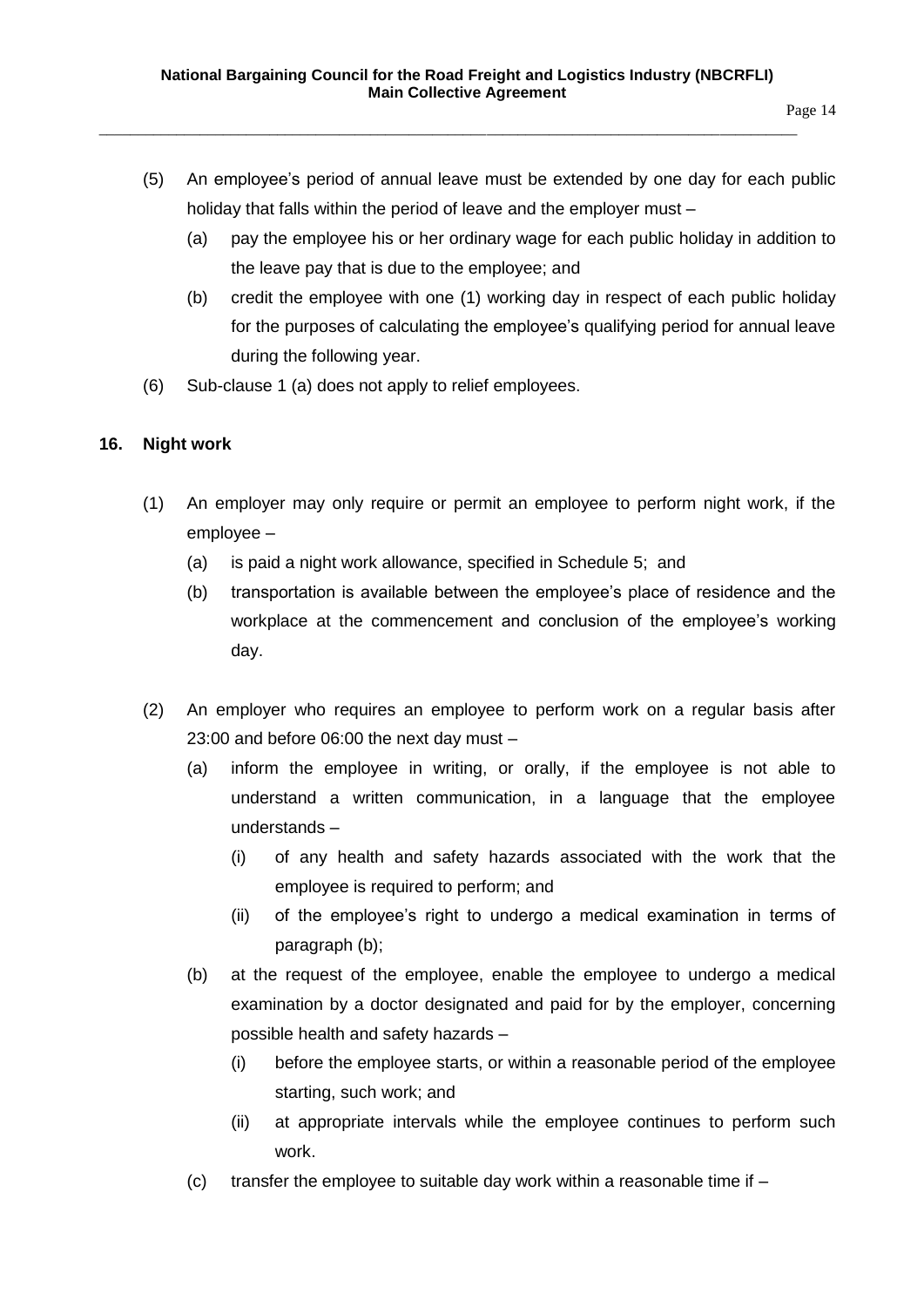- (i) the employee suffers from a health condition associated with the performance of night work; and
- (ii) it is practicable for the employer to do so.
- (3) The record of a medical examination performed in terms of this clause must be kept confidential and may be made available only –
	- (a) in accordance with the ethics of medical practice;
	- (b) if required by law or court order; or
	- (c) if the employee has in writing consented to the release of that information.
- (4) For the purposes of sub-clause (2), an employee works on a regular basis if the employee works for a period of longer than one hour after 23:00 and before 06:00 at least five times per month or 50 times per year.
- (5) An employee who receives a subsistence allowance does not also qualify for a night shift allowance.

# <span id="page-14-0"></span>**17. Overall limitation of hours of work**

An employer may not require or permit an employee to work more than 90 hours in any week, inclusive of ordinary hours of work, overtime hours and hours worked on a Sunday or public holiday.

# **PART 3: LEAVE**

# <span id="page-14-2"></span><span id="page-14-1"></span>**18. Annual Leave**

- (1) In this clause, the annual leave cycle means the period of 12 months employment with the same employer immediately following -
	- (a) the employee's commencement of employment; or
	- (b) the end of the employee's previous annual leave cycle.
- (2) An employee will qualify for leave in accordance with his/her years of service with an individual company in the following manner:
	- (a) Less than 5 years completed continuous service 21 consecutive days; or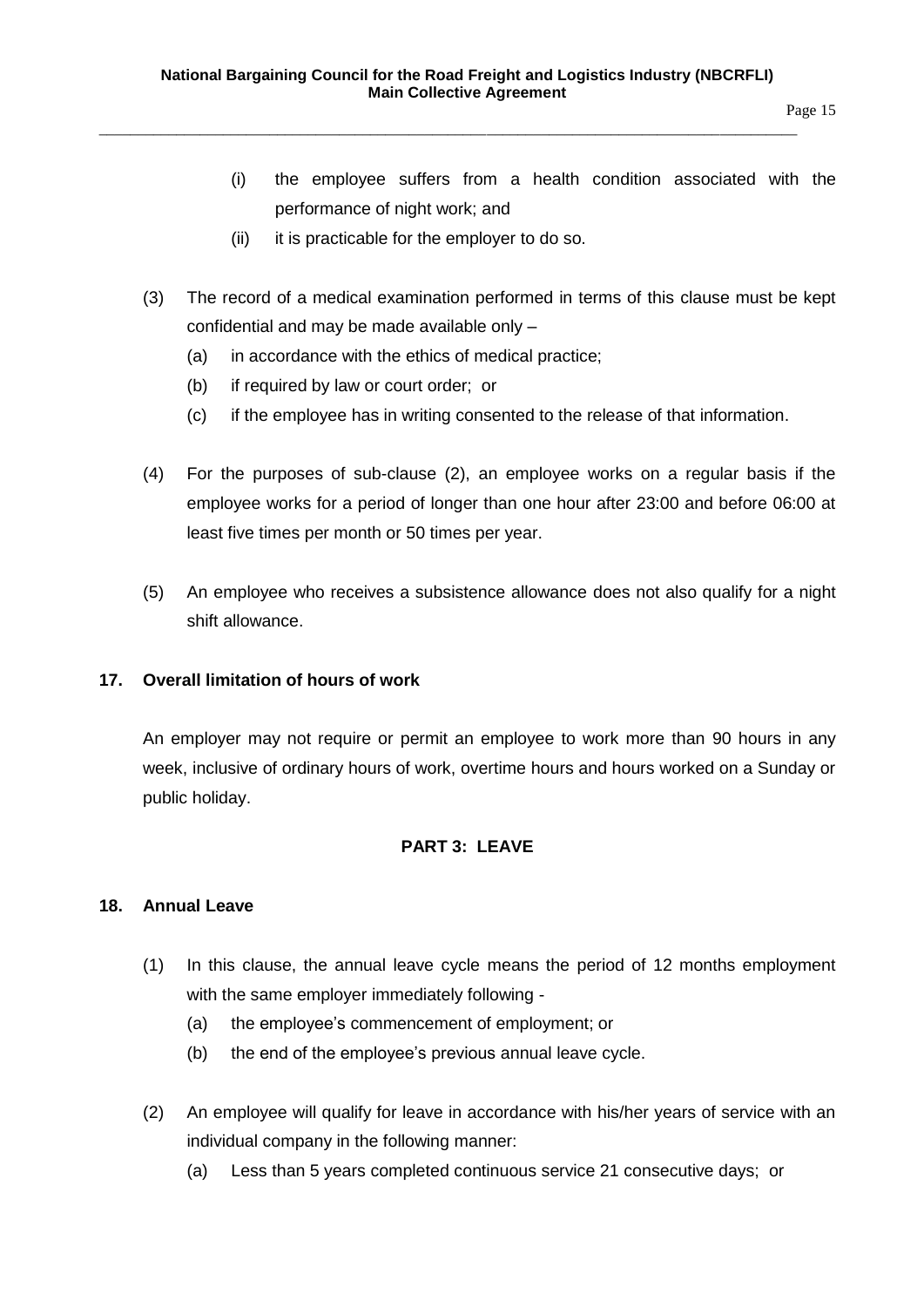- (b) 5 years completed continuous service, but less than 10 years 23 consecutive days; or
- (c) 10 years and longer completed continuous service 26 consecutive days.
- (3) Every employer shall pay as contributions to the Leave Pay Fund by not later than the 20<sup>th</sup> day of each month, in respect of every employee, employed by him/her during the preceding month, calculated as follows:
	- (a) employees with less than 5 years continuous service 25% of the normal basic weekly wage earned;
	- (b) employees with 5 years completed service but less than 10 years continuous service 28.34% of the normal basic weekly wage; and
	- (c) employees with 10 years and longer completed service 33.3% of the normal basic wage.
- (4) Annual leave must be granted and taken at a time to be fixed by the employer
	- (a) Within four months after the completion of a leave cycle; or
	- (b) By written agreement between employer and employee, within a further two months after the four months period provided for in paragraph (a).
- (5) Annual leave may be taken up to two months before the completion of the annual leave cycle -
	- (a) By agreement between the employer and the employee; or
	- (b) If the exigencies of the employer's business require that leave be taken early.
- (6) An employer that requires an employee to take leave before an annual leave cycle is completed must –
	- (a) grant the employee the full period of leave that the employee would have been entitled to on completion of the leave cycle; and
	- (b) pay the employee in full for that period of leave.
- (7) If the employment of an employee who is required to take leave in terms of subclause (6) terminates before the completion of the annual leave cycle, the employer may set-off any leave granted that had not accrued to the employee at the time of termination against any remuneration due to the employee.
- (8) Annual leave may not run concurrently with any period –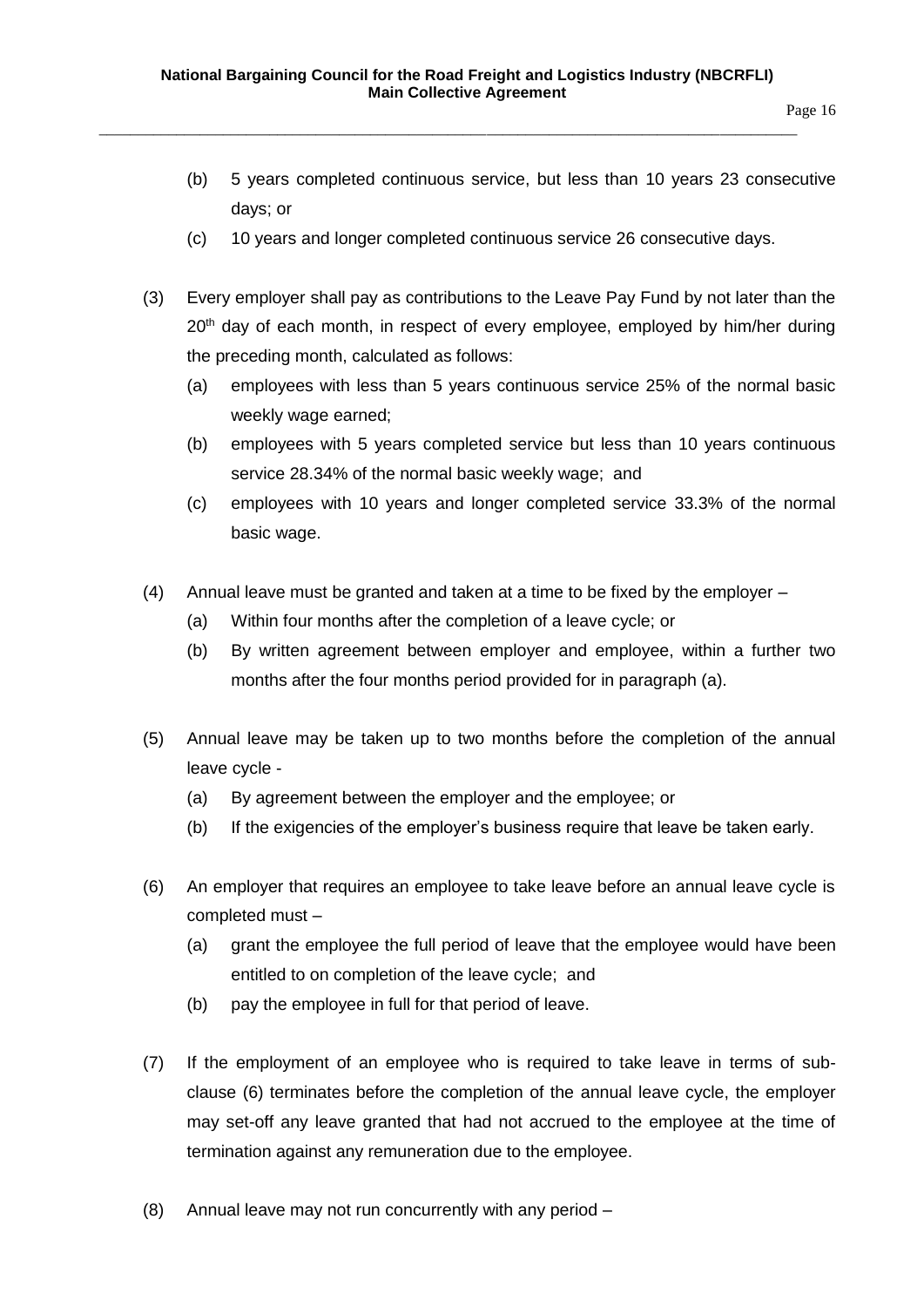Page 17

- (a) of sick leave granted in terms of clause 19; or
- (b) of notice of termination of employment in terms of clause 40.

\_\_\_\_\_\_\_\_\_\_\_\_\_\_\_\_\_\_\_\_\_\_\_\_\_\_\_\_\_\_\_\_\_\_\_\_\_\_\_\_\_\_\_\_\_\_\_\_\_\_\_\_\_\_\_\_\_\_\_\_\_\_\_\_\_\_\_\_\_\_\_\_\_\_\_\_\_\_\_\_\_\_\_\_\_\_\_\_\_\_

- (9) An employer may reduce an employee's entitlement to annual leave by the number of days of occasional leave granted on full pay to the employee at the employee's written request during the leave cycle; however, an employee must be granted at least two consecutive week's annual leave each year.
- (10) During an employee's annual leave, the employee may not be required or permitted to–
	- (a) perform the employee's normal work; or
	- (b) work elsewhere in the Industry.
- (11) No deductions may be made from leave pay to set-off money owing to an employer by an employee, subject to the provisions of clause 40 (2) (b).

#### <span id="page-16-0"></span>**19. Sick and Absence Fund**

(1) Every employer shall pay contributions to the Sick Leave Fund by not later than the  $20<sup>th</sup>$  of each month, in respect of each employee employed by him/her, an amount calculated as follows;

Normal weekly basic wage x 9 45 1

- (2) Contributions are payable to the Council irrespective of the number of days that an employee has worked during a specific month, subject to the provisions of clause 24(2) and (3).
- (3) In this clause "sick-leave cycle" means the period of 36 months of employment with the same employer immediately following –
	- (a) an employee's commencement of employment; or
	- (b) the completion of such employee's previous sick-leave cycle.
- (4) During every sick-leave cycle, an employee is entitled to an amount of paid sick leave equal to 36 working days.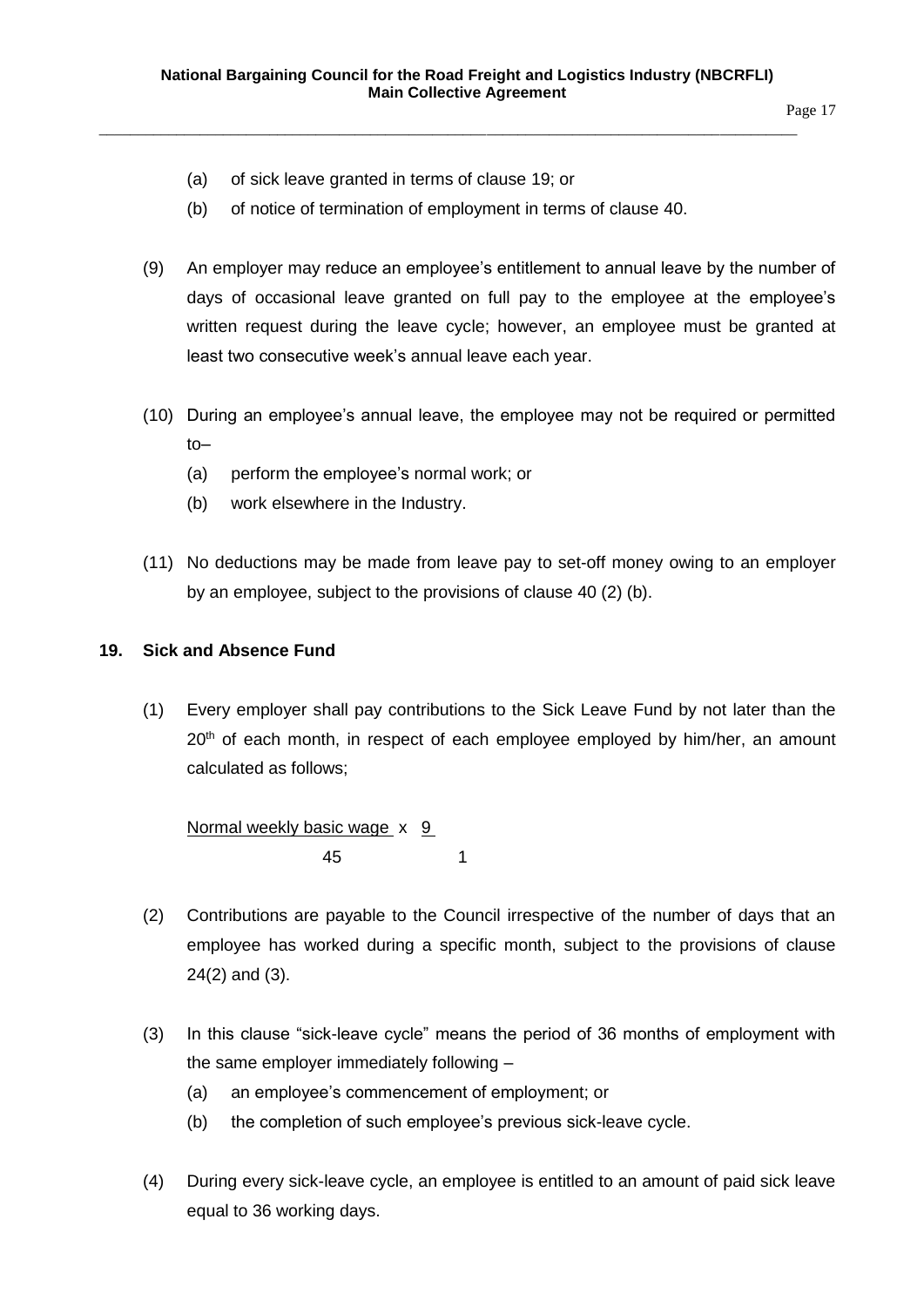- (5) Notwithstanding sub-clause (4), during the first six months of employment, an employee is entitled to one day's paid sick leave for every 26 days worked.
- (6) During an employee's first sick-leave cycle, an employer may reduce the employee's entitlement to sick leave in terms of sub-clause (4) by the number of days of sick leave taken in terms of sub-clause (5).
- (7) Subject to sub-clause (4), the Council must pay an employee a day's sick leave equal to the wage the employee would ordinarily have received for work on that day within 48 hours after receipt of a valid application.
- (8) The Council is not required to pay an employee occasional sick leave in terms of sub-clause  $(7)$  if  $-$ 
	- (a) An employee has been absent from work for more than two consecutive working days or on more than two occasions during an eight-week period; and
	- (b) the employee fails to produce a medical certificate stating that the employee was unable to work for the duration of that period of absence on account of sickness or injury, when requested by the employer to do so.
- (9) The medical certificate referred to sub-clause (8) must be issued and signed by a medical practitioner or any person who is certified to diagnose and treat patients and who is registered with a professional council established by an Act of Parliament.
- (10) If it is not reasonably practical for an employee who lives on the employer's premises to obtain a medical certificate, the Council may not withhold payment in terms of subclause (7) unless the employer provides suitable assistance to the employee to obtain the certificate.
- (11) Sick Leave Bonus Payments
	- (a) On completion of the three year cycle after commencing employment or from the date that the previous sick leave cycle expires, Council shall pay a sick leave bonus to an employee based on contributions received less sick leave days paid to that employee during the preceding 3 year sick leave cycle.
	- (b) An employee who leaves his/her employment shall be entitled to pro rata payment based on contributions received less sick leave days paid to that employee during his/her period of employment.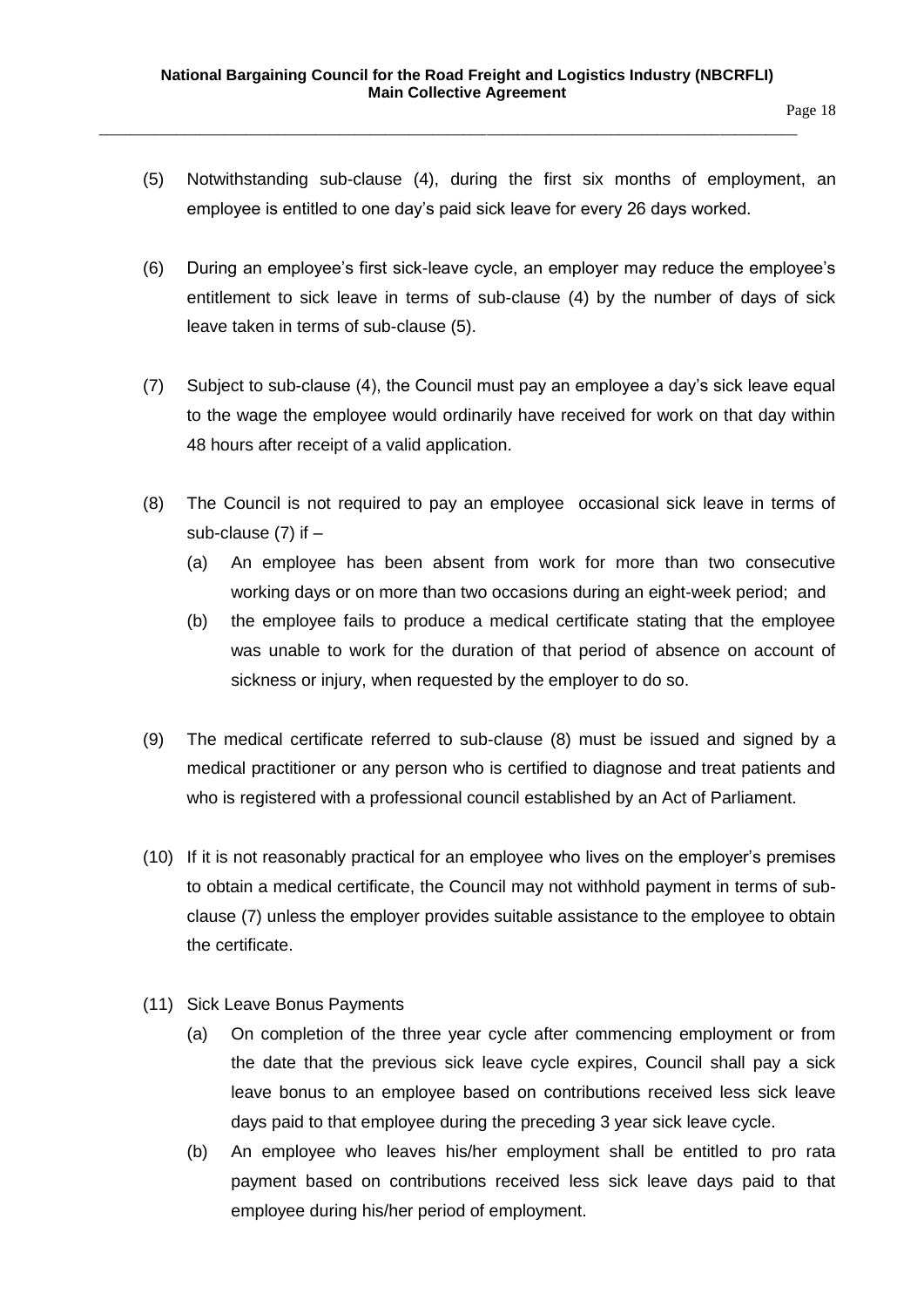(12) Sick leave applications and medical certificates, if applicable, must reach Council within 5 working days after an employee returned to work.

#### <span id="page-18-0"></span>**20. Inability to work due to an occupational accident or disease**

An absence due to an inability to work caused by an accident or occupational disease as defined in the Compensation for Occupational Injuries and Diseases Act, 1993, does not form part of the sick leave to which an employee is entitled in terms of clause 19 except in respect of any period during which no compensation is payable in terms of the Compensation for Occupational Injuries and Diseases Act, 1993.

#### <span id="page-18-1"></span>**21. Study leave**

- (1) An employer must grant employees, other than relief employees and temporary employees of a temporary employment service, paid study leave of not less than two working days per course up to a maximum of four subjects per year. The granting of study leave is subject to the following conditions –
	- (a) the course must be approved by the employer;
	- (b) the course must be accredited by the Transport Education and Training Authority or any other SETA;
	- (c) the study leave granted must include the day on which the examination is written; and
	- (d) the employee must pass the examination.
- (2) If the conditions set out in paragraphs (a) and (b) of sub-clause (1) have been met, the employer must provisionally –
	- (a) grant the study leave;
	- (b) credit the employee with one working day for each day of study leave; and
	- (c) pay the employee his or her or his normal wage for the two days on the first pay day following the examination.
- (3) On receipt of the examination results the employee must immediately furnish the employer with a copy thereof.
- (4) If an employee fails the examination, the employer may –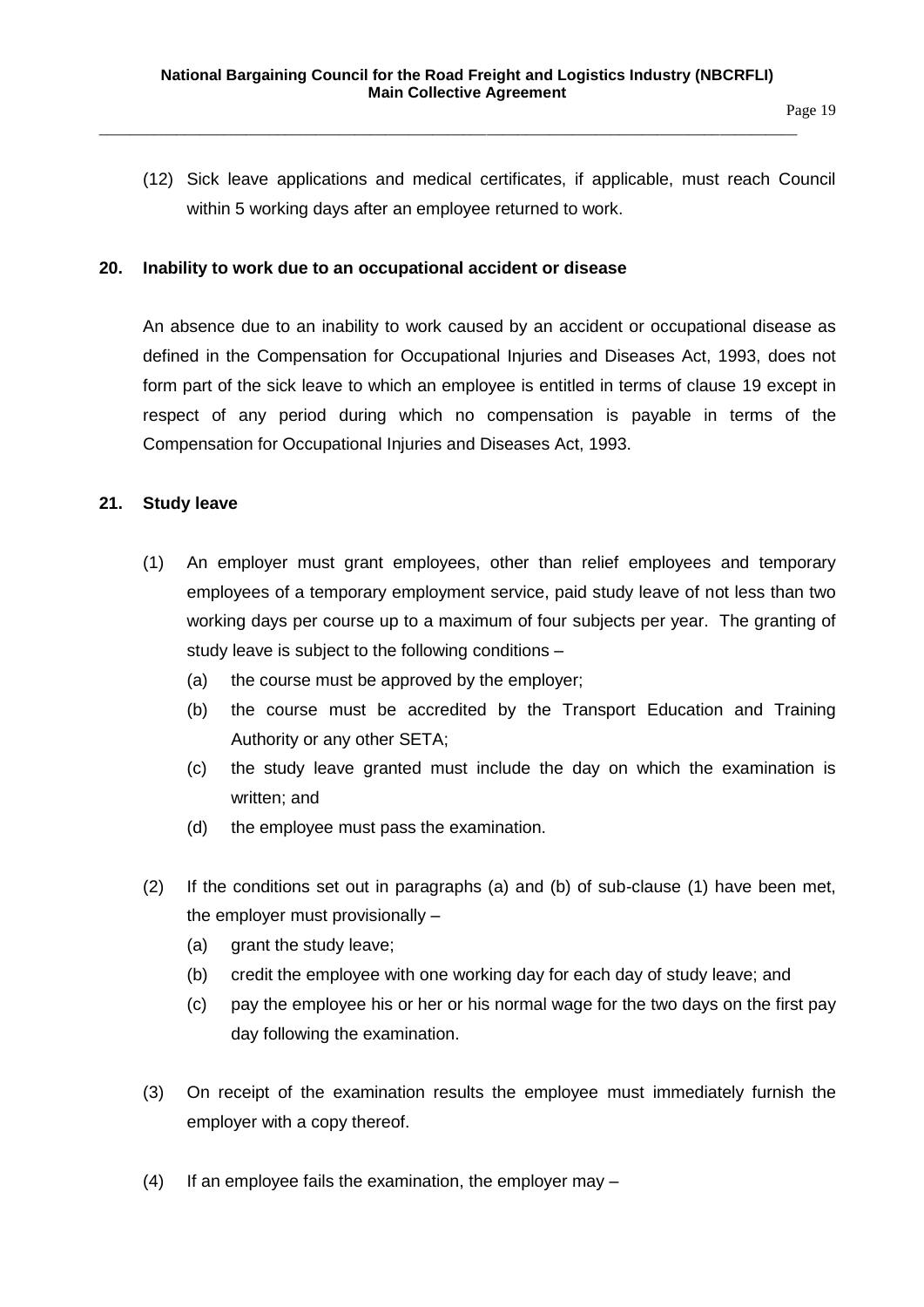- (a) recover the provisional payment made in terms of sub-clause (2) from the employee's wage; and
- (b) deduct working days credited in terms of sub-clause (2).

### <span id="page-19-0"></span>**22. Family responsibility leave**

- (1) For the purposes of this clause-
	- (a) an "immediate family member" means an employee's spouse or life partner, child, adopted child, grandchild, parent, adoptive parent, grandparent, sibling or the biological or adoptive parent of an employee's spouse or life partner;
	- (b) "life partner" means a person who is a party to a heterosexual or homosexual relationship with the employee that is intended to be permanent, exclude any other person and involves cohabitation.
- (2) An employer must grant an employee, including a part-time employee, up to a maximum of five working days leave per year on full pay for the following occurrences –
	- (a) the death or serious illness of an immediate family member;
	- (b) the birth of a child of which the employee is the biological father.
- (3) The employee must provide his or her employer with satisfactory proof of each occurrence in the form of a death, medical or birth certificate as the case may be.
- (4) If an employer does not accept proof of an occurrence, the employee may, on good cause, appeal to the Council. After considering all relevant facts, the Council may either uphold or reverse the employer's decision.
- (5) An employee must be credited with one working day for each day of leave granted in terms of sub-clause (2).

# <span id="page-19-1"></span>**23. Maternity leave**

- (1) An employee is entitled to at least four consecutive months' maternity leave.
- (2) An employee who has completed at least 6 months unbroken service with the employer as a class of employee specified in Schedule 5 in respect of whom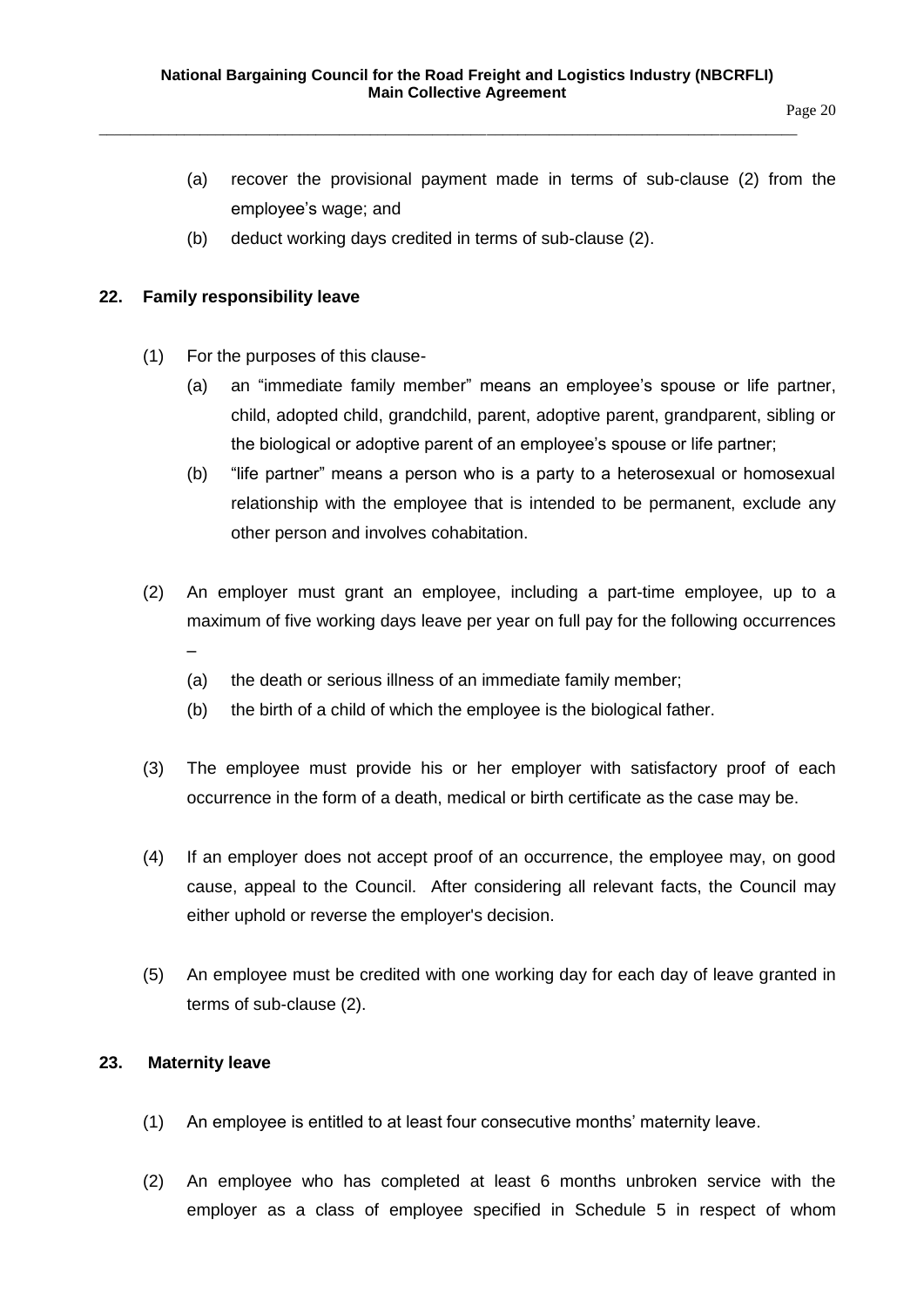minimum wages are prescribed is entitled to be paid 33 per cent of her normal basic wage while on maternity leave. This amount must be paid by the employer weekly on the usual pay day.

- (3) An employee may commence maternity leave
	- (a) at any time from four weeks before the expected date of birth, unless otherwise agreed; or
	- (b) on a date from which a medical practitioner or midwife certifies that it is necessary for the employee's health or that of her unborn child.
- (4) No employee may work for six weeks after the birth of her child, unless a medical practitioner or midwife certifies that she is fit to do so.
- (5) An employee who has a miscarriage during the third trimester of pregnancy or bears a stillborn child, is entitled to maternity leave for six weeks after the miscarriage or stillbirth, whether or not the employee had commenced maternity leave at the time of the miscarriage or stillbirth.
- (6) An employee must notify an employer in writing, unless the employee is unable to do so, of the date on which the employee intends to -
	- (a) commence maternity leave; and
	- (b) return to work after maternity leave.
- (7) Notification in terms of sub-clause (6) must be given
	- (a) at least four weeks before the employee intends to commence maternity leave; or
	- (b) if it is not reasonably practicable to do so, as soon as is reasonably practicable.
- (8) An employer may not require or permit an employee to work during maternity leave.
- (9) An employee who returns to work after a period of maternity leave is entitled to resume work in the same capacity and on the same terms and conditions that applied to her immediately prior to taking maternity leave if she –
	- (a) returns to work within six months of the commencement of maternity leave; or
	- (b) furnishes a medical certificate confirming the need for further leave of absence to her employer.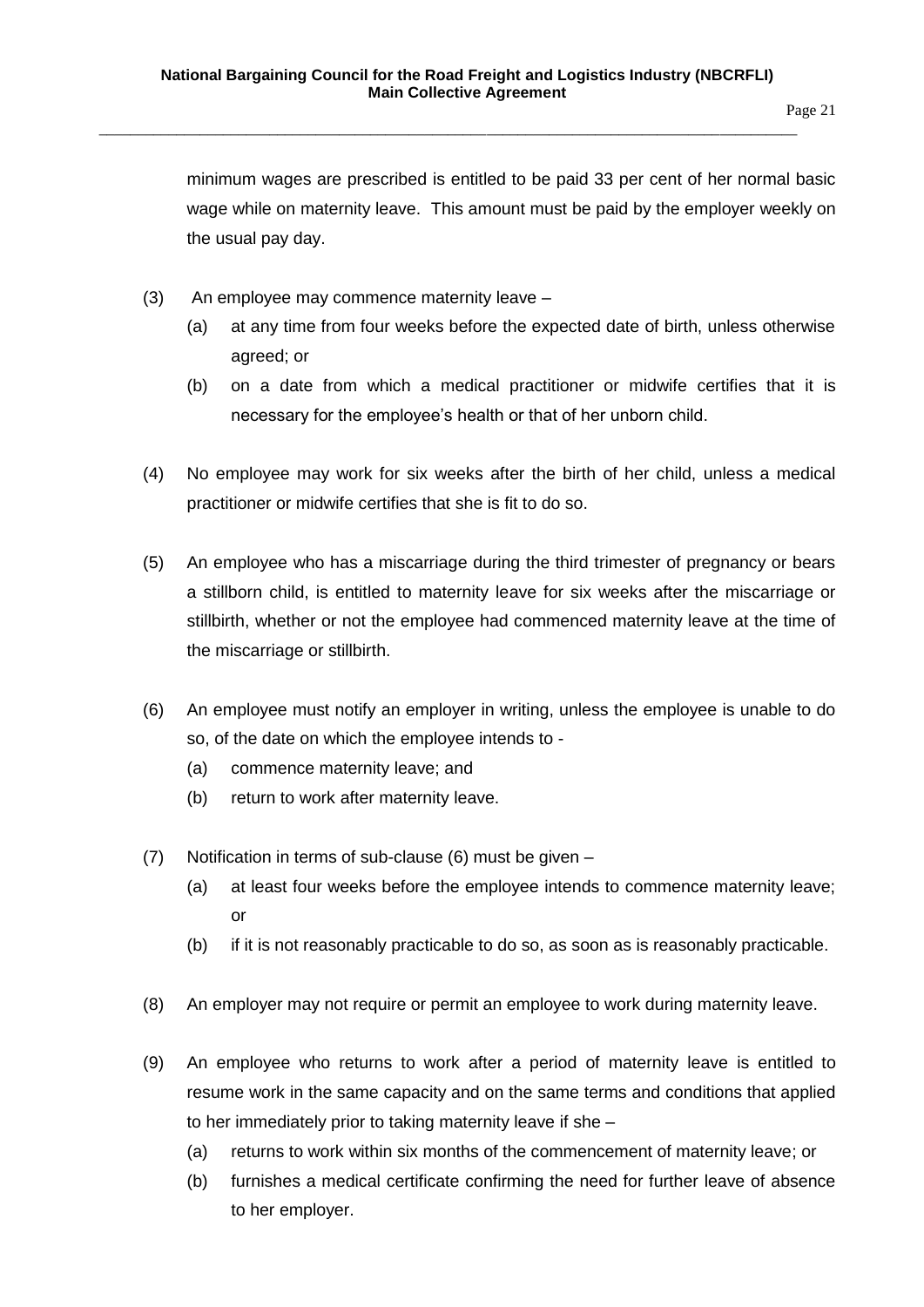# Page 22

# **PART 4 - BENEFIT FUNDS**

### <span id="page-21-1"></span><span id="page-21-0"></span>**24. Continuation of benefit funds**

- (1) The following funds are hereby continued
	- (a) the Leave Pay Fund established under Government Notice No. R.41 of 15 January 1971;
	- (b) the Holiday Pay Bonus Fund established under the provisions of the Agreement published under Government Notice No. R.41 of 15 January 1971;
	- (c) the Sick Fund established under Government Notice No. R.1238 of 12 June 1953 and continued and renamed as the Sick and Absence Fund under Government Notice No. R.559 appearing in Government Gazette 30041 of 6 July 2007.
- (2) The calculation and payment of benefit funds which includes the Leave Pay Fund, Holiday Pay Bonus Fund and the Sick and Absence Fund will no longer be linked to 252 shifts;
- (3) An employer is required to pay contributions in respect to all benefit funds to the Council as prescribed. An employer is entitled to submit a claim against a portion of contributions of an employee during any specific month as a result of the employee's unauthorised absence, as defined. Such claim must be in writing and accompanied by sufficient proof.

# <span id="page-21-2"></span>**25. General provisions on contributions to benefit funds and claims from benefit funds**

- (1) In respect of contributions due in terms of the benefit funds listed in clause 24, employers must –
	- (a) effect payment by no later than the  $20<sup>th</sup>$  of each month;
	- (b) effect payment to the National Secretary of the Council;
	- (c) submit to the National Secretary of the Council, by no later than the 20th day of the following month, a monthly return prescribed by the Council for this purpose.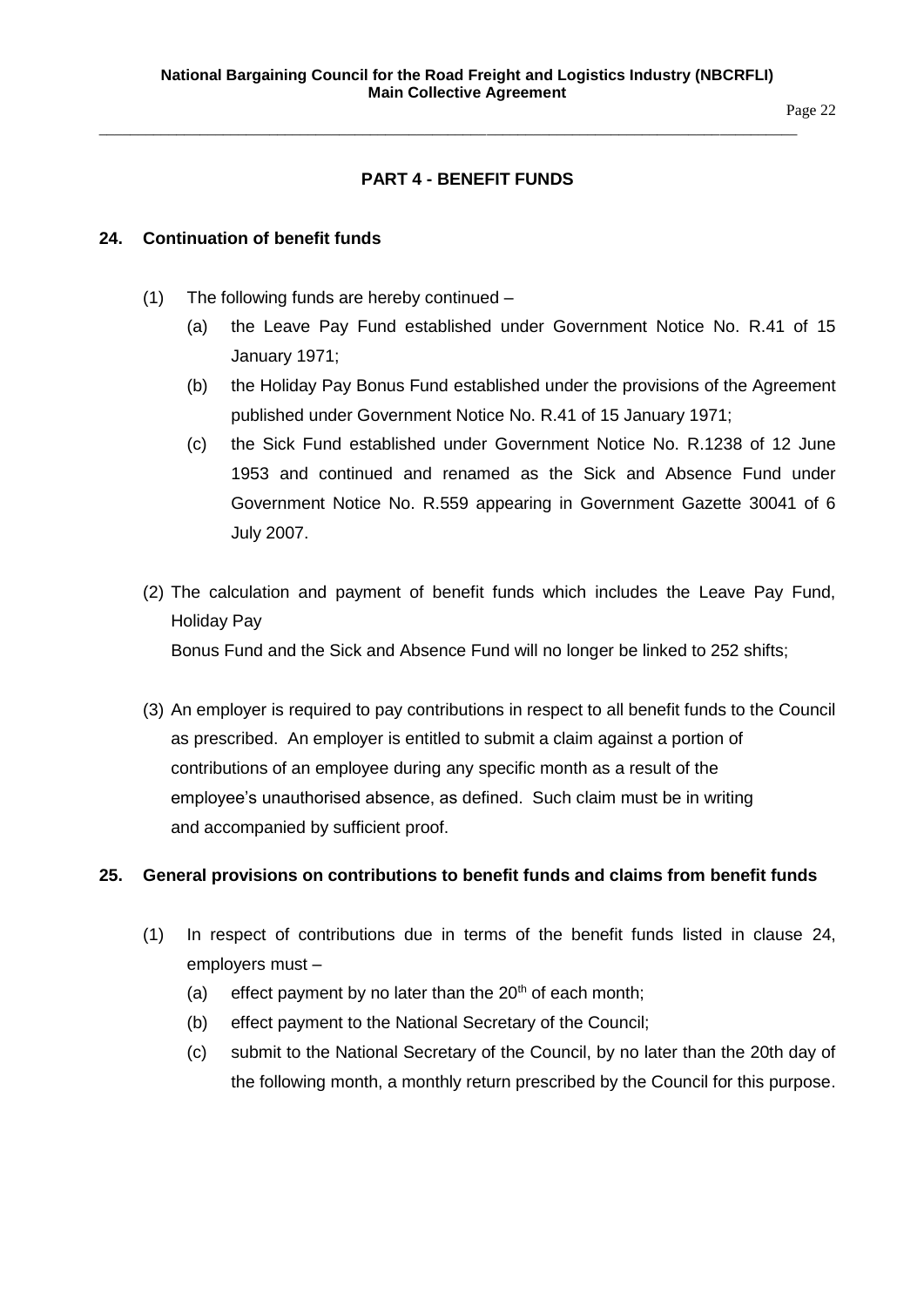Page 23

# <span id="page-22-0"></span>**26. General provisions on the administration of benefit funds**

- (1) All money paid into any of the benefit funds referred to in clause 24, must be deposited in a special bank account to be operated for and in the name of that benefit fund.
- (2) Any money in a benefit fund that is not required for immediate use may be invested by the Council from time to time in terms of section 53 (5) of the Act.
- (3) Income earned on invested money accrues to the Council.
- (4) Any contribution paid to a benefit fund, which is not claimed or otherwise legally disposed of within five years of receipt of that contribution will be forfeited to the reserve funds of the benefit fund concerned.
- $(5)$  In respect of each benefit fund, the Council must appoint a registered auditor to  $-$ 
	- (a) audit the accounts of the relevant benefit fund at least once a year; and
	- (b) prepare a statement showing all money received and expenditure incurred under all headings for the financial year to the end of February together with a balance sheet showing the assets and liabilities of the fund as at that date.
- (6) The audited statement and balance sheet of each benefit fund, countersigned by the Chairperson of the Council, together with any reports made thereon by the auditor –
	- (a) must lie for inspection at the offices of the Council; and
	- (b) a certified copy thereof must be transmitted to the Registrar of Labour Relations within three months of the close of the period covered thereby.
- (7) In the event of the dissolution of the Council, or the Council ceasing to function, during the currency of this Agreement, the Registrar of Labour Relations may appoint a committee, or committees, consisting of an equal number of representatives of employers and employees in the Industry for the purpose of administering the benefit funds.
- (8) Any vacancies occurring on the committee or committees referred to in sub-clause (7), may be filled by the Registrar of Labour Relations from among representatives of employers or employees in the Industry, as the case may be. Where the committee is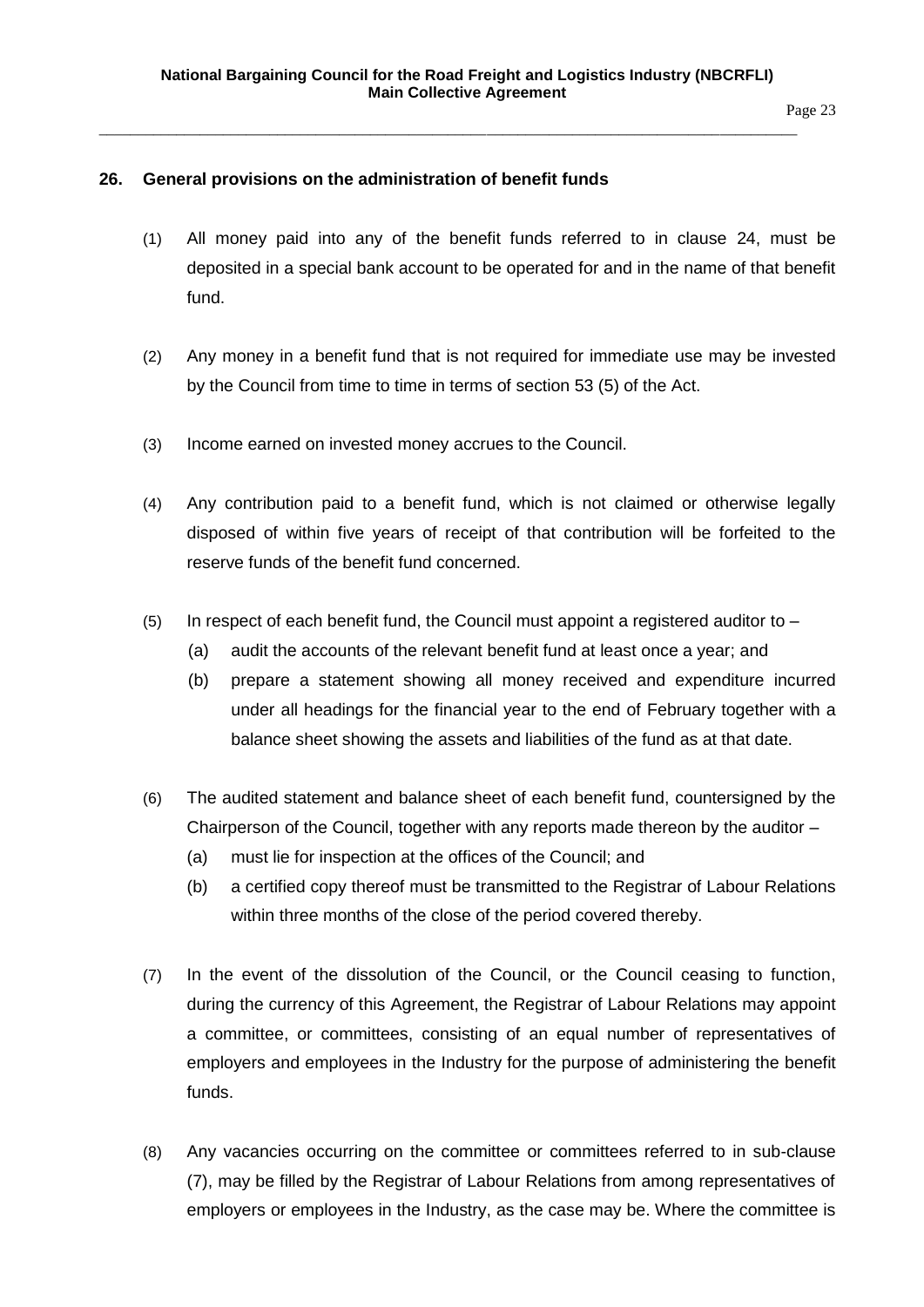unable or unwilling to discharge its duties, the Registrar may appoint one or more trustees to administer the relevant benefit fund. The committee, or trustee or trustees so appointed must have the powers vested in the Council for the purposes of administering that fund.

- (9) If there is no Council in existence upon the expiration of this Agreement, the benefit funds must either –
	- (a) continue to be administered by the committee or trustee or trustees functioning at the time and any amount remaining to the credit of a particular fund must be distributed in terms of section 59 (5) of the Act as if it formed part of the general funds of the Council;
	- (b) be wound-up in terms of clause 27.
- (10) In the event of the Council incorrectly making payment to an employee or an employer from a benefit fund as a result of the employer's failure to comply with any of the provisions of this Agreement, or as a result of an error by any person, the Council may invoke the provisions of the Exemptions and Dispute Resolution Collective Agreement to recover the amount incorrectly paid.
- (11) If the incorrect payment referred to in sub-clause (10) was occasioned by a fault or error on the part of the employer, the employer will be liable for all costs incurred by the Council in recovering the amount.

# <span id="page-23-0"></span>**27. Winding-up of benefit funds**

- (1) A benefit fund must be wound up if
	- (a) this Agreement, or of any extension or renewal of this Agreement, expires by efflux of time or any other cause; and
	- (b) within a 12 month period from the date of such expiry
		- (i) a subsequent Agreement of the Council providing for the continuation of that benefit fund has not been negotiated; or
		- (ii) the benefit fund is not transferred by the Council to any other fund established for the same purpose as that benefit fund.
- (2) A benefit fund must be administered by the Council
	- (a) in the 12 month period referred to in sub-clause (1) (b); or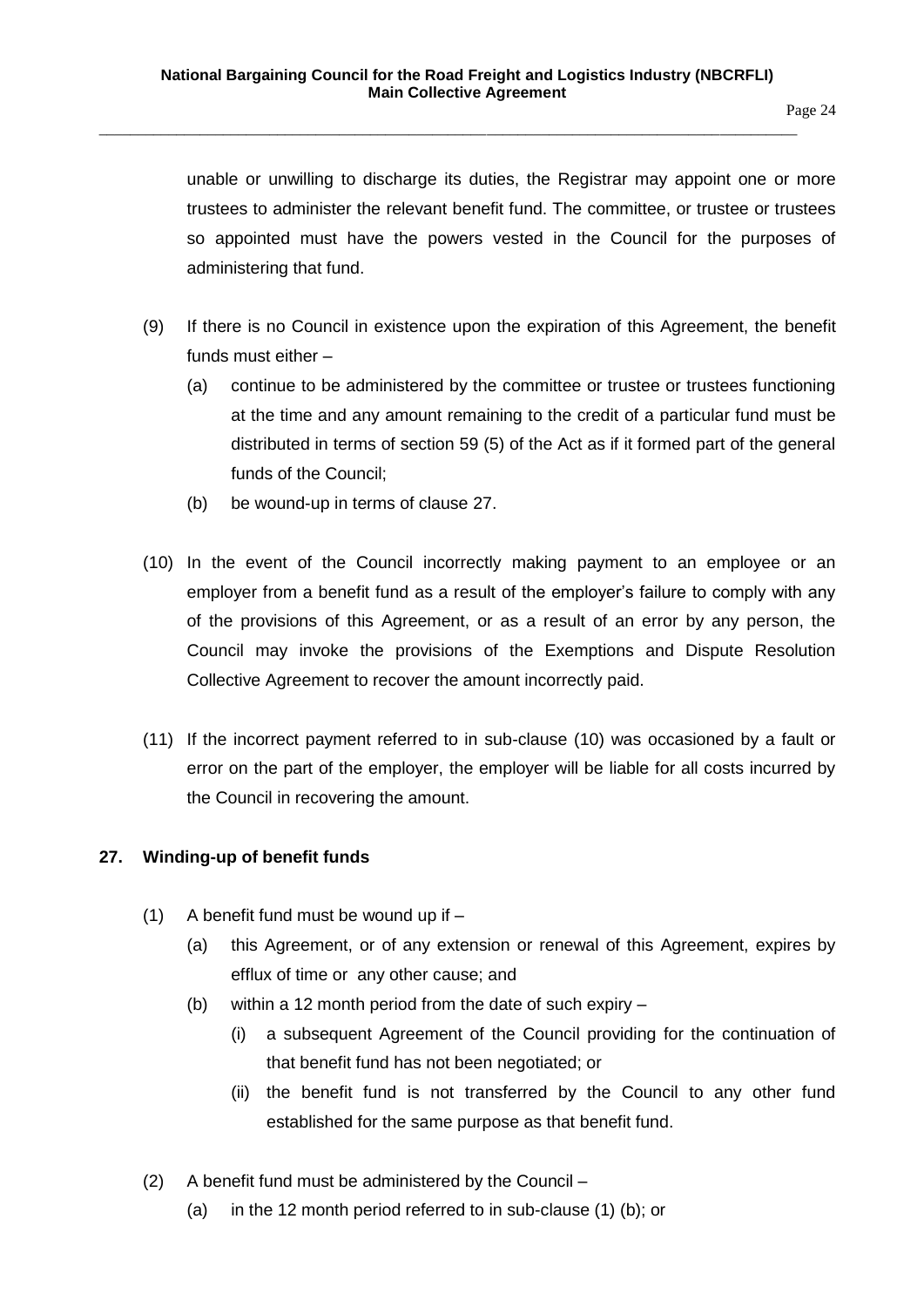- (b) in the relevant lesser period if a subsequent Agreement is entered into or the fund is transferred to another fund as envisaged by sub-clause (1) (b).
- (3) If there is no Council in existence upon the expiry of this Agreement, the benefit fund must be wound-up immediately.
- (4) Upon winding-up of a benefit fund, the money remaining to the credit of that fund must –
	- (a) first be used to pay all claims against the fund, including administration and winding-up expenses;
	- (b) if the Council is still in existence, the remainder of the money must be paid into the general funds of the Council;
	- (c) if the Council is no longer in existence, and the affairs of the Council have already been wound up and its assets distributed, any money remaining to the credit of the fund must be distributed in terms of section 59(5) of the Act as if they formed part of the general funds of the Council.

# <span id="page-24-0"></span>**28. Administrative provisions on payments out of the Leave Pay Fund and the Holiday Pay Bonus Fund**

- (1) An employer must each year, at least 15 days before the completion of an employee's annual leave cycle prescribed in clause 18(1) complete in triplicate a Leave Pay Advice Voucher in the form specified by the Council for this purpose (Annexure A6), and –
	- (a) retain one copy;
	- (b) hand one copy to the employee;
	- (c) forward one copy to the National Secretary of the Council together with any Leave Pay Fund contributions in respect of that employee for the relevant annual leave cycle that have not been paid to the Council; and
	- (d) occasional Leave Pay Fund applications must reach Council at least 5 working days before the employee commences on leave.
- (2) Payment of leave pay by the Council, is subject to
	- (a) the employee completing the annual leave cycle referred to in clause 18 (1);
	- (b) the Council holding money to the credit of the employee in the Leave Pay Fund; and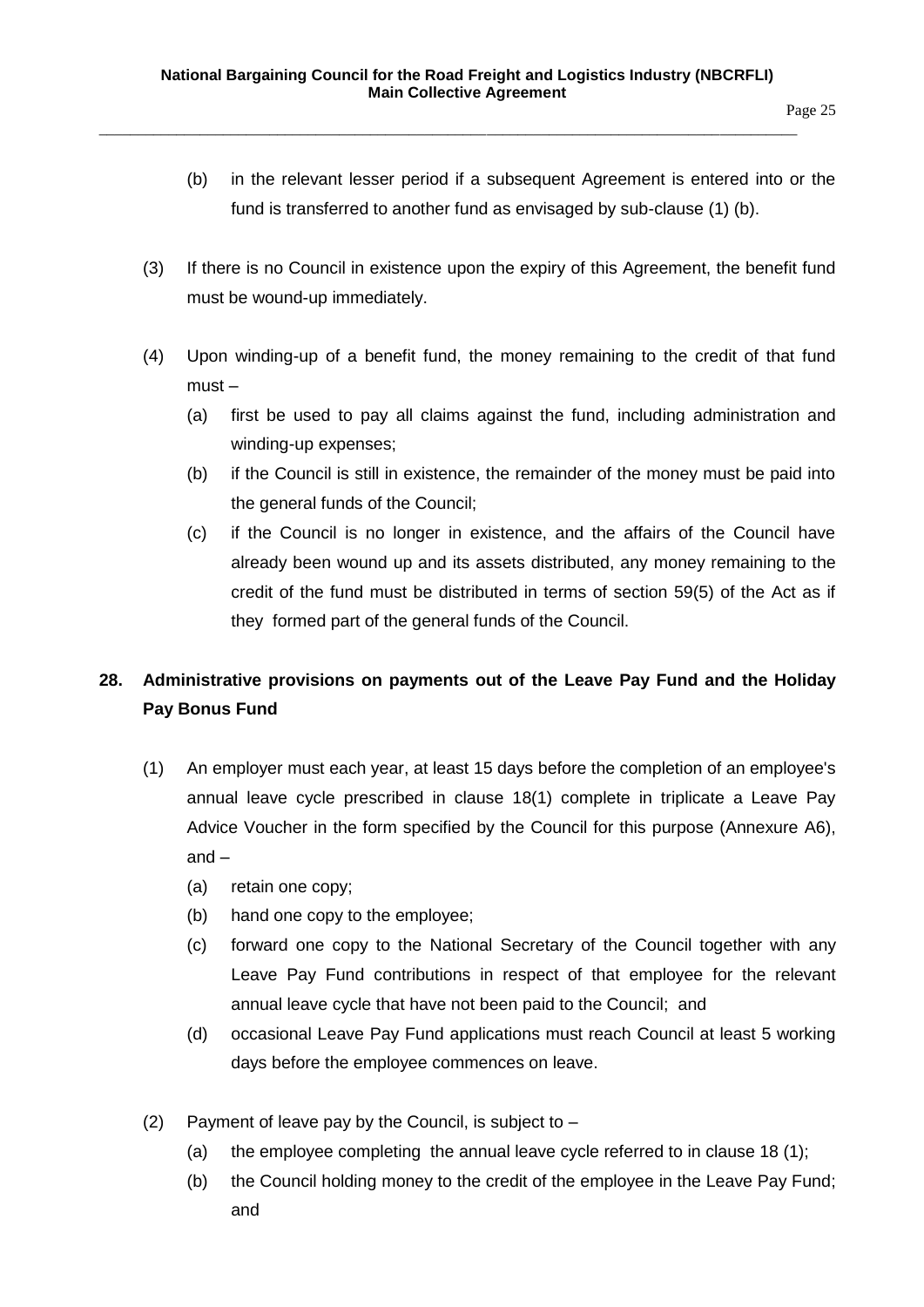- Page 26
- (c) the employer lodging an application for payment with the National Secretary of the Council in accordance with sub-clause (1).
- (3) On receipt of an application in terms of this clause, the Council must pay an amount equal to the leave pay contributions received by the fund during the annual leave cycle for that employee.
- (4) The payment of leave pay must be made when the employee proceeds on leave, either –
	- (a) to the employee directly; or
	- (b) with the agreement of the employee and the employer, to the employer for onward payment to the employee.
- (5) Council must pay a holiday pay bonus  $(13<sup>th</sup>$  cheque) to each employee during December of each year, subject to –
	- (a) the Council holding money to the credit of the employee in the holiday pay bonus fund.

# <span id="page-25-0"></span>**29. Leave Pay Fund**

- (1) Contributions to the Leave Pay Fund
	- (a) must be paid in respect of every employee employed by the employer in grades 1 – 6 during the preceding month;
	- (b) are calculated as follows
		- (i) employees with less than 5 years continuous service 25% of the normal basic weekly wage earned;
		- (ii) employees with 5 years completed service but less than 10 years continuous service 28.34% of the normal basic weekly wage; and
		- (iii) employees with 10 years and longer completed service 33.3% of the normal basic weekly wage.
	- (c) contributions are payable to the Council irrespective of the number of days that an employee has worked during a specific month, subject to the provisions of clause 24(2) and (3)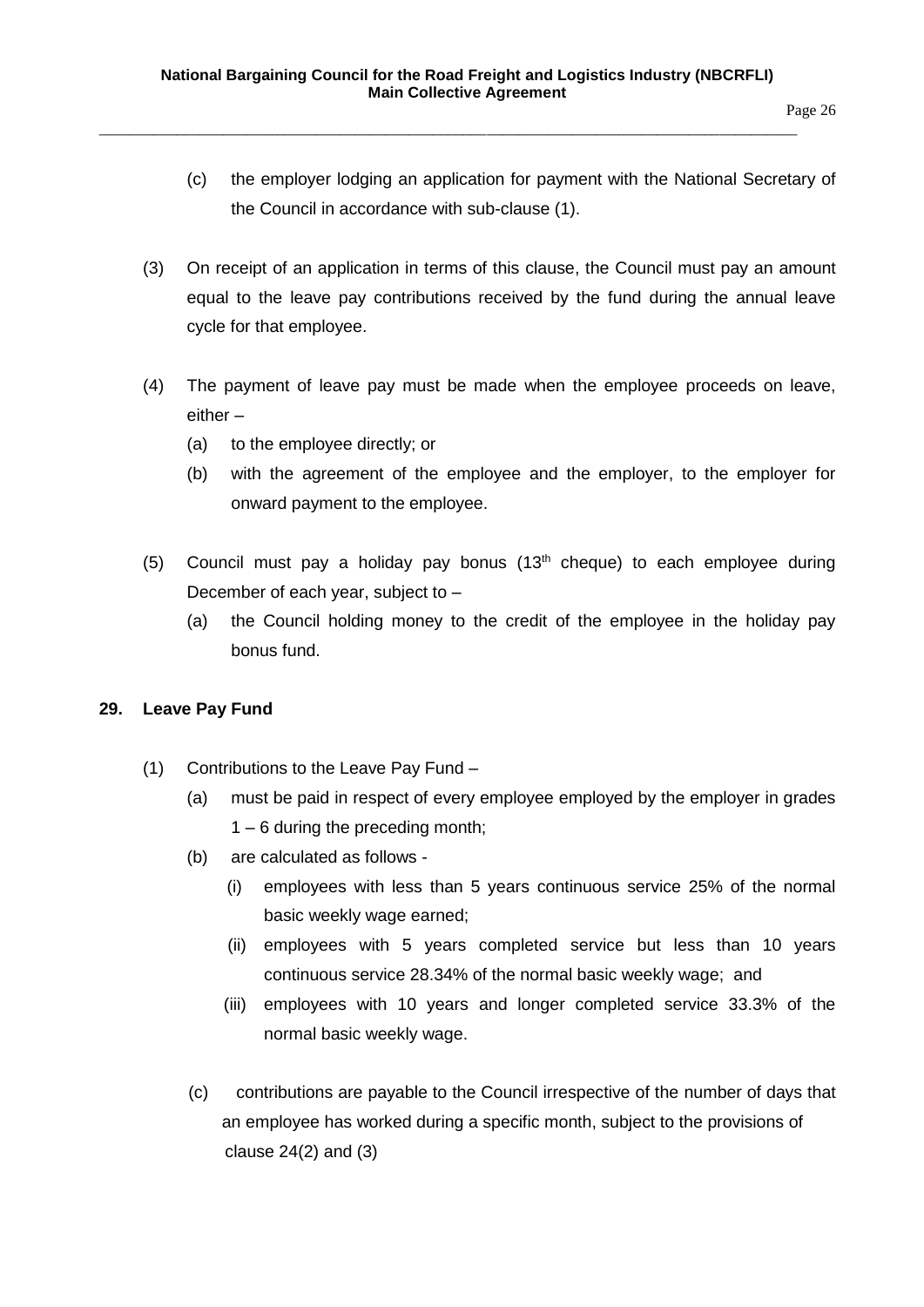- (2) In lieu of the contributions due in terms of sub-clause (1), the following employers may pay each specified employee an amount based on the formula set out in subclause  $(3)$  –
	- (a) a temporary employment service in respect of temporary employees;
	- (b) an employer of part-time employees working less than 15 hours per week; or
	- (c) an employer of relief employees who have been employed for more than 90 days in a 52-week period.
- (3) The formula to be applied for payment in lieu of contributions to the Leave Pay Fund is, in respect of every ordinary hour of work or part of an hour worked in each job category-

25 x Total basic wage for week 100 195

(4) An employer of a part-time employee who works an average of 15 or more ordinary hours per week must, in respect of the contributions due in terms of sub-clause (1), base the calculation on the employee's normal basic weekly wage using the following formula-

Normal basic weekly wage  $=$  Total basic weekly wage due for month  $x = 3$ 1 13

#### <span id="page-26-0"></span>**30. The Holiday Pay Bonus Fund**

- (1) Subject to this clause all employees in the Industry are entitled to a quaranteed  $13<sup>th</sup>$ cheque equal to 4.33 weeks of annual basic earnings payable after 12 months continuous service with one employer. The  $13<sup>th</sup>$  cheque will be paid directly to employees during December every year and will be prorated during the first year of service. Contributions to the Holiday Pay Bonus Fund –
	- (a) must be paid in respect of every employee employed by the employer in grades 1 – 6 during the preceding month;
	- (b) are equivalent to 36.08% of the normal basic weekly wage earned by the employee;
	- (c) must be paid on a monthly basis if an employee has worked during the preceeding month; and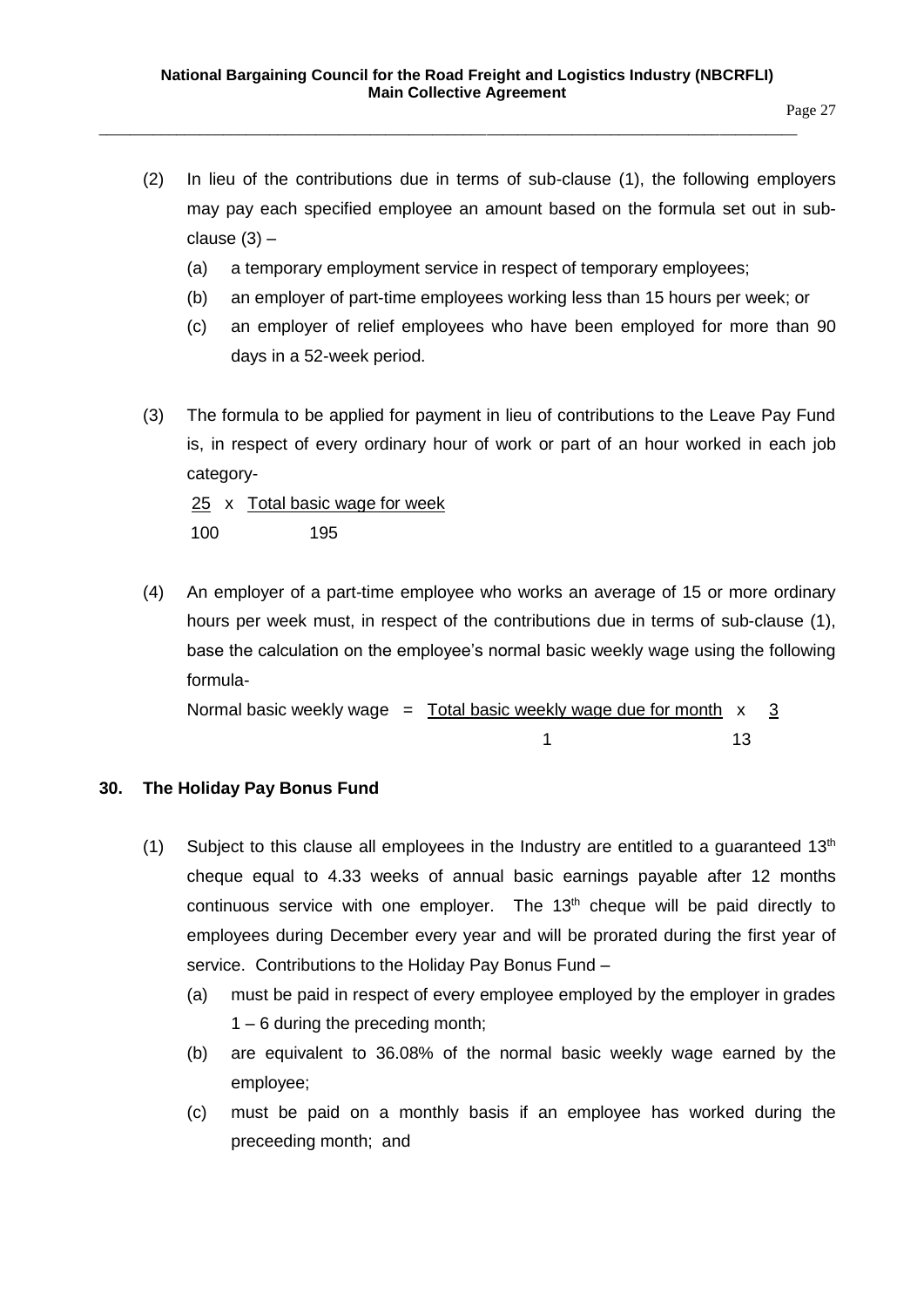- (d) must be paid to the Council irrespective of the number of days that an employee has worked during a specific month, subject to the provisions of clause 24 (2) and (3).
- (2) In lieu of the contributions due in terms of sub-clause (1), the following employers may pay each specified employee an amount based on the formula set out in subclause (3) –
	- (a) a temporary employment service in respect of temporary employees;
	- (b) an employer of part-time employees if those employees work less than 15 hours per week; or
	- (c) an employer of relief employees who have been employed for more than 90 days in a 52-week period.
- (3) The formula to be applied for payment in lieu of contributions to the Holiday Pay Bonus Fund is in respect of every ordinary hour of work or part of an hour worked in each job category-

36.08 x Total actual wage for week 100 195

(4) An employer of a part-time employee who works an average of 15 or more ordinary hours per week must, in respect of the contributions due in terms of sub-clause (1), base the calculation on the employee's normal basic weekly wage using the following formula-

Normal actual weekly wage = Total actual weekly wage due for month  $x = 3$  $1$  13

(5) No deductions from holiday pay bonus may be made as a set-off against any money that may be owing to an employer by an employee.

# **PART 5: REMUNERATION**

#### <span id="page-27-1"></span><span id="page-27-0"></span>**31. Payment of remuneration for employees other than relief employees**

(1) For the purposes of this clause, remuneration includes an employee's wages, payments for overtime, allowances and all other payments due to an employee.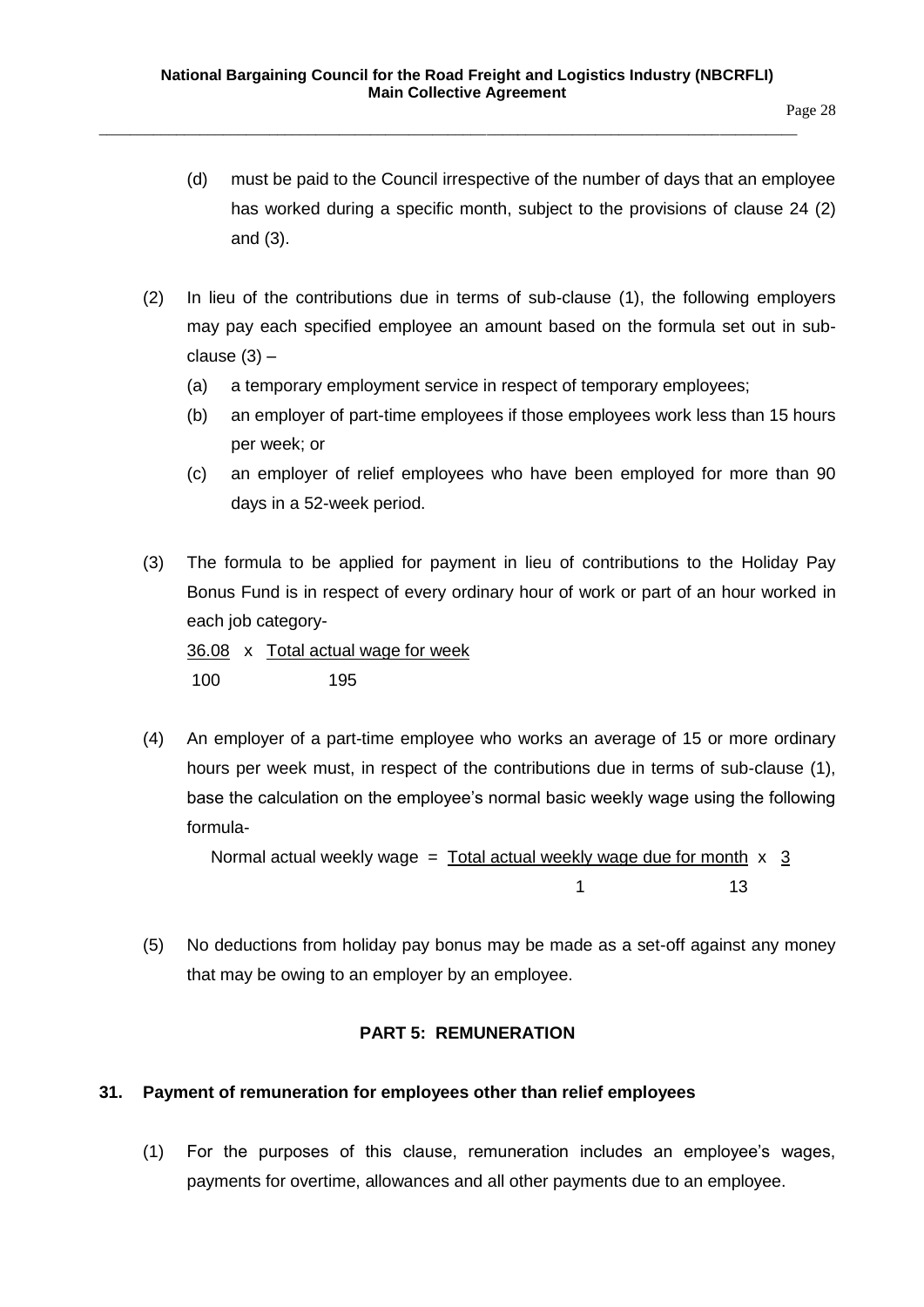- (2) An employer must pay an employee's remuneration
	- (a) in cash weekly during the ordinary hours of work of the employee on the usual pay day of the establishment**;**
	- (b) with the written consent of the employee
		- (i) monthly in cash or by cheque during the ordinary hours of work of the employee on the usual pay day of the establishment;
		- (ii) whether the employee is weekly paid or monthly paid into that employee's bank account, on or before the usual pay day of the establishment.
	- (c) on termination of employment on the usual pay day;
	- (d) remuneration payments made in cash or by cheque must be contained in a sealed wage envelope or a sealed container.
- (3) The wage envelope or container referred to in sub-clause (d) must record the following information, or must be accompanied by a statement recording the following information-
	- (a) the employer's name;
	- (b) the employee's name or his number on the payroll and his category;
	- (c) the number of ordinary hours of work worked by the employee;
	- (d) the number of overtime hours worked by the employee;
	- (e) the employee's actual wage;
	- (f) details of any other payments arising out of the employee's employment;
	- (g) details of any deductions made;
	- (h) the actual amount paid to the employee; and
	- (i) the period in respect of which payment is made, and the envelope or container on which the said particulars are recorded, or the statement on which such particulars are shown, shall become the property of the employee.
- (4) If an employee's remuneration is paid into that employee's bank account, the employer must provide the employee with –
	- (a) a receipt showing proof of payment; and
	- (b) a statement referred to in sub-clause (3).
- (5) The particulars prescribed in sub-clause (3) may be recorded in code provided that the code is fully set out and explained in a notice –
	- (a) that accompanies the payment; or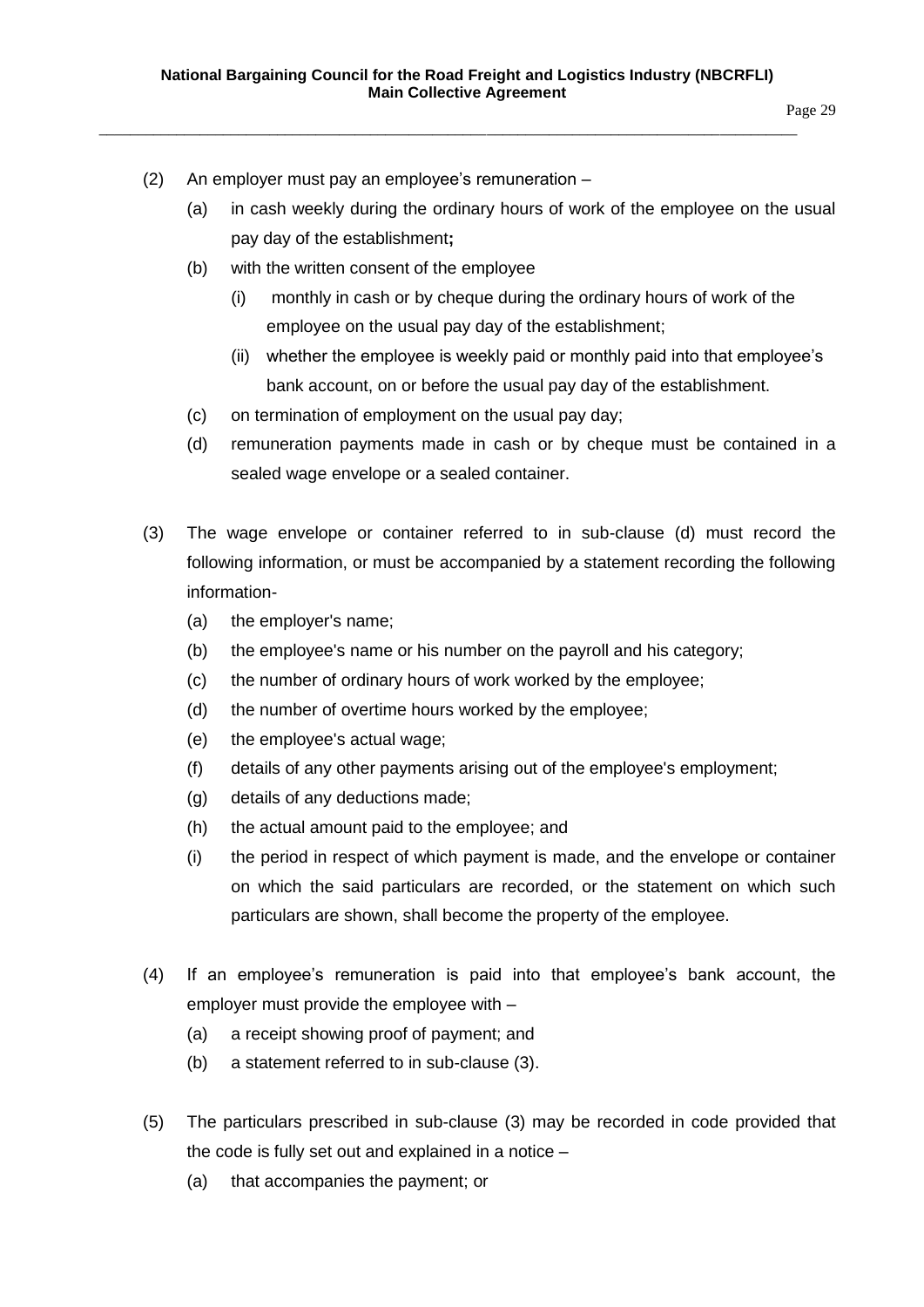- (b) is kept posted in a conspicuous place in the establishment accessible to all affected employees.
- (6) If an employee is absent on the usual pay day of the establishment, the employee must be paid within 24 hours of the employee's return to the establishment.
- (7) Within 14 days of the date of payment, an employee may direct a query to an employer concerning –
	- (a) any particulars provided on the employee's wage envelope, container, or accompanying statement;
	- (b) the amount paid to the employee.
- (8) If an employee is not satisfied with an employer's response to a query lodged in terms of sub-clause (7), the employee may direct the query to the Council, which query must be received by the Council within 26 weeks of the date of payment.

#### <span id="page-29-0"></span>**32. Prohibited directives and deductions**

- (1) Subject to any other law, no payment by or on behalf of an employee may be accepted by an employer, either directly or indirectly, in respect of the employment or training of such employee.
- (2) An employer may not require an employee to purchase any goods from the employer or from any business or person nominated by the employer.
- (3) Subject to any other law, an employer may not require an employee to accept accommodation, meals or rations from the employer or from any person or at any place nominated by the employer.
- (4) An employer may not apply set-offs against an employee's remuneration for any reason whatsoever, except in accordance with clauses 37, 38 and 39.

# <span id="page-29-1"></span>**33. Wages**

(1) Subject to clause 31(2), all employees who are not relief employees or employees of a temporary employment service must be paid weekly.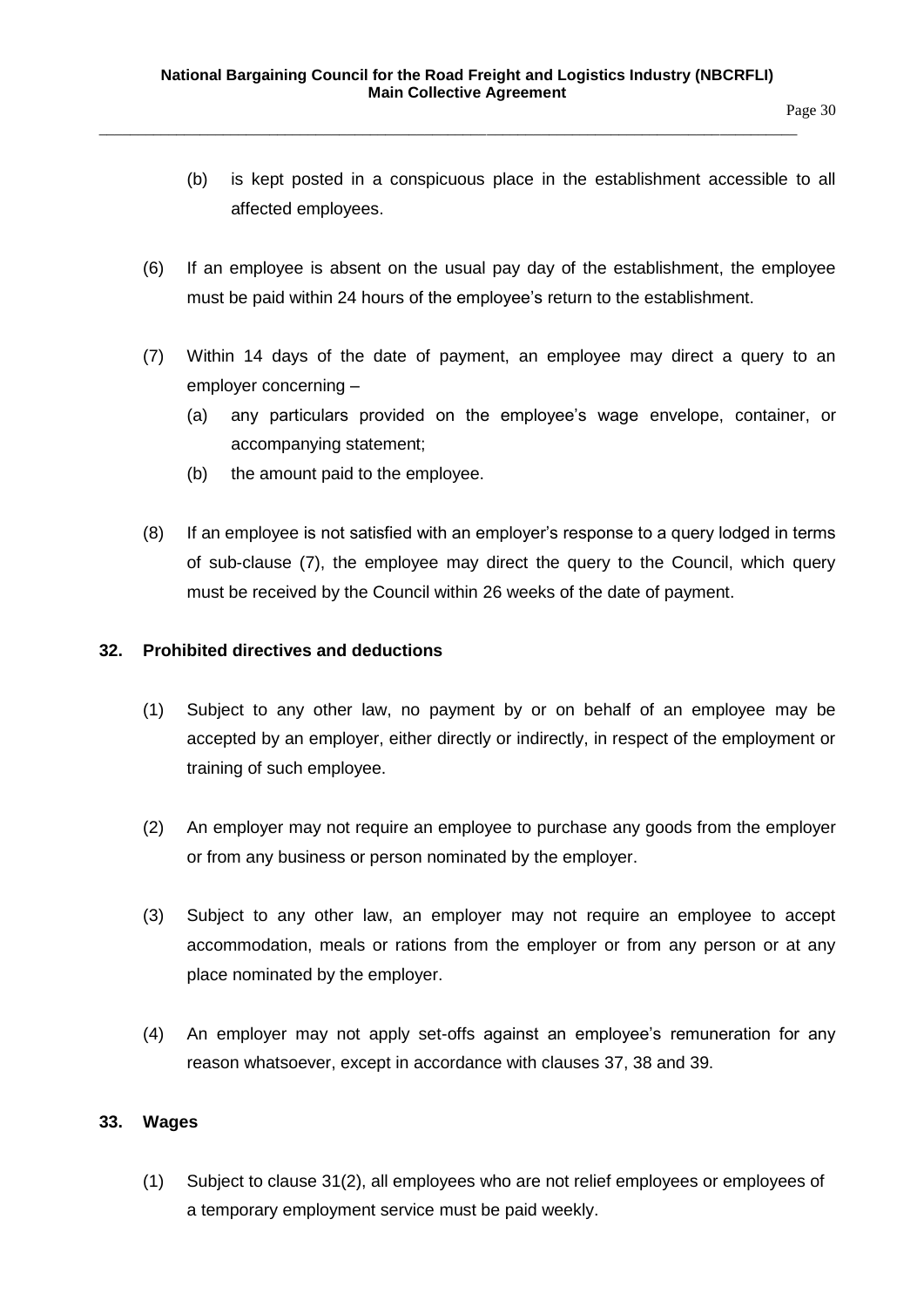- (2) Schedule 5 to this Agreement sets out the weekly wage of employees covered by this Agreement.
- (3) If an employee is paid monthly, that employee's monthly wage will be calculated at four and a third times (4,333) –
	- (a) the employee's weekly wage prescribed in Schedule 5; or
	- (b) any higher weekly wage normally paid to the employee.
- (4) An employee, other than a temporary employee of a temporary employment service, who gets paid a higher wage than that prescribed in this Agreement for an employee of that employee's class must continue to receive such higher wage while employed by the same employer on the same work, unless the employer is exempted under clause 74.
- (5) An employee may not accept lower remuneration than the remuneration prescribed in this Agreement for an employee of his or her class.
- (6) For the purposes of this clause, "Agreement" includes any amendments to the Agreement.

# <span id="page-30-0"></span>**34. Differential wages**

- (1) Subject to sub-clause (2), an employee, other than a temporary employee of a temporary employment service, who performs work in a class for which a higher wage is prescribed in this Agreement than that employee's usual wage on any day, must be paid the higher wage for the whole of that day. For the purpose of the CIT Custodian duties, as defined in Schedule 2, should such duties become the majority of the employee's functions for a period exceeding 1 (one) month, such employee must be promoted to that higher category.
- (2) A relief employee who performs classes of work for which different wages are prescribed in this Agreement on any day must be paid at the highest wage for that day, plus an additional premium of 10% of the highest wage.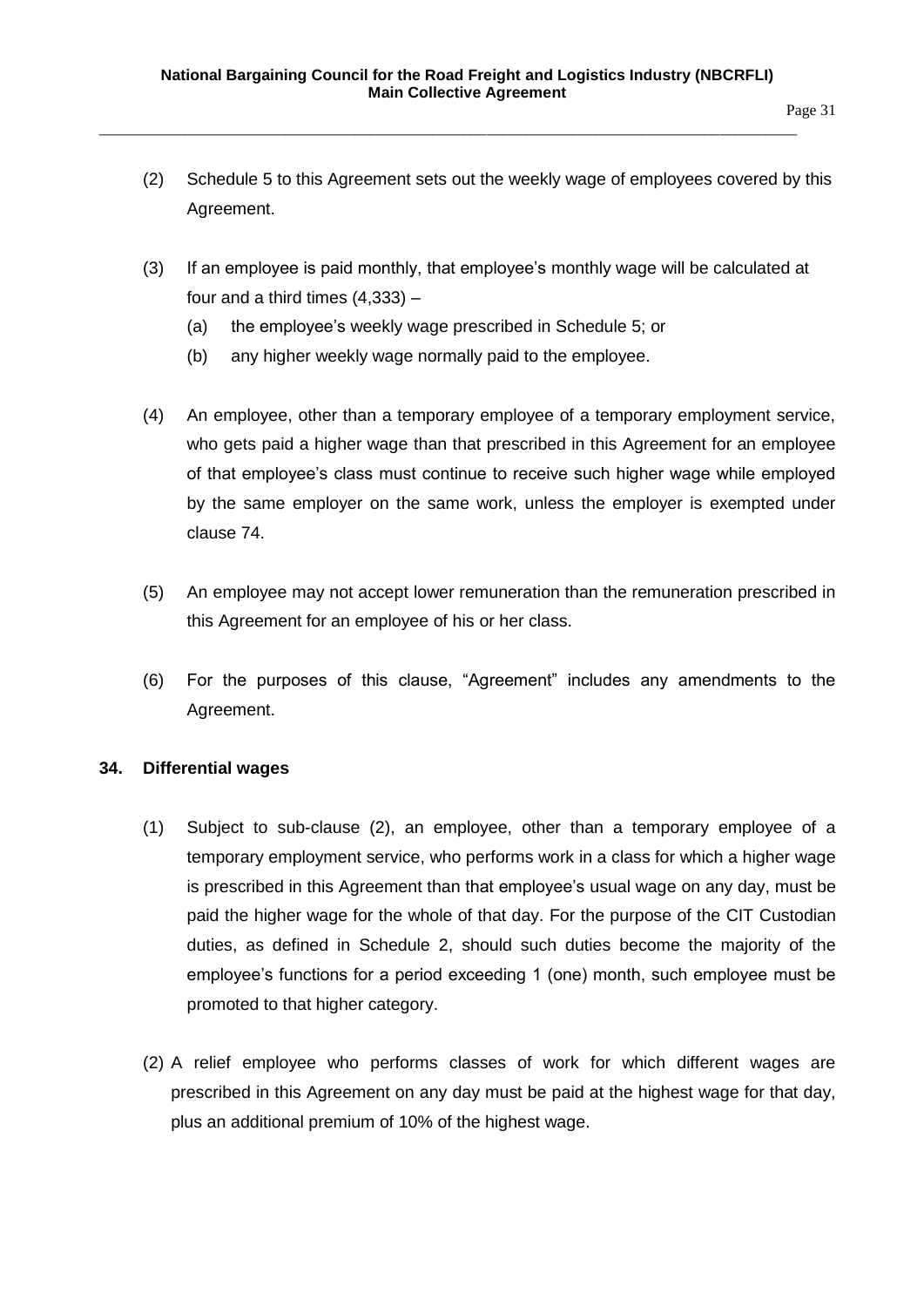#### <span id="page-31-0"></span>**35. Incentive work**

- (1) An employer may introduce an incentive scheme in terms of which an employee's remuneration is based on the quantity of work done or the employee's output, if –
	- (a) the scheme complies with this clause and has the approval of the Council;
	- (b) the registers prescribed in clauses 50 and 51 of this Agreement are properly kept;
	- (c) an employee who is part of the scheme, is not paid less than the amount that employee would otherwise be entitled to in terms of clauses 11, 14, 15, 16 and 36 and Schedule 5.
- (2) An employer who wishes to introduce an incentive scheme must set up a committee consisting of an equal number of representatives of management and elected representatives of employees to negotiate and agree the terms of the scheme.
- (3) The terms of an incentive scheme
	- (a) must be reduced to writing and be signed by all the members of the joint representative committee; and
	- (b) may not be varied or terminated by any party to the scheme unless that party
		- (i) has given all other parties notice in writing as may have been agreed upon by the parties who entered into the scheme;
		- (ii) has complied with any other obligations set out in the scheme for varying or terminating the scheme.

# <span id="page-31-1"></span>**36A. Subsistence Allowance**

- (1) This clause does not apply to employers and employees in Sugar Cane and Forestry In–Field Operations.
- (2) Schedule 5 to this Agreement sets out the minimum amount payable as a subsistence allowance.
- (3) A subsistence allowance
	- (a) must be paid to employees who, in the performance of their duties, are absent from their place of residence and their employer's establishment for any period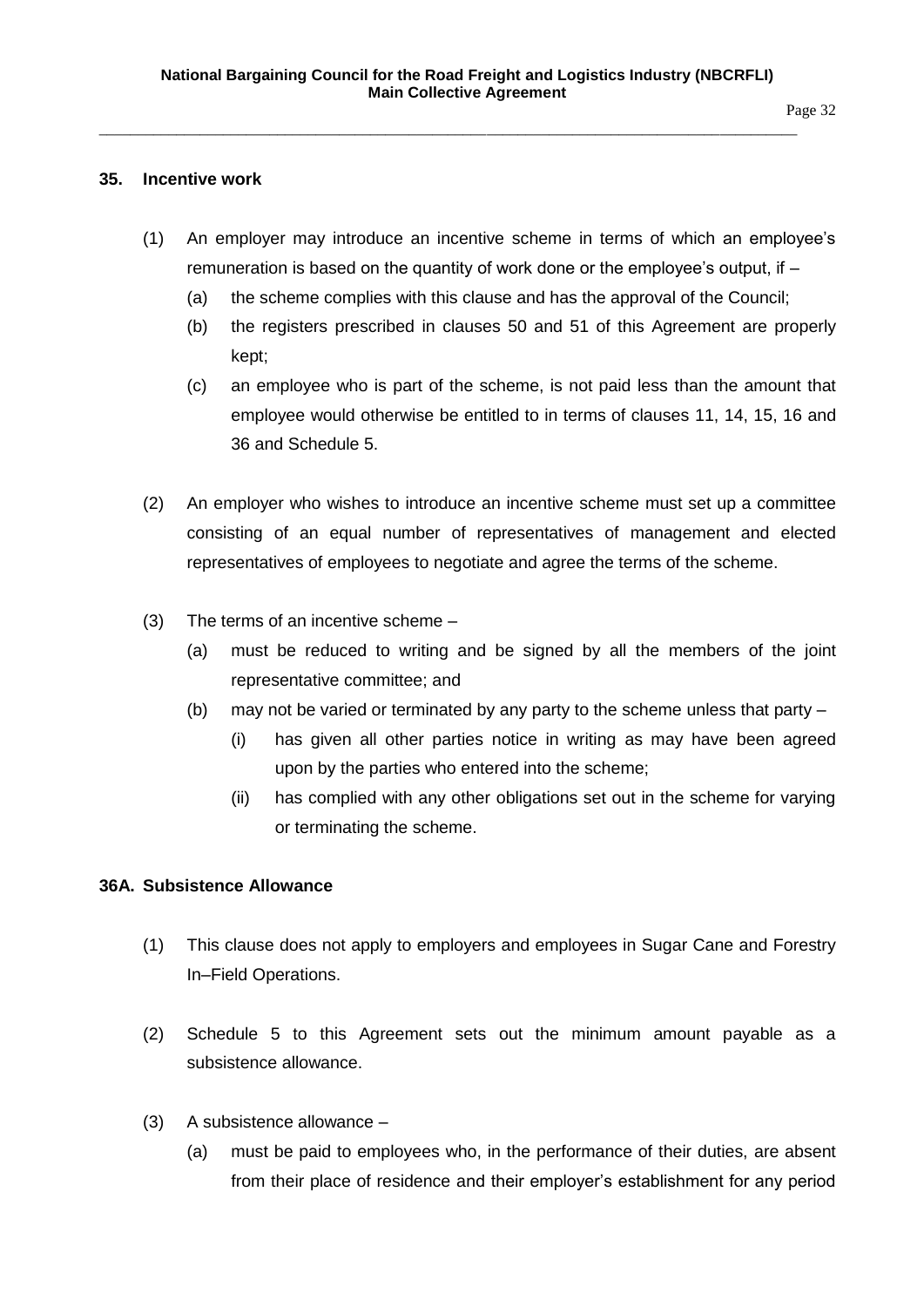Page 33

extending over the compulsory rest interval of nine consecutive hours prescribed in clause 6 (1);

- (b) is in addition to any other remuneration due to an employee;
- (c) is payable within seven days of completion of the journey to which it relates;
- (d) is payable in advance to an employee who is required to undertake a journey involving an absence of 48 hours or more. In this event, the duration of absence must be estimated and the employee must refund to the employer any overpayment of the allowance on completion of the journey.
- (e) The employer is entitled to recover, any unused portion of such allowance at the next pay date following the employee's return from the trip to his place of residence or employer's establishment. In addition, should an employee complete more trips than planned, the relevant subsistence allowance shall apply and will be paid to the employee at the next pay date.
- (4) An employee who qualifies for and receives a subsistence allowance is not entitled to a night shift allowance.

# <span id="page-32-0"></span>**36B. Cross Border Allowance**

- (1) This clause does not apply to employers and employees in Sugar Cane and Forestry In–Field Operations.
- (2) Schedule 5 to this Agreement sets out the minimum amount payable as a cross border allowance.
- (3) A cross border allowance
	- (a) must be paid to employees who, in the performance of their duties, cross the borders of South Africa and are absent from their place of residence and their employer's establishment for any period extending over the compulsory rest interval of nine consecutive hours prescribed in clause 6 (1);
	- (b) is in addition to any other remuneration due to an employee;
	- (c) is payable within seven days of completion of the journey to which it relates;
	- (d) is payable in advance to an employee who is required to undertake a journey involving an absence of 48 hours or more. In this event, the duration of absence must be estimated and the employee must refund to the employer any overpayment of the allowance on completion of the journey.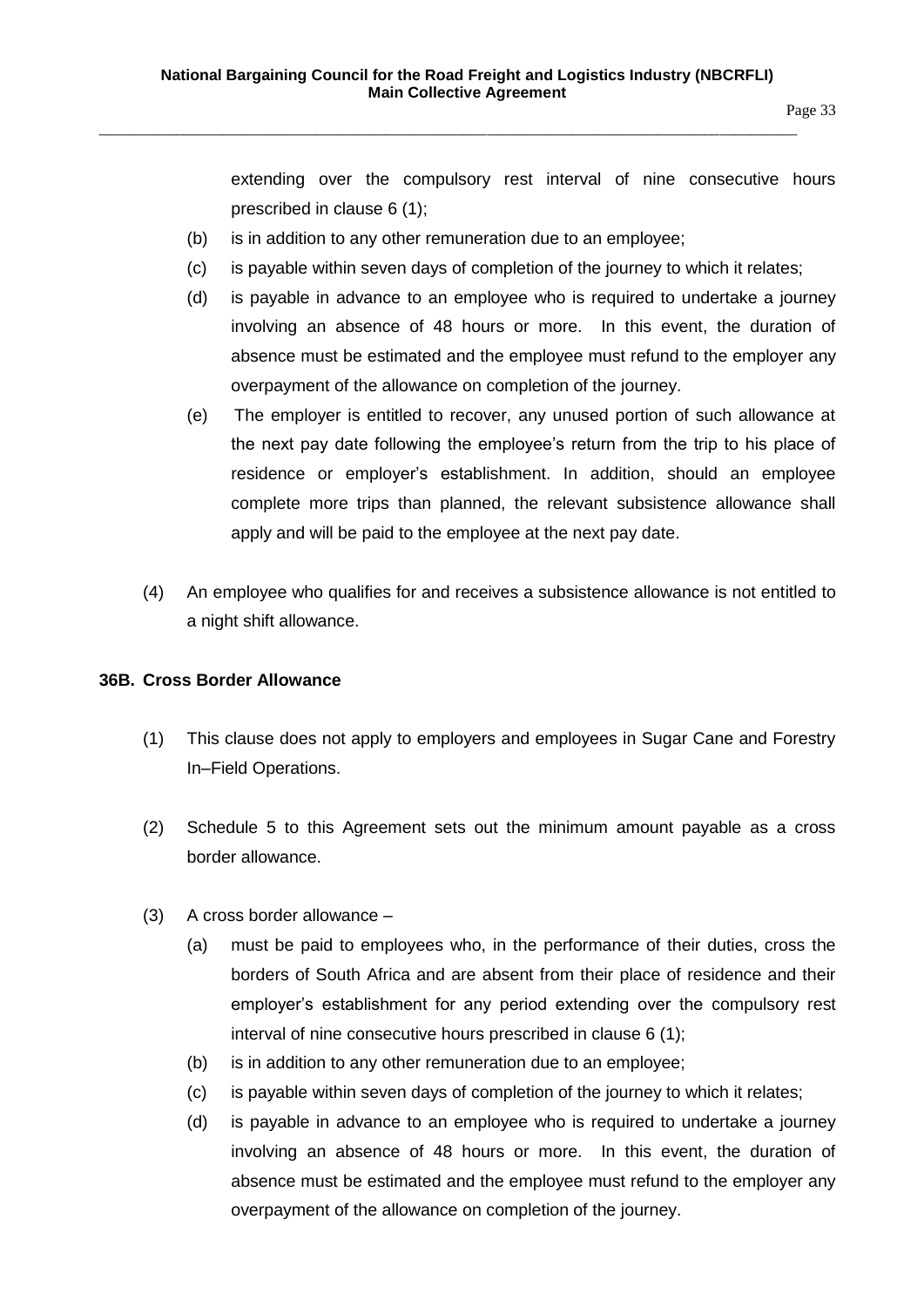- (e) The employer is entitled to recover, any unused portion of such allowance at the next pay date following the employee's return from the trip to his place of residence or employer's establishment. In addition, should an employee complete more trips than planned, the relevant cross border allowance shall apply and will be paid to the employee at the next pay date.
- (4) An employee who qualifies for and receives a cross border allowance is not entitled to a night shift allowance or a subsistence allowance.

#### <span id="page-33-0"></span>**37. Deductions for loss or damage**

- (1) Subject to sub-clause (2) below and except where otherwise provided in this Agreement, employees may not agree to any deductions from their wages in respect of loss or damage suffered by their employer, unless -
	- (a) the loss or damage occurred in the course of employment and was due to the fault of the employee;
	- (b) the deduction amounts to less than R1 000,00; and
	- (c) the agreement to the deductions is reduced to writing and the employee signs the document in the presence of a fellow employee of the employee's choice.
- (2) If an employee does not agree to a deduction, or in the case of any deduction exceeding R1 000.00, the employer may only make the deduction if the employer has found the employee liable for such loss or damage after a fair inquiry at which a fair procedure was followed and the employee has been given a reasonable opportunity to show why the deduction should not be made.
- (3) The total amount of any deductions for loss or damage
	- (a) may not exceed the actual amount of the loss or damage and no deduction may be made if it would result in any employer being reimbursed twice for the same loss or damage;
	- (b) may not exceed one quarter (25%) of the employee's monetary remuneration.
- (4) In any period of 52 weeks, deductions for loss or damage may not exceed 20% of the annual wage of an employee.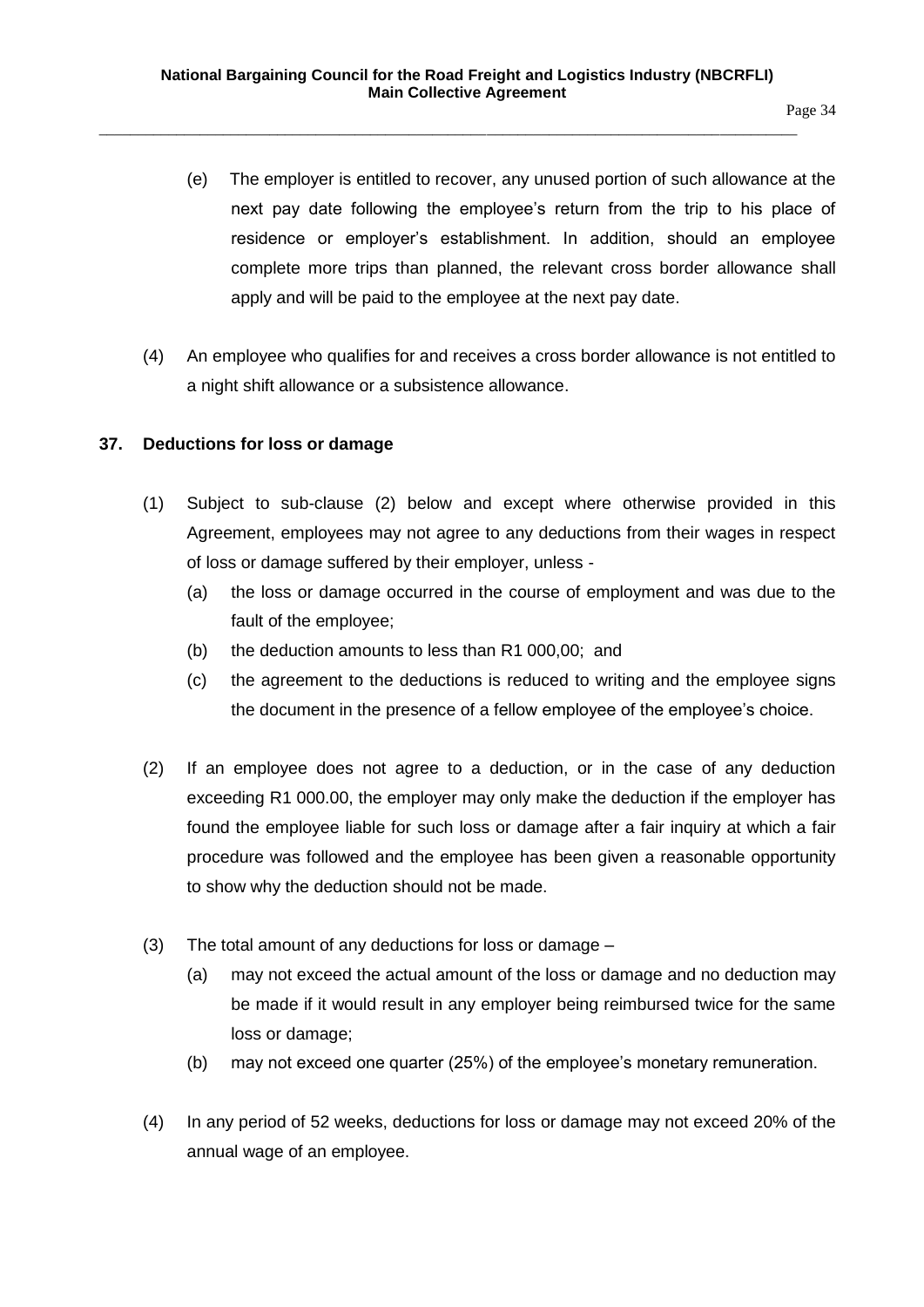- (5) The employer shall not be entitled to make any deductions for loss or damage regardless of the amount if the cost for such loss or damage is or may be recovered from an insurance company, in-house company, in-house insurance or third party insurance: provided that the employer is still entitled to make deductions pertaining to such portion of the cost not recoverable from such insurance company or third party, whether or not an insurance claim is made.
- (6) In the event that the loss or damage including any related excess amount is not fully recoverable from the insurance company or third part the employer is entitled to deduct the difference in accordance with the provision of clause 37. In such instance the employer must disclose to the employee and the employee's representative the amount recovered or recoverable from the insurance company or third party prior to conclusion of the relevant agreement or inquiry.

#### <span id="page-34-0"></span>**38. Deductions for debts to third parties**

- (1) In respect of any other debt, an employer may not make any deductions from an employee's remuneration unless –
	- (a) the deduction is required or permitted in terms of any law, collective agreement, court order or arbitration award; or
	- (b) the employee agrees in writing to the deduction in respect of a debt specified in that agreement; or
	- (c) an agreement in respect of any goods purchased by the employee specifies the nature and quantity of such goods.
- (2) An employer who deducts an amount from an employee's remuneration for payment to another person must pay the amount to that other person in accordance with the time period and other requirements specified in the agreement, law, collective agreement, court order or arbitration award.

#### <span id="page-34-1"></span>**39. Other deductions**

- (1) An employer may not require or permit an employee to
	- (a) repay any remuneration, except for overpayments previously made by the employer resulting from an error in calculating the employee's remuneration; or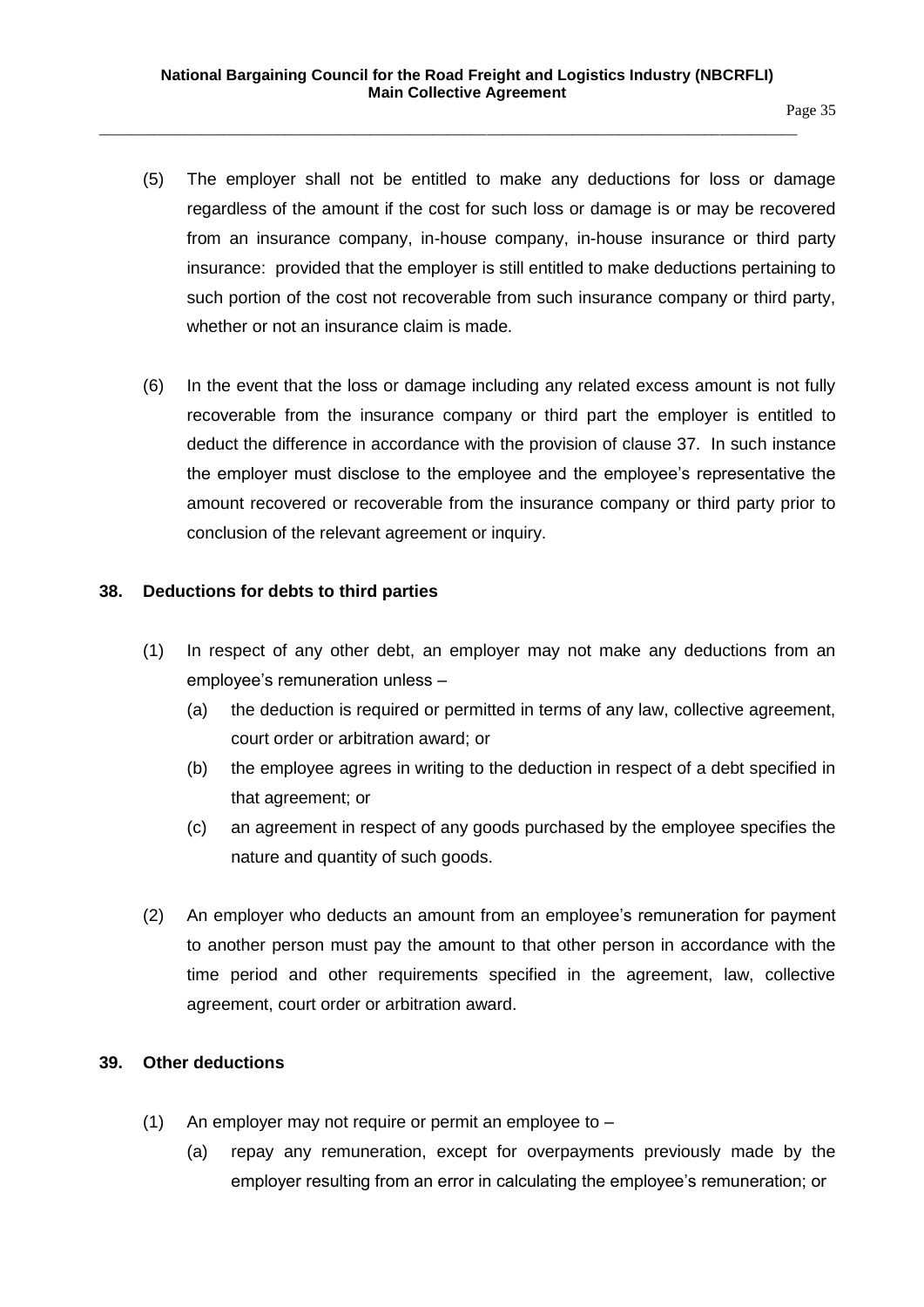- (b) acknowledge receipt of a greater amount than the remuneration actually received.
- (2) Except as otherwise provided in this Agreement, an employer may deduct, from the remuneration of an employee who is absent from work otherwise than at the instance of the employer, an amount –
	- (a) proportionate to the period of the employee's absence;
	- (b) calculated on the basis of the employee's basic wage in respect of ordinary hours of work at the time of the absence.
- (3) Subject to the consent of the Council, an employer may deduct from an employee's remuneration –
	- (a) an amount advanced to an employee by the employer;
	- (b) the cost of protective clothing, tools or equipment issued to the employee free of charge and not returned to the employer, when requested to do so.
- (4) The Council will only give its consent to a deduction for the loss of tools or equipment that –
	- (a) were specifically issued to a driver and which should remain in the driver's possession at all times that the driver is on duty;
	- (b) must be carried on a vehicle and must be fixed to or locked in the vehicle.
- (5) An employee who feels aggrieved by any deduction from remuneration may, on good cause shown, appeal to the Council which must, consider all relevant facts and either uphold or deny such appeal.

# **PART 6: TERMINATION OF EMPLOYMENT**

# <span id="page-35-1"></span><span id="page-35-0"></span>**40. Notice and payment in lieu of notice**

- (1) Subject to sub-clause (2), an employer or an employee, other than a relief employee or a temporary employee of a temporary employment service, may terminate the contract of employment on notice of not less than –
	- (a) one week, if the employee has been employed for 26 weeks or less;
	- (b) two weeks, if the employee has been employed for more than 26 weeks but not more than 52 weeks;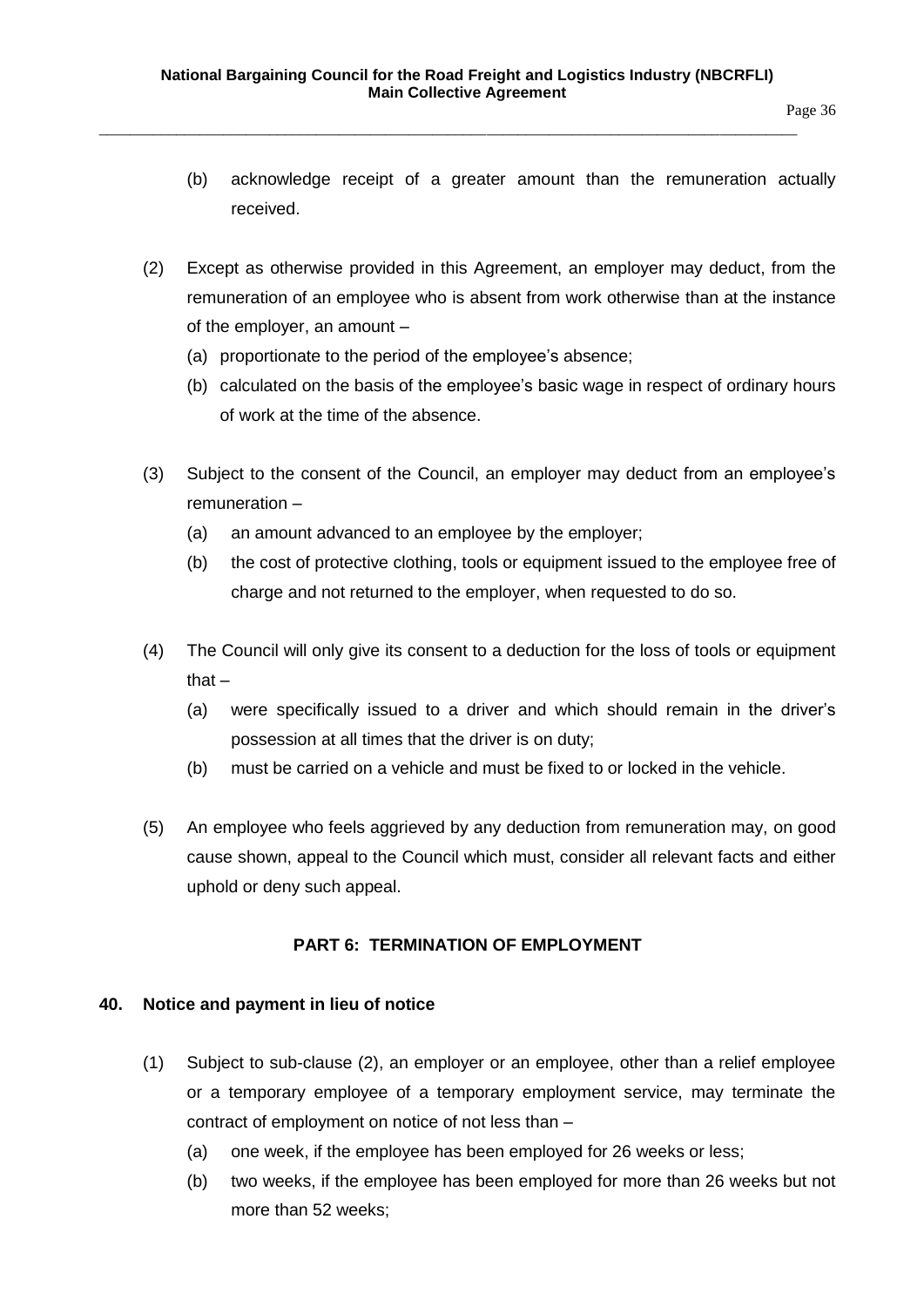- Page 37
- (c) four weeks, if the employee has been employed for more than 52 weeks.
- (2) In lieu of notice  $-$ 
	- (a) an employer may pay the employee the remuneration the employee would have received if the employee had worked during the notice period;
	- (b) an employee may agree to forfeit or pay the amount the employee would have received had the employee worked during the notice period.
- (3) Notice of termination of employment must be in writing in the form of Annexure A7.
- (4) Nothing contained in this clause affects
	- (a) the right of an employer or an employee to terminate the contract of employment without notice for any cause recognised by law as sufficient; or
	- (b) any agreement between an employer and an employee that provides for a longer period of notice than the periods stipulated in sub-clause (1), provided that $-$ 
		- (i) the notice required to be given by the employer and the employee must be of equal duration;
		- (ii) payment in lieu of notice must be of equivalent value to the notice period stipulated in the agreement.

### **41. Documents to be furnished to an employee on termination**

- (1) An employer must furnish an employee whose employment terminates with a certificate of service in the form of Annexure A3.
- (2) A copy of the certificate of service must be forwarded by the employer to the Council by not later than the 20th day of the month following the termination of the employee's contract of employment.
- (3) This clause does not apply to  $-$ 
	- (a) an employee who deserts;
	- (b) a relief employee; or
	- (c) a temporary employee of a temporary employment service.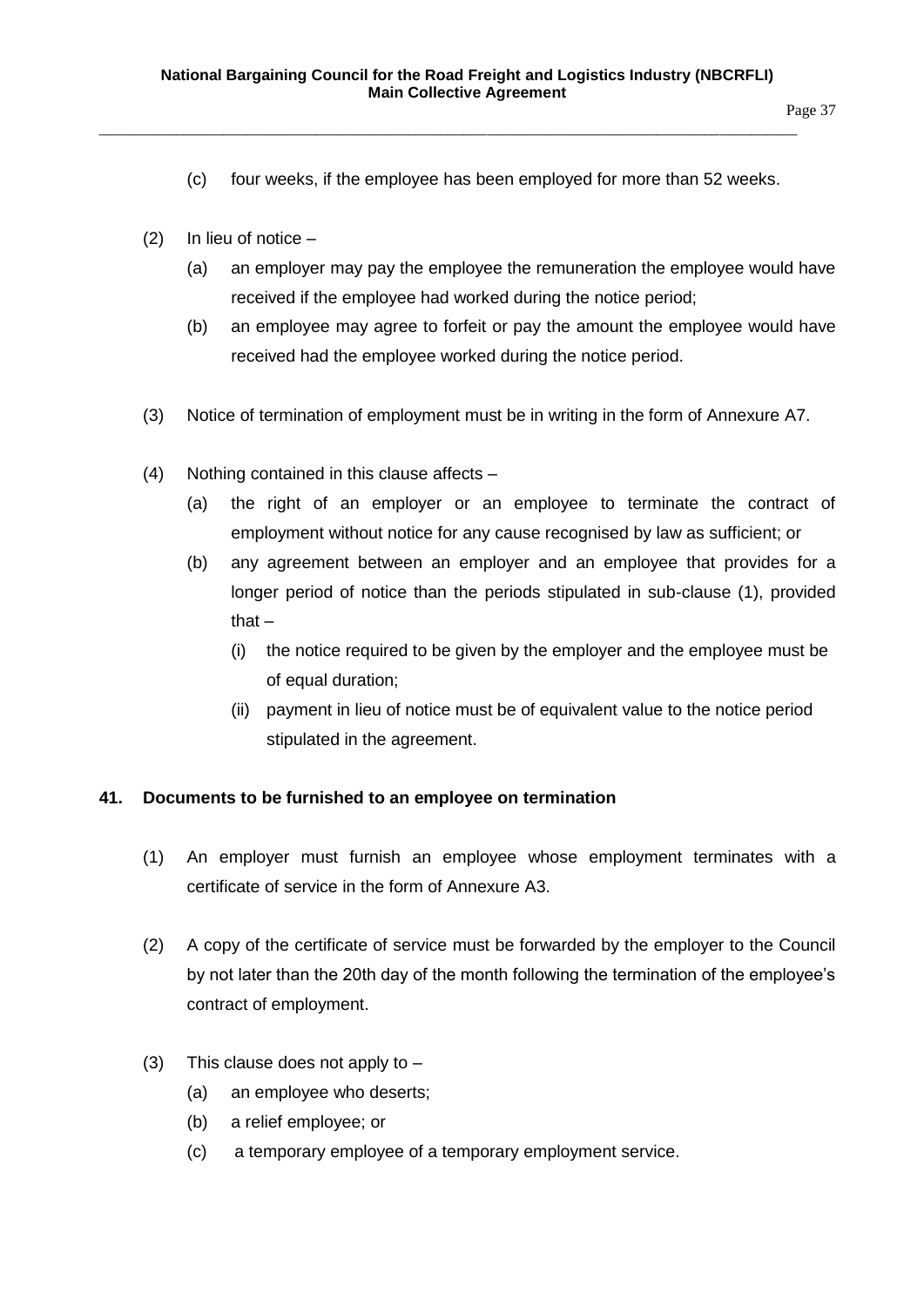#### **42. Severance pay**

Severance pay shall be regulated in terms of Section 189 of the Act and Section 41 of the Basic Conditions of Employment Act, 75 of 1997.

#### **43. Payment for accrued leave not taken**

- (1) On termination of employment, an employee must be paid
	- (a) for any accrued leave not taken; and
	- (b) in respect of an incomplete leave cycle, an amount of not less than the number of pro-rata days calculated in terms of sub-clause 18 (2).
- (2) The payment due to an employee in terms of sub-clause  $(1)$ 
	- (a) must be paid at the wage the employee was receiving immediately before the date of termination;
	- (b) may be reduced if an employee leaves employment without giving the requisite notice prescribed in clause 40, by an amount equivalent to the amount the employee would have received if the employee had worked during the notice period, unless the employer has waived such notice.
- (3) If an employee's employment terminates before that employee has qualified for annual leave in terms of clause 18 –
	- (a) the employer must complete an online Pro Rata Accrued Entitlement Advice Voucher in the form specified by the Council for this purpose and –
		- (i) retain an online copy;
		- (ii) submit online within 24 hours of the termination of employment of the employee to the National Secretary of the Council; and
		- (iii) print and hand a copy to the employee for claim purposes;
	- (b) the employee may submit a claim to the Council for  $-$ 
		- (i) accrued leave pay;
		- (ii) accrued holiday pay bonus; and
		- (iii) accrued sick and absence fund bonus.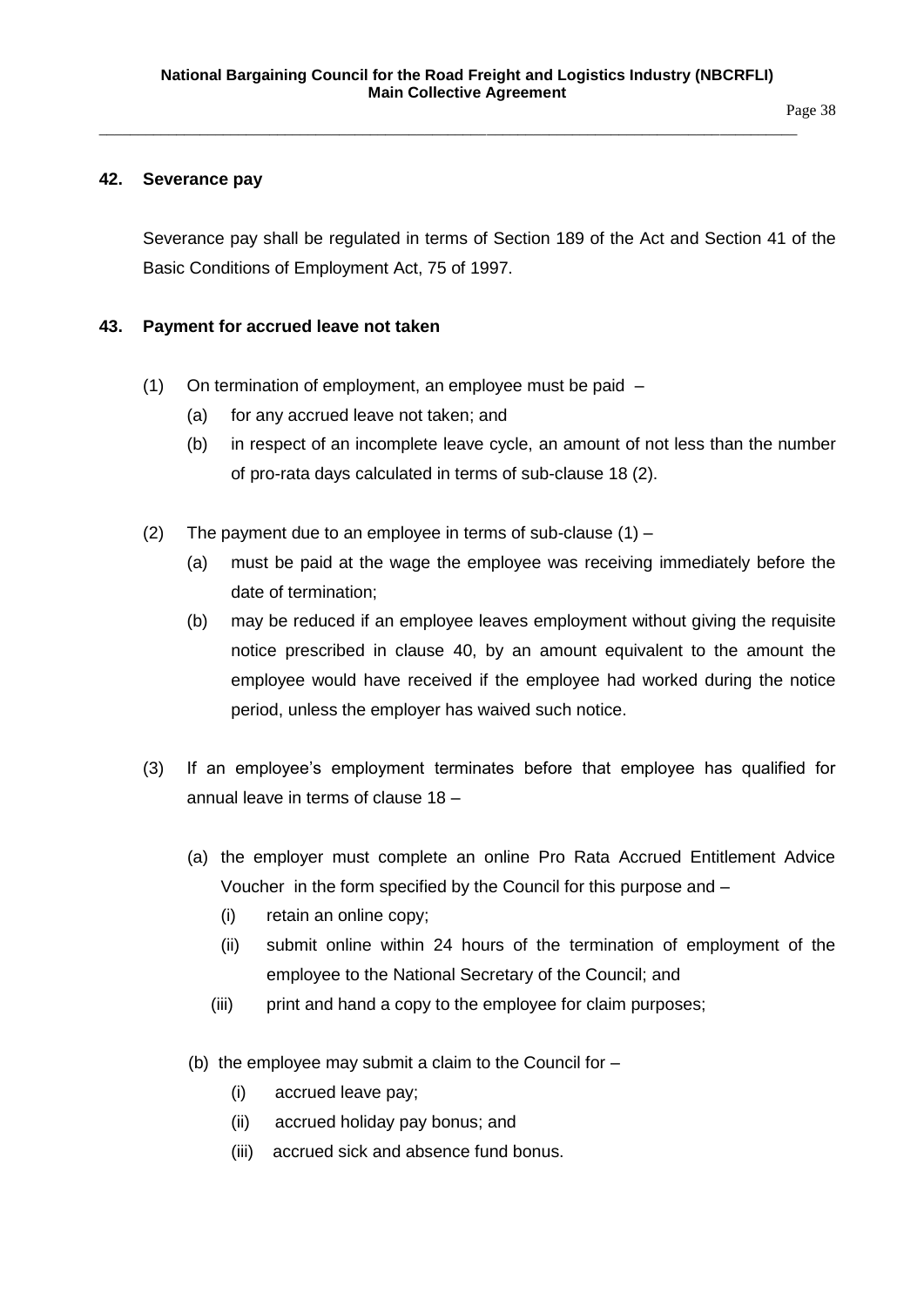- (4) In calculating the amount due to an employee in terms of sub-clause (4)(b), the following applies –
	- (a) accrued leave pay is calculated in terms of clause 18 (2);
	- (b) accrued leave pay and accrued holiday pay bonus is calculated from
		- (i) the date of commencing employment with the employer; or
		- (ii) the date of the employee's last annual leave; and/or last holiday pay bonus payment.
	- (c) accrued leave pay and accrued holiday pay bonus is calculated after the employee has been credited with working days pro rata to the period of leave the employee would have been entitled to in terms of sub-clause (1) (b), according to the following formula:

Number of working days to be credited =

 $X \times 15$ 

12 1

where  $X =$  the number of completed cycles provided in clauses 29 (1) (b) and 30 (1) (c) respectively since commencing employment or commencing the last period of leave and or the payment of holiday pay bonus.

- (5) Accrued leave pay due to an employee in terms of sub-clause (1) must not be handed to or accepted by the affected employee, but must immediately upon termination of services be remitted to the National Secretary of the Council. Payment by an employer of accrued leave pay, accrued holiday pay bonus or accrued sick and absence fund bonus directly to an employee will not absolve the employer of the obligation to remit the amount to the Council and no set-off will be permitted.
- (6) Accrued leave pay and accrued holiday pay bonus must be paid
	- (a) to the employee four weeks after the termination of the employee's employment or four weeks after the employee leaves other employment in the Industry, as the case may be;
	- (b) immediately, to the employee, if the employee is dismissed for operational reasons or for incapacity; or
	- (c) immediately, to the employee's estate, if the employee has died.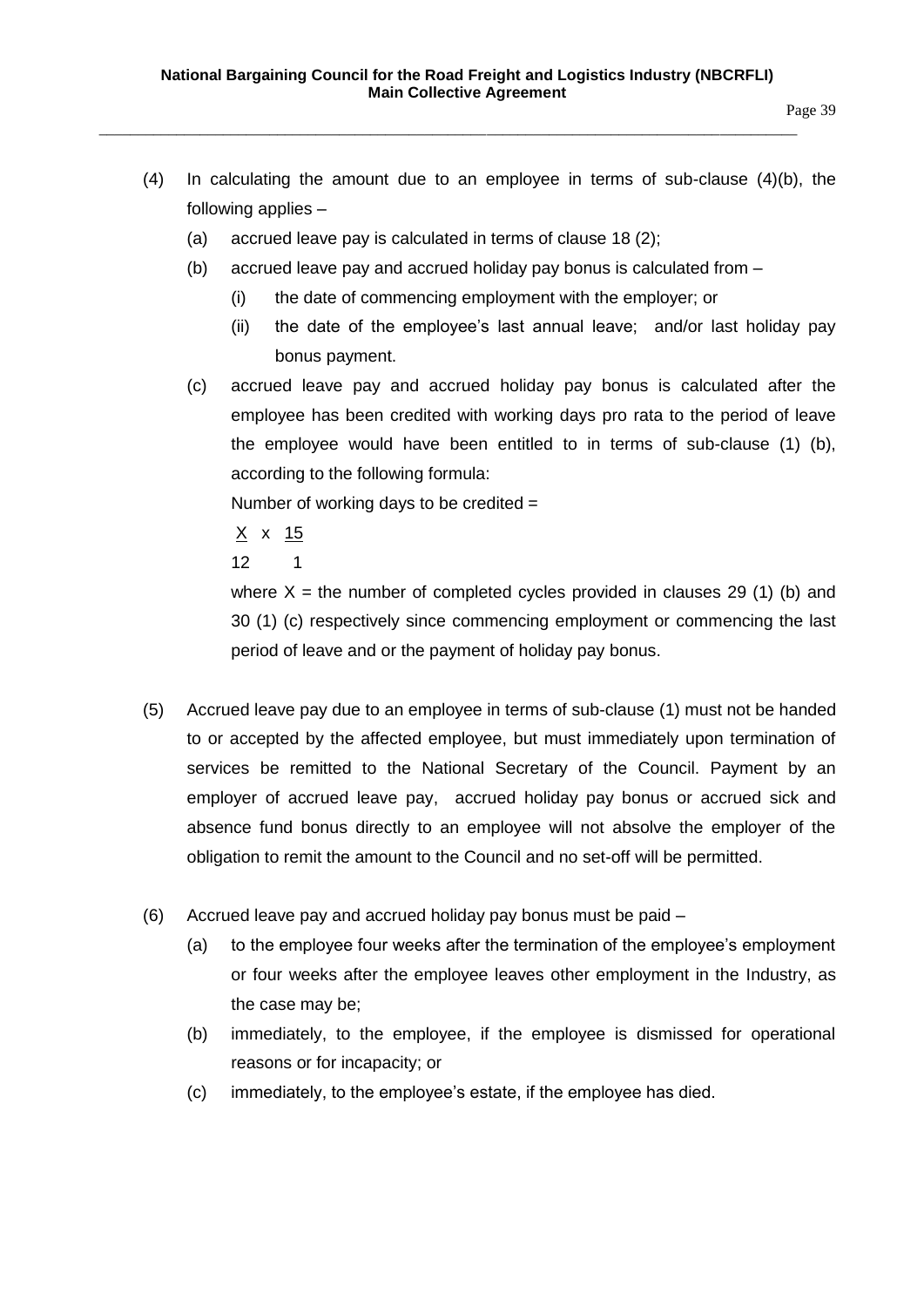#### Page 40

# **44. Retrenchment procedure**

- (1) The retrenchment procedures prescribed in the Act applies to any retrenchment of employees.
- (2) A retrenched employee must be provided with
	- (a) a certificate of service in the form of Annexure A3; and
	- (b) a letter confirming that the employee has been retrenched.
- (3) Within 72 hours of notifying an employee or employees that he/she/they have been selected for retrenchment, the employer must notify the Council in writing of the retrenchment. The notification must provide the following details of the affected employee(s).
	- (a) Initials and surname;
	- (b) ID number / Passport number;
	- (c) Computer number;
	- (d) Category code; and
	- (e) Anticipated date of retrenchment.
- (4) If the employer contemplates a retrenchment that falls within the provisions of section 189A of the Act, the Council must appoint a facilitator to assist the parties engaged in retrenchment consultations, if –
	- (a) the employer has requested facilitation in its notice in terms of section 189 (3) of the Act; or
	- (b) consulting parties representing the majority of employees whom the employer contemplates dismissing have requested facilitation and have notified the Council within 15 days of receiving the notice envisaged by section 189 (3) of the Act.
- (5) If the Council is requested to provide a facilitator, it must do so in terms of  $-$ 
	- (a) section 189A of the Act; and
	- (b) any regulations promulgated in terms of section 189A (6) of the Act.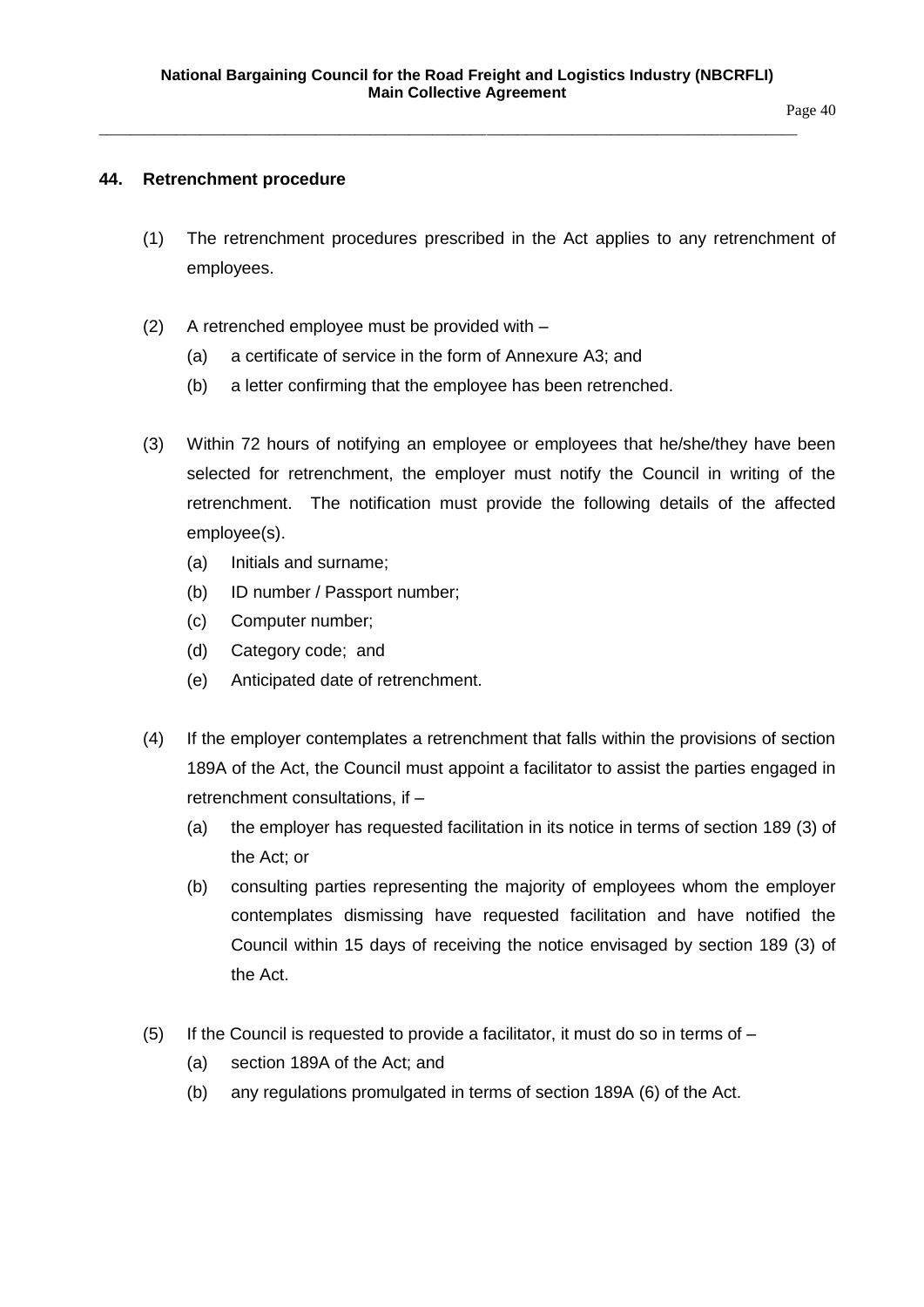Page 41

# **PART 7: EMPLOYERS' OBLIGATIONS**

\_\_\_\_\_\_\_\_\_\_\_\_\_\_\_\_\_\_\_\_\_\_\_\_\_\_\_\_\_\_\_\_\_\_\_\_\_\_\_\_\_\_\_\_\_\_\_\_\_\_\_\_\_\_\_\_\_\_\_\_\_\_\_\_\_\_\_\_\_\_\_\_\_\_\_\_\_\_\_\_\_\_\_\_\_\_\_\_\_\_

#### **45. Registration of and particulars to be furnished by employers**

- (1) Every employer, including an owner-driver must, within 30 days of the date of coming into operation of this Agreement or within 30 days of entering the Industry, as the case may be, furnish the Council with a statement for each of its establishments in the form of Annexure A.1, specified for this purpose by the Council, reflecting –
	- (a) the trade name;
	- (b) the company registration number;
	- (c) the VAT registration number;
	- (d) the banking details of the employer;
	- (e) the fax/tel numbers / e-mail particulars;
	- (f) the contact person;
	- (g) the postal address;
	- (h) the physical address of establishment;
	- (i) the magisterial district / province;
	- (j) the employer's full names, identity number and home address, or those of each partner, trustee, director or member if the employer is a partnership, trust or company;
	- (k) the name of the partnership, trust or company;
	- (l) the particulars of own pension / provident fund (if applicable);
	- (m) the registration numbers of vehicles used and the gross vehicle mass;
	- (n) the surname and initials of employees, ID numbers, date engaged, weekly / monthly wage and trade union membership (if applicable).
	- (o) In the event that an employer transfers his/her business and his/her employee(s), in part or in whole, to another business in the road freight and logistics industry as contemplated in Section 197 of the Act, the employer must notify the Council, in writing, within 30 days of the date of the transfer. The notification must provide the following details of the affected employees:
		- (i) Initials and surname;
		- (ii) ID number / Passport number;
		- (iii) Computer number;
		- (iv) Category code;
		- (v) Date of transfer; and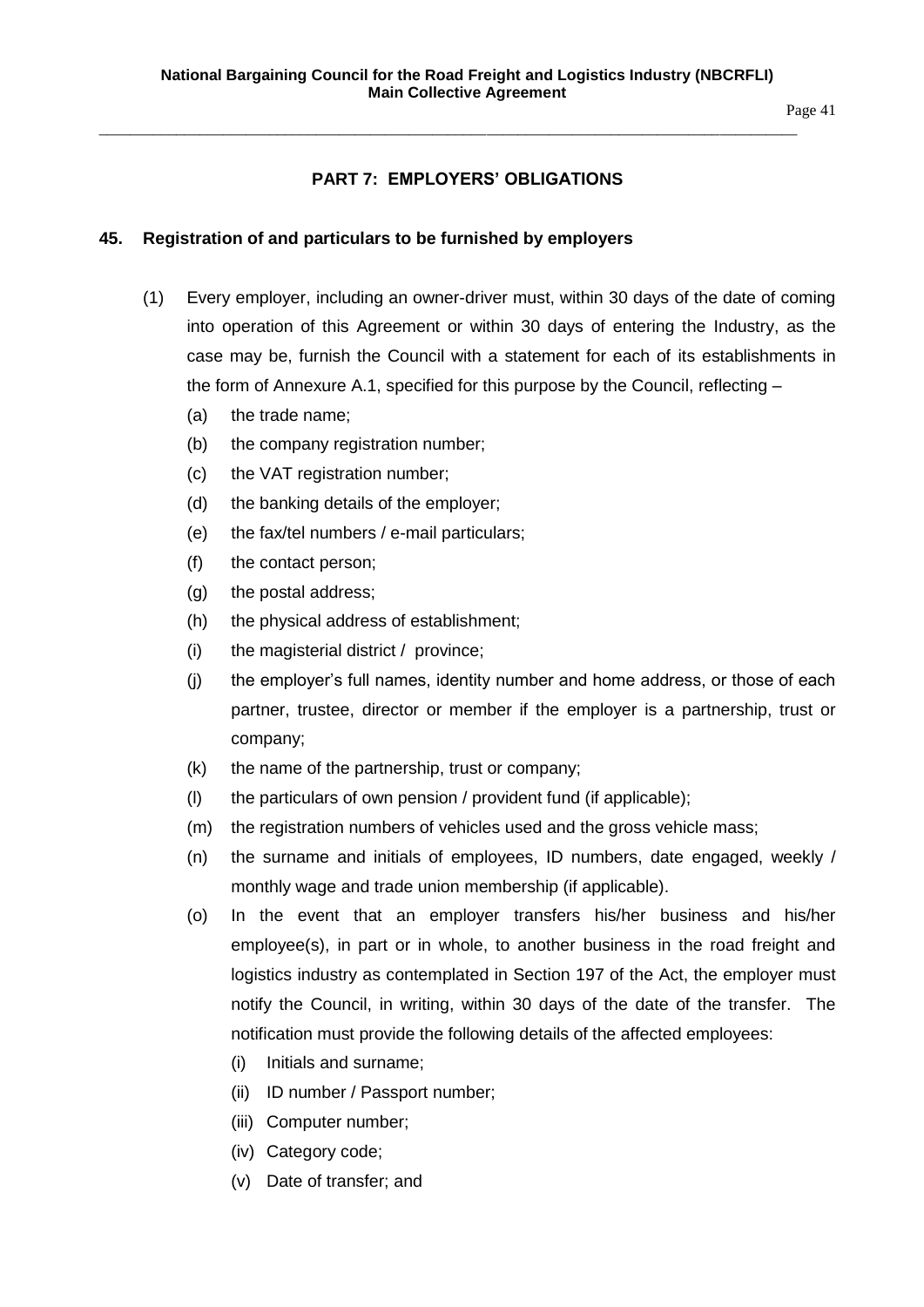- (vi) Particulars of the company, including its levy number with Council, to which the affected employees were transferred.
- (2) Sub-clause (1) does not require an employer to provide information that they have already supplied in terms of a previous Agreement of the Council, unless particulars have changed.
- (3) The Council may require an employer to produce the registration certificate of a vehicle if the Council has reason to believe that the gross vehicle mass is not correctly indicated in the registration form.
- (4) On receipt of the particulars referred to in sub-clause (1), the Council must issue to the employer a Certificate of Registration in the form of Annexure A.2.
- (5) Every registered employer must notify the Council within 30 days, in writing, of any changes in the particulars furnished by him or her on registration.

# **46. Employers to be in possession of the following documents**

- (1) Employers must ensure that they at all times have an adequate stock of the following documents –
	- (a) Annexure A3- certificate of service;
	- (b) Annexure A6 annual leave pay payment voucher;
	- (c) Annexure A7 notice of termination of employment;
	- (d) Annexure A8 application for sick leave benefit.

# **47. Uniforms and protective clothing**

- (1) An employer must supply free of charge any uniform, overall, gumboots, cap or other protective clothing that the employer is required by law to provide to employees or that employees are required by law to wear.
- (2) An employer who, whether explicitly or implicitly, requires employees to wear protective clothing not covered by sub-clause (1) must supply that clothing free of charge.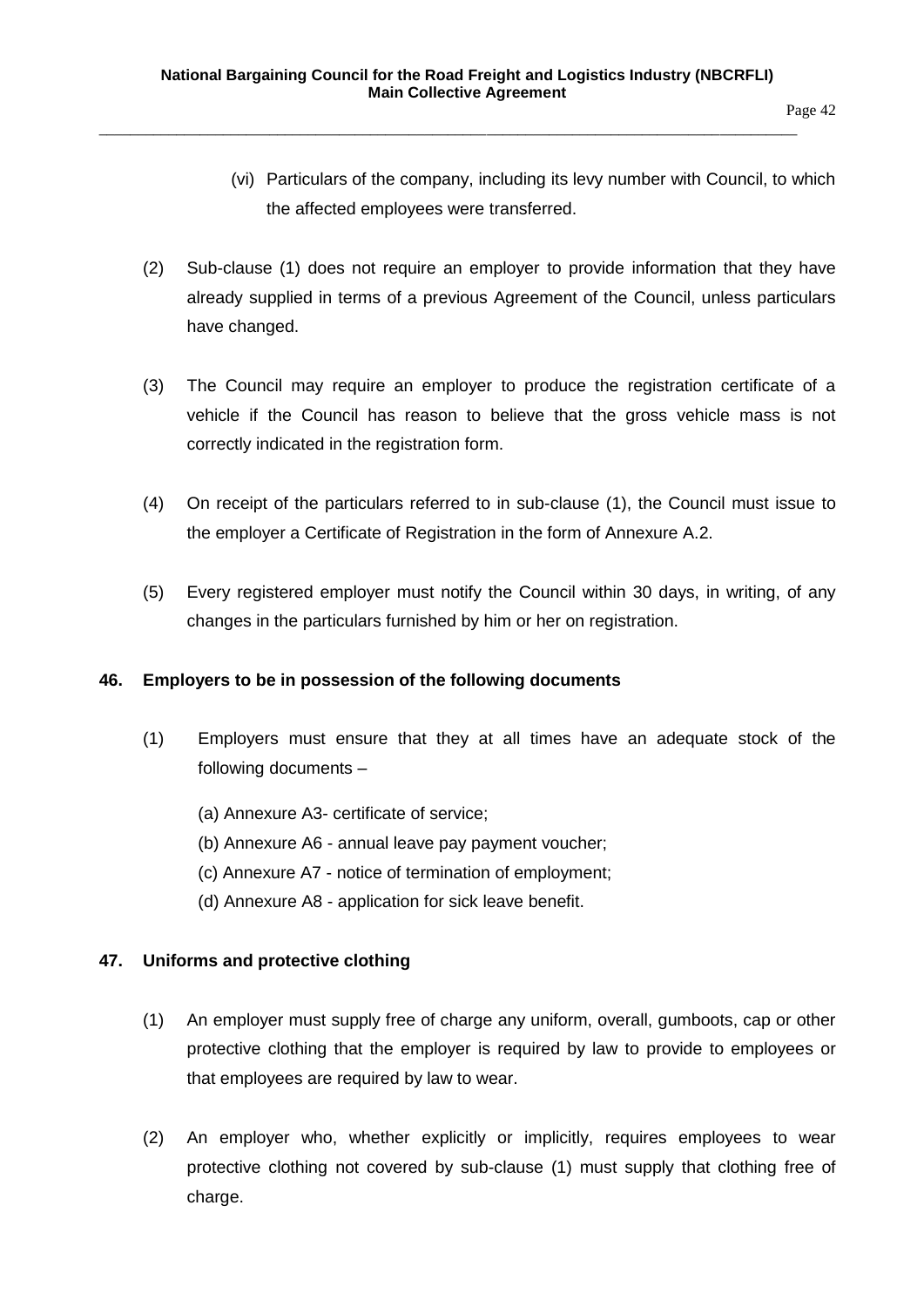- (3) Any protective clothing that has been provided to an employee free of charge remains the property of the employer.
- (4) The quality and quantity of uniforms is to be negotiated at plant or establishment level.

# **48. Subcontracting**

- (1) An employer who is considering engaging the services of a subcontractor must adopt the procedure set out in sub-clause (2) if the subcontracting may result in  $-$ 
	- (a) a reduction in employment levels; or
	- (b) material changes in the terms and conditions of employment of employees.
- (2) The following procedure must be followed prior to engaging a subcontractor if the circumstances contemplated in sub-clause (1) may eventuate –
	- (a) the employer must give the trade union or unions representing affected employees, or the affected employees themselves in the case of non-unionised employees, at least four weeks' written notice of the employer's intention to subcontract; and
	- (b) a meeting between the parties must be convened at a mutually agreed time within seven days of the date of receipt of the notice referred to in paragraph (a);
	- (c) at the meeting, the parties must enter into consultations regarding the need and motivation for the contemplated subcontract.
- (3) An employer who subcontracts work falling within the Council's registered scope will be held jointly and severally liable with the subcontractor, if the subcontractor fails to comply with the provisions of this Agreement.

### **49. Employee representative on the Council**

Employee representatives on the Council must be given every reasonable facility by their employers to attend to their duties in connection with the work of the Council.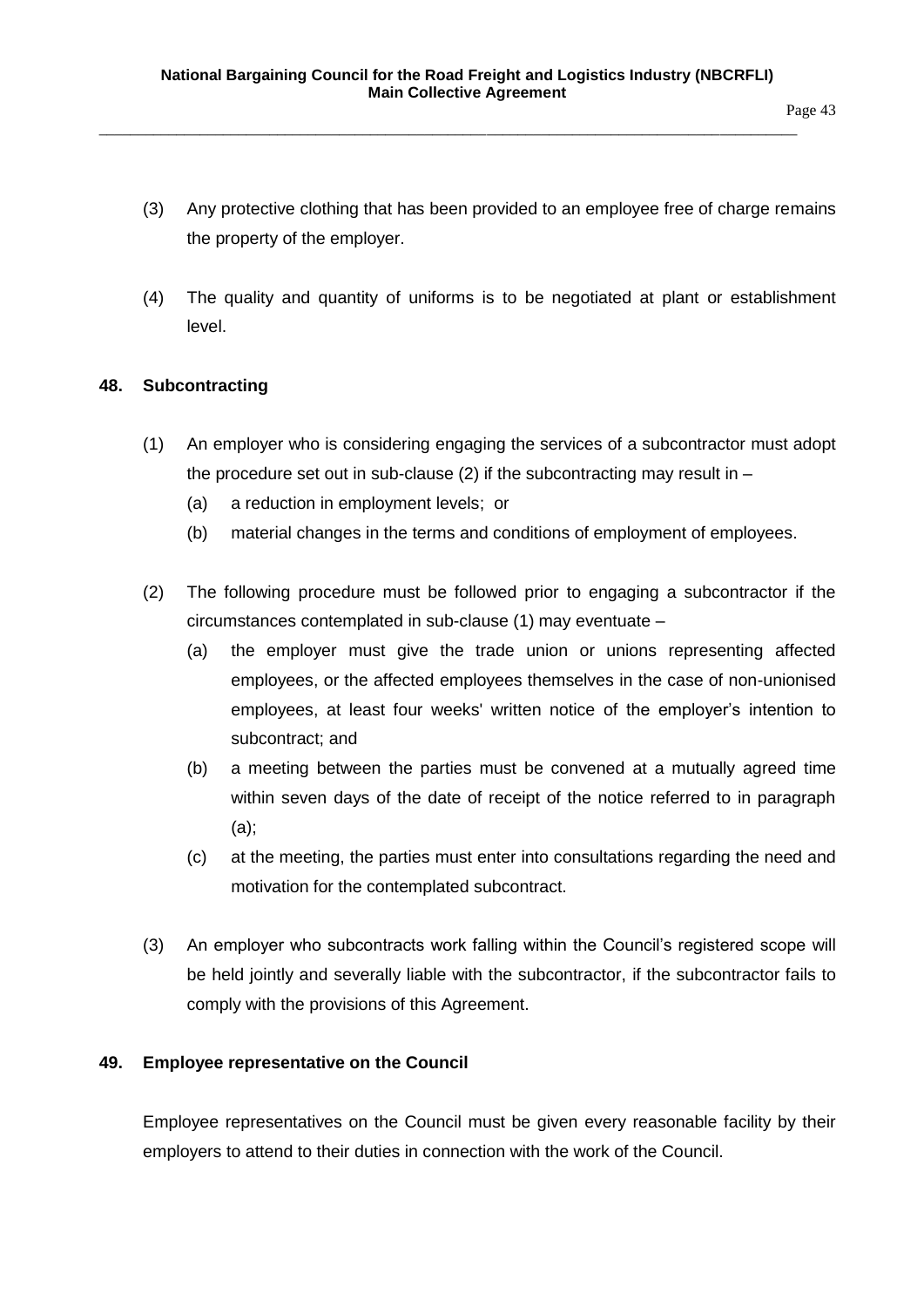#### **50. Registers**

- (1) Every employer must maintain one or more registers containing the information prescribed in terms of this clause and –
	- (a) ensure that all entries in the registers are in non-erasable ink;
	- (b) at all times keep the registers available for inspection at its premises; and
	- (c) retain the completed registers for three years from the date of the last entry in the register.
- (2) On commencement of employment of an employee, an employer must enter the following particulars into a register –
	- (a) the full first names, surname and identification number of the employee;
	- (b) the employee's class of work; and
	- (c) the date of commencement of the employee's employment.
- (3) An employer must maintain
	- (a) a time and wage register containing the information prescribed in section 31 (1), (2) and (3) of the Basic Conditions of Employment Act, 75 of 1997, and regulations made in terms of that Act, of the earnings paid to and the time worked by each employee;
	- (b) record all periods of leave of an employee in that register or a separate leave register.
- (4) An employer who implements a scheme of
	- (a) compressed working weeks in terms of clause 8, must record the dates and hours worked by every employee involved in the scheme in a register;
	- (b) paid time off for work on a Sunday or a public holiday, in terms of clauses 14 and 15, or for overtime work in terms of clause 11, must maintain a register detailing –
		- (i) the dates and hours of Sunday, public holiday or overtime work by an employee in terms of the scheme concerned;
		- (ii) the calculation of paid time off due to each employee; and
		- (iii) the dates and periods of time off granted to each employee.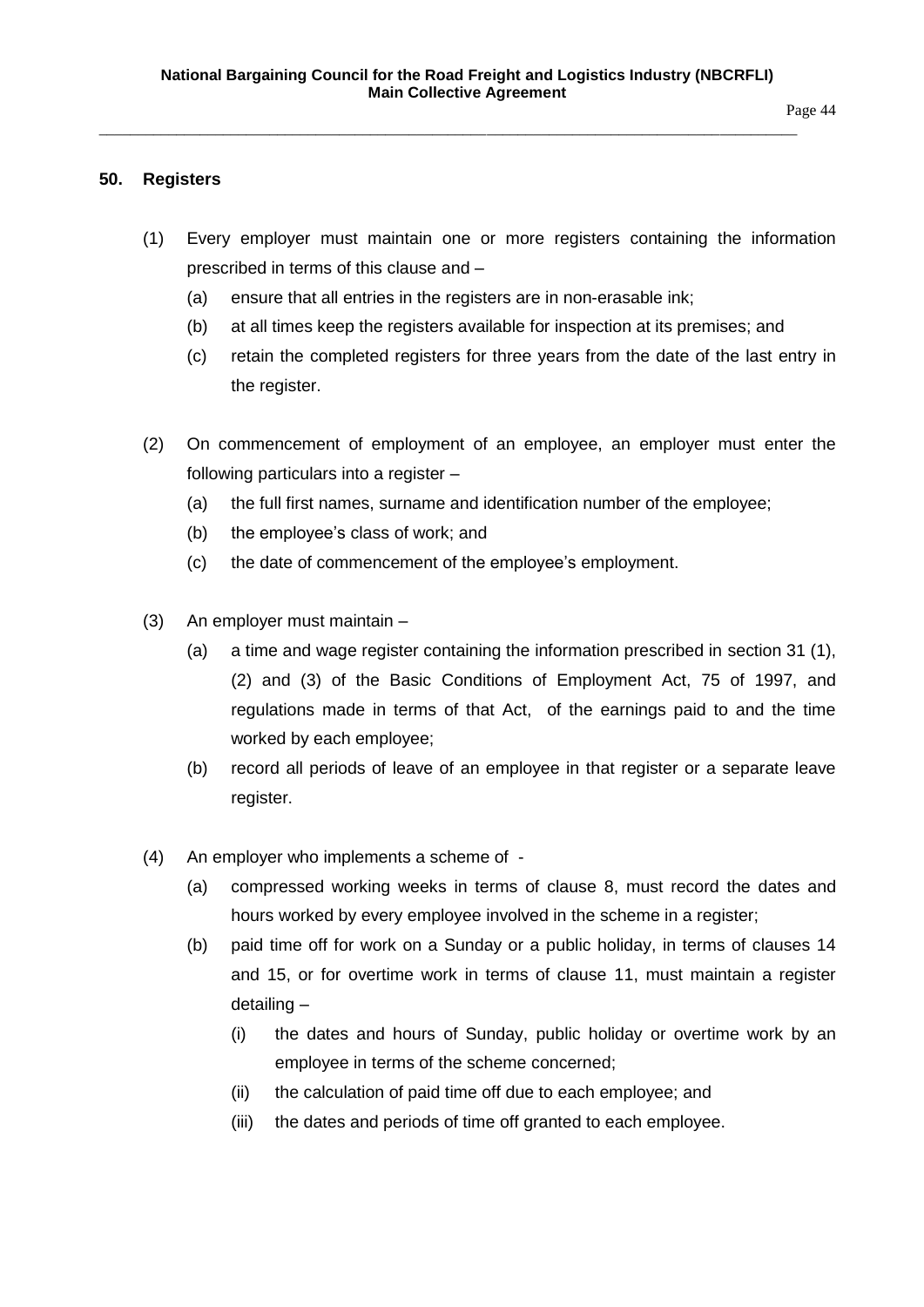- (5) An employer who has entered into an agreement with employees to implement an averaging of hours of work scheme in terms of clause 9 must maintain a register detailing-
	- (a) the dates, ordinary hours of work and overtime worked by every employee involved in the scheme; and
	- (b) a calculation of how the hours were averaged over the period in respect of each employee.

### **51. Daily logbook**

- (1) An employer must furnish all drivers who are away from their place of residence and their employer's establishment on a journey extending over the compulsory rest interval of nine consecutive hours prescribed in clause 6(1) with a daily logbook which meets the following specifications –
	- (a) the logsheets must be in duplicate folios and be serialised;
	- (b) the Council's name, street address and postal address and the telephone number of the Council's nearest office to the employer's establishment where the employee is employed must appear on the driver's copy of the logsheet;
	- (c) the name of the employer must appear on each logsheet;
	- (d) the following must be recorded on each logsheet
		- (i) the date;
		- (ii) the name of the driver;
		- (iii) the name of any general worker, security officer or other employee accompanying the vehicle;
		- (iv) the signatures of the driver and the employer or the employer's authorised representative;
		- (v) the registration number of the vehicle and of any trailer;
		- (vi) the odometer readings at the commencement and end of the working day;
		- (vii) the working day commencement and finishing times;
		- (viii) the commencement and finishing times of all meal intervals;
		- (viiii) the commencement and finishing times of all rest intervals;
		- (x) the number of ordinary hours worked;
		- (xi) the number of overtime hours worked;
		- (xii) the number of hours worked on Sundays and public holidays; and
		- (xiii) provision must be made for the driver to record general remarks relating to his or her duties and any vehicle or trailer defects.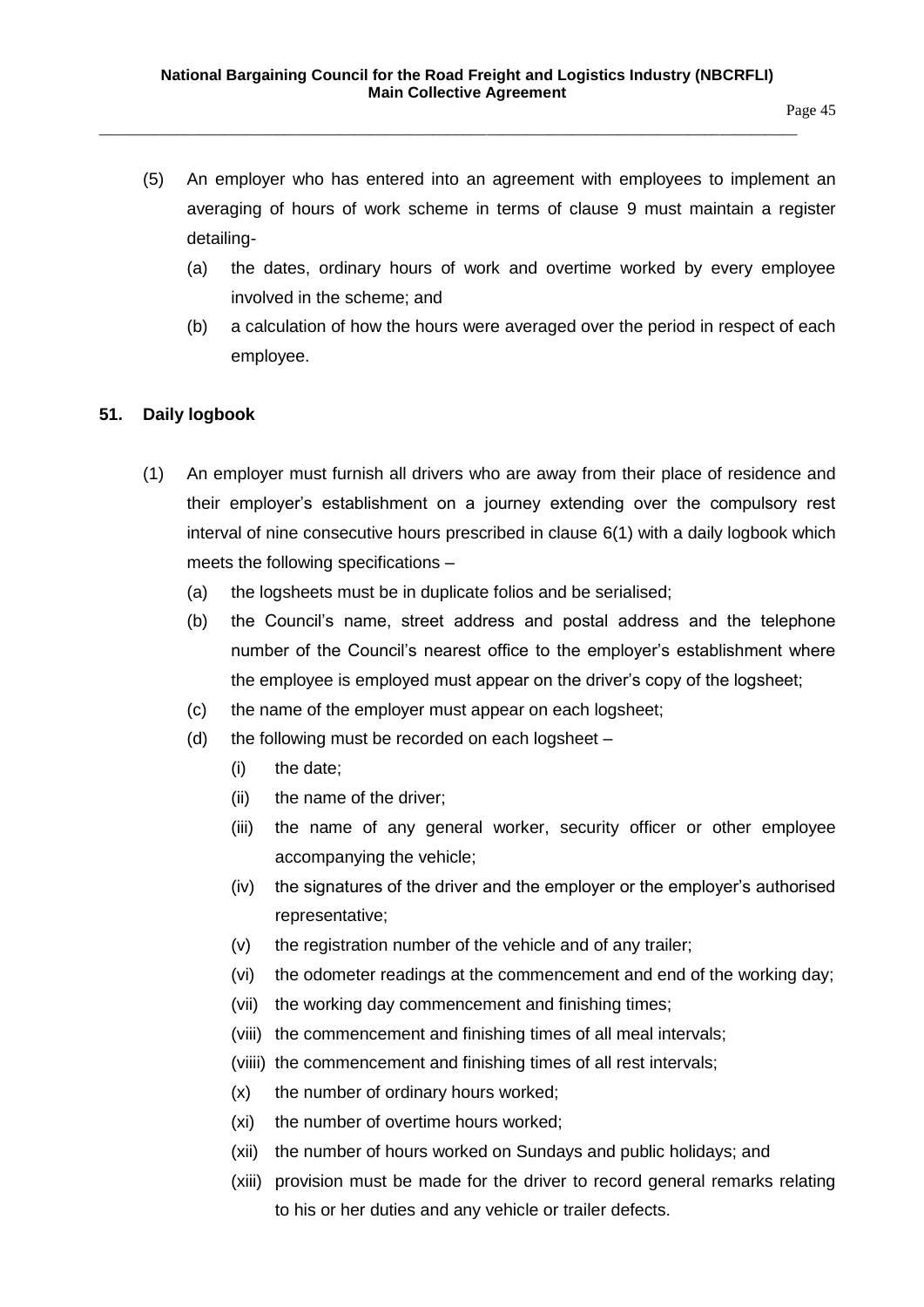- (2) A driver must, in respect of each day's work
	- (a) record the details required in terms of sub-clause (1) in the logbook; and
	- (b) at the end of each day's work, or as soon as possible thereafter, deliver the original logsheet to the employer and retain a copy of the logsheet.
- (3) A driver may not record false details in the logbook and an employer may not require or permit a driver to enter details in the logbook that are false.
- (4) If a driver is doing local deliveries and is not away from his or her place of residence and employer's establishment on a journey extending over the compulsory rest interval referred to in sub-clause (1), the employer may utilise an attendance register instead of the daily logbook contemplated in sub-clause (1).
- (5) An attendance register or the completed original folios of the daily logbook must be retained by the employer at the employer's registered business address for a period of three years subsequent to the date to which the register or folio refers.

# **52. Exhibition of Agreement and notices**

- (1) A legible copy of this Agreement, in at least two official languages, must be kept by the employer at –
	- (a) the premises at which the employer's motor vehicles are normally parked; and
	- (b) the usual place for the payment of wages.
- (2) The copies of this Agreement, referred to in sub-clause (1) must be readily accessible to employees.
- (3) An employer must, at the employer's establishment, keep affixed in a conspicuous place readily accessible to employees, a notice specifying the day of the week, or, subject to the provisions of clause 31 (2) (b), the day of the month, and the time and place at which wages will usually be paid. If wages are paid at more than one place, the notice must contain particulars of each place.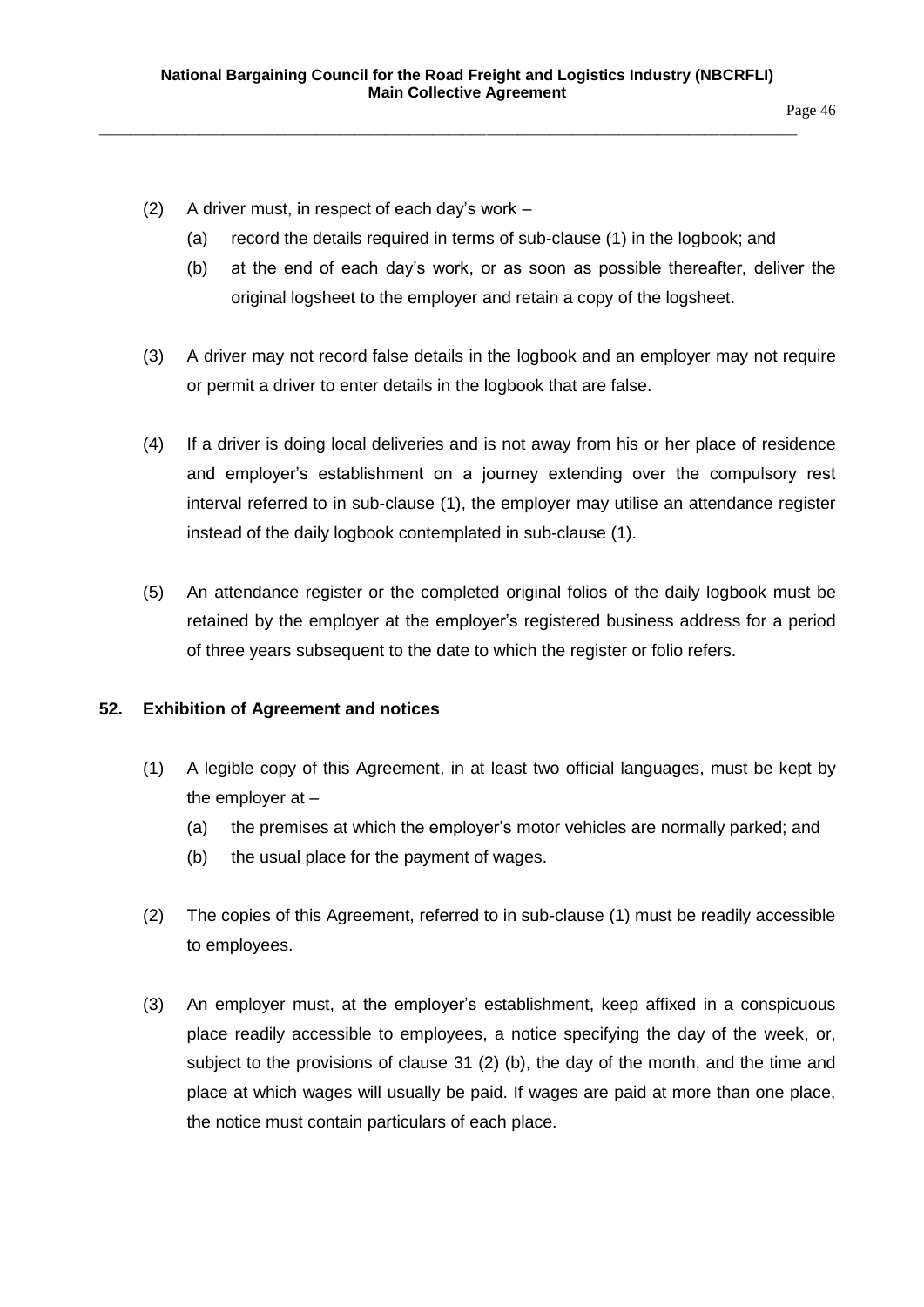Page 47

#### **53. Monthly returns**

- (1) Every employer must comply with clauses 19, 29, 30, 54, 69, the Wellness Fund as provided for in Schedule 4 of this Agreement and the Agency Shop Agreement (Notice R.1323 appearing in Government Gazette 31681 of 12 December 2008) by completing and submitting, the online monthly return and paying to the Council the total amount due for such return by the due date.
- (2) An employer will only be deemed to have complied with the provisions of sub-clause (1) on receipt by the Council of the monthly return and payment by the due date.
- (3) If an employer submits a monthly return that is defective or incomplete, the National Secretary of the Council, or an official designated by the National Secretary, may return it and the accompanying payment to the employer and –
	- (a) the employer will be deemed not to have complied with the provisions of the relevant clause or clauses referred to in sub-clause (1);
	- (b) the loss of time caused by having to return the monthly return and payment to the employer and by the resubmission thereof to the Council, is deemed to be the fault of the employer.
- (4) For the purposes of sub-clause (3), a monthly return is deemed to be defective or incomplete if it –
	- (a) Does not conform in all respects with the online monthly return.
	- (b) is not sufficiently legible, in the opinion of the National Secretary of the Council;
	- (c) does not correctly reflect the full particulars of the employer and the employer's employees as required therein;
	- (d) does not correctly reflect or explain, where required, all other data required therein;
	- (e) reflects one or more incorrect contributions due in terms of the provisions referred to in sub-clause (1);
	- (f) does not cross cast; or
	- (g) does not tally with the accompanying cheque or any other remittance received by the Council in respect of the return.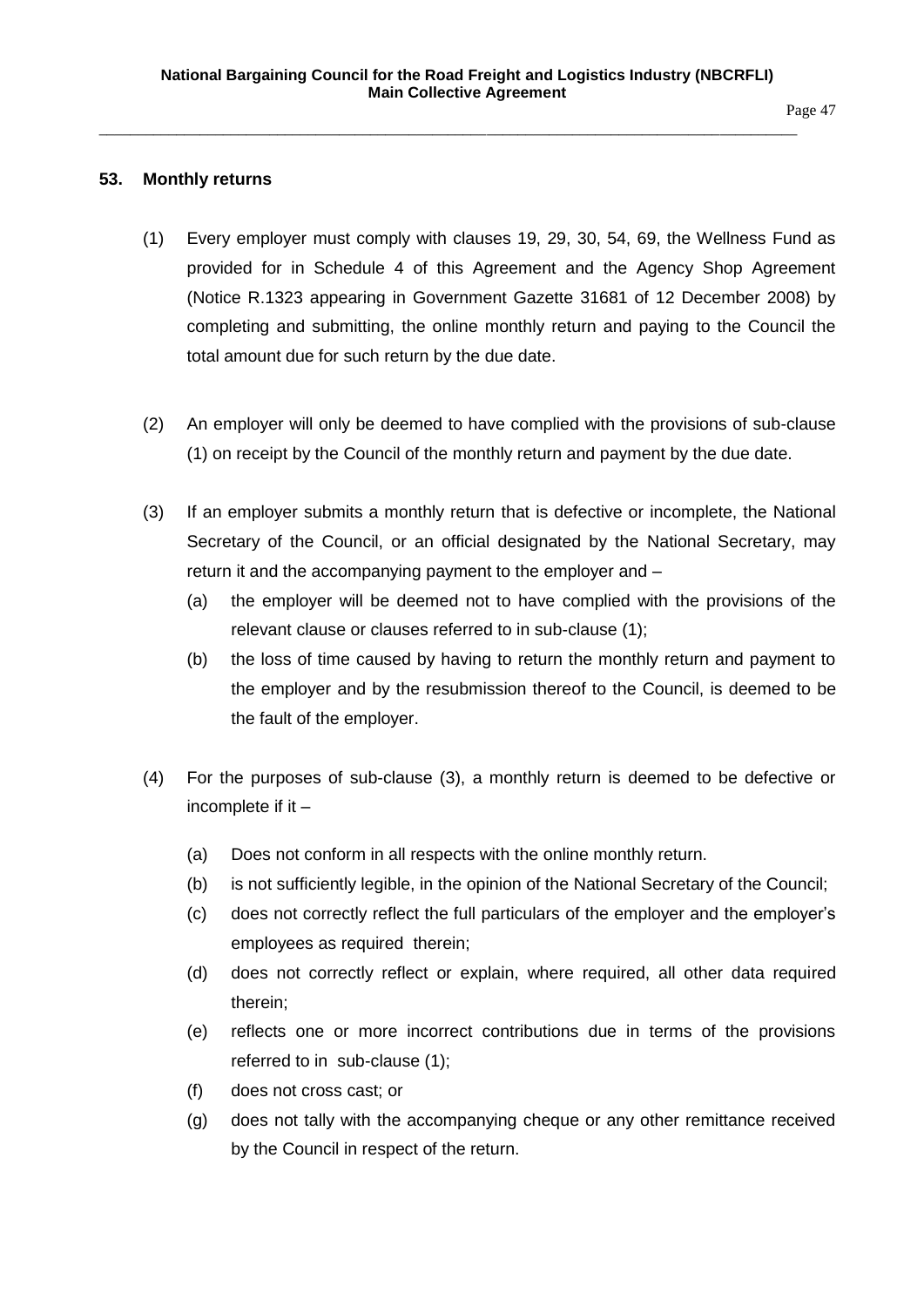(5) From the date of promulgation of this Agreement all employers in the Industry must submit monthly returns on Council's on-line system.

### **PART 8: COLLECTIVE BARGAINING**

#### **54. Trade union subscriptions**

- (1) Trade union subscriptions to be deducted from the wages of employees must be approved by the Registrar of Labour Relations and be circulated from time to time to all employers by the National Secretary of the Council.
- (2) Each week or month an employer must
	- (a) deduct from the wages of employees who are members of a trade union that is a party to this Agreement, the current union subscriptions referred to in subclause (1); and
	- (b) transmit the total amount deducted, together with the online monthly return to the National Secretary of the Council, by no later than the 20th day of each month following that to which it relates.
- (3) The National Secretary of the Council must, by no later than the 10th day of each month, transmit to the trade unions the total union subscriptions received by the Council in terms of sub-clause (2) (b) during the preceding month.

### **55. Employers' organisation subscriptions**

- (1) Subscriptions due to the employers' organisation must be approved by the Registrar of Labour Relations.
- (2) Should an Employers' Organisation request the Secretary of the Council in writing to collect its subscriptions on its behalf, then employers who are members of the employers' organisation party to this Agreement must, by the  $20<sup>th</sup>$  of each month, transmit their monthly subscription due to the employers' organisation to the National Secretary of the Council.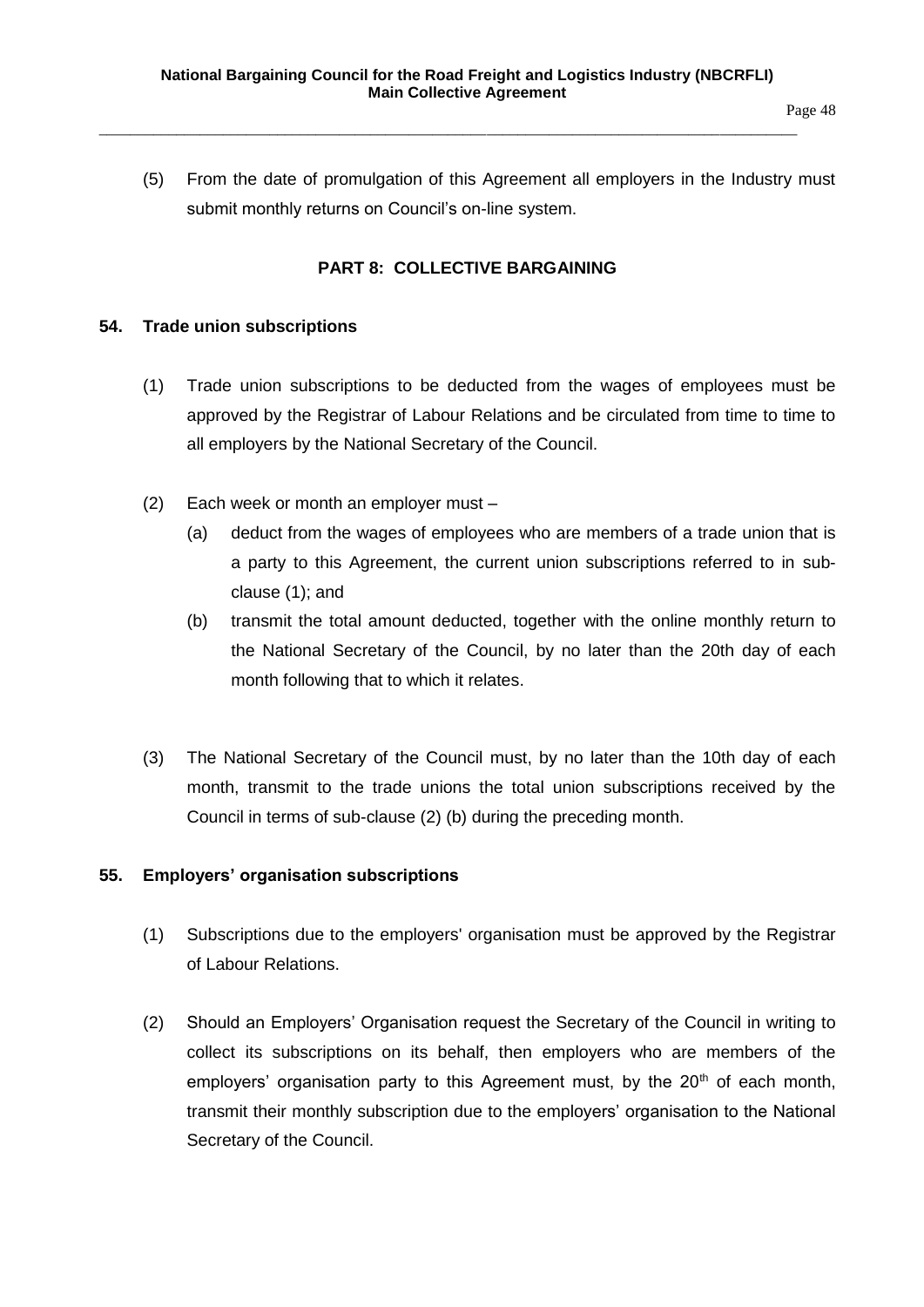(3) The National Secretary of the Council must, by no later than the  $10<sup>th</sup>$  of each month, transmit to the employers' organisation the total subscriptions received by the Council in terms of sub-clause (2) during the preceding month.

### **56. Bargaining unit**

- (1) The bargaining unit means all employees employed in operations, warehousing, fleet maintenance and administration as listed in the wage schedules as contained in Schedule 2 of the Main Collective Agreement, but excluding management that may take decisions to recruit or discipline employees, however including supervisors and controllers regardless of whether or not they may make decisions to recruit or discipline.
- (2) Extended bargaining unit employees shall exclude employees within the traditional bargaining unit. It shall mean employees whose jobs are graded up to the C1 band that are involved in the administration of the operations of road freight logistics, warehousing and fleet maintenance and with reference to the categories listed in Schedule 7 of the Main Collective Agreement
- (3) The job categories listed in Schedule 7 of the Main Collective Agreement shall be the only job categories applicable and recognised within the road freight and logistic industry and there shall be no other new job categories introduced without a resolution from the Council.
- (4) An Agent appointed in terms of clause 73 (1) is empowered to conduct an investigation on job description of an employee who is graded above C1 band but earning less than the minimum of a job category graded at C1 band or below. After conclusion of the investigation, an Agent is entitled to make a determination on the correctness of the job description of such employee whose earning is less than the minimum of a job category graded at C1 band or below. In making such determination, the Agent shall be entitled to review and amend the job grading assigned to such employee. Any party that disputes the determination of the Agent in terms of this clause shall be entitled to refer a dispute to the Council in terms of clause 75.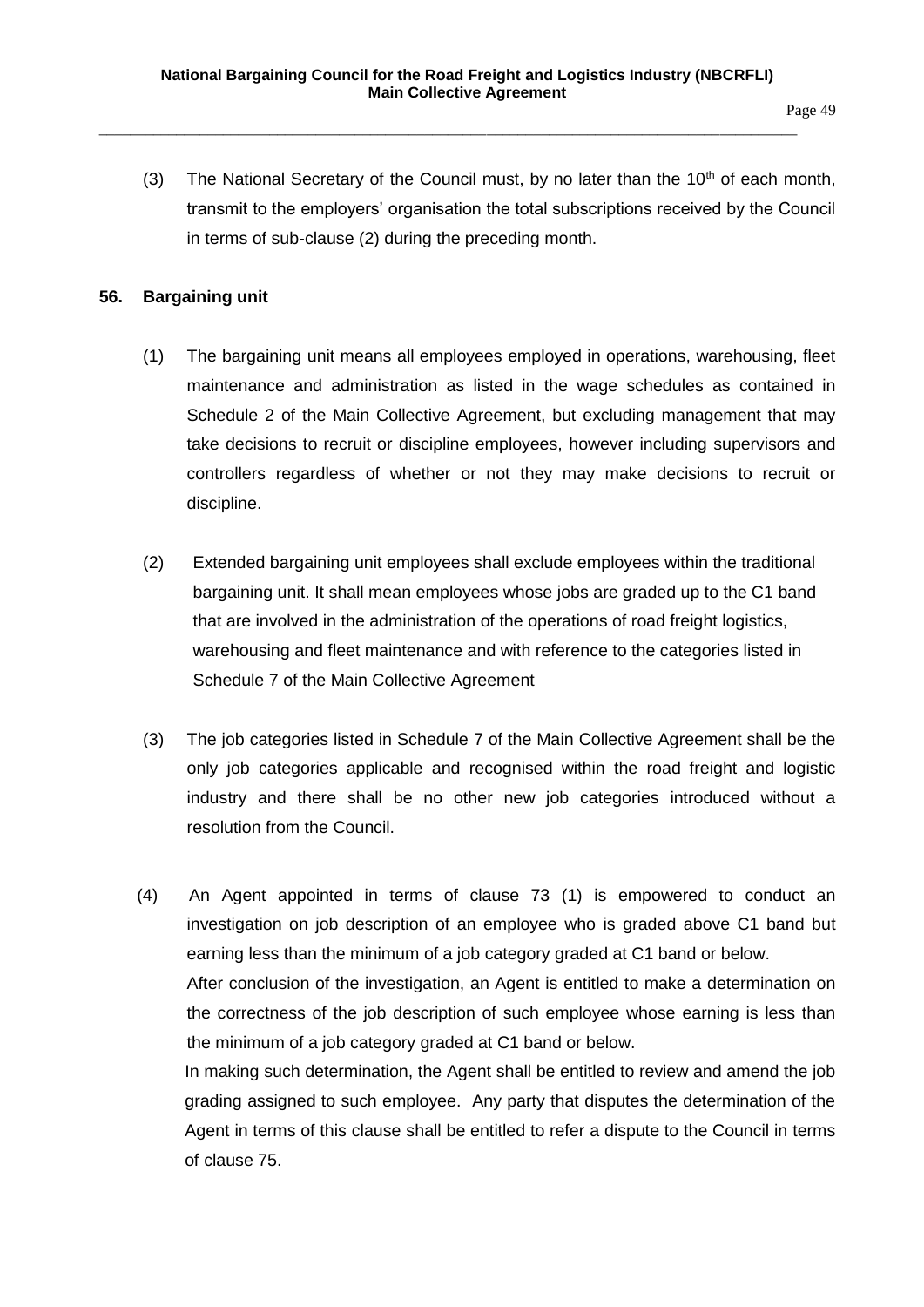- (5) In order to confirm current specified job categories and identify other job categories within the defined bargaining unit, a Council task team will be appointed to -
	- (a) ensure that short descriptions of each category exists; and
	- (b) ensure that job grading and classification of identified jobs in terms of the Patterson grading is done; and
	- (c) determine the existing minimum wage rages of the identified jobs in the Industry in terms of current wages / salaries; and
	- (d) ensure that a service provider is appointed to perform the services envisaged in sub-clause (a) to (c) above.
	- (e) oversee, in co-operation with the Council, the collection of information required to verify representativeness of parties to the Council in the defined bargaining unit by the Department of Labour in terms of Section 49 of the Act.
	- (f) Employers in the Industry are obliged to submit information in respect of (e) above, on a monthly basis in respect of all employees who falls within the definition of the Bargaining Unit in terms of this clause. The information is to be submitted on the prescribed monthly return, published by Council from time to time.

### **57. Levels of bargaining**

- (1) The Council is the exclusive forum for the negotiation and conclusion of agreements on substantive issues between employers and employers' organisations, on the one hand, and trade unions on the other hand.
- (2) Despite sub-clause (1), employee representatives or representative trade unions may negotiate with an employer at company level on non-substantive conditions of employment, operational procedures, bonuses or incentive schemes that are directly related to profit or productivity, or both. A matter contemplated in this sub-clause may not be negotiated in the Council.
- (3) In the event of a deadlock in negotiations on an issue contemplated by sub-clause (2), the provisions of the Council's Exemption and Dispute Resolution Agreement may be invoked.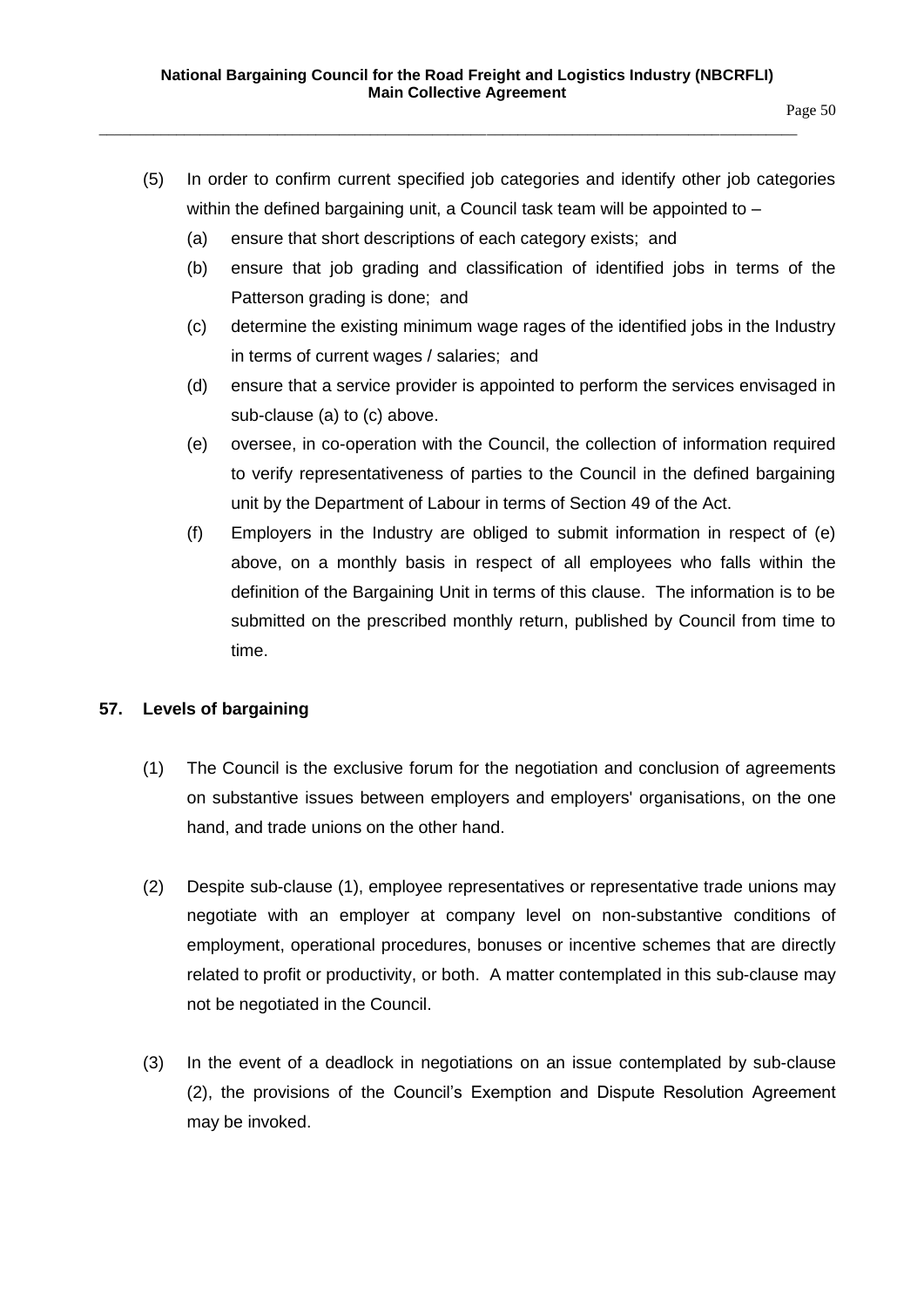- (4) No trade union or employers' organisation may call a strike or lock-out or in any other way seek to induce or compel negotiations on the issues referred to in sub-clause (1) at any level other than the Council.
- (5) Any collective procedural agreement between an employer who is a member of the employers' organisation and a party trade union which contains provisions that are inconsistent with this Agreement –
	- (a) must be regarded by the parties to the agreement as having been amended to create consistency with this clause; and
	- (b) is not binding to the extent that its provisions are inconsistent with this clause.

# **PART 9: PROHIBITED EMPLOYMENT**

### **58. Prohibition of employment**

- (1) An employer may not
	- (a) employ any person under the age of 15 years; and
	- (b) knowingly employ :
		- (i) An illegal foreigner;
		- (ii) A foreigner whose status does not authorise him or her to be employed by such person; or
		- (iii) A foreigner on terms, conditions or in a capacity different from those contemplated in such foreigner's status, as contemplated in the immigration Act no 13, of 2002.
- (3) An employer shall make a good faith effort to ascertain that no illegal foreigner is employed by him/her and to ascertain the status or citizenship of those whom he/she employs.

### **PART 10: PROVISIONS APPLICABLE TO PARTICULAR CATEGORIES OF EMPLOYEES**

#### **59. Drivers**

(1) Unless the context indicates otherwise, drivers are bound by this clause and the remainder of this Agreement.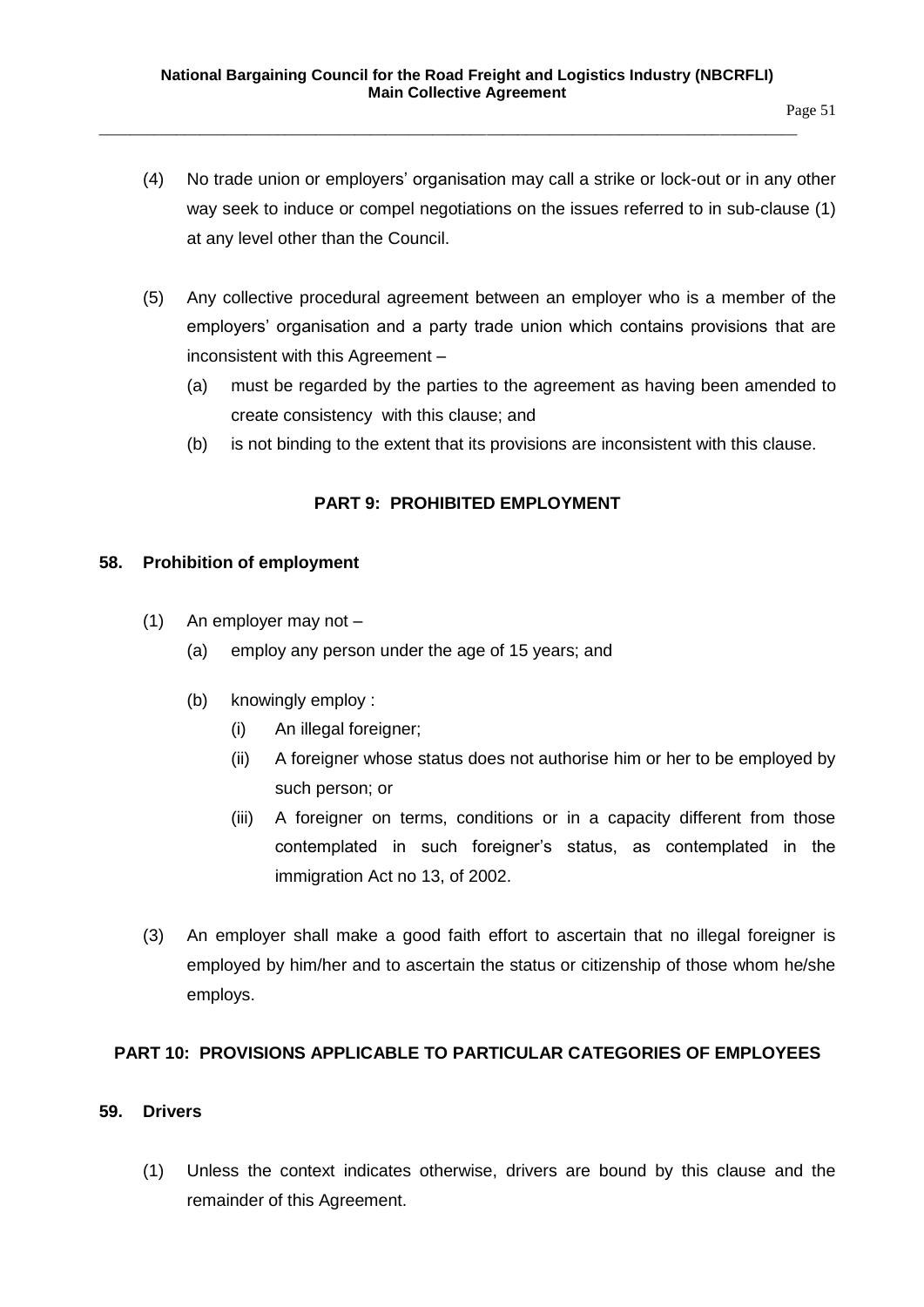- (2) In addition to any other requirements prescribed by this Agreement or by law, drivers engaged in the transportation of either hazardous substances, or perishable products, may participate in industrial action only after –
	- (a) the safe discharge of their loads and the return of the vehicles to the employers' establishments; or
	- (b) having given their employers written notice of at least seven days of their intention to participate in industrial action if the industrial action will occur during a period when they are required to undertake a trip involving the transportation of hazardous substances or perishable products.
- (3) If an employer's client restricts a dangerous good driver's maximum daily working hours from 15 hours to a lesser number of hours per working day, the driver must be deemed to have worked the full working day and must be paid; –
	- (a) for the ordinary hours of work plus overtime in terms of this Agreement;
	- (b) an allowance specified in Schedule 5.
- (4) Payment to a driver in terms of sub-clause (3) is conditional on
	- (a) the allowance being offset against existing practices where any amount or allowance is already paid to compensate for a similar purpose; and
	- (b) a driver not refusing to be transferred between different operations.
- (5) For the purposes of this clause, a "dangerous goods driver" means a driver who has qualified as a dangerous goods driver and holds the appropriate Professional Driving Permit and hazardous goods certificate and has been specifically employed to transport goods by a company that is registered to operate as a transporter of dangerous goods.
- (6) Drivers must ensure that they have valid and current Professional Driving Permits.
- (7) The employer of a driver
	- (a) must refund the driver, on submission of proof of payment, the costs of the prescribed fee for the renewal of a Professional Driving Permit and the costs of a medical certificate and fingerprinting, if these were officially required;
	- (b) may recover a pro rata amount of any amount paid as a refund in terms of this sub-clause, by means of a deduction from the driver's wage, if the driver resigns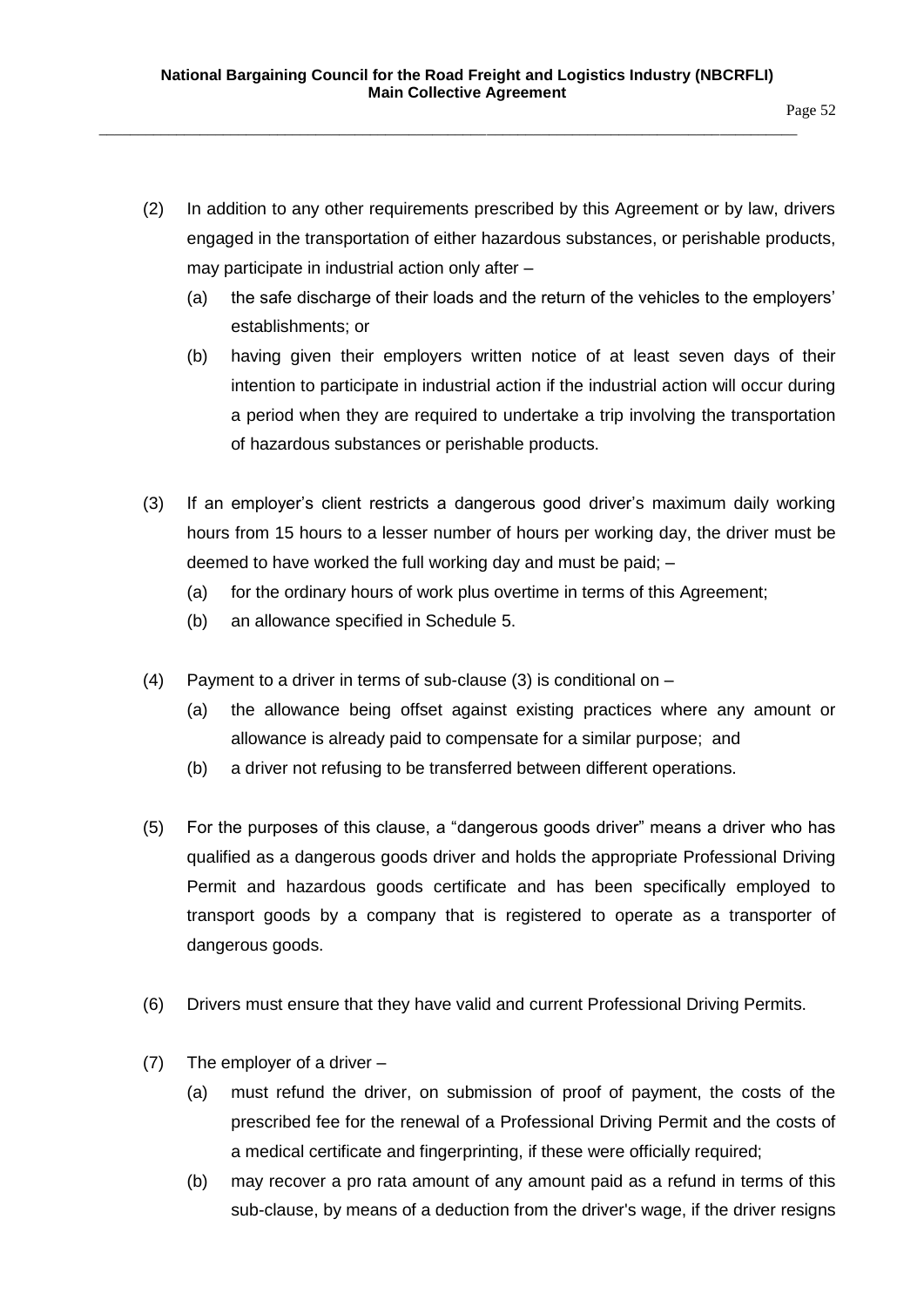within six months of the date of renewal of his or her Professional Driving Permit.

(8) Clause 5 (6) of this Agreement does not apply to a driver or to an employee who accompanies or assists a driver on the vehicle while such vehicle is not at the employer's establishment.

### **60. HAZCHEM employees**

- (1) A danger allowance must be paid to HAZCHEM employees. The allowance shall be 2% based on determined minimum wages for HAZCHEM employees calculated on either the weekly minimum wage in respect of weekly paid employees or on the monthly minimum wage in respect of monthly paid employees.
- (2) For the purposes of this clause, a "HAZCHEM employee" means a driver who is qualified as a Dangerous Goods Driver and holds an appropriate Dangerous Goods Permit and the driver's assistant who accompanies the driver and who are both employed specifically to transport dangerous goods of a company which is registered accordingly to operate as a transporter of dangerous goods including employees employed in Hazardous Waste Disposal Facilities and employees handling hazardous substances as defined in the Main Collective Agreement. Hazardous Waste Disposal Facility means a disposal and or treatment facility licenced by the Department of Environmental Affairs for the disposal and or treatment of hazardous waste.
	- (a) The application of the Hazchem Allowance as per aforementioned definition, will be off-set against any existing allowances / payments made for similar purpose.

### **61. Part-time employees**

- (1) Unless the context indicates otherwise, part-time employees are bound by this clause and the remainder of this Agreement. If there is a contradiction between this clause and another clause in the Agreement, this clause prevails.
- (2) The written contract of employment of a part-time employee must specify the hours the employee is required to work each day, week or month.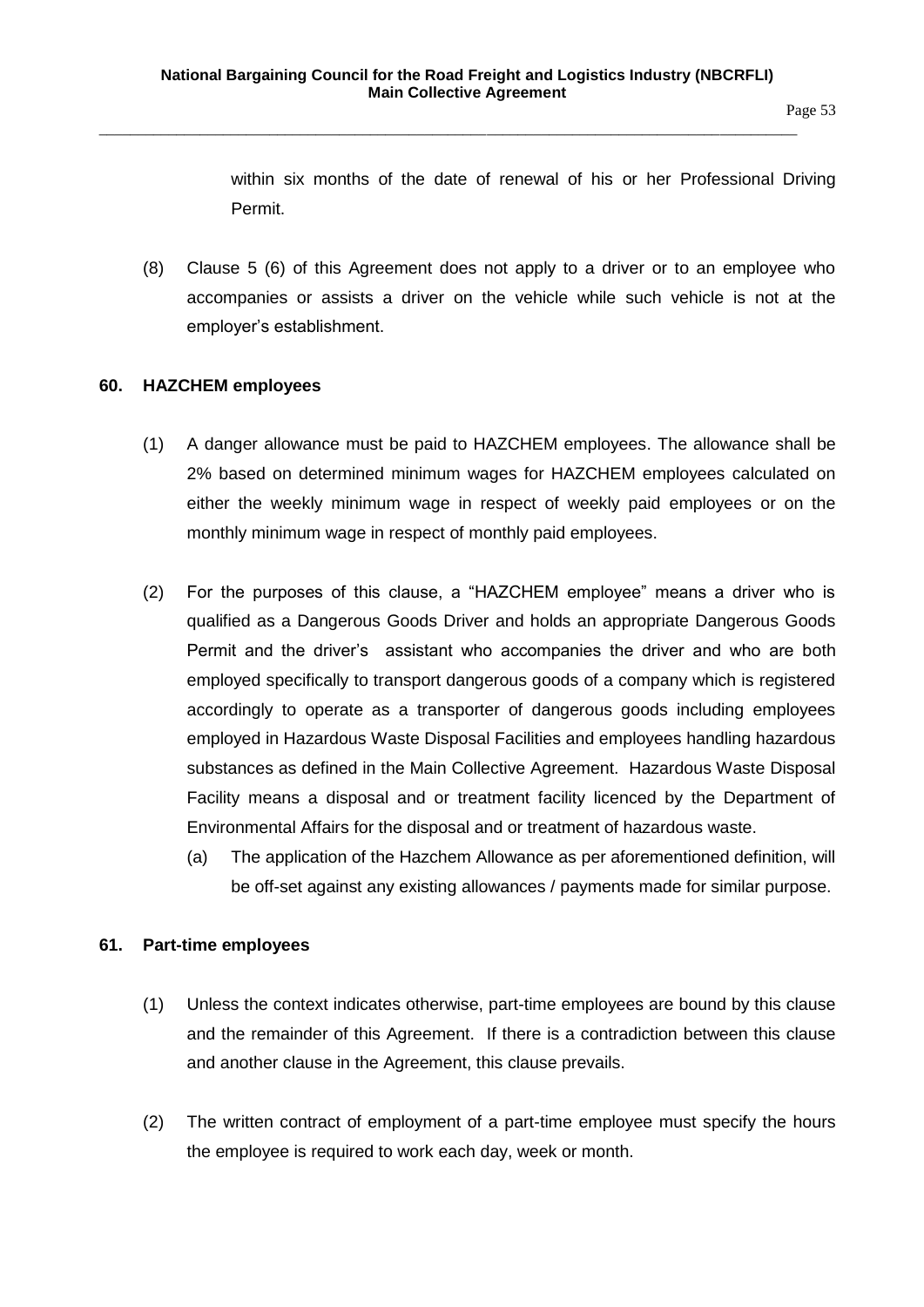- Page 54
- (3) The minimum wage of a part-time employee is calculated as a proportion of the wage prescribed in Schedule 5 for the class of work performed by that employee.
- (4) The number of part-time employees employed by an employer may, on average, not exceed 30% of the employer's average monthly workforce over a 12-month period.
- (5) An employer must credit a part-time employee with a full working day for every day worked, irrespective of the number of hours worked, unless the employee is absent for reasons not specified in in the definition of "working day" on any day which the employee is required to work.
- (6) For the purposes of calculating the contributions payable to the benefit funds referred to in Part 4 of this Agreement and Council expense contributions prescribed in clause 69 of this Agreement, the normal basic weekly wage of a part-time employee who works an average of 15 or more ordinary hours per week, is calculated as follows –

Normal basic weekly wage =  $Total basic wage due for month x 3$ 1 13

### **62. Relief employees**

- (1) Unless the context indicates otherwise, relief employees are bound by this clause and the remainder of this Agreement. If there is a contradiction between this clause and another clause in the Agreement, this clause prevails.
- (2) The number of relief employees employed by an employer may, on average, not exceed 30% of the employer's average monthly workforce over a 12-month period.
- (3) Relief employees must be paid
	- (a) not less than one-fifth of the weekly wage prescribed for employees of their class for every day on which they work for six hours or more; or
	- (b) for six hours work if they work for less than six hours on any day; and
	- (c) an additional premium of 10% of any wage paid in terms of paragraphs (a) or (b).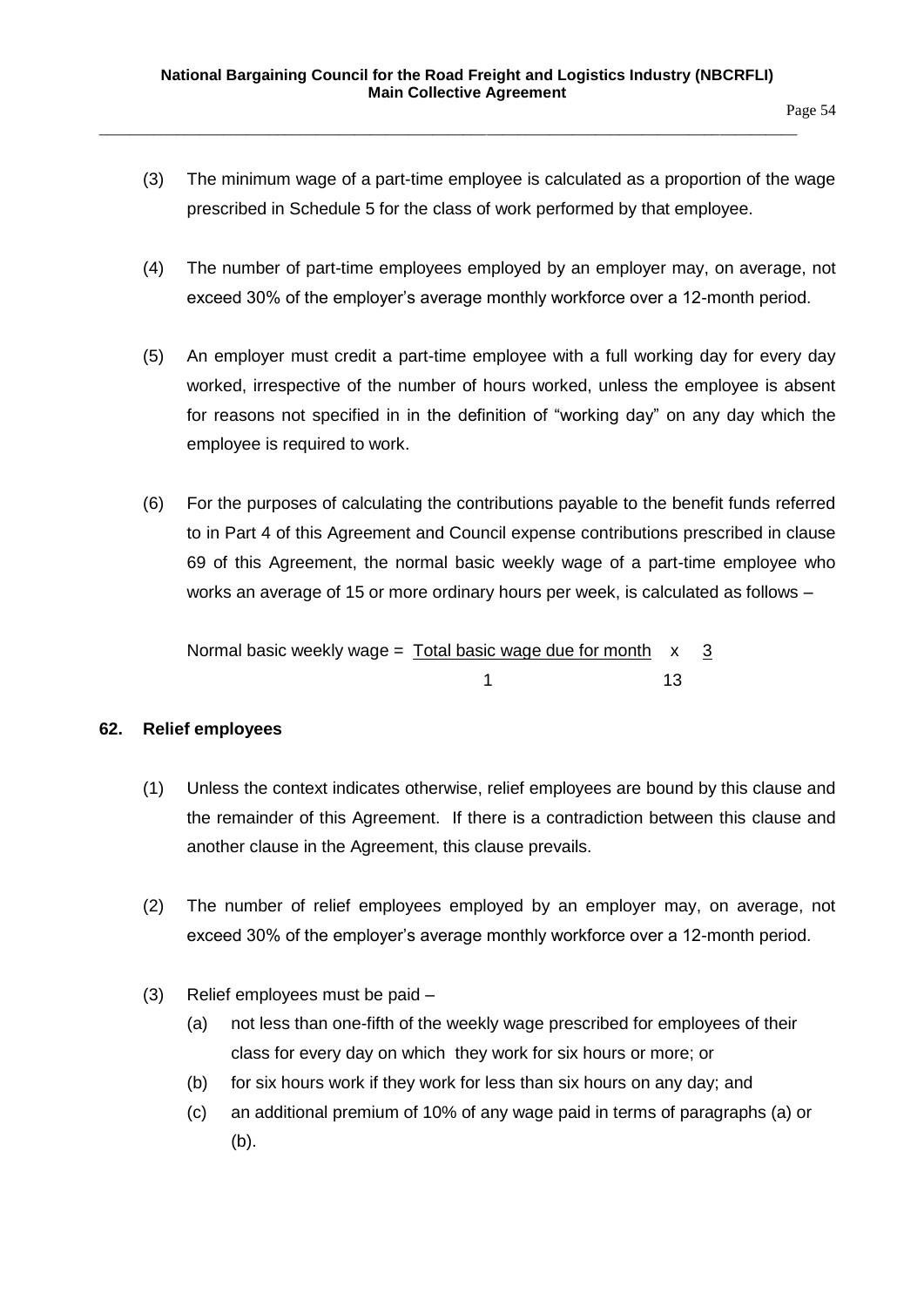- (4) A relief employee who performs classes of work for which different wages are prescribed in Schedule 5 on any day must be paid at the highest wage for that day, plus an additional premium of 10% of such highest wage.
- (5) A relief employee who works more than 90 days in a 52 week period
	- (a) is no longer entitled to the 10% premium on wages prescribed in sub-clause (3)(c), but is entitled to the benefits prescribed in terms of clause 24 of this Agreement and clause 7 (1) (d) (iii) of the Provident Fund Agreement;
	- (b) must be credited with a working day for any day on which the employee works, irrespective of the number of hours worked;
	- (c) must be paid in lieu of annual leave, an amount calculated using the following formula for every ordinary hour, or part of an hour, worked:
		- 25 x Total basic wage for week
		- 100 195
- (6) A relief employee who is employed for more than 144 days in a 52 week period must be offered a permanent position and must be remunerated accordingly.
- (7) A relief employee must be paid in cash
	- (a) on the last day of the employee's employment if the employee has worked for two days or less; or
	- (b) on the normal weekly pay-day of the establishment, if the employee has worked for more than two days.
- (8) A relief employee may not work more than nine ordinary hours on any day.
- (9) A relief employee who works on a public holiday must be paid in terms of clause 15, calculated on–
	- (a) the hourly rate prescribed for the employee's class, for each hour or part of an hour worked, with a fraction of an hour rounded up or down to the nearest full half-hour;
	- (b) the wage specified in sub-clause (3), including the additional premium of 10%.
- (10) A relief employee who works on a Sunday must be paid in terms of clause 14.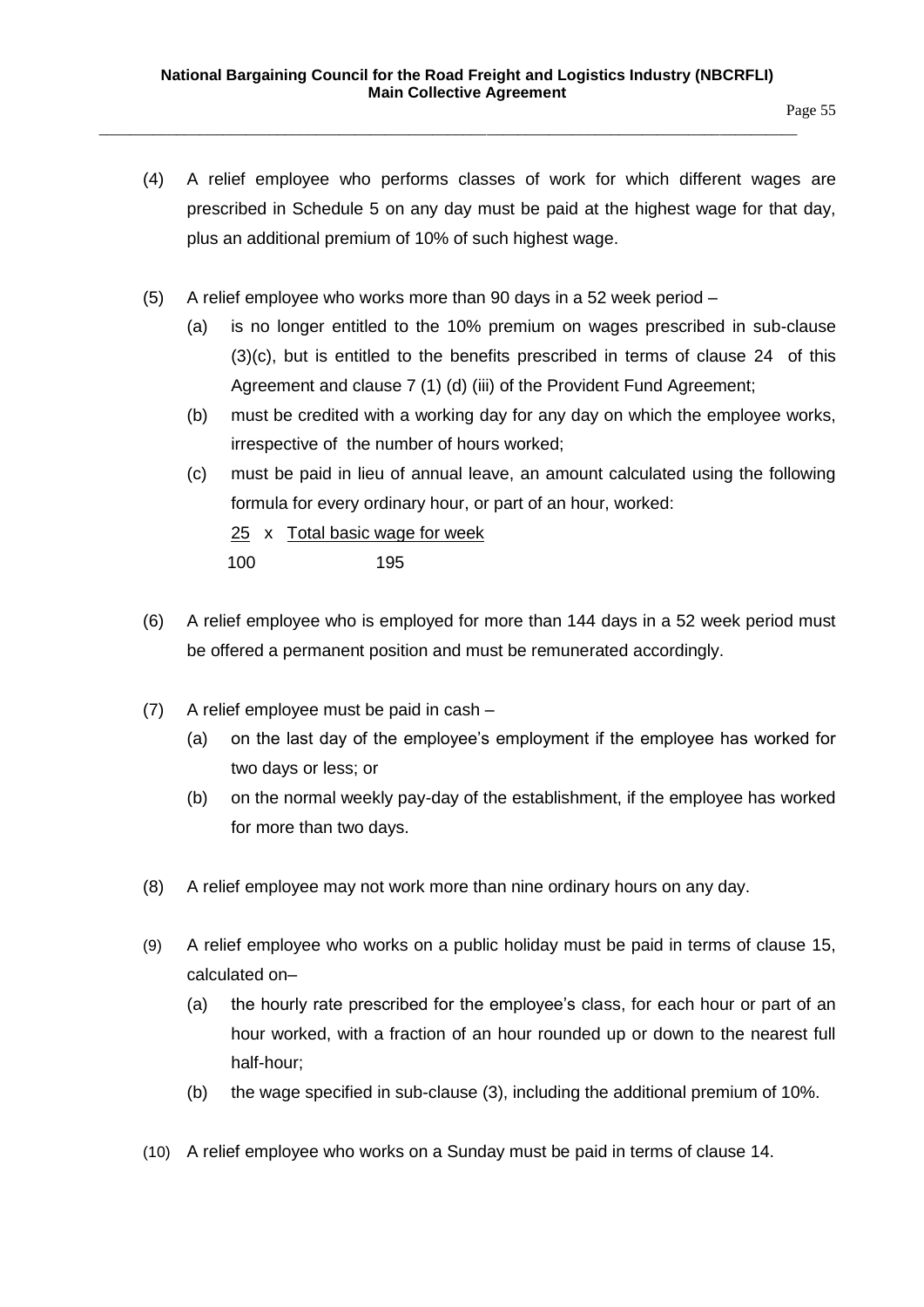- (11) A relief employee who works overtime must be paid in terms of clause 11, calculated on–
	- (a) the daily total of overtime worked, with a fraction of an hour rounded up or down to the nearest full half-hour; and
	- (b) the wage specified in sub-clause (3), including the additional premium of 10%.
- (12) Payment for overtime must be made to relief employees on the day that the overtime was performed.

#### **63. Seasonal workers (sugar transport sector)**

- (1) Unless the context indicates otherwise, seasonal workers (sugar transport sector) are bound by this clause and the remainder of this Agreement.
- (2) Seasonal workers (sugar transport sector) must be paid a retainer throughout the offcrop period, equal to –
	- (a) 66,6% of their normal basic wage for the first 15 weeks; and thereafter 40% of their normal basic wage.
- (3) A retainer payable in terms of sub-clause (2) is not payable in any period in which the employee takes annual leave.
- (4) Seasonal workers who have been paid a retainer in terms of this clause
	- (a) are not required to report for normal duty; but
	- (b) must hold themselves in readiness to report for normal duty on reasonable notice.
- (5) Seasonal workers (sugar transport sector) who are recalled for normal duty during the off-crop period and who fail to report for duty forfeit the retainer prescribed in subclause (2) for the period during which they are absent without permission.
- (6) Seasonal workers (sugar transport sector) who are employed in the Sugar Cane Sector, and who perform night work –
	- (a) must be paid the night-shift allowance specified in Schedule 5, for every nightshift worked, except that if two different shifts qualify for a night-shift allowance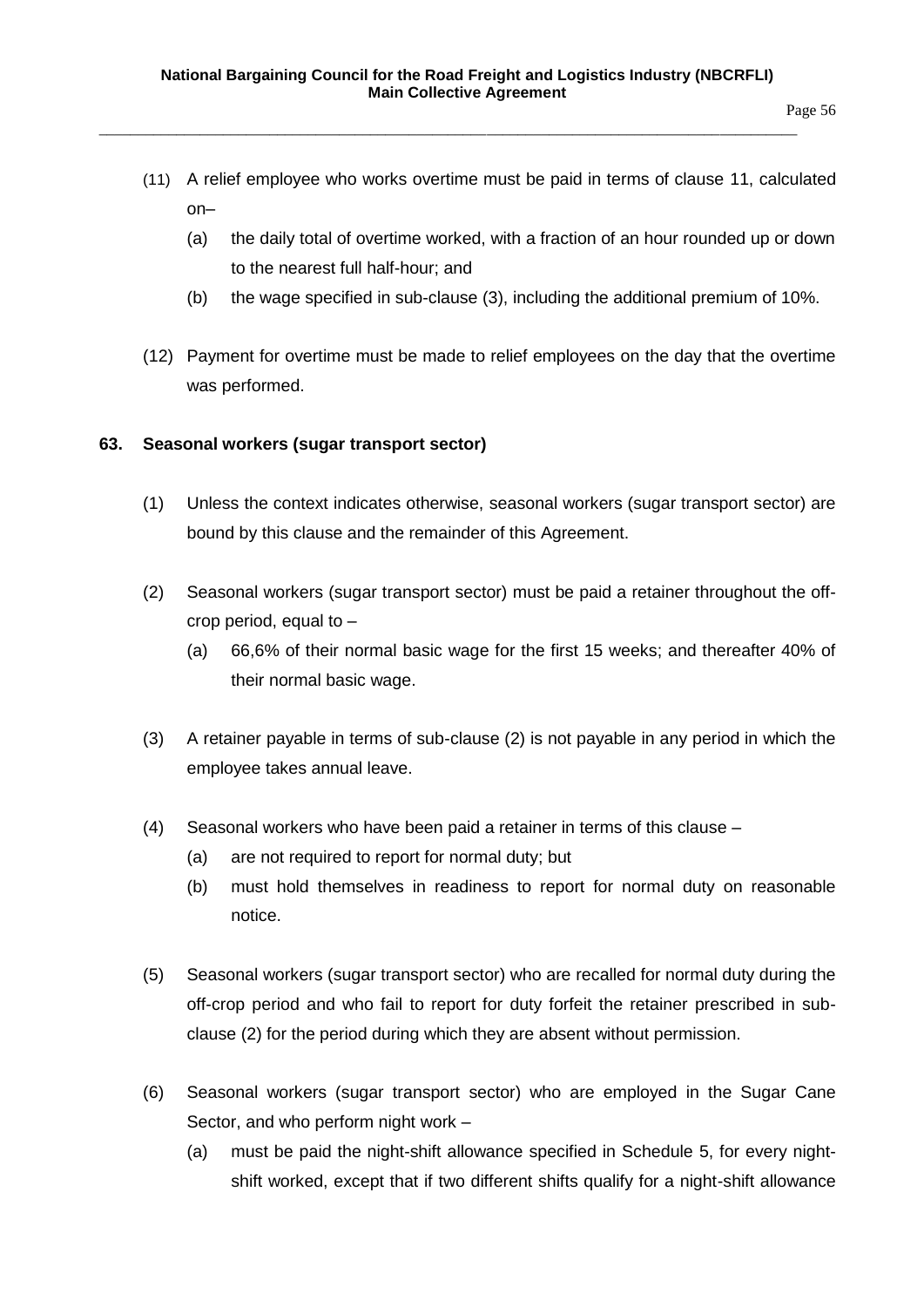during a 24-hour period commencing at midnight, only those employees who worked the first shift will receive payment of the night-shift allowance;

- (b) do not qualify to receive a night-shift allowance if they receive a subsistence allowance.
- (7) Employees must be paid the monthly consolidated allowance, specified in Schedule 5, payable monthly in arrears, offset against any night-shift, accommodation, housing, rations or other allowances of a subsistence nature paid to such employees. Where employment commences or terminates during a month, the consolidated allowance must be paid pro rata for service performed during such month.
- (8) If the total night-shift allowance earned by an employee during a month exceeds the amount of the consolidated allowance, the employee must be paid the consolidated allowance plus the excess amount.

# **64. Short-time in the Furniture Removal Sector**

- (1) This clause applies to employees in the Furniture Removal Sector but does not apply to relief employees or temporary employees of a temporary employment service.
- (2) For the purposes of this clause, short-time means a temporary reduction in the number of ordinary hours of work owing to vagaries of the weather, a slackness of trade, a shortage of goods to be transported, a breakdown of vehicles, plant or machinery or a breakdown or threatened breakdown of buildings.
- (3) If the ordinary hours of work of an employee are reduced because of short time, an employer may make a deduction not exceeding an amount equal to the lesser of –
	- (a) employee's hourly wage in respect of each hour of short time; or
	- (b) one-third of the employee's weekly wage, irrespective of the number of hours of short-time.
- (4) Unless the employer gives employees notice on the previous working day that shorttime will be implemented, no deduction may be made for –
	- (a) short time arising from slackness of trade or shortage of goods; or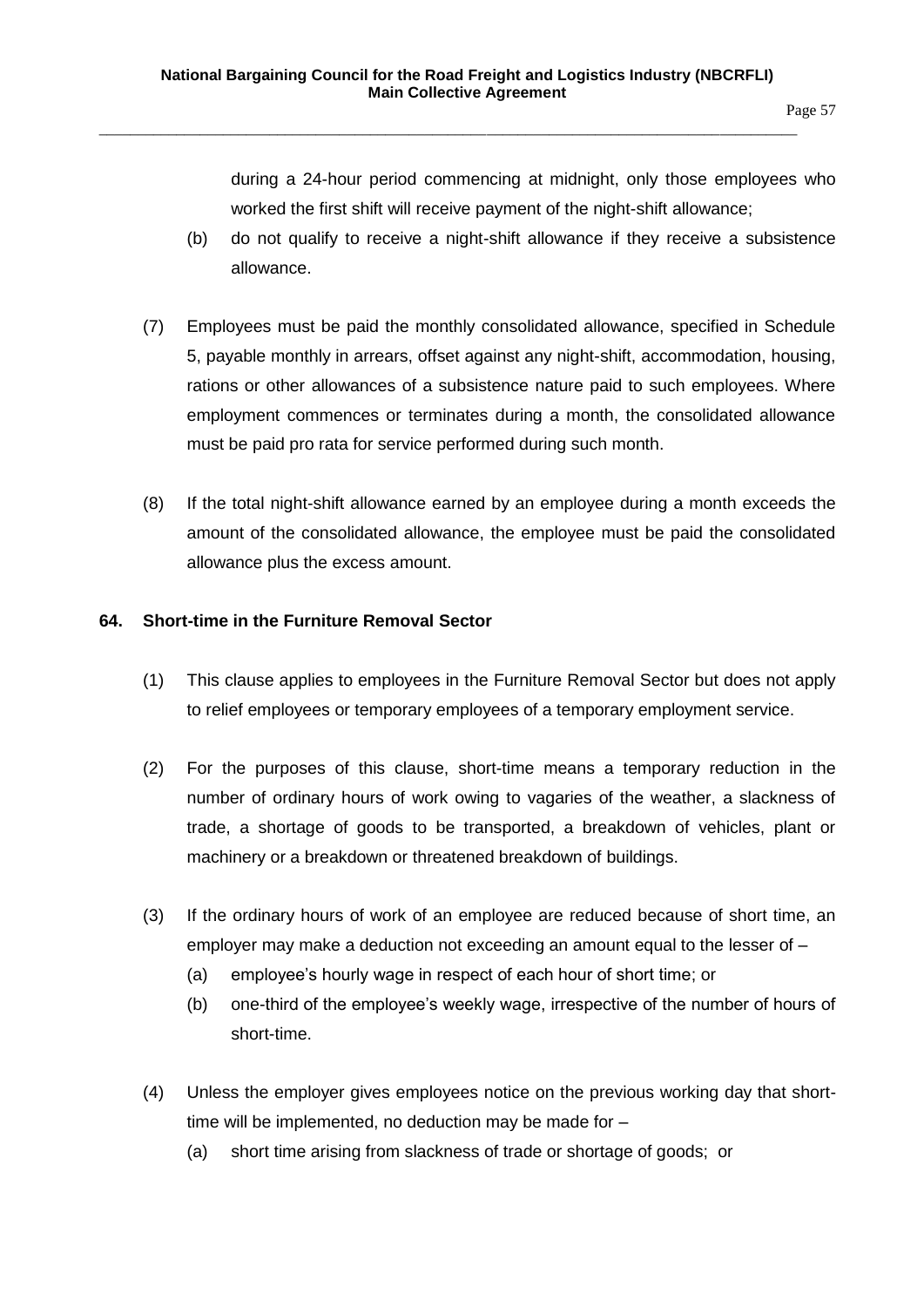(b) for the first hour of short time due to the vagaries of the weather or a breakdown of vehicles, plant or machinery, or a breakdown or threatened breakdown of buildings.

### **65. Provisions applicable to the CIT sector**

- (1) An employee's hours of work may be averaged in terms of clause 9 with the written consent of the employee.
- (2) Employees who have full attendance during their allocated ordinary hours of work in a calendar month qualify for a paid day off in the following month on a working day agreed between an employee and his employer. The employees' overtime continues to commence after the employee has worked 45 ordinary hours of work.
- (3) If an employee works on the day off as agreed in sub clause (1) the employer may:
	- (a) give the employee an additional day off the following month; or
	- (b) pay the employee for that day at the ordinary hourly rate
- (4) Overtime of employees employed in the CIT sector
	- (a) must be calculated on weekly overtime worked with due regard to daily and weekly overtime limits in clause 10;
	- (b) may only be set off against a shortage of ordinary hours of work if the employee consents in writing or if the absence is not an authorised absence as provided for in the definition of "working day".

# **65A. Extended Bargaining Unit (EBU) Employees in the CIT Sector**

- (1) EBU Process
	- (a) Parties agree to the process on outstanding EBU categories as delegated to the Outstanding Wage Matters Committee, with the intention of implementation as per Clause 2 of this Agreement:
		- (i) The CIT chamber will, under the auspices of the Outstanding Wage Matters Committee, appoint an independent service provider to:
			- (a) grade aforementioned positions and provide generic job descriptions for same.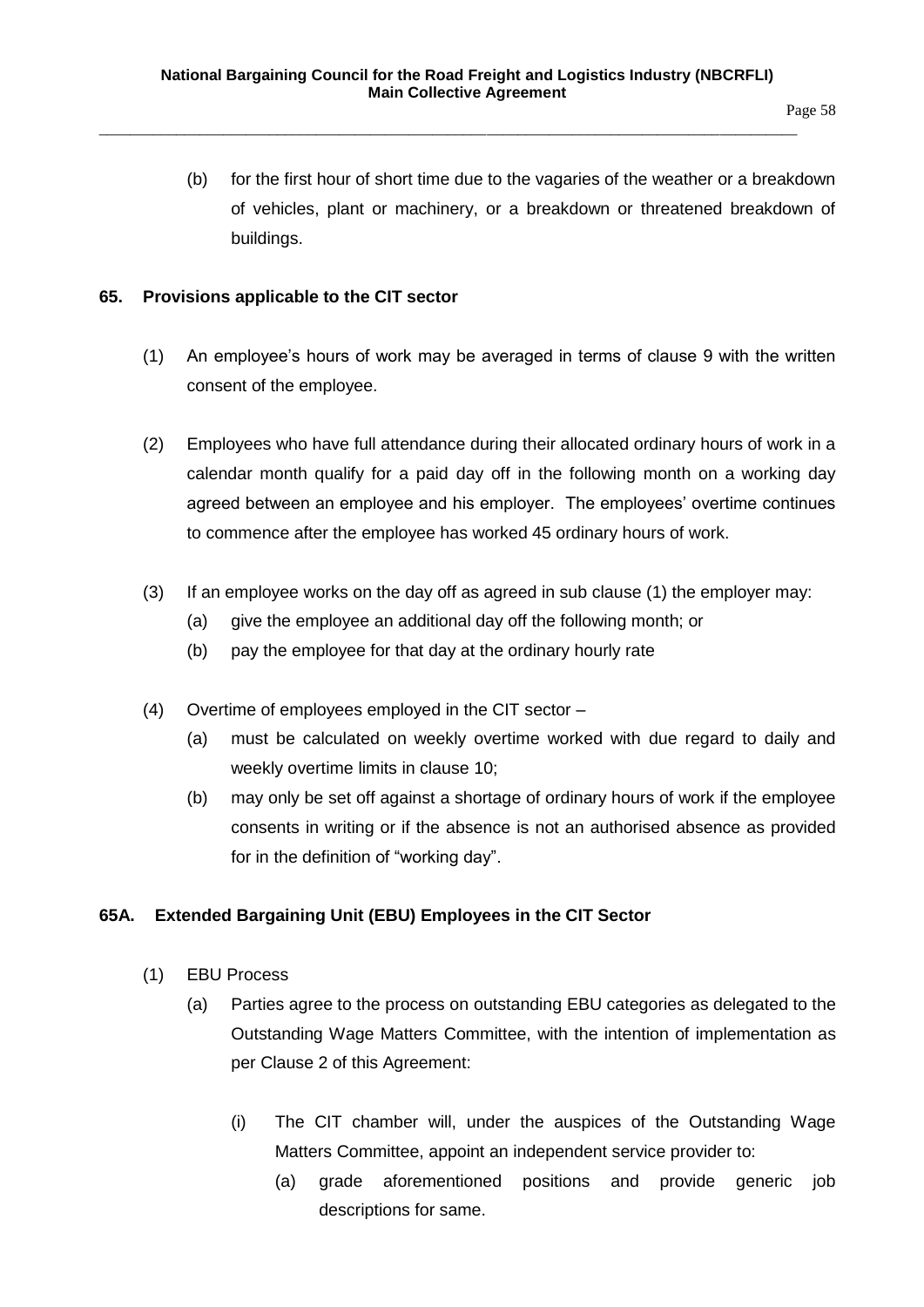- (b) establish the existing earning range for the aforementioned with the aim of identifying the applicable MIN at the  $25<sup>th</sup>$  percentile (minimum level) of such ranges.
- (ii) The outcome of such exercise must be reported to the same committee within 6 months of the commencement of the aforementioned process, with the aim of parties making an agreed recommendation to Council on the outcome.

### (b) TSO GRADING

To be graded as part of the process agreed above and in the interim, overtime to be paid after completion of 195 normal hours.

### **66. Employees of temporary employment services**

- (1) An employee of a temporary employment service who is provided to one or more clients within the Industry for a period –
	- (a) in excess of two months is deemed to be an ordinary employee and all relevant provisions of this Agreement are applicable to that employee;
	- (b) of less than two months, is deemed to be a temporary employee of that temporary employment service, and only the provisions of this clause, and clause 69 and clause 2 (1) (a) of Schedule 4 of this Agreement apply to those employees.
- (2) The contract of employment of an employee of a temporary employment service is deemed to be a weekly contract, unless the employee is a temporary employee of such temporary employment service, in which case the contract is deemed to be a daily contract.
- (3) If a temporary employment service contravenes the provisions of this Agreement or defaults on any obligation provided for in terms of this Agreement, the employee may hold the employer to whom that employee was supplied, liable for complying with that obligation.
- (4) No employer may use the services of a temporary employment service unless the temporary employment service –
	- (a) is registered with the Council;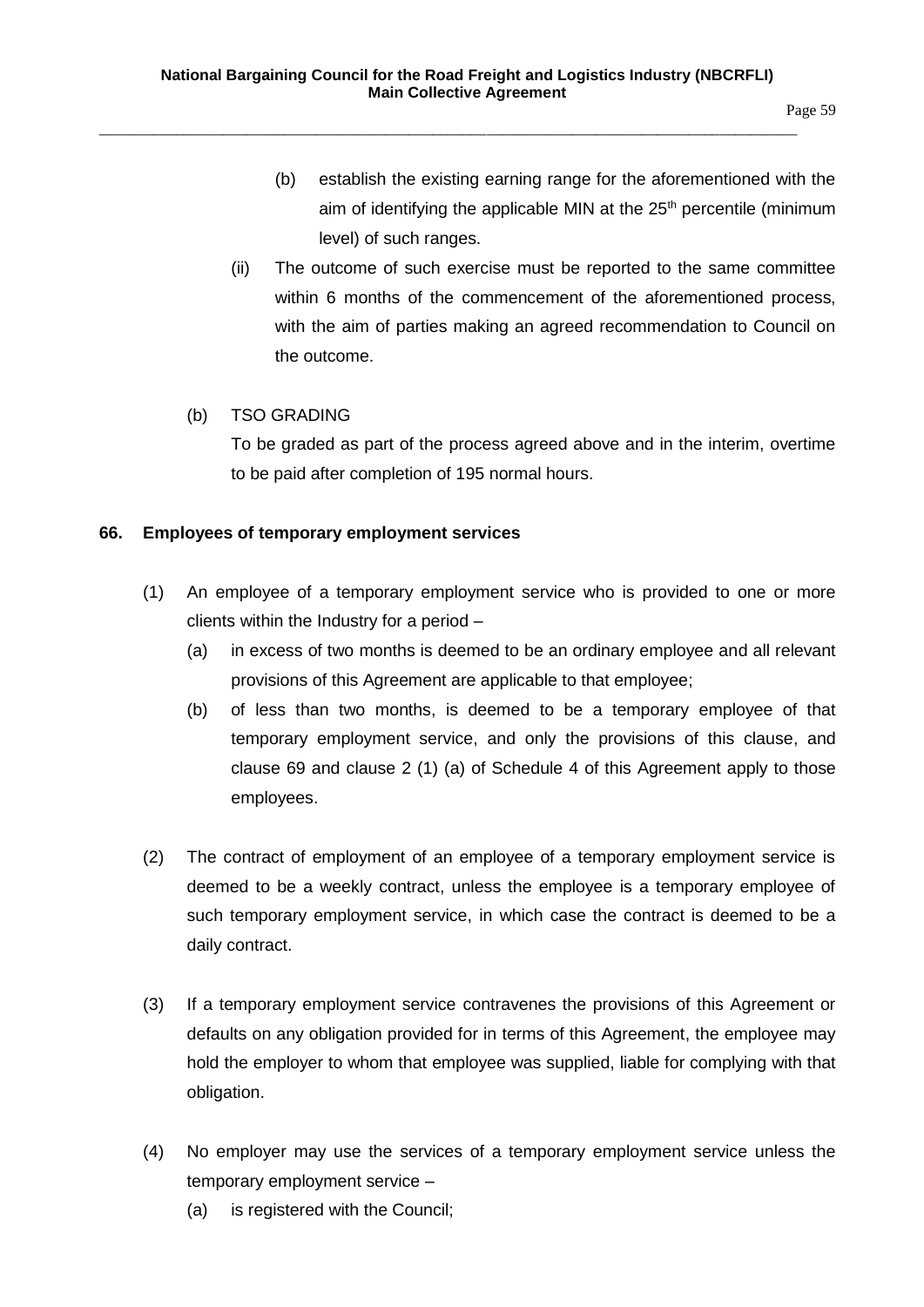- (b) provides satisfactory proof to the employer that it has complied with all its obligations in terms of the Unemployment Insurance Act, and the Compensation for Occupational Injuries and Diseases Act;
- (c) provides satisfactory proof that it has complied with its obligations to the South African Revenue Services and is in possession of an IT 30 Tax Certificate.
- (5) When a temporary employment service supplies one or more workers to an employer, the employer must notify the Council in writing on the prescribed forms. The notification must be submitted to the Council in the month following the date of utilising the employees.
- (6) Prevailing Labour Legislation (including but not limited to the Labour Relations Act, Basic Conditions of Employment Act, Employment Equity Act) regarding temporary employment services will apply.

### **67. Temporary employees of temporary employment services**

- (1) Nothing in this Agreement precludes a temporary employment service from requiring a temporary employee to perform work of different classes for which different wages are prescribed.
- (2) Subject to sub-clause (9), a temporary employee of a temporary employment service who works overtime must be paid in terms of clause 11.
- (3) If a temporary employee of a temporary employment service works overtime in two or more job categories during a pay week, the employee must be paid overtime at the rate for each category, calculated on the total number of hours worked in each category, with a fraction of an hour rounded up or down to the nearest full half-hour.
- (4) Payment for overtime must be made to temporary employees of a temporary employment service, on the day that the overtime was performed.
- (5) A temporary employee of a temporary employment service who is required to work on a Sunday or public holiday must be paid in accordance with the provisions of clauses 14 and 15 respectively.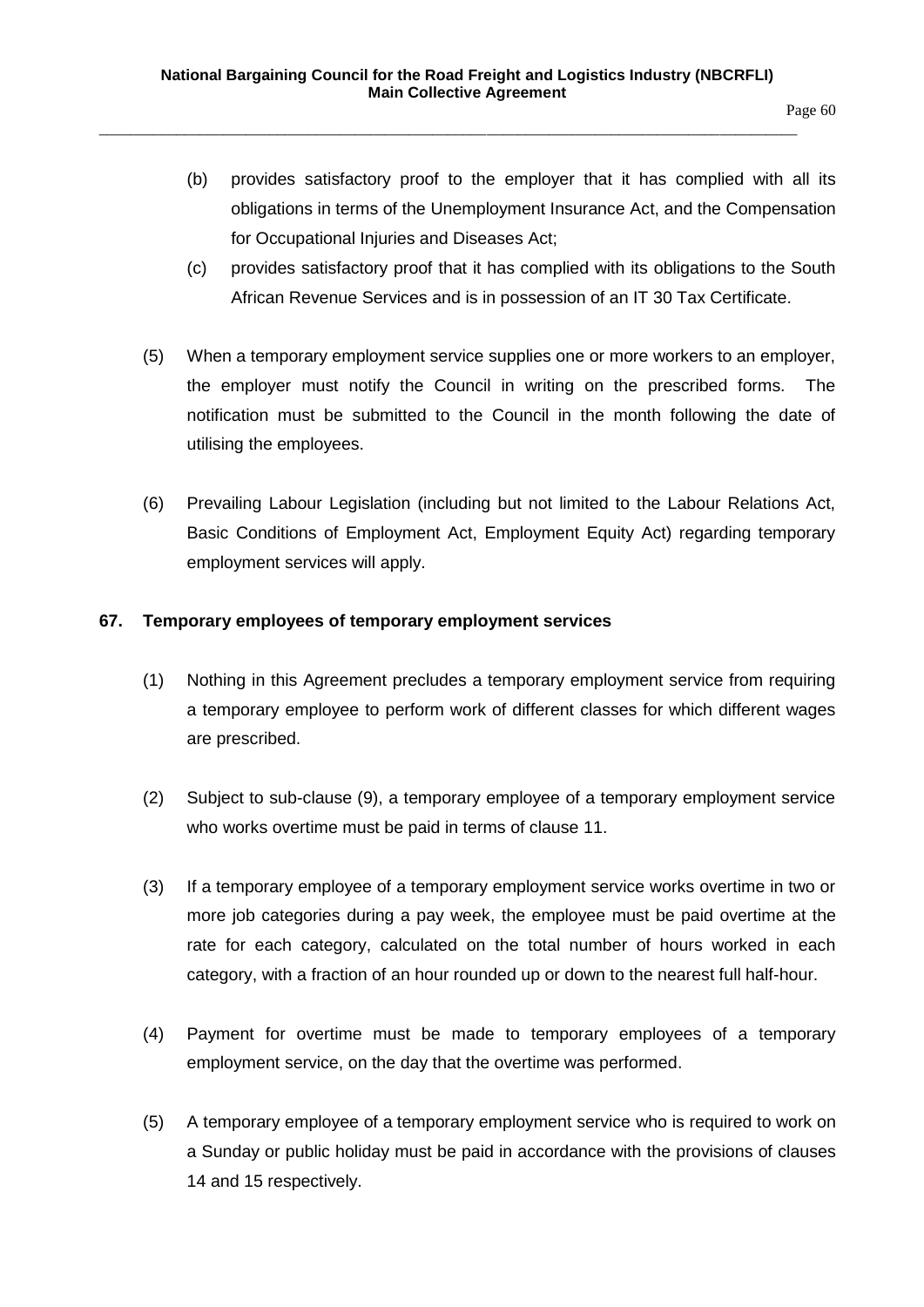- (6) A temporary employee of a temporary employment service will accrue a working day if one or more ordinary hours are worked during that day.
- (7) The hours of work of a temporary employee of a temporary employment service do not have to be consecutive.
- (8) In lieu of annual leave, a temporary employment service must pay to each of its temporary employees an amount calculated using the following formula for every ordinary hour of work worked in each job category:

 25 x Total basic wage for week 100 195

- (9) A temporary employee of a temporary employment service who works in two or more job categories during a pay week must be paid at not less than the minimum wage prescribed in Schedule 5 for the hours actually worked in each category.
- (10) The termination of the contract of employment of a temporary employee of a temporary employment service must be regulated in a document handed to the employee when that employee is assigned to a client.

### **67A. Dual Driver System**

- (1) A Dual Driver system is where two drivers are simultaneously engaged, sharing duties on one vehicle whilst out on the same journey.
- (2) The trip will be divided between two drivers and the compulsory rest intervals between shifts, as prescribed in clause 6 of the Main Agreement, must be complied with.
- (3) Each driver will be paid for his/her ordinary and overtime hours worked in terms of clause 3 and clause 10 and as defined in Schedule 2 of the Main Agreement, up to a maximum of 15 hours in any 24 hours period.
- (4) A Dual Driver Subsistence Allowance, as well as a payment equal to 2 hours calculated at overtime rate, will be payable, in terms of item 7 Schedule 5 to each driver for the shift worked in accordance with the dual driver system. This allowance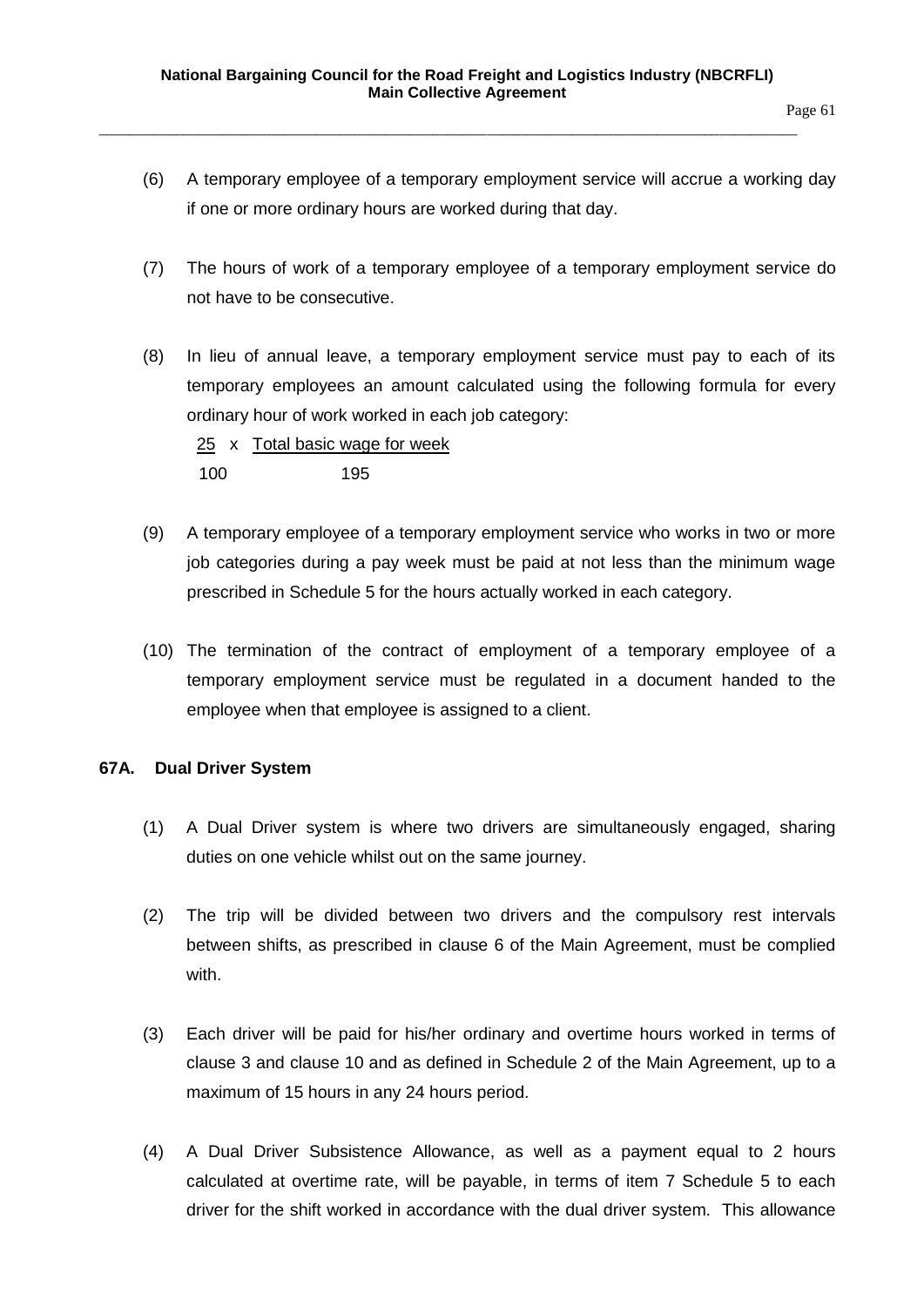will be paid instead of the standard Subsistence allowance. A driver who does not qualify for the standing Subsistence allowance as per clause 36 of the Main Agreement, will receive the difference between the Dual Driver Subsistence allowance and the standard Subsistence allowance as specified in clause 36 of the Main Agreement, as well as a payment equal to 2 hours calculated at overtime rate.

- (5) Clause 79 below is applicable to sub clause 67A (4) above.
- (6) This will be off-set against any similar existing payment practices relating to the dual driver work practice. Such payment practices will not reduce as a result of this allowance.
- (7) Both drivers, whether driving or not, will be covered for purposes of workman's compensation (COIDA), for the duration of the trip.

### **PART 11: ADMINISTRATION OF AGREEMENT**

### **68. Administration of Agreement**

(1) The Council administers this Agreement and may, for the guidance of employers and employees, issue rulings, provided those rulings are consistent with the provisions of this Agreement and the Act.

### **69. Expenses of the Council**

- (1) The expenses of the Council must be defrayed from money obtained in terms of this clause.
- (2) Employees for whom minimum wages are prescribed an amount equivalent to 0,4 percent per week of an employee's normal basic weekly wage shall be deducted by an employer from the wage of every employee, including a part-time employee, a relief employee and a temporary employee of a temporary employment service, in his or its employ who works one or more days in a week. To the amount so deducted the employer shall add a like amount and pay the total by not later than the  $20<sup>th</sup>$  day of each month following that to which it relates, at the Head Office of the Council at Road Freight House, 31 De Korte Street, Braamfontein, Johannesburg.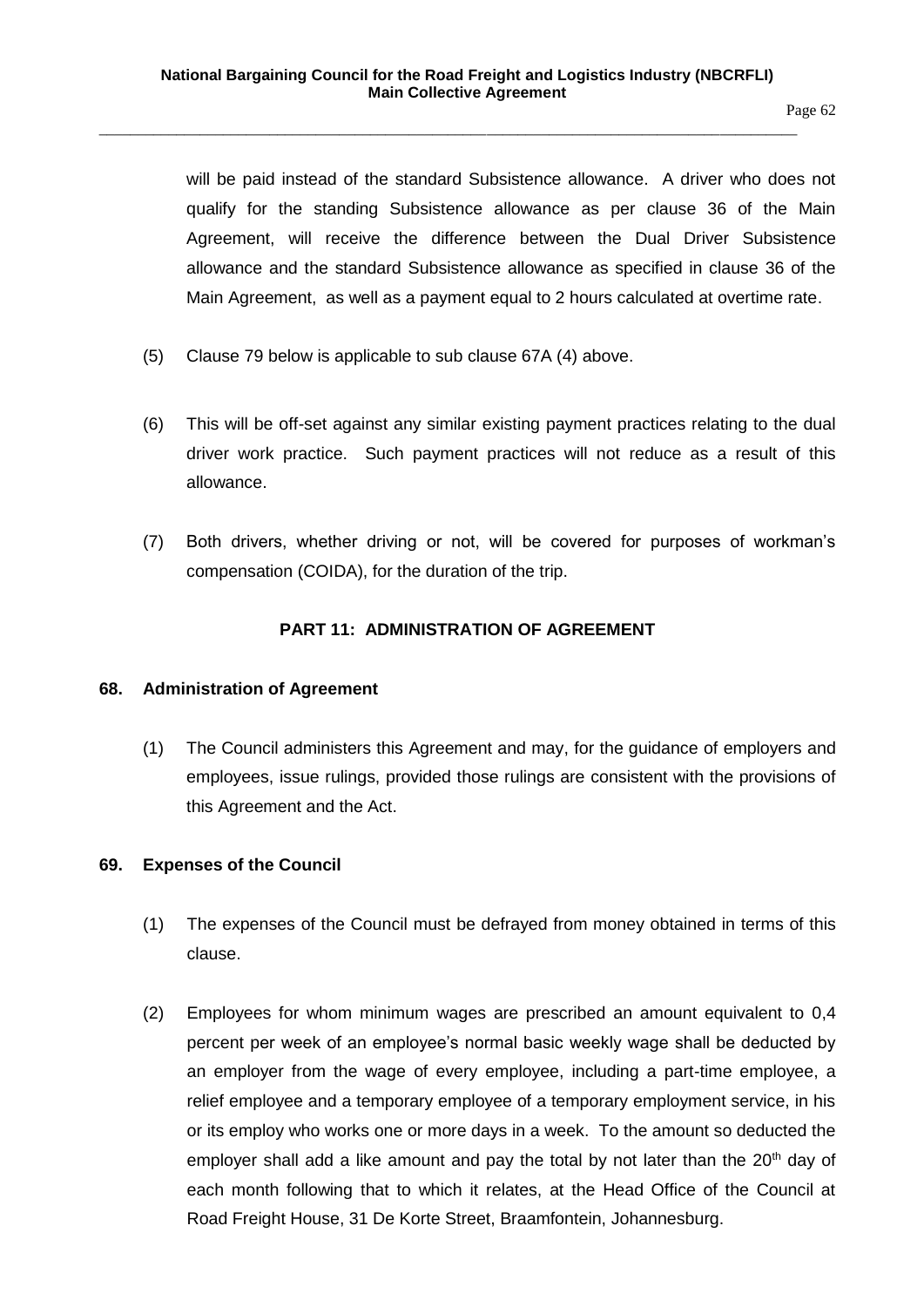Page 63

(3) Other employees in the bargaining unit for whom minimum wages are not prescribed, but who qualify for the across the board increases as per Schedule 5, an amount equivalent to 0,075 per cent per week of an employee's normal basic weekly wage shall be deducted by an employer from the wage of every employee, including a parttime employee, a relief employee and a temporary employee of a temporary employment service, in his or its employ who works one or more days in a week. To the amount so deducted the employer shall add a like amount and pay the total by not later than the  $20<sup>th</sup>$  day of each month following that to which it relates, at the Head Office of the Council at Road Freight House, 31 De Korte Street, Braamfontein, Johannesburg.

# **70. Dishonoured cheques**

- (1) Whenever an employer pays an amount due to the Council in terms of this Agreement in any manner other than in cash and such payment is dishonoured for any reason whatsoever, the Council may impose on that employer a penalty equal to 1,5% of that amount. Any penalty due to the Council in terms of this sub-clause is payable on demand.
- (2) If an employer's banker dishonours a cheque drawn by that employer in favour of the Council for any payment due in terms of this Agreement, in addition to imposing a penalty in terms of sub-clause (1), the National Secretary of the Council may rule that all future payments to the Council by that employer be effected in cash or by means of a bank-guaranteed cheque, postal orders or electronic fund transfer.

# **71. Enforcement of Agreement**

(1) Whenever it is necessary or expedient for the Council to institute proceedings in any competent forum for the recovery of money due to the Council by an employer, the employer is liable for all costs incurred by the Council in recovering the amount due, including costs on an attorney-and-client scale in the event of a legal practitioner having being instructed by the Council to collect the amount.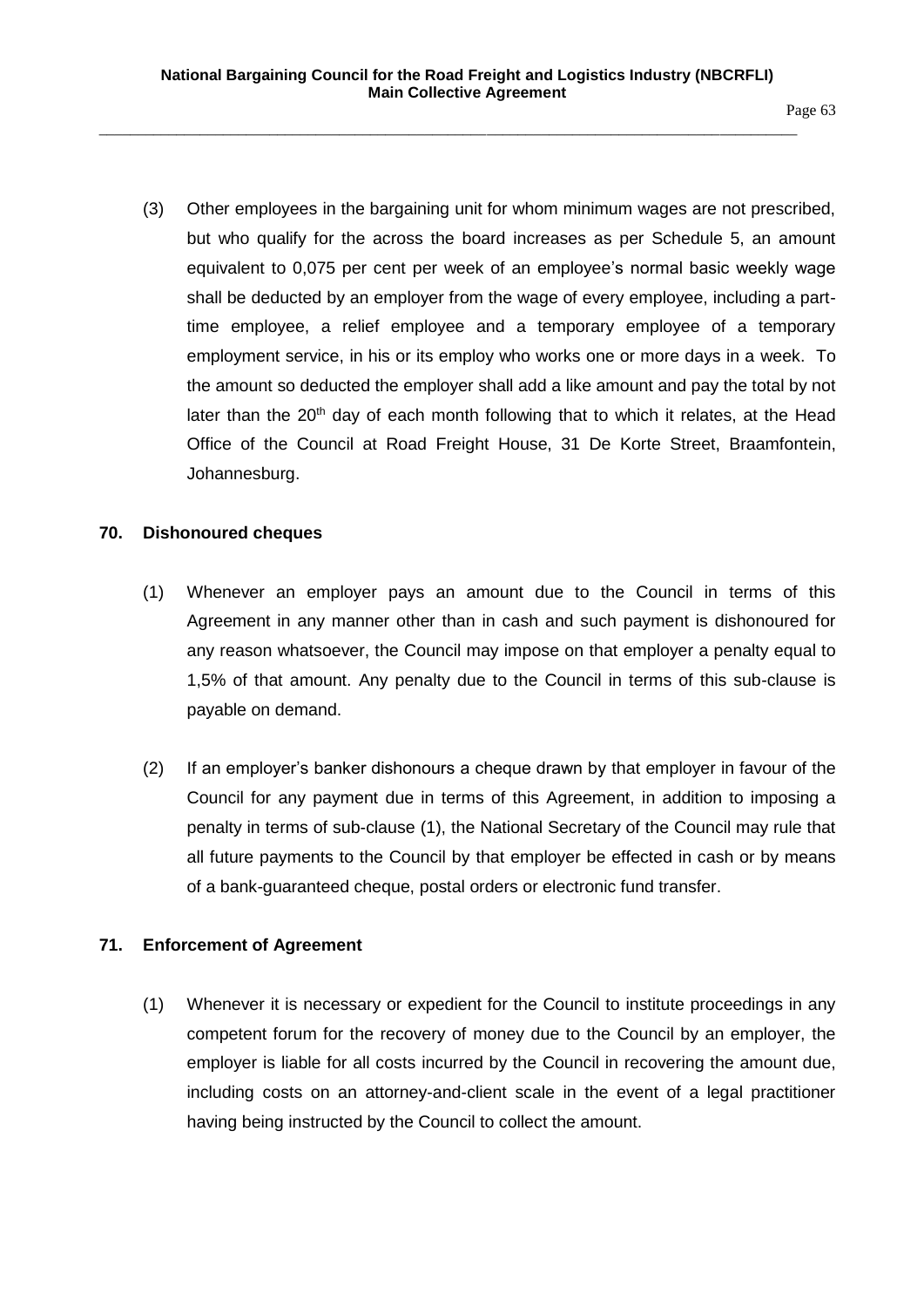Page 64

- (2) Sub-clause (1) applies to  $-$ 
	- (a) any amount of money deducted by an employer from any money due to an employee that is not paid over to the Council;
	- (b) any amount of money due to be deducted from employees and paid over to the Council by an employer that is not deducted;
	- (c) any other money which an employer is required to pay to the Council on behalf of employees, but fails to do so.

### **72. Interest**

.

- (1) Interest will be payable on any amount payable to the Council in terms of this Agreement and not paid on the due date.
- (2) Interest is calculated from the due date to the final date of payment at a rate of 2% per month or part of a month.

## **73. Agents to the Council**

- (1) One or more persons must be appointed by the Council as agents to assist it in enforcing the provisions of its collective agreements.
- (2) The Council may request the Minister of Labour to appoint any person to be a designated agent of the Council in terms of section 33 of the Act.
- (3) A designated agent has all the powers conferred on designated agents by Schedule 10 of the Act.

### **74. Exemptions by the Council**

- (1) The Council hereby established an exemptions body, constituted of persons independent of the Council, to consider all applications for exemption from the provisions of the Council's Collective Agreements.
- (2) In terms of section 32(3)(e) of the Act, the Council establishes an Independent Body to hear and decide, within 30 days of receipt of any appeal, brought against the Exemptions Body's refusal of a non-party's application for exemption from the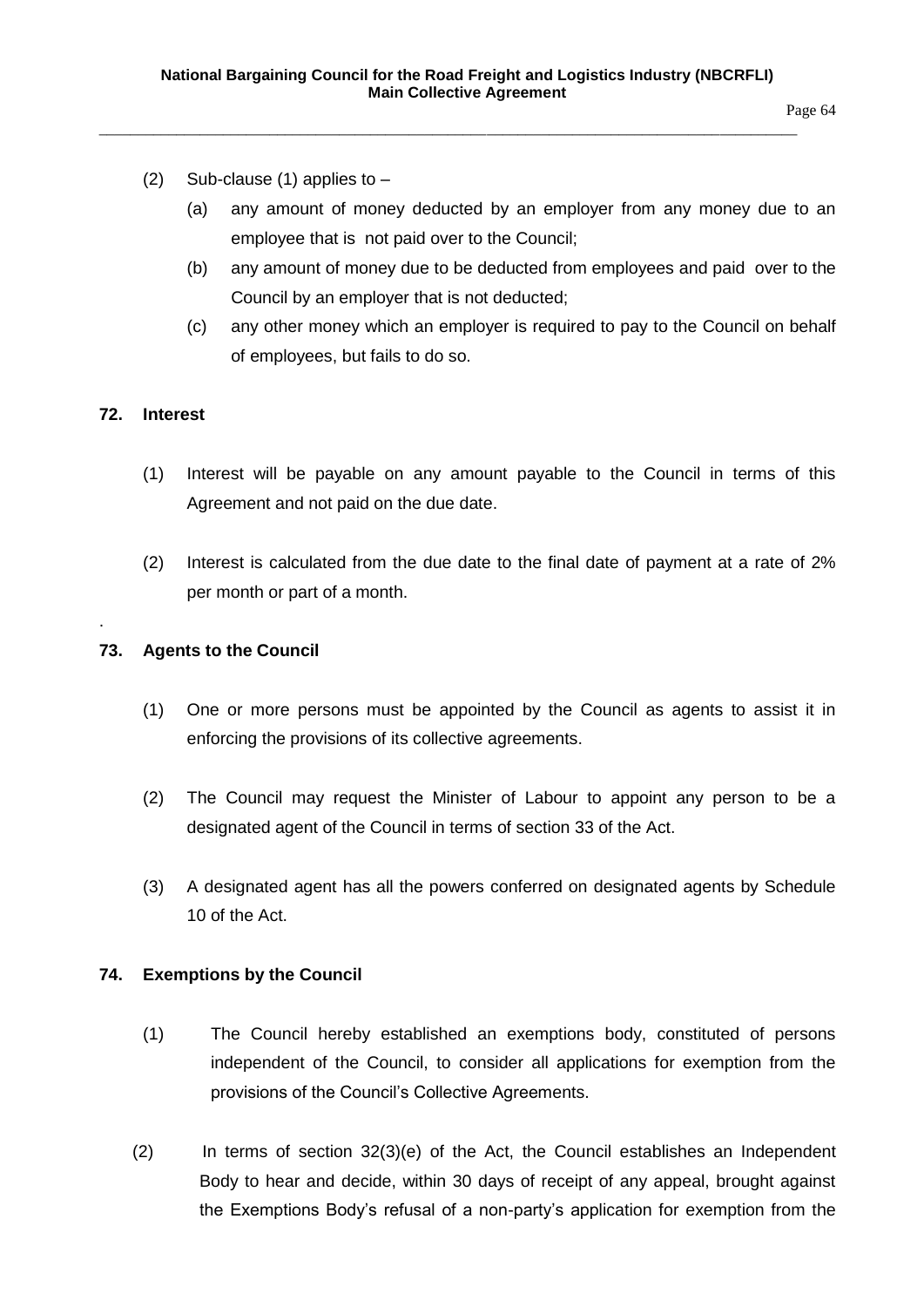provisions of a collective agreement or the withdrawal of a non-party exemption by the Exemptions Body of the Council.

- (a) No representative, office-bearer or official of a trade union or employers' organisation party to the Council may be a member of or participate in the deliberations of the Independent Body.
- (b) The Council hereby established an exemptions body, constituted of persons independent of the Council, to consider all applications for exemption from the provisions of the Council's Collective Agreements.
- (c) In terms of section 32(3)(e) of the Act, the Council establishes an Independent Body to hear and decide, within 30 days of receipt of any appeal, brought against the Exemptions Body's refusal of a non-party's application for exemption from the provisions of a collective agreement or the withdrawal of a non-party exemption by the Exemptions Body of the Council.
- (d) No representative, office-bearer or official of a trade union or employers' organisation party to the Council may be a member of or participate in the deliberations of the Independent Body. Applications for exemption shall be in writing on the appropriate application

form(s) obtainable from any NBCRFLI office. Application forms must be submitted to the applicable NBCRFLI Regional Office and served on all interested parties.

- (3) Applications for exemption shall comply with the following requirements:
	- (a) Be fully motivated.
	- (b) Be accompanied by relevant supporting data and financial information.
	- (c) Applications that affect employees' conditions of service shall not be considered unless the employees or their representatives have been properly consulted and their views fully recorded in an accompanying document.
	- (d) If the nature of the relief sought dictates, the application shall be accompanied by a plan reflecting the objectives and strategies to be adopted to rectify the situation giving rise to the application and indicating a time frame for the plan.
	- (e) Indicate the period for which exemption is required.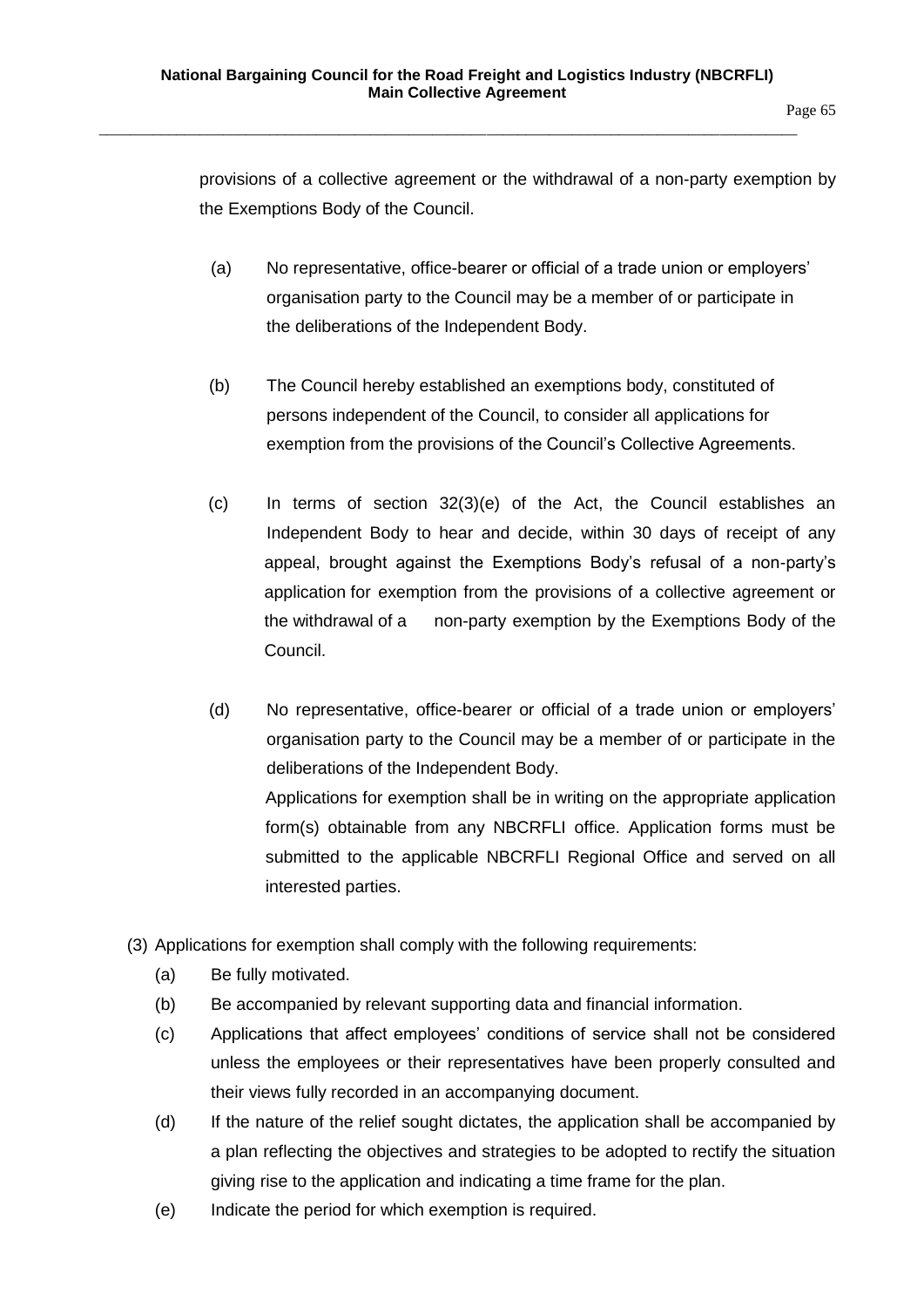- (5) Upon receipt of a valid application Council shall refer it to the Exemptions Body which may, if deemed expedient, request the applicant to attend the meeting at which the application is considered, to facilitate the deliberations.
- (6) In the event of the Exemptions Body refusing to grant an application, the applicant shall have the right to appeal in writing against the decision to the Independent Body. An appeal to the Independent Body must be noted in writing within 1 month of the applicant becoming aware of the Exemptions Body's decision, or such further time as the Independent Body may allow. The notice of appeal must set out the grounds on which the applicant's appeal is based.
- (7) In the event of the Exemptions Body granting an application, the Council or any other interested party shall have the right to appeal against the decision to the Independent Body and the provisions of clause 3 with the necessary changes to its context will apply.
- (8) The Exemptions Committee of Council shall appoint not more than four persons who shall be entitled to attend all meetings of the Exemptions Body at which applications for exemptions, against refusals to grant exemptions, or the withdrawal of such an exemption by the Exemptions Body or the Council, are considered, to make representations to the Body on any of the applications.
- (9) In considering the application, the Exemptions Body and Independent Body shall take into consideration all relevant factors, which may include, but shall not be limited to, the following criteria:
	- (a) The applicant's past record (if applicable) of compliance with the provisions of Council's Collective Agreements and Certificates of Exemption or appeal;
	- (b) any special circumstances that exist;
	- (c) any precedent that might be set;
	- (d) the interests of the Industry as regards  $-$ 
		- (i) unfair competition;
		- (ii) collective bargaining;
		- (iii) potential for labour unrest;
		- (iv) increased employment;
	- (e) the interests of employees' as regards
		- (i) exploitation;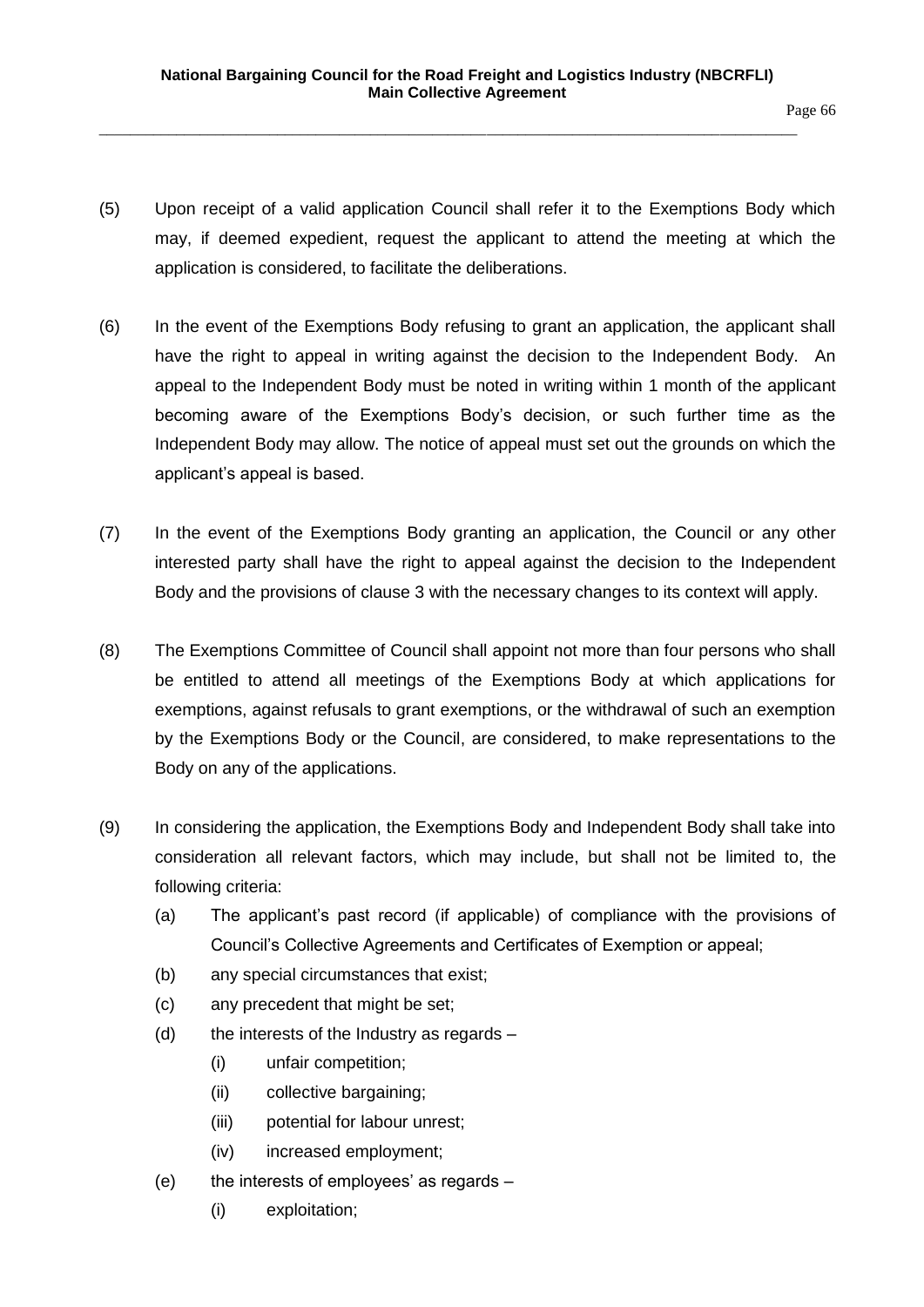Page 67

- (ii) job preservation;
- (iii) sound conditions of employment;
- (iv) possible financial benefits;
- (v) health and safety;
- (vi) infringement of basic rights;
- $(f)$  the interests of the employer as regards
	- (i) financial stability;
	- (ii) impact on productivity;
	- (iii) future relationship with employees' trade union;
	- (iv) operational requirements.
- (10) (a) Council's Exemptions Body must consider all exemption applications from nonparties and must comply with the provisions of sub-section 32(dA) of the Act when considering such applications. The Exemption Body must decide an application for an exemption within 30 days of receipt. The Exemptions Body must consider and take into account the requirements prescribed in sub-clauses (3) and (9) above.
	- (b) The Independent Body established by Council in terms of section 32 of the Act must consider appeals against the refusal by the Council's Exemption Body to grant exemptions. The Independent Body must comply with the provisions of subsection 32(3)(e) of the Act in all aspects when dealing with appeals. The Independent Body shall hear, decide and inform the applicant and the Council as soon as possible and not later than 30 days after the appeal has been lodged against the decision of the Exemptions Body. The Independent Body must consider and take into account the requirements prescribed in sub-clause (9) above.
- (11) If the application is granted, the Exemptions Body or Independent Body shall issue certificate, signed by its Chairman and Secretary, containing the following particulars:
	- (a) The full name of the applicant(s);
	- (b) the trade name;
	- (c) the provisions of the Agreement from which exemption or appeal is granted;
	- (d) the period for which the exemption or appeal shall operate;
	- (e) the date of issue;
	- (f) the condition(s) of the exemption or appeal granted.
- (12) The Exemptions Body or Independent Body shall –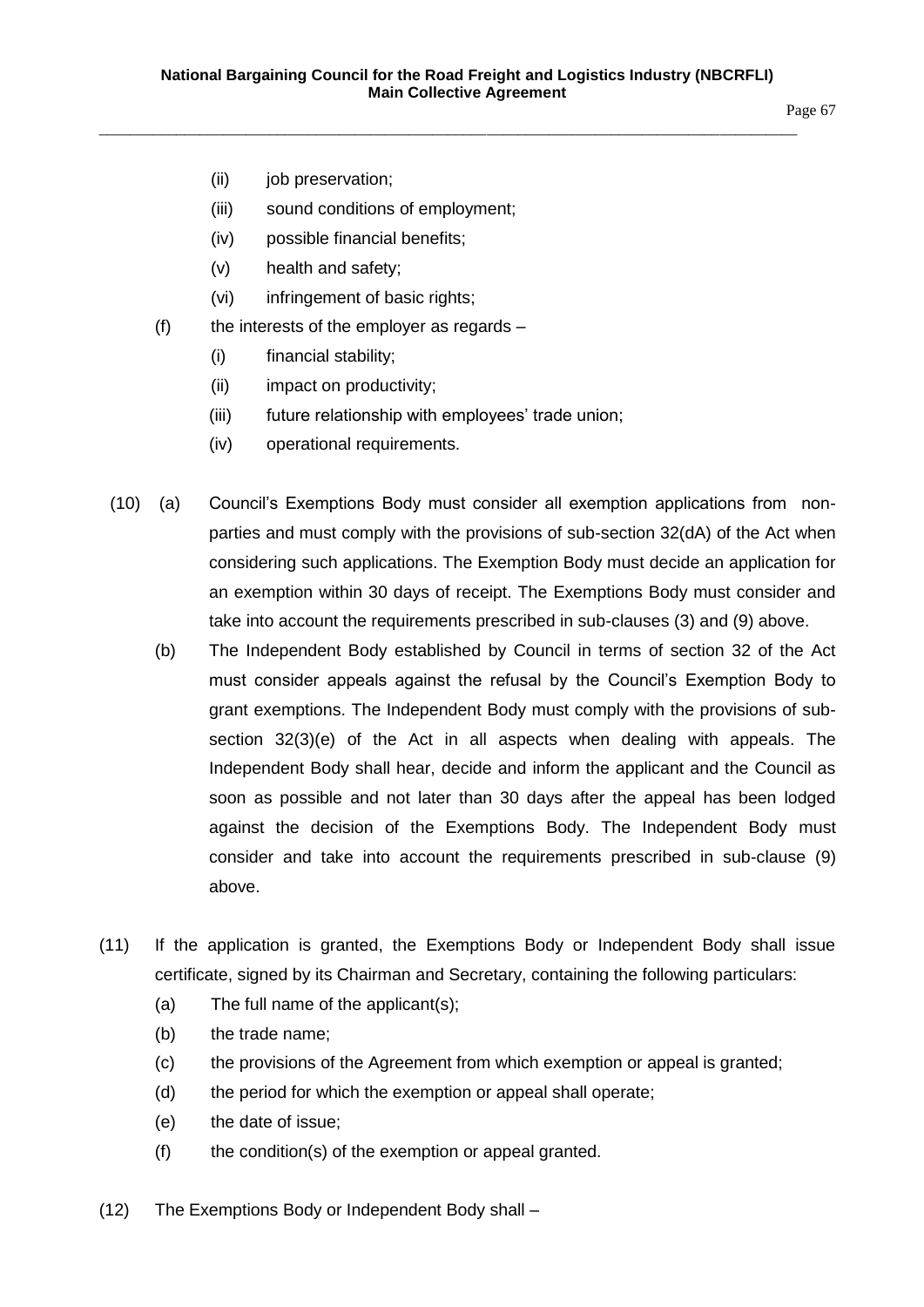- (a) retain a copy of the certificate and number each certificate consecutively;
- (b) forward a copy of the certificate to the Secretary of the Council; and

- (c) forward to the employer a copy of a certificate issued to an employee.
- (13) An employer to whom a certificate has been issued shall at all times have the certificate available for inspection at his establishment.

### **75. Resolution of disputes**

- (1) Disputes about the interpretation or application of Council's Collective Agreements (Enforcement):
	- (a) In this clause a dispute is any dispute arising out of the interpretation, or application or enforcement of the Council's Collective Agreements and includes a breach or breaches or alleged breach or alleged breaches of those agreements.
	- (b) Any person may refer a dispute about the interpretation, application or enforcement of the Council's Collective Agreements to the Council who may require an agent or designated agent as appointed by the Minister of Labour at the request of the Council, to assist in giving effect to the terms of this Agreement and/or to investigate the dispute.
	- (c) Any designated agent of the Council must investigate a dispute that comes to his attention in the course of performing his duties.
	- (d) A dispute may be conciliated by:
		- (i) a designated agent in the course of or after an investigation; or
		- (ii) a duly appointed conciliator.
	- (e) Any designated agent of the Council is authorized to issue a Compliance Order requiring any person bound by the Council's Collective Agreements to comply with the Collective Agreements within 14 days.
	- (f) Any dispute envisaged in this clause may be dealt with in accordance with the provisions of Section 33A of the Act.
	- (g) Any arbitrator who has issued an arbitration award or ruling, or any other arbitrator appointed by the Secretary for that purpose may at his own initiative or as a result of an application by an affected party, vary or rescind an award or ruling –
		- (i) erroneously sought or made in the absence of any party affected by the award;
		- (ii) in which there is ambiguity, or an obvious error or omission, but only to the extent of that ambiguity, error or omission;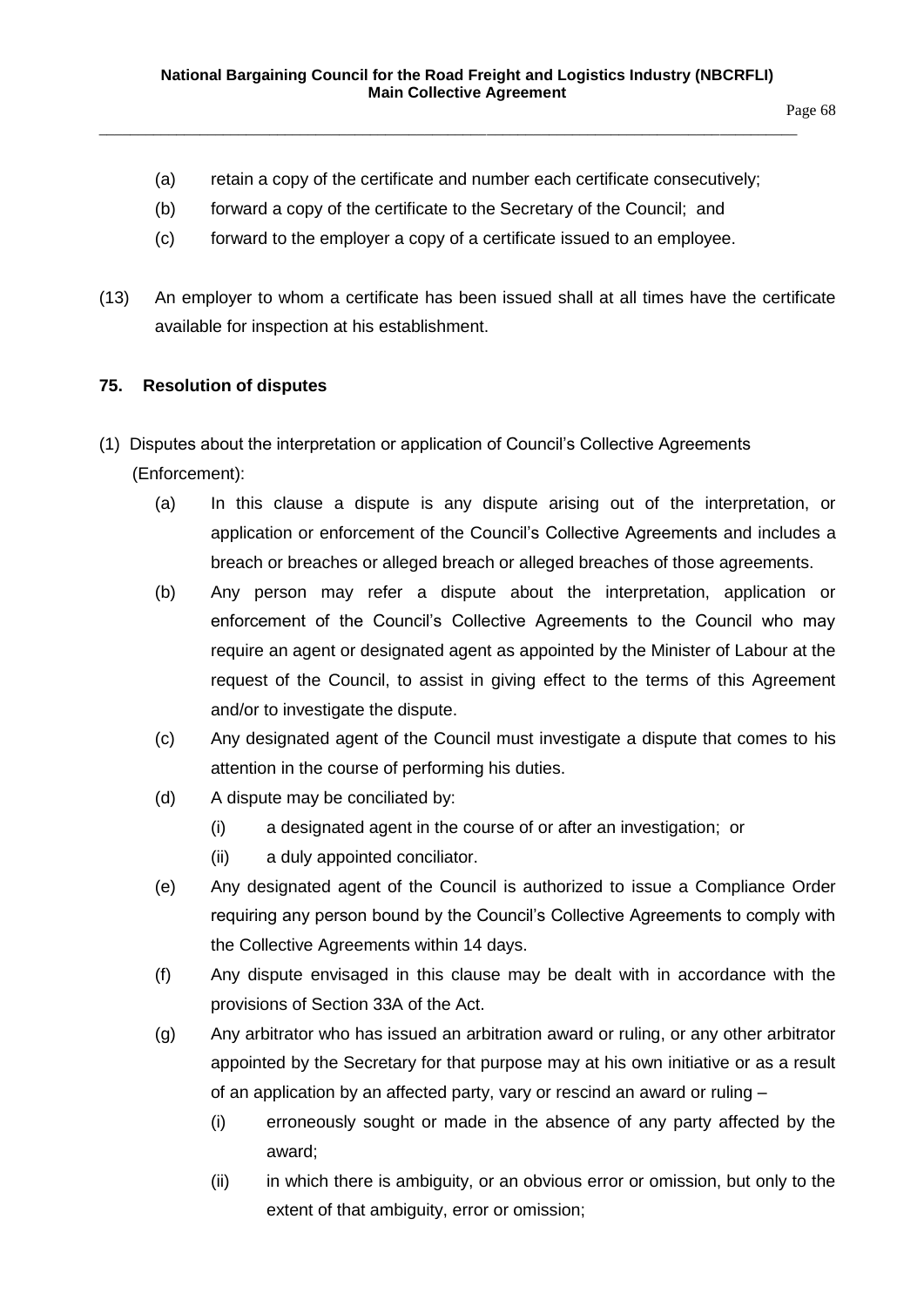- (iii) granted as a result of a mistake common to the parties to the proceedings; or
- (iv) made in the absence of any party, on good cause shown.

- (h) If the arbitrator makes an award and a party to the arbitration must pay an arbitration fee, such fee will be determined by the Council from time to time.
- (2) Other disputes referred to Council in terms of the Act:
	- (a) All disputes in terms of this clause shall, if required by the Act, be referred to the Council for conciliation and arbitration, in terms of the Council's rules.
	- (b) The Council shall be entitled but not required to investigate any matter referred to it by whatever means it considers appropriate for the purposes of assisting in the determination of the nature, date or complexity of the dispute in order to assist with its administrative functions.
	- (c) When a dispute has been referred to the Council, the Council must appoint a conciliator to attempt to resolve through conciliation.
	- (d) The appointed conciliator must attempt to resolve the dispute through conciliation within 30 days of the date the Council received the referral; however the parties may agree to extend the 30 day period.
	- (e) The conciliator(s) must determine a process to attempt to resolve the dispute, which may include –
		- (i) mediating the dispute;
		- (ii) conducting a fact finding exercise;
		- (iii) making a recommendation to the parties, which may be in the form of an advisory award; and
		- (iv) conducting the conciliation hearing telephonically.
	- (f) When conciliation has failed, or at the end of the 30 day period, or any further period agreed between the parties –
		- (i) the conciliator shall issue a certificate as envisaged in Section 135(5) of the Act stating whether or not the dispute has been resolved;
		- (ii) the conciliator shall serve a copy of that certificate on each party to the dispute or the person who represented a party in the conciliation proceedings; and
		- (iii) the conciliator shall file the original of that certificate with the Council.
	- (g) If a dispute remains unresolved after conciliation in terms of this sub-clause the Council shall arrange for arbitration of the dispute if –
		- (i) the Act requires arbitration and any party to the dispute has requested in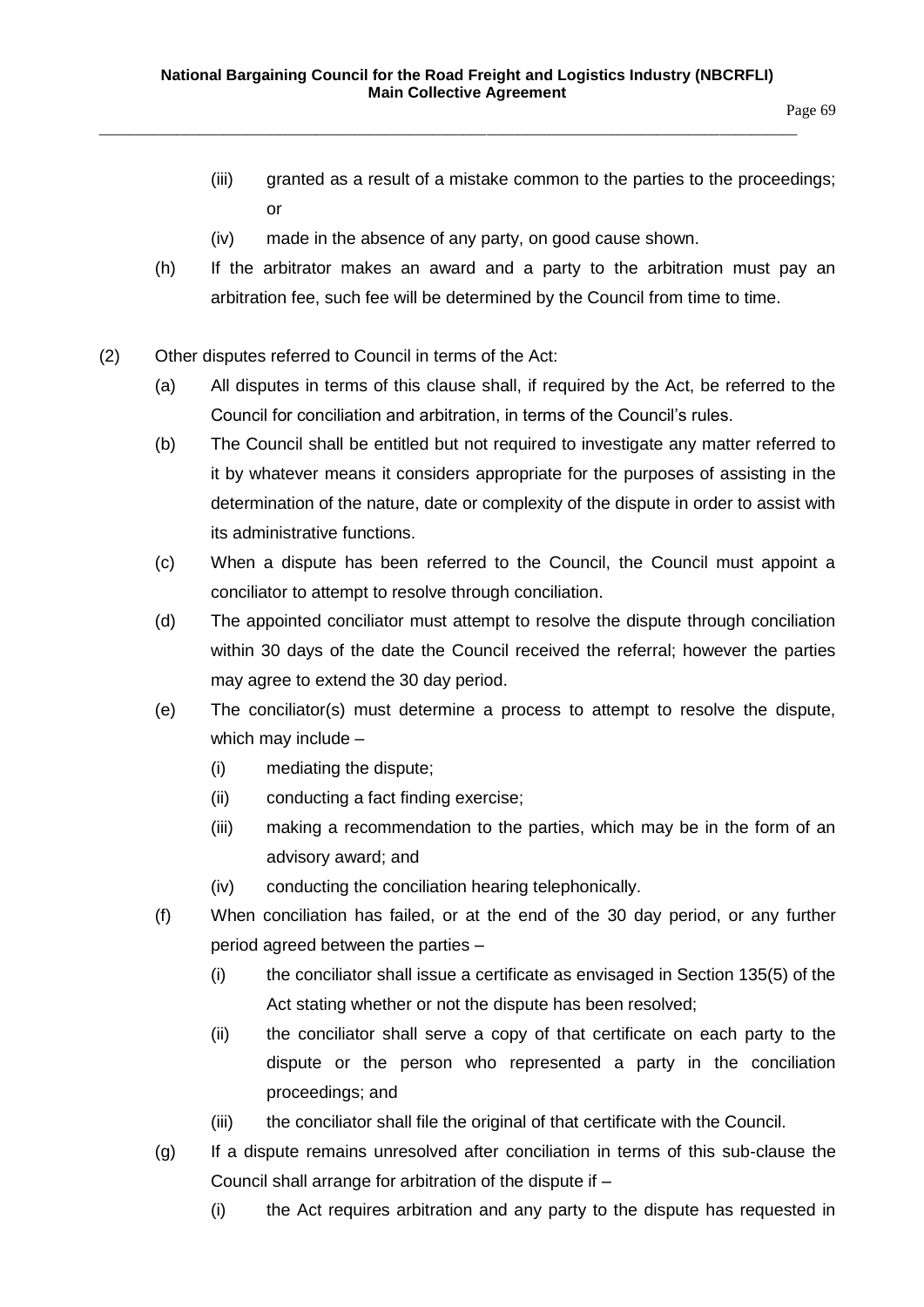Page 70

writing that it be resolved through arbitration;

\_\_\_\_\_\_\_\_\_\_\_\_\_\_\_\_\_\_\_\_\_\_\_\_\_\_\_\_\_\_\_\_\_\_\_\_\_\_\_\_\_\_\_\_\_\_\_\_\_\_\_\_\_\_\_\_\_\_\_\_\_\_\_\_\_\_\_\_\_\_\_\_\_\_\_\_\_\_\_\_\_\_\_\_\_\_\_\_\_\_

- (ii) the written request to Council for arbitration is accompanied by proof that a copy of the request has been served on the other party;
- (iii) a conciliator has issued a certificate stating that the dispute remains unresolved; and
- (iv) the written request referred to in (i) above is made within 90 days after the date on which the certificate referred to in (iii) above was issued: however, the Council, on good cause shown, may condone a party's nonobservance of this time frame and allow a request for arbitration filed by the party after the expiry of the 90 day period.
- (h) The categories of disputes that the Council is required to resolve through arbitration, are those set out in the Act.
- (i) The Secretary or a designated official of the Council, shall
	- (i) appoint an arbitrator from the Council's accredited panel in respect of the dispute;
	- (ii) schedule the time and place for the hearing and notify the parties;
	- (iii) if necessary, arrange for witnesses to be subpoenaed to attend the hearing.
- (j) If any party to a dispute objects to the arbitration of the dispute by an arbitrator appointed by the Secretary of the Council, the objecting party may request arbitration by an arbitrator selected from an independent panel providing arbitration services which, where required, complies with the provisions of the Act.
- (k) The arbitrator shall conduct the arbitration in a manner that he considers appropriate in order to determine the dispute fairly and quickly, but shall deal with the substantial merits of the dispute with the minimum of legal formalities.
- (l) Subject to the discretion of the arbitrator as to the appropriate form of the proceedings, a party to the dispute may give evidence, call witnesses, question the witnesses of any other party, and address concluding arguments to the arbitrator.
- (m) An arbitrator appointed in terms of this clause has the powers set out in Section 142(1) of the Act.
- (n) The arbitrator shall take into account any code of good practice that has been issued by NEDLAC, in accordance with the provisions of the Act, relevant to the matter being considered in the arbitration proceedings.
- (o) The arbitrator may make any appropriate arbitration award, in terms of the Act, including, but not limited to, an award –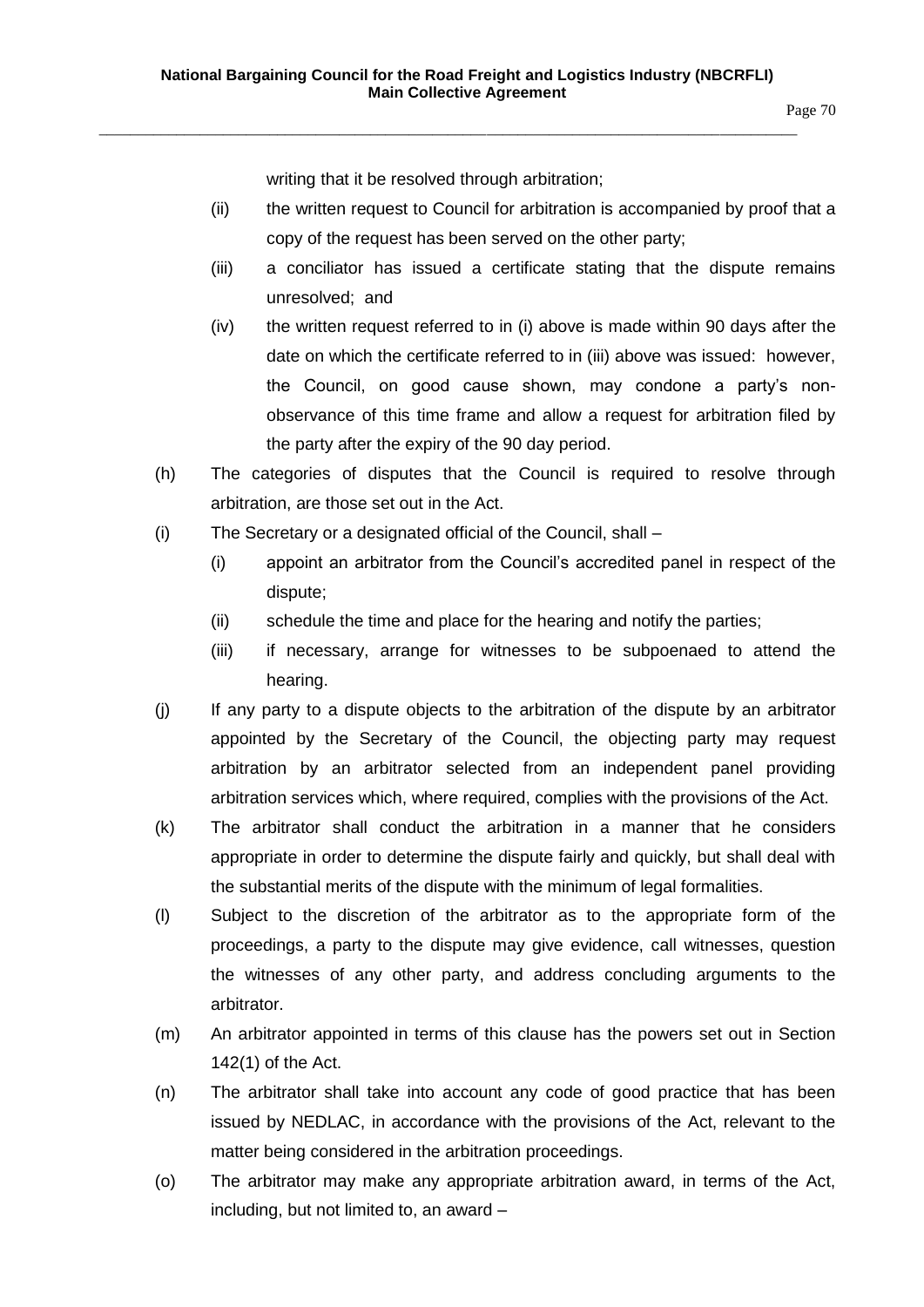- (i) that give effect to the provisions and primary objects of the Act;
- (ii) that gives effect to the applicable Collective Agreements;

- (iii) that includes, or is in the form of, a declaratory order.
- (p) If the arbitrator finds that a dismissal or unfair labour practice is procedurally unfair, the arbitrator may charge the employer an arbitration fee to be determined by the Council from time to time.
- (q) Within 14 days of the conclusion of the arbitration proceedings
	- (i) the arbitrator shall issue an arbitration award, signed by that arbitrator;
	- (ii) the arbitrator shall serve a copy of that award on each party to the dispute or the person who represented a party in the arbitration proceedings; and
	- (iii) the arbitrator shall file the original of that award with the Secretary of the Council.
- (r) Within 30 days of the conclusion of the arbitration proceedings, the arbitrator shall, at the written request of either party, furnish reasons for the award if such reasons were not given in the award itself.
- (s) On good cause shown, the Secretary may extend the period within which the arbitration award and the reasons are to be served and filed.
- (3) General
	- (a) The Secretary may apply to the Labour Court to make any arbitration award issued in terms of this agreement an order of the Labour Court in terms of Section 158(1) of the Act.
	- (b) The Council may issue rules not inconsistent with the provisions of this agreement further regulating the practice and procedures for the conduct of exemption or dispute proceedings. Once issued a copy of such rules must be kept by and may be obtained from the offices of the Council.
	- (c) The provisions of this agreement stand in addition to any other legal remedy through which the Council may enforce its Collective Agreements.
	- (d) This agreement recognizes the applicability of Sections 33A, 51 and 191 of the Act and the Sections of the Act referred to in those Sections to proceedings conducted in terms of this clause.

### **76. Enterprise and Supplier Development**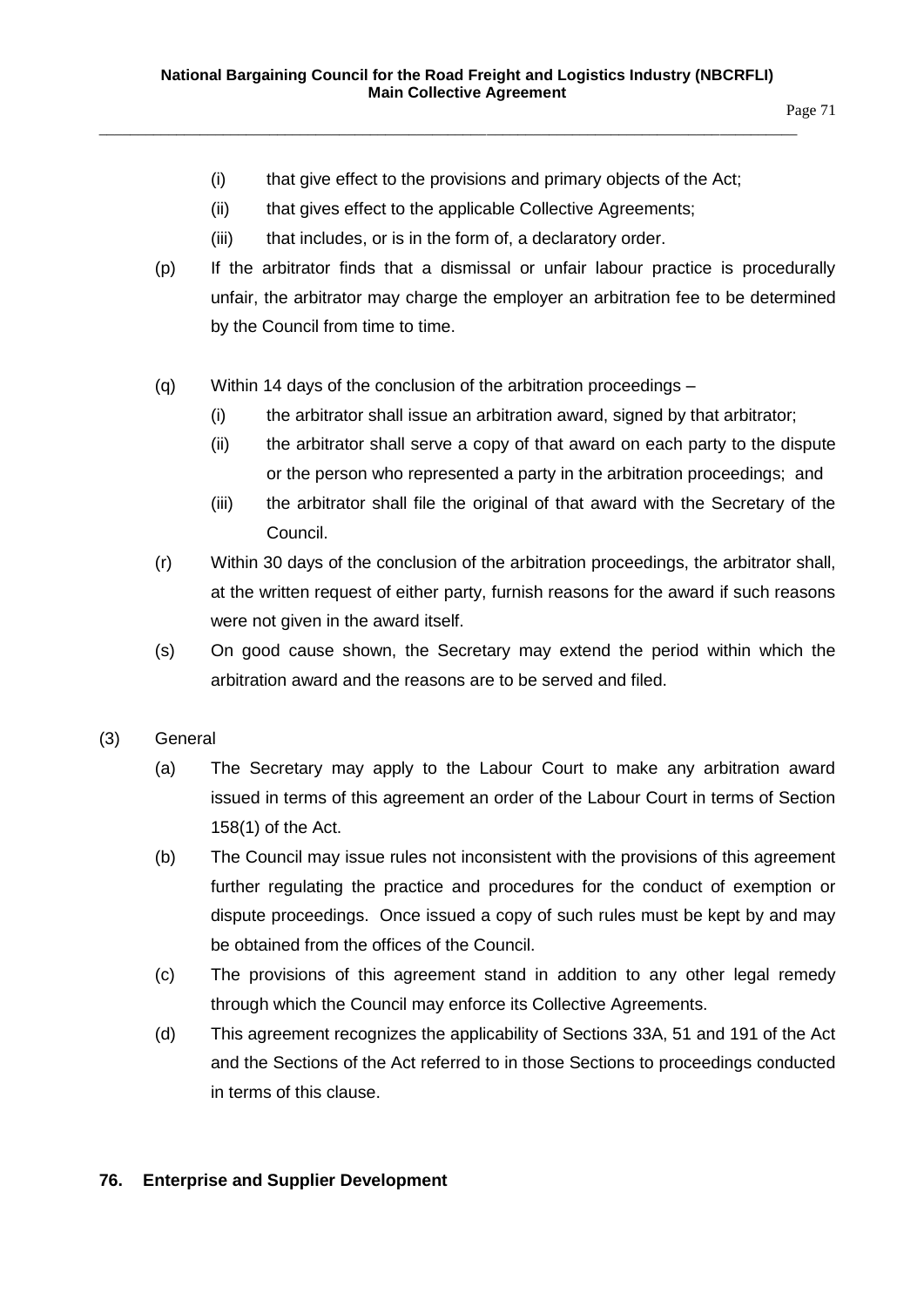(1) The parties agree to a Task Team being established under the auspices of the Council, to be constituted by party representatives and to be facilitated by Commissioner Kaizer Thibedi. At the first meeting of this committee terms of reference and process will be established, which may include the appointment of subject matter experts from, *inter alia,* the Department of Transport, Department of Trade and Industry.

#### **77. Processes and Payment of EBU Employees**

- (1) By the 15<sup>th</sup> of December of each year, as of 15 December 2018, a payment equal to one week's basic wage will be made to existing EBU categories up to Patterson Grade B3 or those earning a basic wage of less than R10 000 per month including EBU employees in grades B4 to C1 earning a basic wage of less than R10 000 per month.
- (2) Subject to the above, such payment will only apply where above mentioned employees do not receive a  $13<sup>th</sup>$  cheque or similar payment in terms of their conditions of service. On the whole no employee, in terms of their existing benefits, will be prejudiced as a result of this provision and such payment will be off-set against any other similar payments made in lieu of a  $13<sup>th</sup>$  cheque payment made.

#### **78. Extension and Implementation of the Agreement.**

The provisions of clause 20.3 of the NBCRFLI constitution shall apply in this regard. Should an employer elect to implement this agreement or parts thereof, (as per clause 20.3.3 of said constitution), prior to extension by the Minister of Labour to non-parties, such employer will be deemed to already be in compliance with the published agreement insofar as the applicable provisions that have already been implemented by such employer. For the purposes of these negotiations, the aforementioned items constitute the amendments required to the Main Collective Agreement.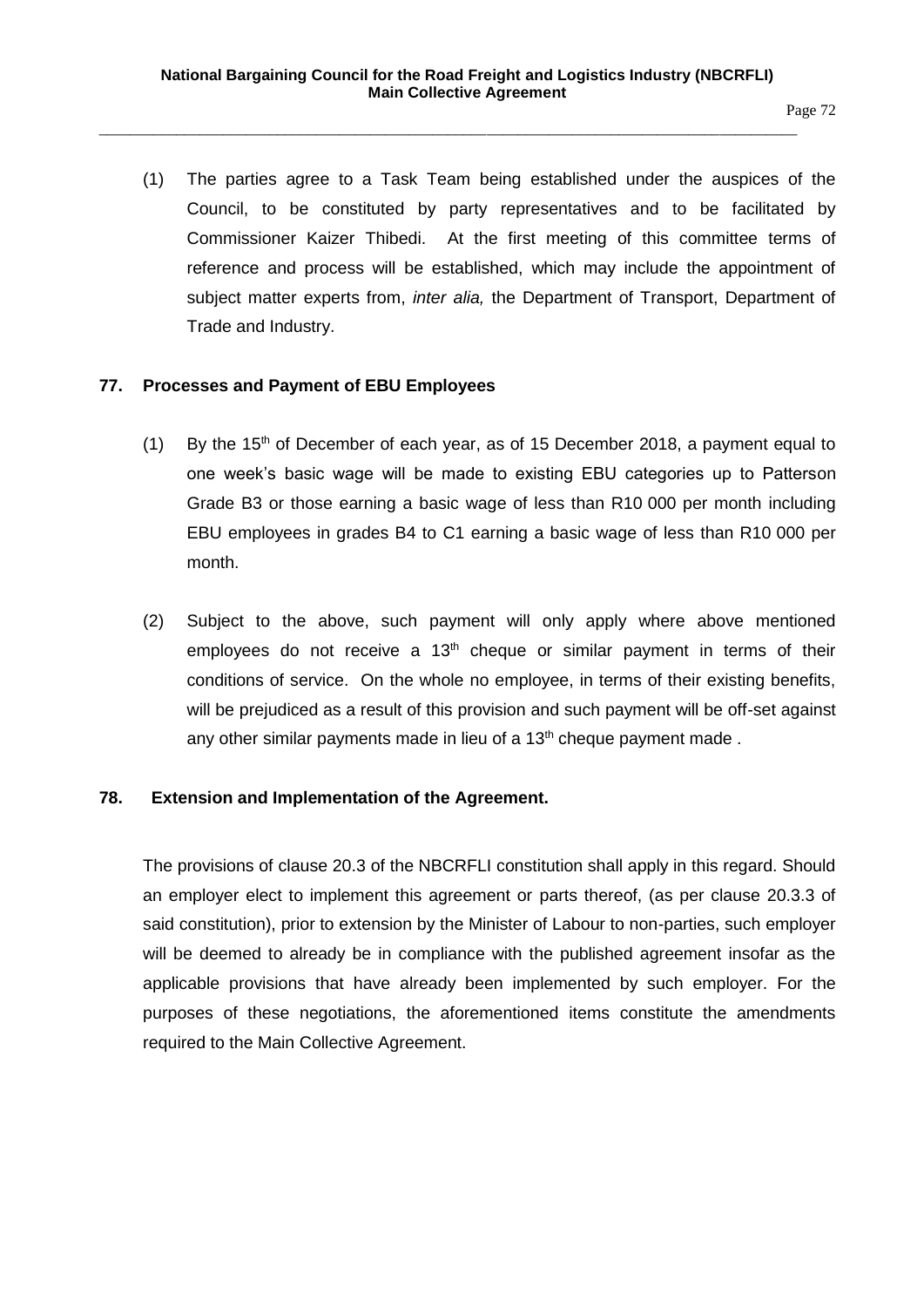Page 73

#### **79. Existing Benefits and Practices in the Agreement**

Any existing practices and/or benefits in the industry which are more than the agreed minimums in this agreement must not be reduced.

## **PART 12: EMPLOYMENT EQUITY ACT**

#### **80. Application of the Employment Equity Act**

Industry must promote compliance with the Employment Equity Act 55 of 1998, as amended from time to time.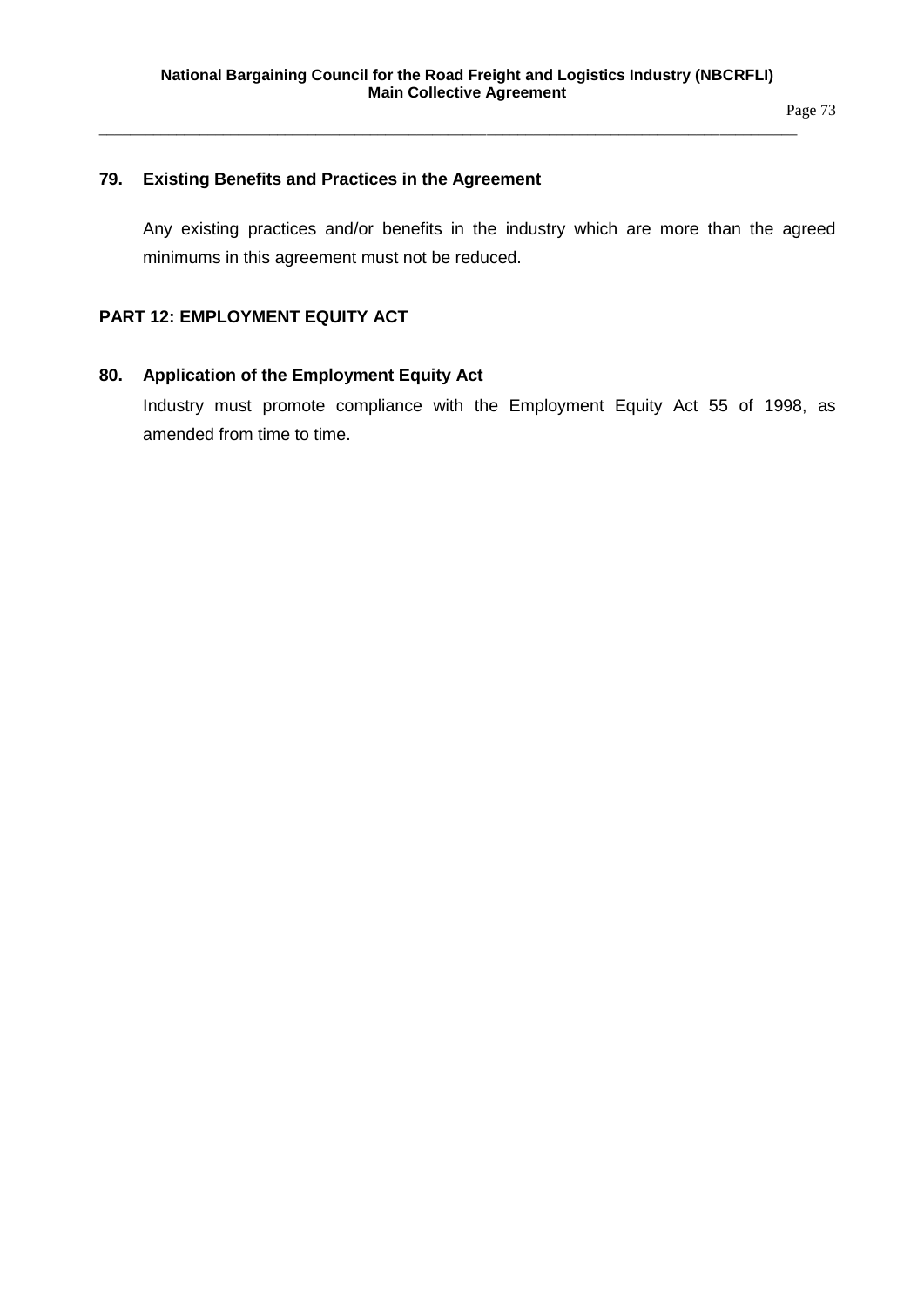Page 74

## **SCHEDULES**

\_\_\_\_\_\_\_\_\_\_\_\_\_\_\_\_\_\_\_\_\_\_\_\_\_\_\_\_\_\_\_\_\_\_\_\_\_\_\_\_\_\_\_\_\_\_\_\_\_\_\_\_\_\_\_\_\_\_\_\_\_\_\_\_\_\_\_\_\_\_\_\_\_\_\_\_\_\_\_\_\_\_\_\_\_\_\_\_\_\_

## **SCHEDULE 1: THE GEOGRAPHICAL SCOPE OF THE MAIN AGREEMENT**

1. The Republic of South Africa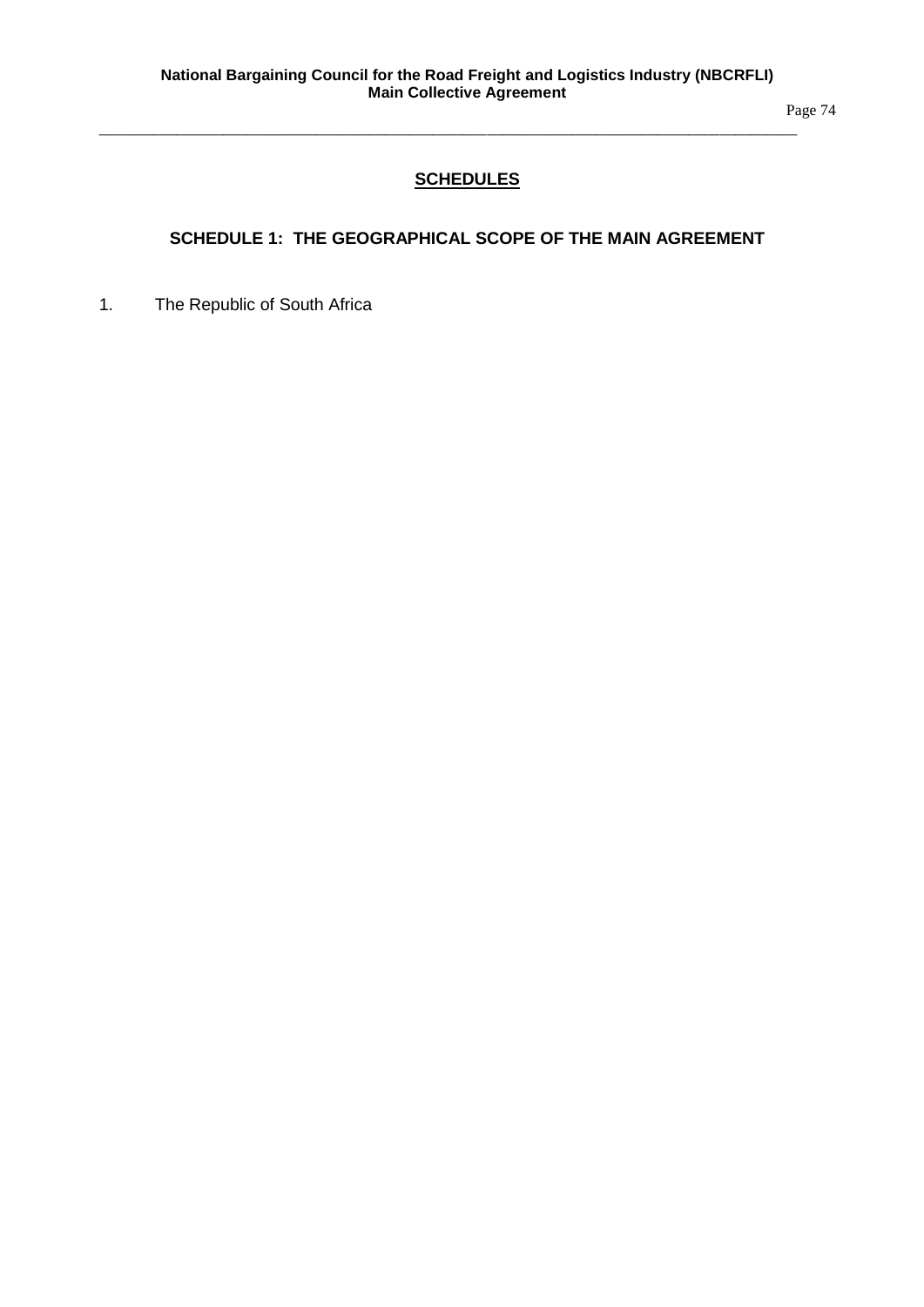Page 75

## **SCHEDULE 2: DEFINITIONS**

\_\_\_\_\_\_\_\_\_\_\_\_\_\_\_\_\_\_\_\_\_\_\_\_\_\_\_\_\_\_\_\_\_\_\_\_\_\_\_\_\_\_\_\_\_\_\_\_\_\_\_\_\_\_\_\_\_\_\_\_\_\_\_\_\_\_\_\_\_\_\_\_\_\_\_\_\_\_\_\_\_\_\_\_\_\_\_\_\_\_

#### 1. **Key terms**

Unless inconsistent with the context, any word or term used in the Main Agreement which is defined in the Labour Relations Act, 66 of 1995, has the same meaning as in that Act, and -

"**Act**" means the Labour Relations Act, 66 of 1995 and as amended from time to time;

"**compressed working week**" means a compressed working week referred to in clause 8;

"**Council**" means the National Bargaining Council for the Road Freight and Logistics Industry;

"**day**" for the purposes of calculating a night-shift allowance, means a period of 24 hours from midnight to midnight, and in the case of a normal working day or of an employee who works shifts, it means a period of 24 hours reckoned from the time work commences;

"**drive**" includes –

- (a) all periods of driving
- (b) all periods during which the driver of a motor vehicle is obliged to remain at his or her post in readiness to drive; and
- (c) any time spent by the driver in connection with the vehicle or its load;

"**emergency services**" means any work which, owing to unforeseen causes such as fire, storm, accident, acts of violence or theft, must be done without delay and includes –

- (a) work essential for the maintenance of light, power or water supplies or sanitary and telephone services;
- (b) the transportation of machinery or any other thing to prevent any serious disruption in any undertaking, sector, trade or occupation, including transportation for the SA Police Service or for purposes of national defence;
- (c) completing the en route transportation and unloading of perishable products to prevent spoilage;

**"employer"** means any person (excluding an owner driver) –

(a) who employs or provides work for any other person and who remunerates or expressly or tacitly undertakes to remunerate that person;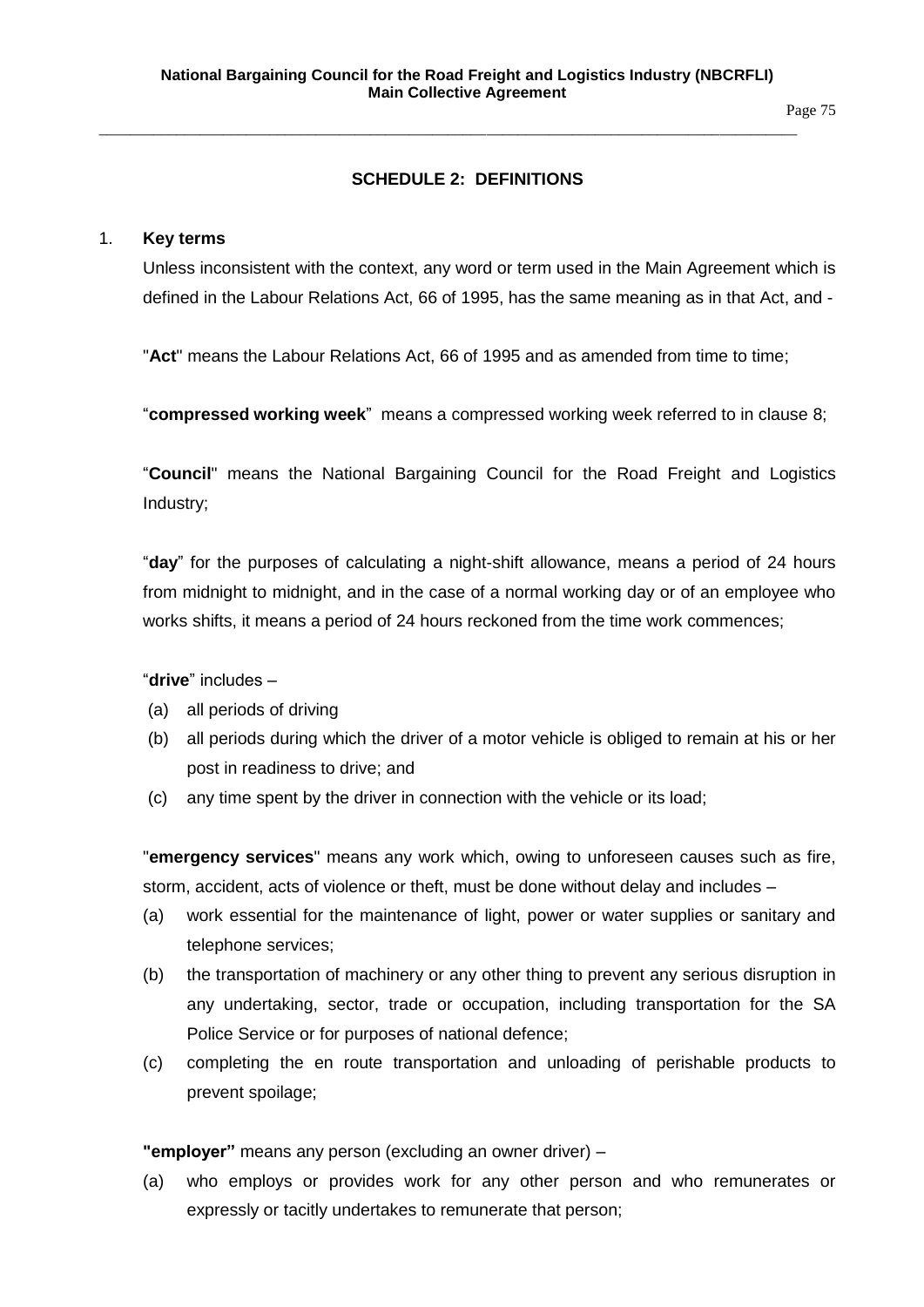(b) who permits any person to assist them in carrying on or conducting their business; and "employ" and "employment" have a similar meaning;

"**establishment**" means any premises on or in connection with which one or more employees are employed in the Road Freight and Logistics Industry;

"**extra-heavy motor vehicle (articulated)**" means a motor vehicle (articulated), the gross combination mass of which exceeds 16 000 kg but not 25 000 kg;

"**extra-heavy motor vehicle (rigid)**" means a motor vehicle (rigid), the gross vehicle mass of which exceeds 16 000 kg but not 25 000 kg;

"**forestry in–field operations**" means from the point of felling trees to the mill;

"**furniture removal sector**" means all transport employers within the scope of the Council that exclusively transport and store new or used furniture or appliances for households or businesses;

"**goods**" means any movable property, including but not limited to any article, commodity or substance such as sand, soil, gravel, stone, coal, water or other liquid, gaseous or solid matter and includes containers or containerised goods;

"**gross combination mass**" in relation to a motor vehicle (articulated) that is used to draw another motor vehicle, means the maximum mass of the combination of vehicles, including that of the drawing motor vehicle and its load, as specified by the manufacturer or, in the absence of such specification, as determined by the registering authority concerned;

"**gross vehicle mass**" in relation to a motor vehicle (rigid), means the maximum mass of such vehicle and its load as specified by the manufacturer or, in the absence of such specification, as determined by the registering authority concerned;

"**hazardous substances**" means substances defined in the regulations for the transportation of hazardous substances under the Hazardous Substances Act, 15 of 1973;

"**heavy motor vehicle (articulated)**" means a motor vehicle (articulated) the gross combination mass of which exceeds 9 000 kg but not 16 000 kg;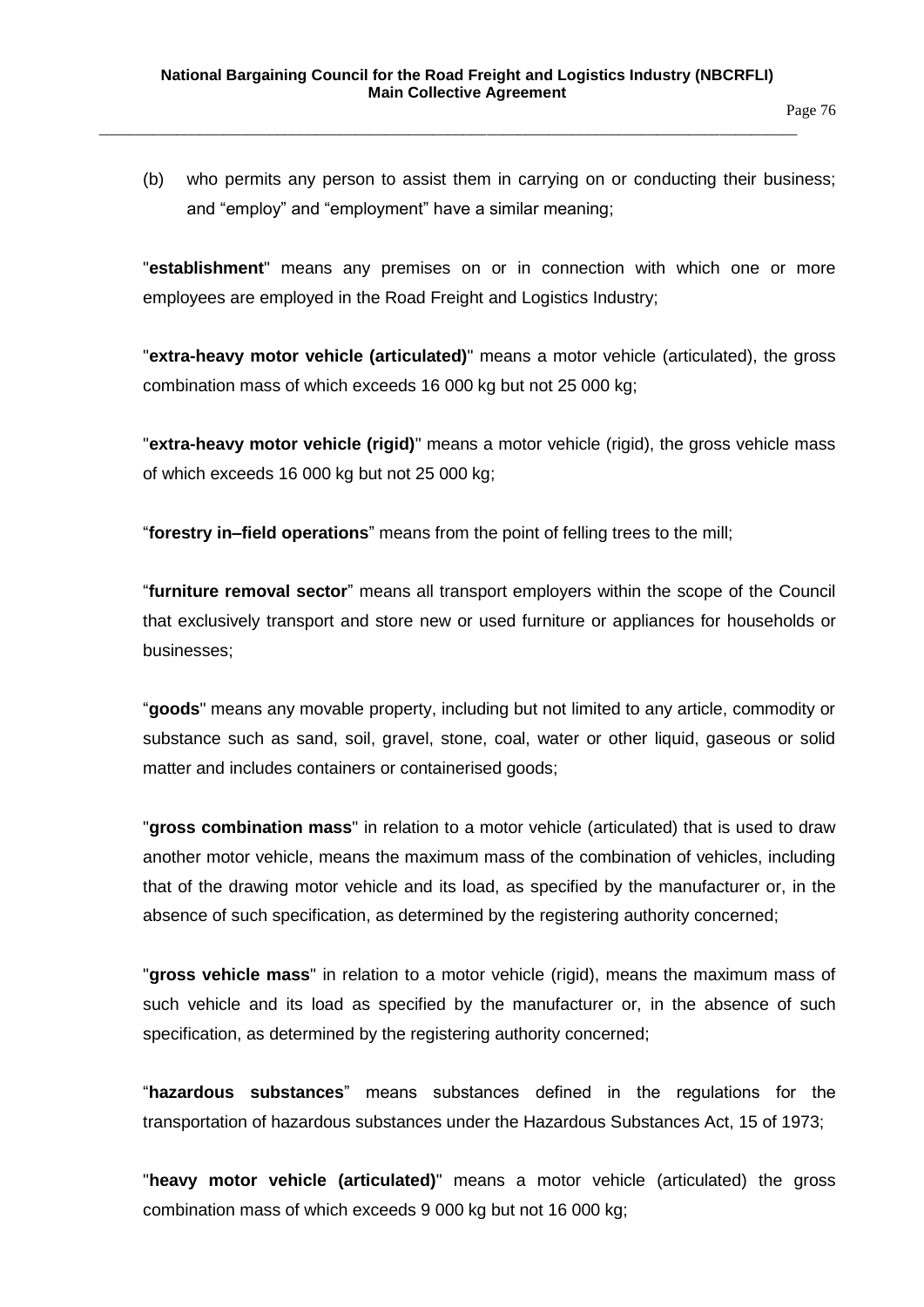Page 77

"**heavy motor vehicle (rigid)**" means a motor vehicle (rigid), the gross vehicle mass of which exceeds 9 000 kg but not 16 000 kg;

"**hourly wage rate**" means the weekly wage divided by the number of ordinary hours of work worked by an employee in a week;

"**hours of work**" includes all periods of driving and any time spent by a driver, security officer or any other employee on other work connected with the vehicle or the load and all periods during which the employee is obliged to remain at his or her post in readiness to work when required to do so, but does not include any meal interval prescribed in terms of clause 5 or any period in respect of which a subsistence allowance is payable to an employee in terms of clause 36, if during such interval or period the employee does no work other than remaining in charge of the vehicle and its load, if any, or guarding the vehicle and its load, if any;

"**internal motor vehicle**" means a motor vehicle used on the premises of or inside an establishment;

"**law**" includes the common law;

"**light motor vehicle**" means a motor vehicle, the gross vehicle mass or gross combination mass of which does not exceed 3 500 kg;

"**medium motor vehicle (articulated)**" means a motor vehicle (articulated), the gross combination mass of which exceeds 3 500 kg but not 9 000 kg;

"**medium motor vehicle (rigid)**" means a motor vehicle (rigid), the gross vehicle mass of which exceeds 3 500 kg but not 9 000 kg;

"**month**" means a calendar month;

"**monthly wage**" means an employee's weekly wage multiplied by four and a third (4,333);

"**motor vehicle**" means any self-propelled vehicle used for conveying goods or containers and includes a truck-tractor, a motorcycle, a motor tricycle and a tractor, but does not include a mobile hoist;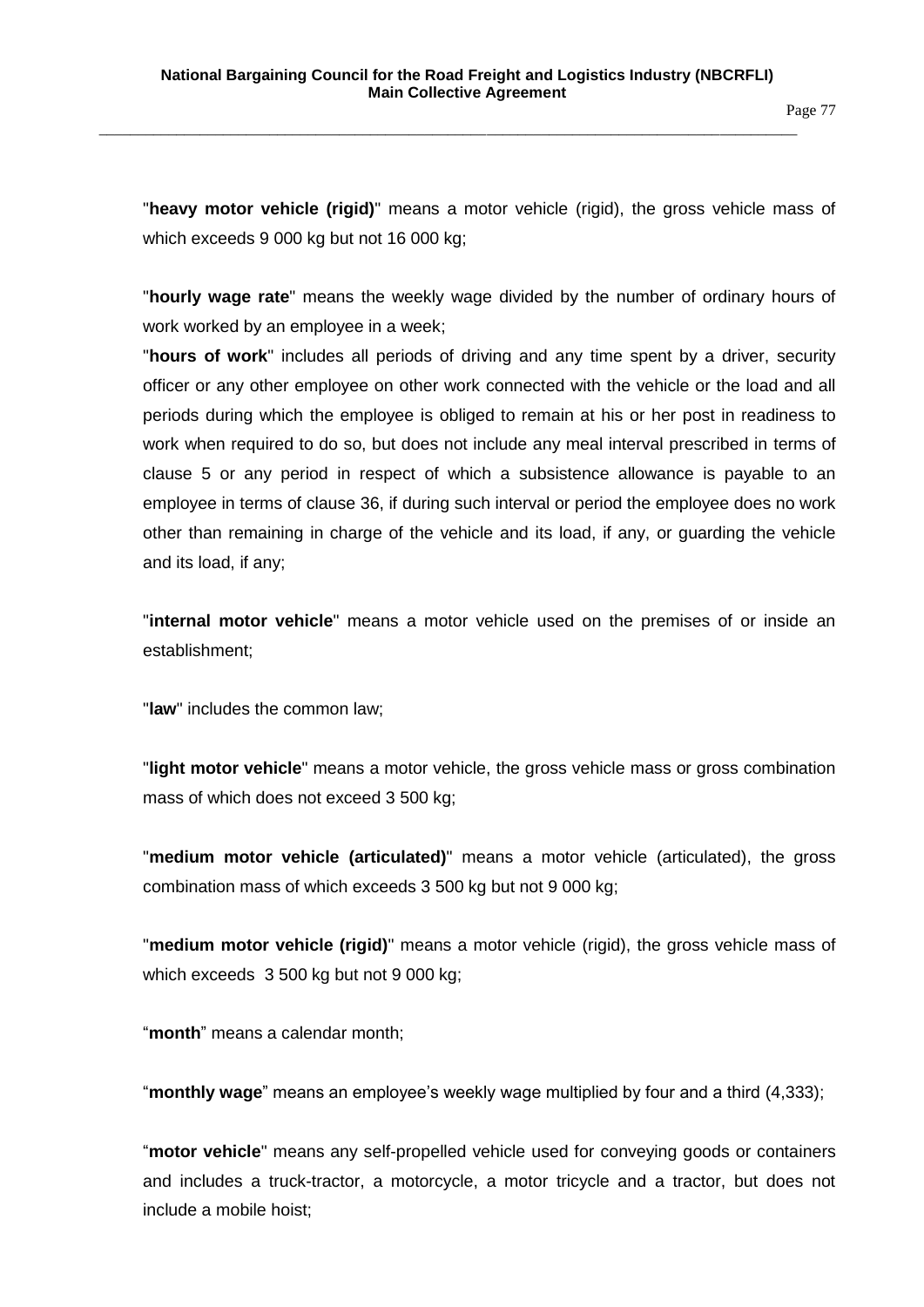Page 78

"**motor vehicle (articulated)**" means a combination of vehicles consisting of a motor vehicle and a semi-trailer or trailer or trailers;

"**motor vehicle (rigid)**" means a motor vehicle other than a motor vehicle (articulated);

"**night work**" means work performed after 18h00 and before 06h00 the next day;

"**ordinary hours of work**" means the hours of work prescribed in clause 3 (2) or, if by agreement between an employer and employee, the employee works a lesser number of ordinary hours, those lesser hours;

"**overtime**" means, subject to the provisions of clause 11(2), all hours worked in excess of the ordinary hours of work prescribed in clause 3(1) , other than on a Sunday or public holiday;

"**public holiday**" means a public holiday specified in Schedule 1 of the Public Holidays Act, 36 of 1994 and any other day declared as such under Section 2A thereof;

"**running repairs**" means repairs to a vehicle and its component parts that can be effected by the driver, a security officer, grade I, or a general worker with tools normally supplied by the manufacturer of such vehicle, which includes normal tools required to change or pump a wheel, screwdrivers, pliers, spare globes and adjustable spanners;

"**semi-trailer**" means a trailer without a front axle and designed or adapted to rest on and be drawn by a truck-tractor;

"**substantive issues**" means all issues involving cost and affecting the wage packets of employees;

"**sugar cane sector**" means that portion of the sugar transport sector in which employers and employees are primarily associated for the handling and transportation of sugar cane and associated products between the fields and mills for hire or reward;

"**sugar cane in–field operations**" means operations between the point of harvesting sugar cane and the mill;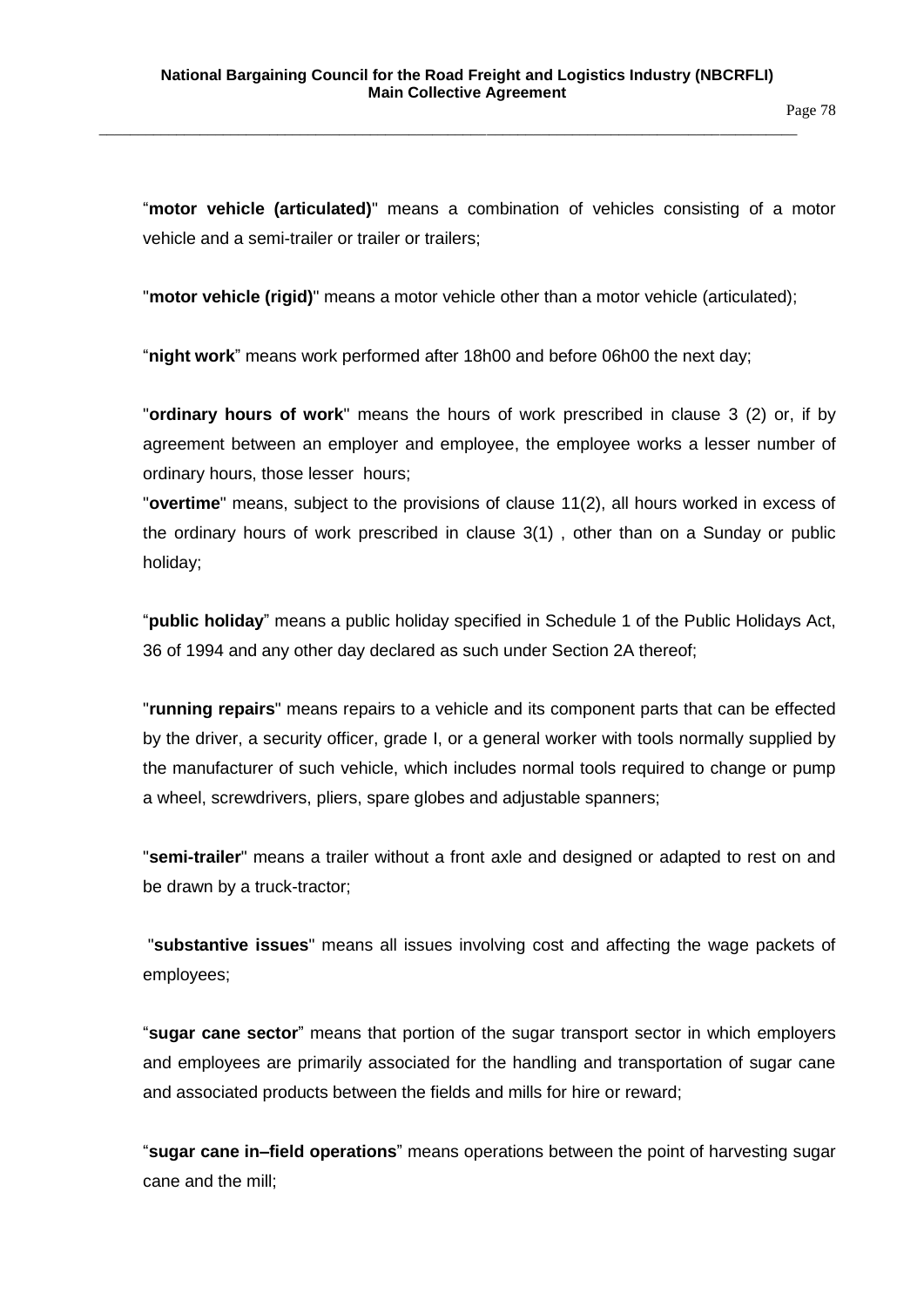"**team leader**" means an employee who, under general supervision, is in charge of a group of general workers and who may keep records of the work they do and engage in the same work;

"**temporary employee of a temporary employment service**" means a temporary employee of a temporary employment service referred to in clause 66 of the Agreement and who renders services to a client that operates in the Industry and falls within the registered scope of the Council;

"**temporary employment service**" means any person or labour broker who, for reward, procures for or provides to a client other persons who –

- (a) render services to, or performs work for, the client; and
- (b) are remunerated by the temporary employment service;

"**tractor**" means a motor vehicle designed or adapted mainly for drawing other vehicles and not for carrying any load;

"**trailer**" means a vehicle that is not self-propelled, but is designed or adapted to be drawn by a motor vehicle;

"**truck-tractor**" means a motor vehicle designed or adapted to draw other vehicles and not to carry any load other than in the form of a trailer, semi-trailer or ballast resting on it and does not include a tractor;

"**ultra-heavy motor vehicle**" means a motor vehicle, the gross vehicle mass or gross combination mass of which exceeds 25 000 kg;

**"unauthorised absence"** means absence without leave (AWOL), unpaid leave or unpaid sick leave;

#### "**wage**" means –

- (a) the amount of money payable to an employee as a basic wage in terms of Schedule 5 in respect of the employee's ordinary hours of work; or
- (b) a larger amount than that prescribed in Schedule 5 that an employer regularly pays an employee in respect of ordinary hours of work;

but excludes any bonus;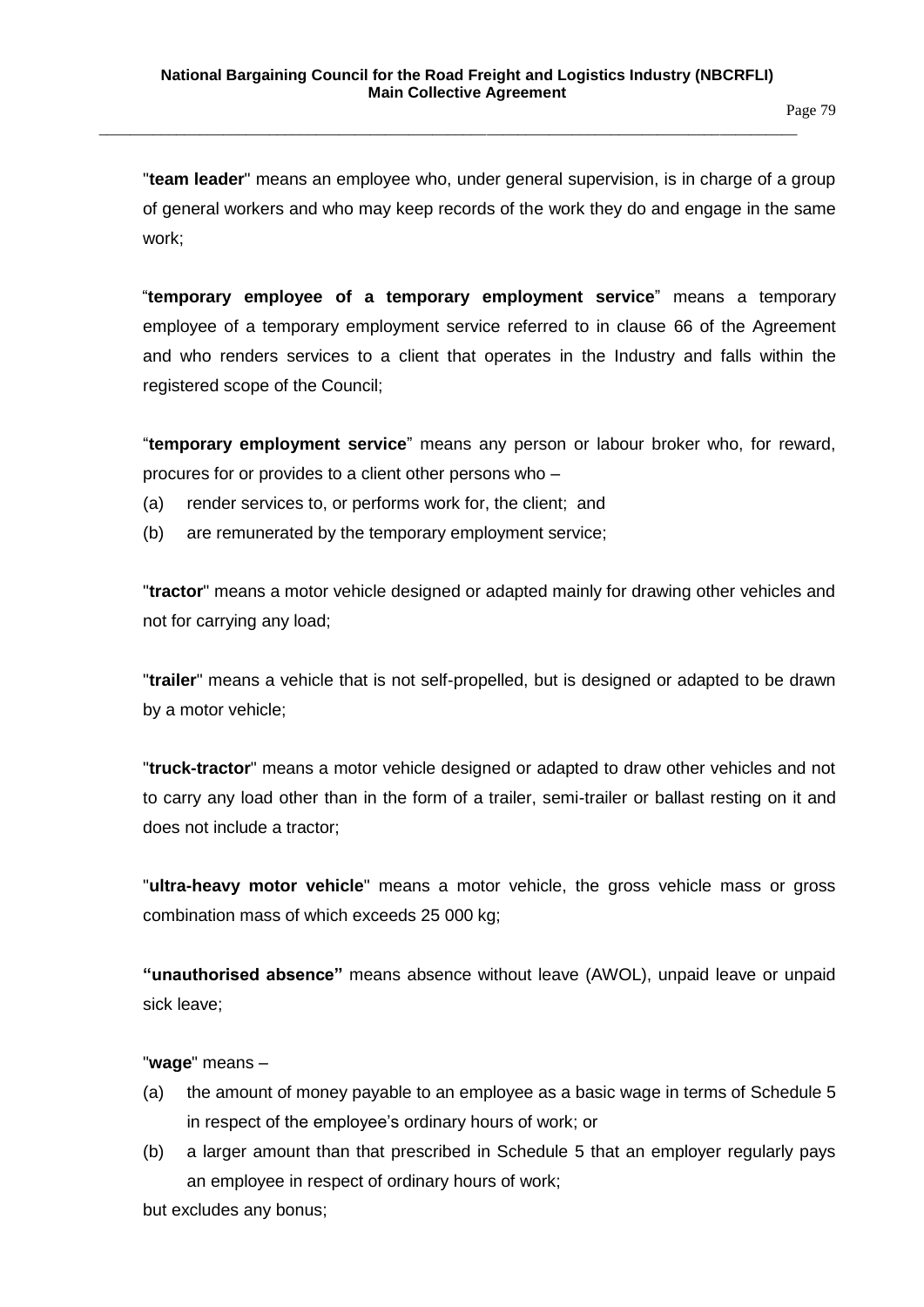"**wage register**" means the record required to be kept by an employer in terms of clause 50(3);

"**working day**" means any consecutive period of work in the course of a working day, that has been set by an employer for an employee, but does not include any period of overtime and the following shall be computed as one (1) working day:

- (a) each Sunday on which an employee is required to work,
- (b) each Saturday on which an employee works at least nine overtime hours;
- (c) each working day on which an employee is absent on leave, sick leave, family responsibility leave, study leave or on the instruction or with the consent of the employer;

"**year**", in respect of an employee, means any period of employment in the Industry extending over a period of 12 consecutive months.

#### **2. Job categories**

Unless the context indicates otherwise, the following definitions apply to the following job categories -

"**artisan assistant**" means an employee who assists an artisan by working on basic tasks such as removing covers, taking motors apart and doing repairs, under supervision, on basic equipment, using limited tools and manual equipment and also assisting in cleaning the work area and workshop;

"**checker, grade I**" means an employee who checks the assembling, packing, unpacking, weighing, stacking, loading, unloading, marking or addressing of goods or containers and who checks, enters or records particulars of such goods or containers manually to a written or electronic statement;

"**checker, grade II**" means an employee who checks the assembling, packing, unpacking, weighing, stacking, loading, unloading, marking or addressing of goods or containers and who checks, enters or records particulars of such goods or containers manually to a written or electronic statement and who supervises and checks the work of a general worker;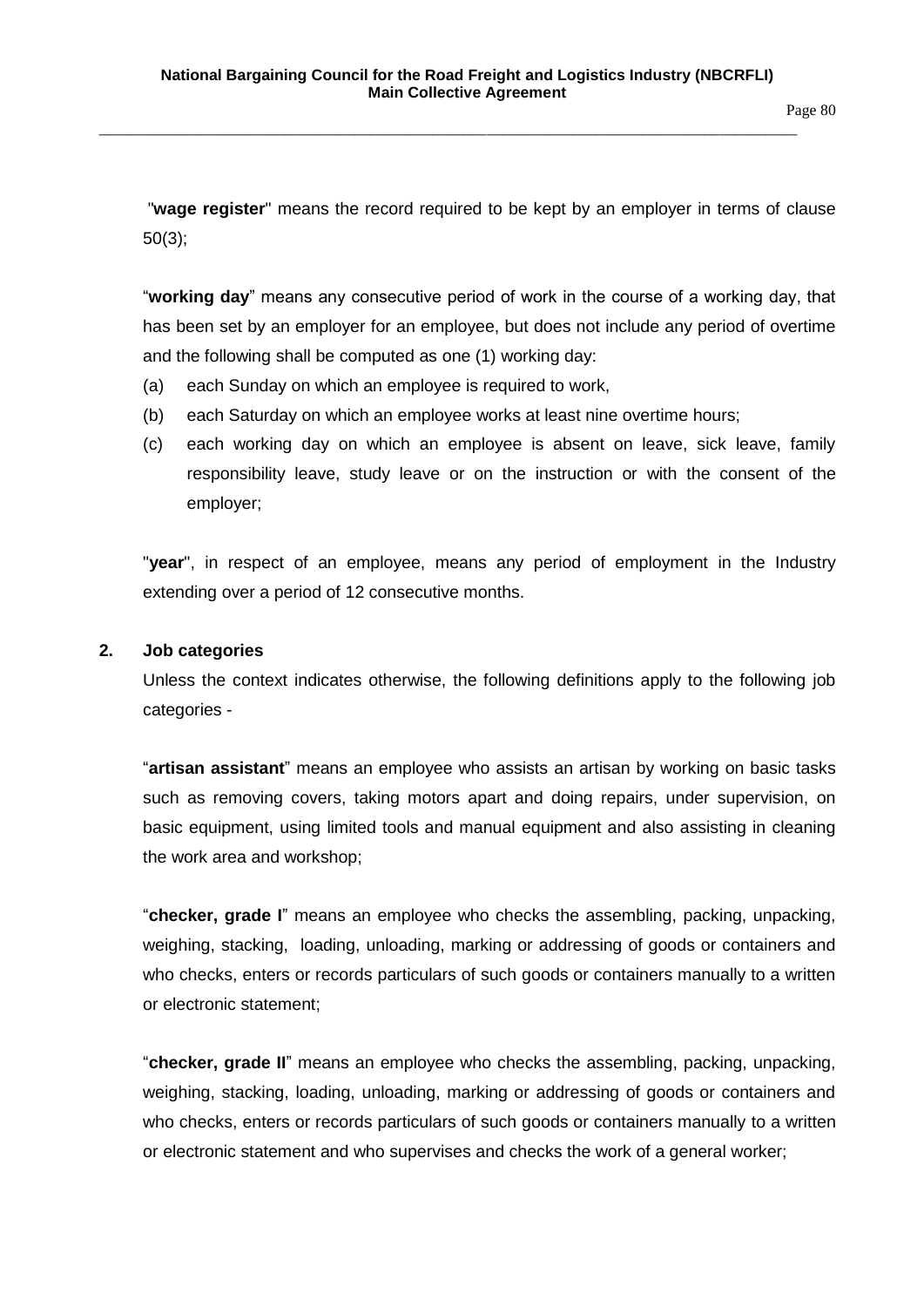**"custodian**" means an employee who drives a motor vehicle and is engaged in the guarding and handling of cash, valuables, securities and negotiable documents in transit and who may be required to carry firearms and to replenish Automated Teller Machines."

"**despatch clerk**" means an employee who –

- (a) is responsible for the receipt, packing or despatch of goods or containers from a store, warehouse or storage place;
- (b) may supervise and check the work of a checker, grade I or II or a general worker; and
- (c) utilises information and data stored manually, or electronically on a computer system;

"**driver**" means an employee who is engaged in driving a motor vehicle;

"**gantry crane operator, grade I**" means an employee who is engaged in driving a gantry crane with a lifting capacity exceeding 6 000 kg, or in operating or controlling it from the floor of an establishment;

"**gantry crane operator, grade II**" means an employee who is engaged in driving a gantry crane with a lifting capacity not exceeding 6 000 kg, or in operating or controlling it from the floor of an establishment;

"**general worker**" means an employee who is engaged in one or more of the following duties:

- (a) Opening, closing, nailing up, sewing up, marking, tying, filling or emptying bales, vats, packing cases, boxes, tins, cartons, drums, bags or containers;
- (b) assisting in the loading or unloading of containers;
- (c) throwing over or removing tarpaulins or plastic coverings;
- (d) sealing or opening messages, packages, letters or goods and delivering or transporting them on foot, by pedal cycle or tricycle, or by hand-operated vehicle;
- (e) carrying, lifting, pulling, pushing, dragging, packing, unpacking, repacking, stacking, rolling up, shifting, loading or unloading any goods, containers, packages or vehicles, wheelbarrows, trolleys or other hand-operated vehicles, other than by using powerdriven equipment;
- (f) pasting labels on goods or marking, branding, stamping or stencilling goods, or perforating labels;
- (g) parcelling, wrapping or tying goods;
- (h) replacing towels, soap or toilet paper;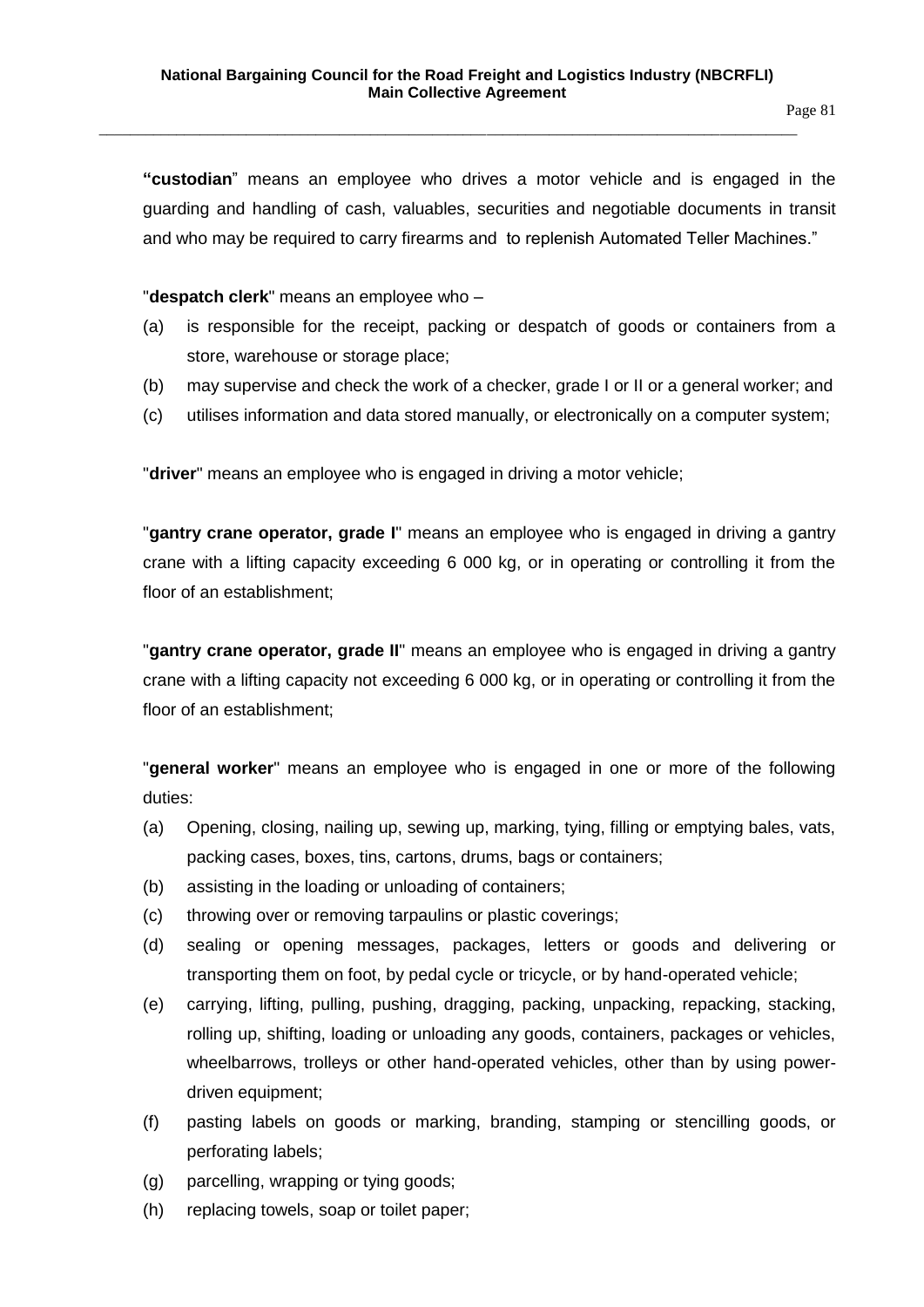- (i) cleaning goods or containers;
- (j) setting up or taking apart ready-made cardboard or fibreboard boxes or similar containers by hand;
- (k) shovelling or scattering stone, gravel, soil, clay, sand or other raw materials with a shovel;
- (l) boring, scraping down or sandpapering by hand;
- (m) guarding motor vehicles, goods or the loads on motor vehicles;
- (n) operating a hand-operated crane, hoist, pump, duplicating machine, jack or winch;
- (o) assisting an artisan in ways other than by using the tools of his trade independently;
- (p) washing overalls, uniforms, protective clothing, packing material or blankets;
- (q) working on a motor vehicle, trailer or semi-trailer, or accompanying it on trips;
- (r) repairing packing cases, cases, crates or pallets by hand;
- (s) cleaning premises, pallets, vehicles or machinery;
- (t) preparing rations or making or serving tea or similar beverages for employees or making or
- (u) serving tea or other refreshments for the employer or his guests;
- (v) using rubber or other stamps where selection or discretion is not needed;
- (w) opening or shutting railway trucks or containers;
- (x) applying paint or anti-rust agents to goods, trailers or semi-trailers by hand;
- (y) removing, replacing, changing or pumping wheels, tyres or tubes of motor vehicles, front-end loaders, mobile hoists, trailers, semi-trailers, cycles, wheelbarrows, trolleys or other hand-driven vehicles, or repairing tubes; or
- (z) any other manual labour;

"**general worker**, **repair shop**" means an employee who assists an artisan by doing manual and physical tasks, which may include carrying tools, cleaning parts, cleaning the work area, packing away tools and helping where needed;

"**loader operator, grade I**" means an employee who operates a power-driven front-end loader with a lifting capacity exceeding 6 000 kg, used in the loading, shifting or unloading of soil, sand, stones, gravel or any other raw materials, goods or containers;

"**loader operator, grade II**" means an employee who operates a power-driven front-end loader with a lifting capacity not exceeding 6 000 kg, used in the loading, shifting or unloading of soil, sand, stones, gravel or any other raw materials, goods or containers;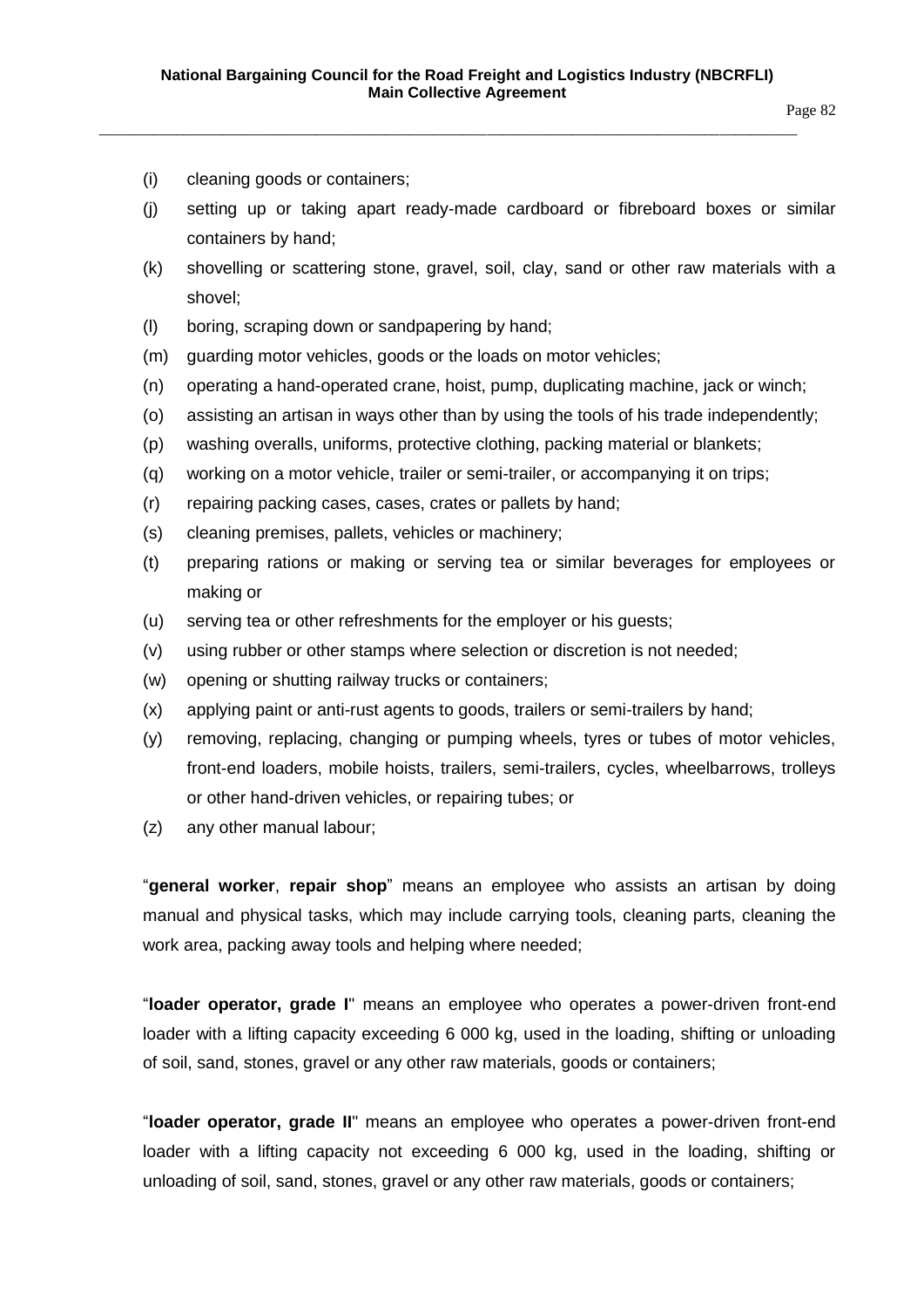"**mobile hoist operator, grade I**" means an employee who is engaged in operating a power-driven mobile hoist or fork-lift truck with a lifting capacity exceeding 6 000 kg used in the loading, unloading, moving or stacking of goods or containers, but does not include an internal motor vehicle;

"**mobile hoist operator, grade II**" means an employee who is engaged in operating a power-driven mobile hoist or fork-lift truck with a lifting capacity not exceeding 6 000 kg used in the loading, unloading, moving or stacking of goods or containers, but does not include an internal motor vehicle;

**"other categories of employees"** means all employees employed in operations, warehousing, fleet maintenance and administration, but excluding management that take decisions to recruit or discipline employees, but including supervisors and controllers regardless of whether or not they may make decisions to recruit of discipline;

"**owner-driver**" means an employer who is the owner or part-owner or leaseholder or renter of one or more motor vehicles used in transporting goods for hire or reward and who drives any such motor vehicle for the purposes of transporting goods;

"**packer/loader, grade I**" means an employee who is responsible for packing or loading furniture into any container or into or out of a vehicle or unloading or unpacking furniture;

"**packer/loader, grade II"** means an employee who is responsible for packing or loading furniture into any container or into or out of a vehicle or unloading or unpacking furniture and who supervises the activities of a general worker;

"**part-time employee**" means an employee who does not work full-time, but who is employed on a permanent basis and who is only required to work a fixed and limited number of hours per day, per week or per month;

"**relief employee**" means an employee, other than a temporary employee of a temporary employment service, who is employed by the same employer for not more than 16 days in a 30-day period and not more than 144 days in a 52-week period;

"**seasonal worker (Sugar Transport Sector)**" means an employee who is in the permanent employ of an employer transporting sugar cane and who, owing to the seasonal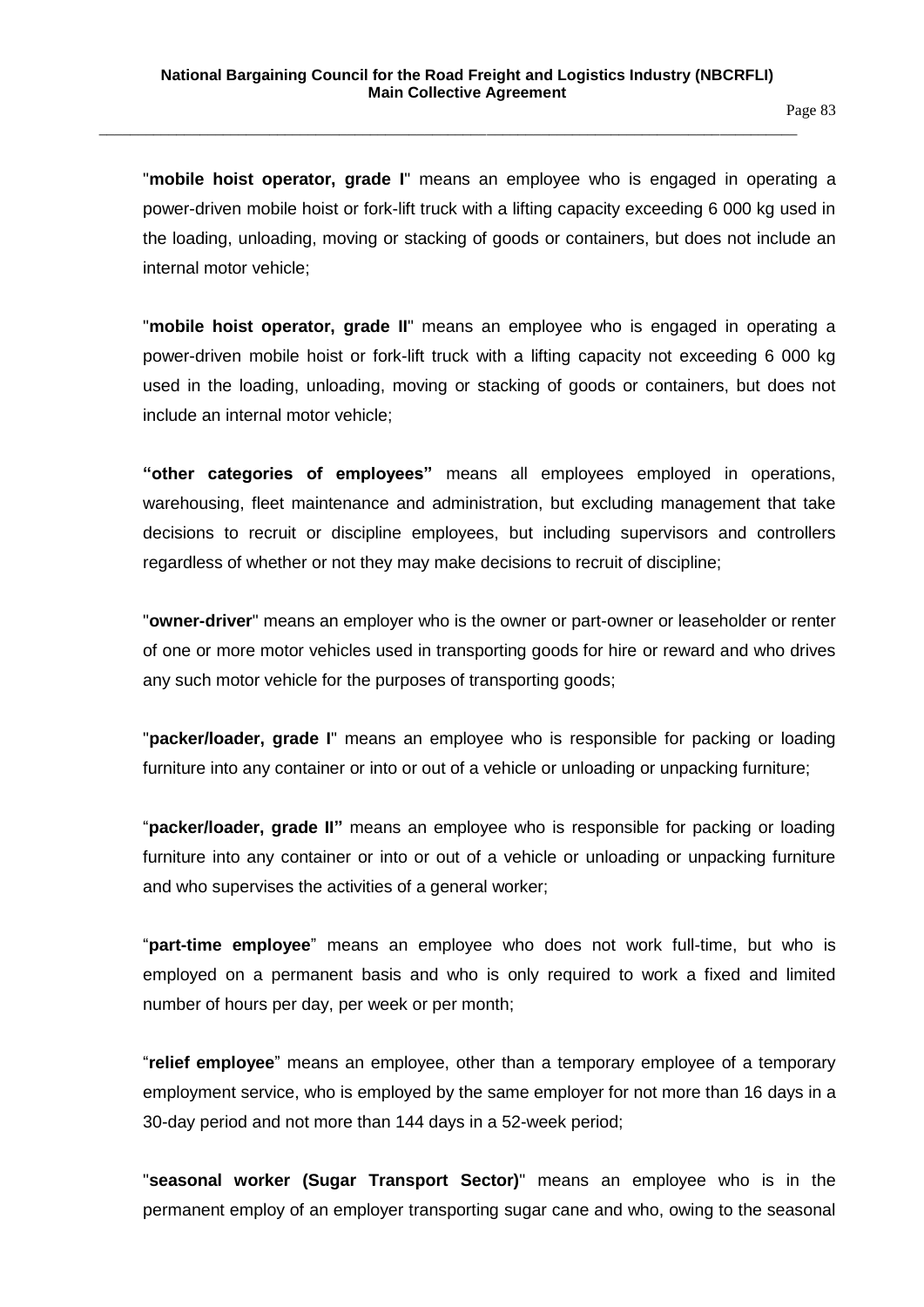nature of the Sugar Sector, is required to report for duty only as and when required by the employer;

"**security guard**" means an employee, other than a security officer, who is engaged in one or more of the following duties: guarding, protecting or patrolling premises, buildings, structures or other fixed or movable property, whether or not the employee handles or controls dogs in the performance of any or all of these duties;

"**security officer, I**" means an employee who drives a motor vehicle and is engaged in the guarding of cash and valuables and the guarding and handling of securities and negotiable documents in transit and who may be required to carry firearms;

"**security officer, II**" means an employee who is engaged in the guarding and handling of cash, valuables, securities and negotiable documents in transit and who may be required to carry firearms;

"**security officer, III**" means an employee who receives, issues, moves and controls cashcarrying containers conveyed between security officers, I or II, and bank officials and who may be required to carry firearms;

"**semi-skilled artisan**" means an employee who ,although still under the supervision of an artisan, works independently on jobs but is not held fully responsible for final checking and who-

- (a) does more complex repairs, uses fault-finding equipment, chooses alternative ways of carrying out tasks, operates electrical and mechanical equipment or may be required to do jobs such as basic welding, and
- (b) is not fully qualified as an artisan but could in the future do a trade test and qualify as an artisan;

"**storeman (workshop)**" means an employee who is engaged in receiving, recording, storing, unpacking and issuing spares for the repair and maintenance of vehicles;

"**storeman (warehouse)**" means an employee who is in charge of stocks of incoming goods or containers and who is responsible for receiving, recording, storing, packing or unpacking goods or containers in a store or a warehouse or a storage place and for delivering goods or containers from a store, warehouse or storage place for despatch;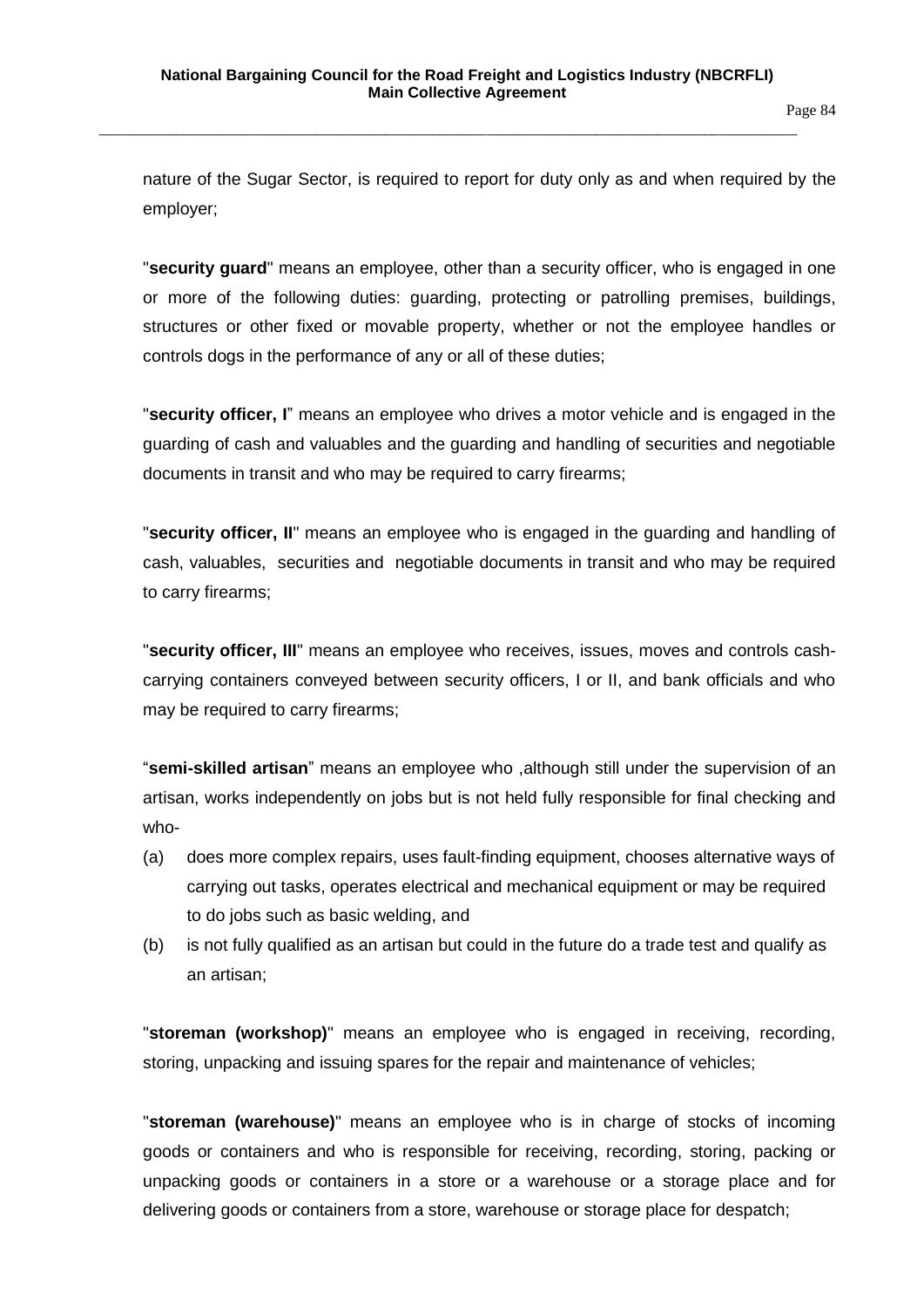Page 85

**"vehicle guard**" means an employee who is engaged to provide a protective armed service to the security officer II in securing an area or guarding cash, valuables, securities and negotiable documents in transit.

## **SCHEDULE 3: MONTHLY RETURN**

## **NOTES FOR COMPLETING ONLINE MONTHLY RETURNS**

The online monthly return submitted to the Council in terms of the provisions of this Agreement must comply with the following –

- 1. The wage column of the monthly return must reflect
	- (a) the normal basic weekly wage of a part-time employee, calculated in terms of clause 61(3);
	- (b) the total basic weekly wage earned by a relief employee during a month, including the additional premium of 10%; and
	- (c) the total actual basic wage earned by temporary employees of temporary employment agencies during a month.
- 2. The "working days worked" column of the monthly return must reflect
	- (a) the total number of working days worked by relief employees during a month;
	- (b) the total working days accrued by temporary employees of a temporary employment service during a month.
- 3. In respect of the category column of the monthly return
	- (a) part-time employees must be identified by the insertion of a "P";
	- (b) relief employees must be identified by the insertion of an "R";
	- (c) temporary employees of a temporary employment service must be identified by insertion of a "T".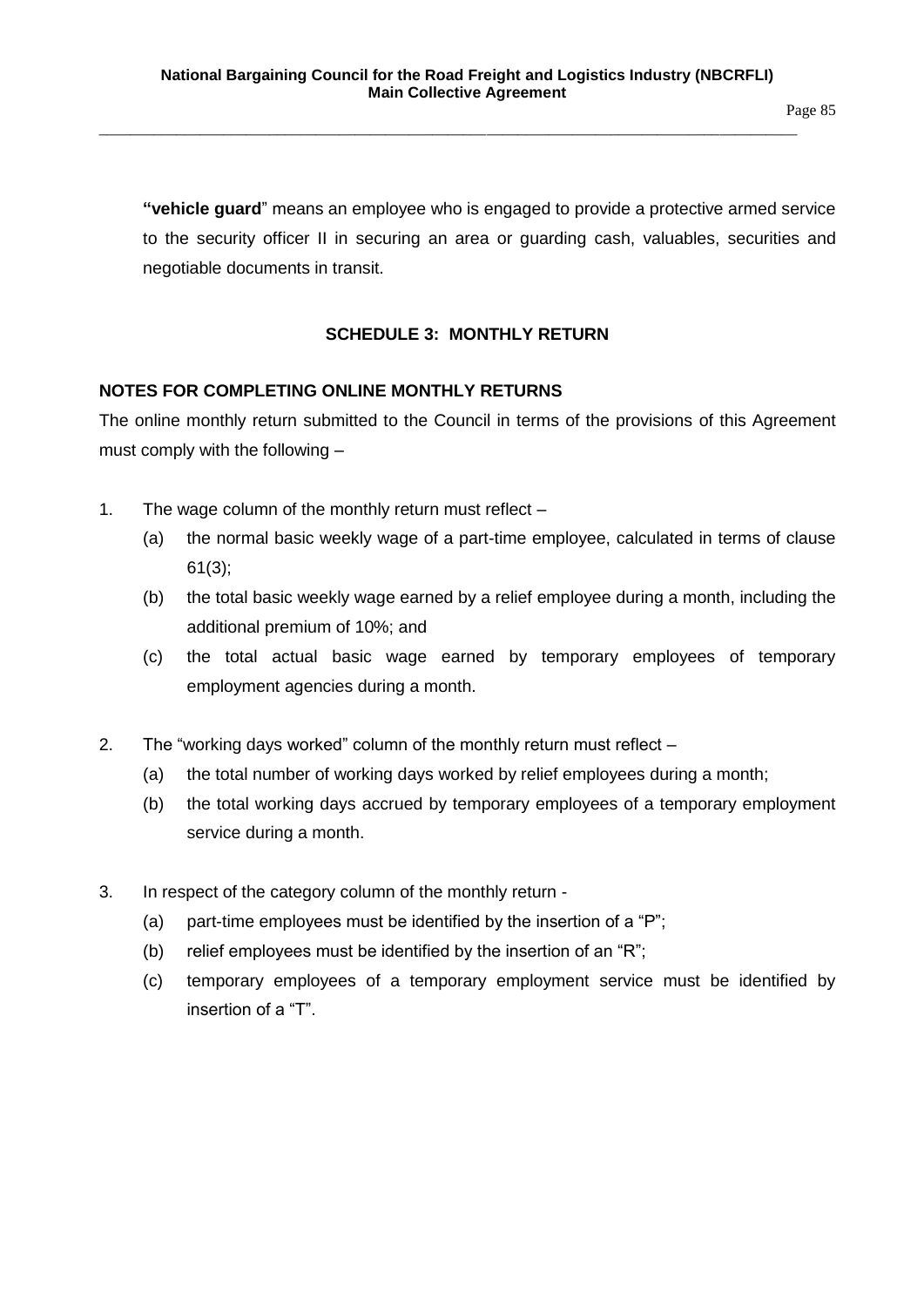Page 86

## **SCHEDULE 4: WELLNESS FUND**

\_\_\_\_\_\_\_\_\_\_\_\_\_\_\_\_\_\_\_\_\_\_\_\_\_\_\_\_\_\_\_\_\_\_\_\_\_\_\_\_\_\_\_\_\_\_\_\_\_\_\_\_\_\_\_\_\_\_\_\_\_\_\_\_\_\_\_\_\_\_\_\_\_\_\_\_\_\_\_\_\_\_\_\_\_\_\_\_\_\_

#### **1. Comprehensive HIV/AIDS awareness strategy**

- (1) The Council has
	- (a) conducted an investigation, research, negotiation and consultation and has concluded that no existing social security, health, pension or medical scheme functioning within parameters of current legislation has the means, potential, scope or ability to provide comprehensively for the various services required by the Industry, and in particular to deal with the challenges of the effects of the HIV/AIDS pandemic on the Industry;
	- (b) as a result of the processes conducted in paragraph (a), devised a comprehensive strategy to promote awareness for the provision of facilities, services and substantive and procedural rights and benefits for employees in the Industry who are diagnosed HIV positive, or who suffer from the effects of AIDS;
	- (c) developed an implementation plan for implementing the comprehensive awareness strategy.

#### **1A. Wellness**

(1) The Wellness Committee will engage the current Service Provider on reviewing the existing benefit structure in an attempt to provide alternative options that will address specific needs of those contributing or to investigate any other alternatives in this regard, within the existing contribution rates.

The Wellness committee will report to EXCO in this regard within 6 months from the Agreement becoming effective in terms of the Council's Constitution, clause 20.4.

## **2. Employer and employee contributions to implementation of strategy**

- (1) The expenses involved in implementing and maintaining the implementation plan and any amendments to the plan, will be defrayed from money collected in the following manner:
	- (a) an amount equivalent to 1% per week of an employee's normal basic weekly wage must be deducted by an employer from the wage of every employee who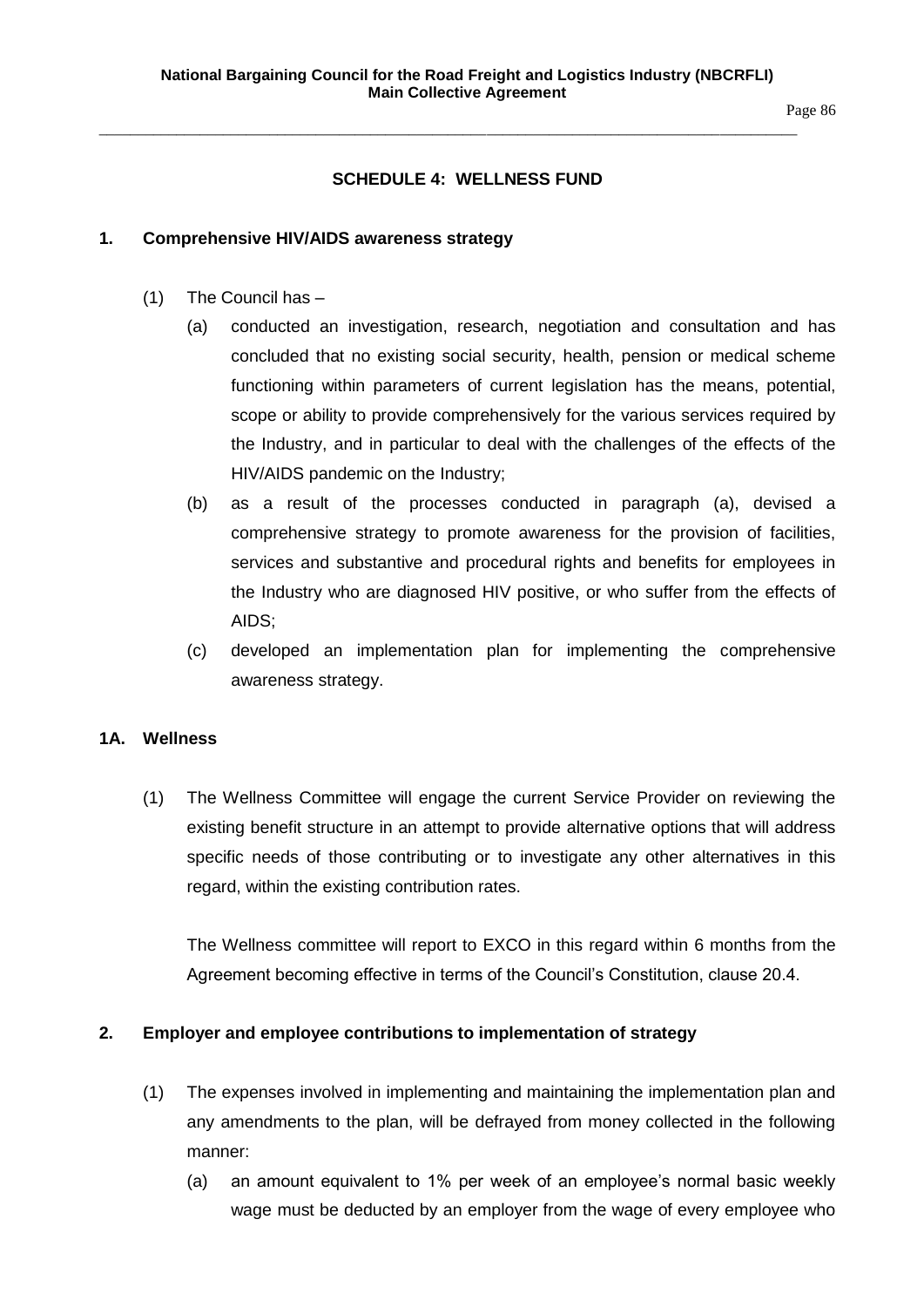works for the employer on one or more days in a week, including part-time employees, relief employees and temporary employees of a temporary employment service;

- (b) an amount paid by the employer, equivalent to 1% of the total monthly basic wage bill.
- (2) The employer must
	- (a) pay the amounts referred to in sub-item (1) to the Council by no later than the 20<sup>th</sup> day of each month following the month when the money was deducted;
	- (b) submit to the National Secretary of the Council an online monthly return, for each of the employer's establishments. The return must be submitted online to Council for this purpose, and must include each employee's full names, surname and identification number. Part-time employees and relief employees must be identified as such on the online monthly return by inserting a "P" or an "R", respectively, before the job category in the "Category" column.
- (3) For the purposes of calculating the amount to be deducted in terms of paragraph (a) of sub-item  $(2)$  –
	- (a) the basic wage of a relief employee is deemed to not include the premium of 10%;
	- (b) the basic wage of a part-time employee is calculated in accordance with the formula in clause 61(6) of the Agreement and as reflected in the wage column of the online monthly return.

## **3. Exemption from provisions of this clause**

- (1) Any employer who has implemented or intends implementing a scheme or programme which provides the following benefits, or substantially similar benefits, may apply in terms of clause 74 of the Agreement to be exempted from some or all the provisions of this clause –
	- (a) HIV education and behavioural change interventions;
	- (b) confidential voluntary counselling and testing;
	- (c) treatment and support;
	- (d) basic medical insurance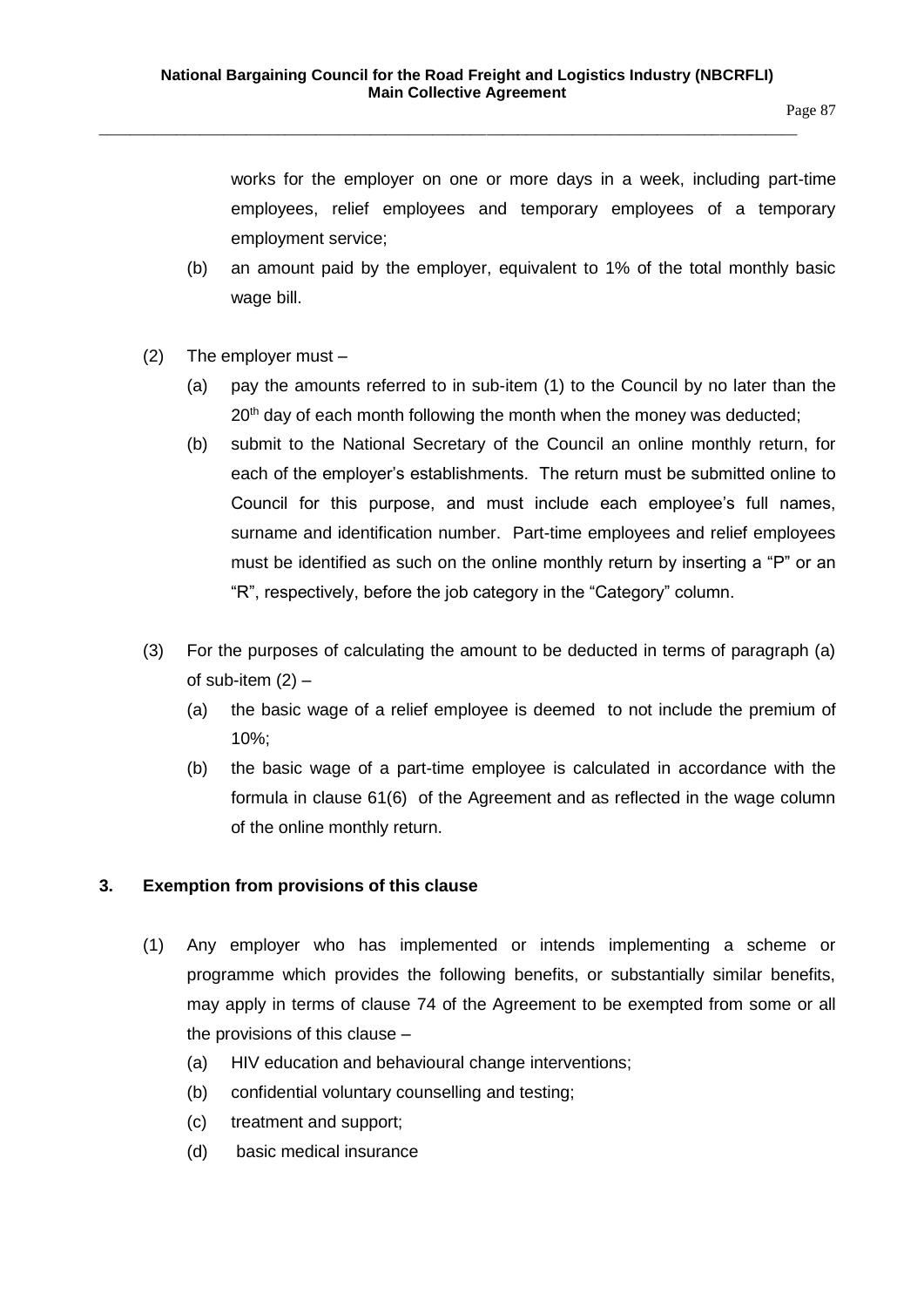(2) An employer who is granted an exemption may not deduct more than the percentage specified in item 2(1) of this Schedule from the wage of any employee for the purpose of operating a scheme or programme.

## **4. The Wellness Fund**

- (1) The management and administration of the Fund is vested in a Wellness Committee appointed by Council in terms of clause 17 of Council's Constitution. The committee must consist of at least ten representatives, of whom five must be employer representatives and five must be employee representatives. For each representative, an alternate must be appointed by the Council from amongst its members.
- (2) Representatives and alternates will hold office for a period of twelve months and will be eligible for re-appointment.
- (3) In performing its function and duties and exercising its powers, the Committee may contract with service providers for the provision of services, facilities, publications, support, training, counselling, presentations and any other service necessary for the implementation and continuance of the plan, including but not limited to, a selfinsured contingency policy with any institution registered with the Registrar of Shortterm Insurance.
- (4) The Committee must, subject to the approval of the Council, direct the policy of the Fund and administer the general business and activities of the Fund in accordance with the Rules.
- (5) If a dispute arises at any time as to the administration of the Fund and the members of the Committee are equally divided, the matter must be referred to the Council for a decision.
- (6) If the Committee is unable to perform its duties for any reason, the Council must perform the duties and exercise the powers of the committee.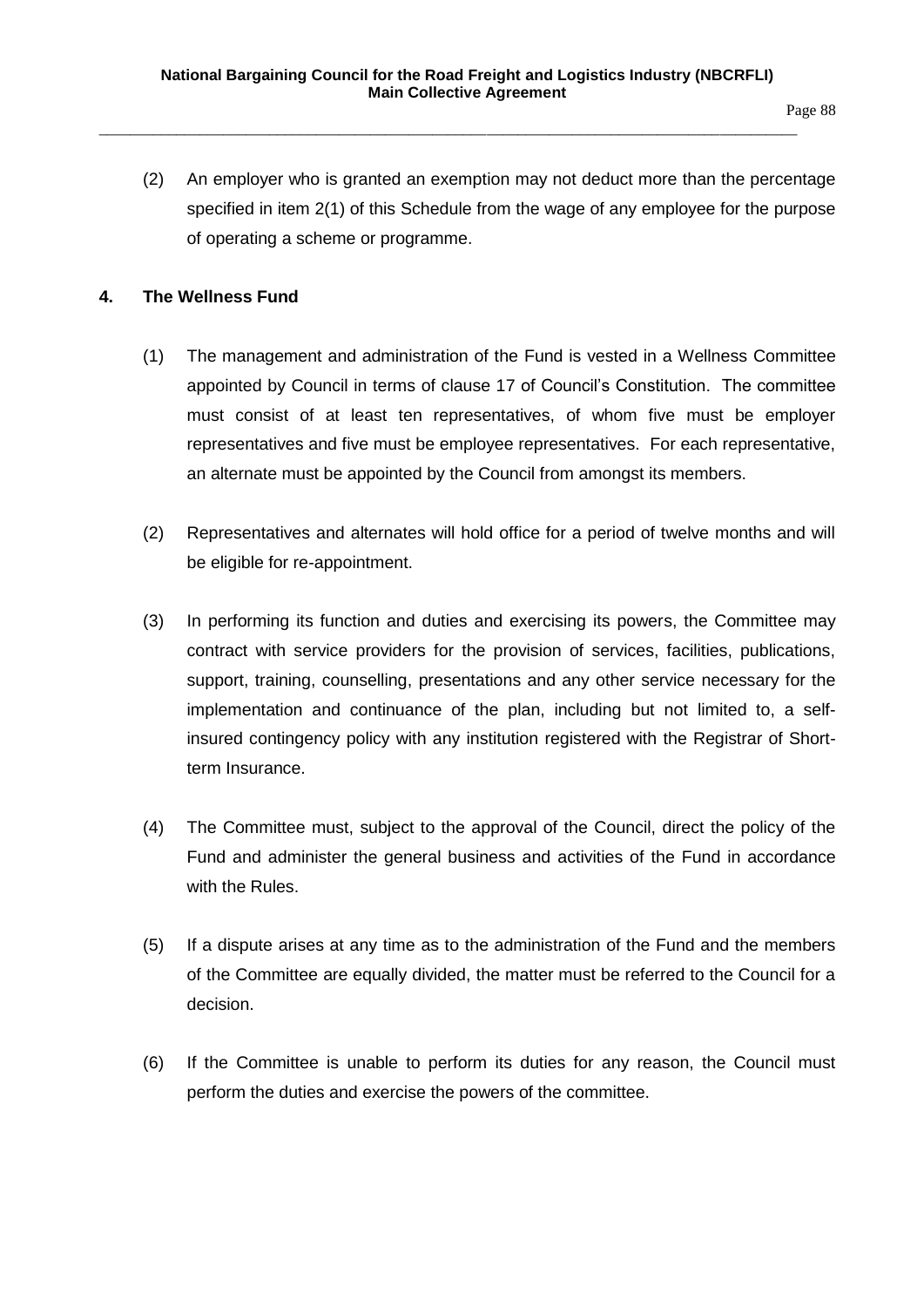Page 89

## **5. Financial control of the Wellness Fund**

- (1) The Executive Committee of the Council must collect all revenue of the Fund and deposit all money so received in a banking account opened in the name of the Fund.
- (2) Withdrawals from the Fund must be by cheque and the Executive Committee must designate people as authorised signatories for this purpose.
- (3) The Council must appoint a registered auditor annually and must determine the fees of that auditor.
- (4) The appointed auditor must
	- (a) audit the accounts of the Fund at least once a year; and
	- (b) prepare a statement showing all money received and expenditure incurred under all headings during the 12 months ended 28/29 February of the preceding year, together with a balance sheet showing the assets and liabilities of the fund as at that date.
- (5) The audited statement and balance sheet of the Fund, countersigned by the Chairperson of the Council, together with any reports made thereon by the auditor –
	- (a) must lie for inspection at the offices of the Council; and
	- (b) a certified copy thereof must be transmitted to the Registrar of Labour Relations within three months of the close of the period covered thereby.
- (6) Any money not required to meet current payments and expenses of the Fund must be invested in –
	- (a) savings accounts, permanent shares or fixed deposits in any registered bank or financial institution;
	- (b) internal registered stock as contemplated in section 21 of the Exchequer Act, 1975 (Act No. 66 of 1975);
	- (c) a registered unit trust; or
	- (d) any other manner approved by the Registrar of Labour Relations.
- (7) Income earned on invested money accrues to the Council in reimbursement of expenses incurred by the Council on behalf of the Fund.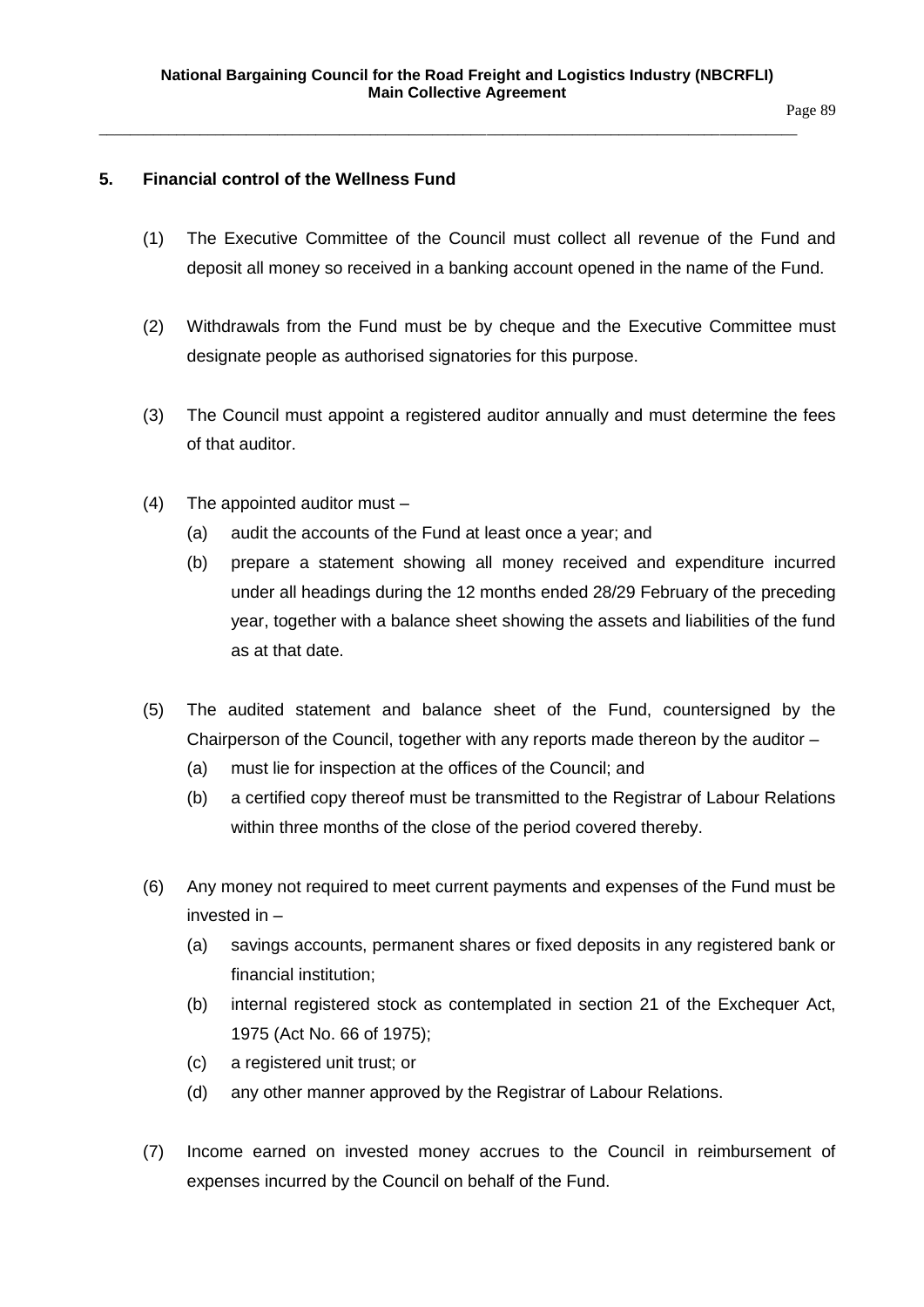Page 90

## **6. Rules of the Wellness Fund**

The Executive Committee has the power, subject to the approval of the Council, to make, amend and withdraw rules governing the administration of the Fund, provided that such rules and any amendment thereof must be consistent with the provisions of this Agreement and with the provisions of any law. A copy of the rules must be forwarded to the Director-General of Labour.

## **7. Access to establishments**

- (1) Upon request by the Council or by a trade union party that represents the majority of employees in a workplace, the employer must permit duly authorized representatives, agents, officers, trainers or presenters of service providers, access to the premises for the purposes of conducting awareness and education programmes.
- (2) An employer may make any access subject to any conditions as to time and place that are reasonable and necessary to safeguard life or property or prevent undue disruption of work.

## **8. Extension of the Wellness Fund**

- (1) The wellness fund is hereby extended to include a basic medical insurance for a period of 2 years at no extra cost to employers and employees.
- (2) The existing wellness contributions and benefits were effective from 1 March 2017, to current EBU categories up to B3, including employees in grades B4 to C1 earning a basic wage of less than R10 000.00 per month, provided that it is optional to aforementioned employees for whom an existing medical / sick benefit is not already a condition of employment.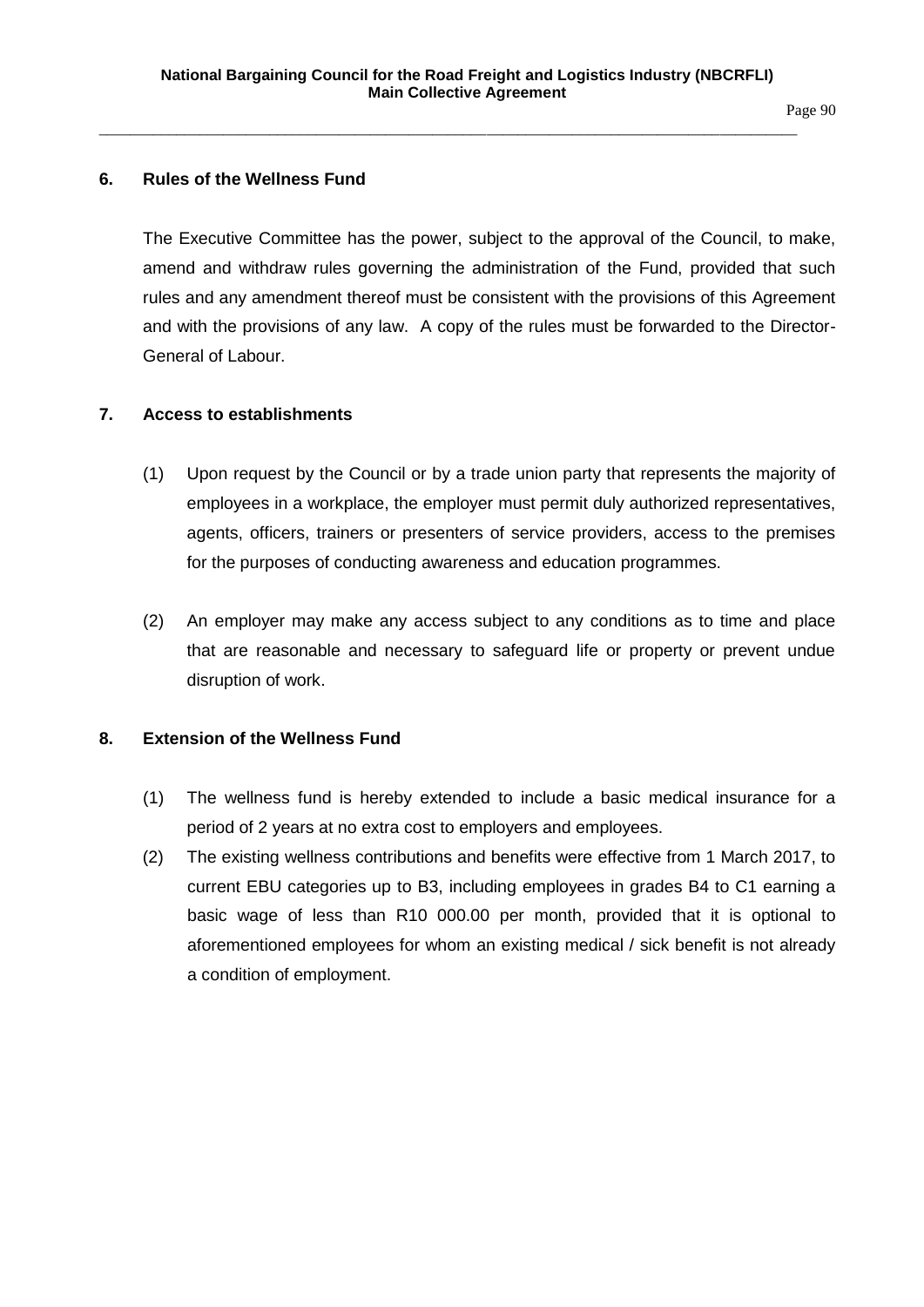## **SCHEDULE 5: REMUNERATION AND OTHER MONETARY BENEFITS**

## **1. (a) Minimum Wages**

- (1) From the date of implementation for 2019 being 1 March 2019 for employers and employees of the industry or date to be determined by the Minister of Labour but not earlier than 1 March 2019 until 29 February 2020, the minimum rate at which wages in respect of ordinary hours of work shall be paid by an employer to each member of the under mentioned grades of his employees, shall be as follows:
- (a) Weekly Wages:

General Freight, Courier, Furniture Removal and CIT:

- **(i) TABLE ONE A: MINIMUM WAGES: GRADES 1 TO 5: (except where otherwise indicated for specific grades i.e. in Courier and CIT) For the period 1 March 2019 for employers and employees of the industry or date to be determined by the Minister but not earlier than 1 March 2019 until 29 February 2020**
	- 2.1 Grade 1
		- R400.00 per month as per schedule below to be applied to the MIN on 1 March 2019 for employers and employees of the industry or date to be determined by the Minister but not earlier than 1 March 2019**.**
		- R400.00 per month as per schedule below to be applied to the MIN 6 months from the date as determined by the Minister or on 1 September 2019, in the event that the date determined by the Minister is 1 March 2019.
	- 2.2 Grade 2 & 3
		- R605.00 per month as per schedule below to be applied to the MIN on 1 March 2019 for employers and employees of the industry or date to be determined by the Minister but not earlier than 1 March 2019.
		- R100.00 per month as per schedule below to be applied to the MIN 6 months from the date as determined by the Minister or on
			- 1 September 2019, in the event that the date determined by the Minister is 1 March 2019.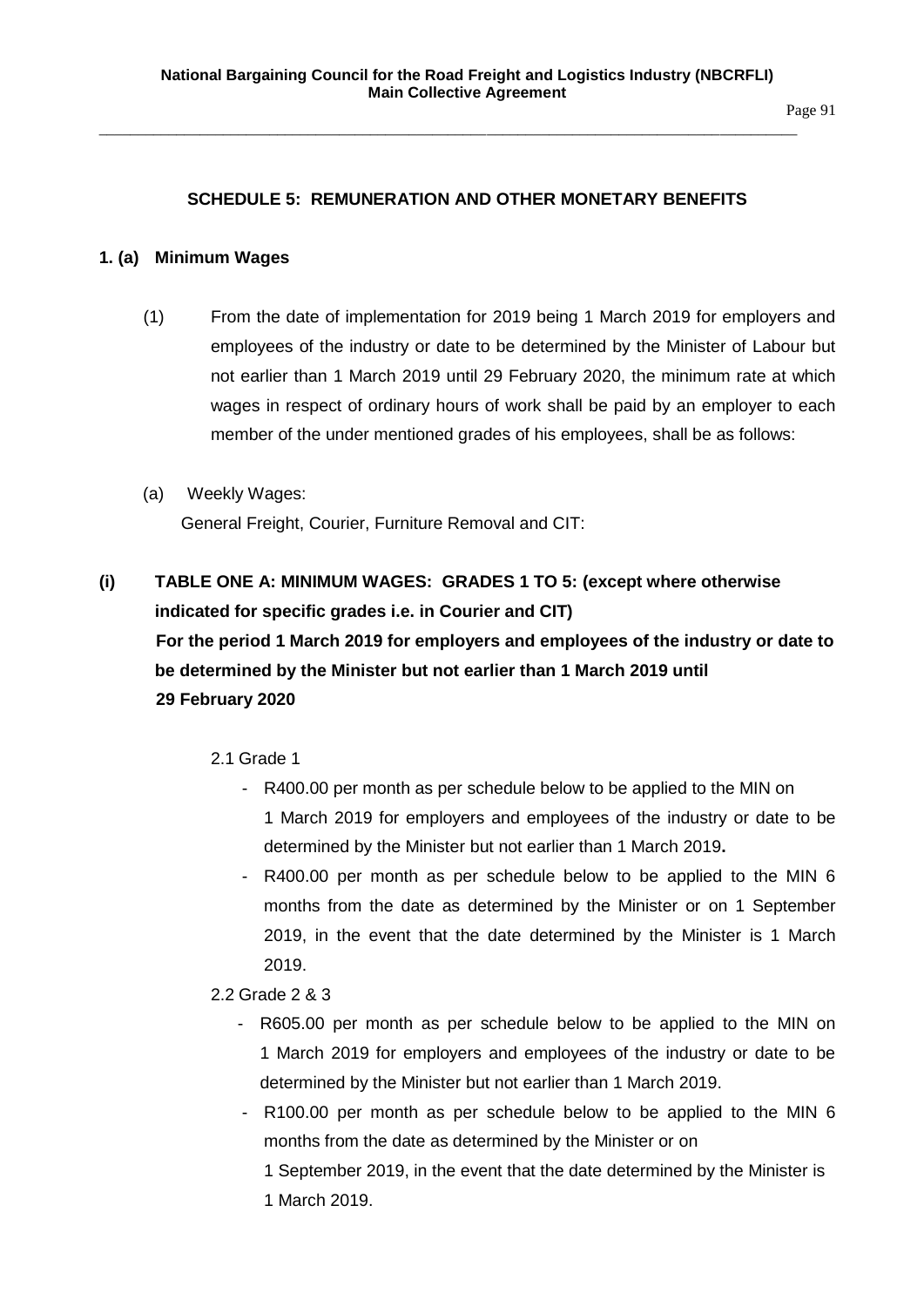Page 92

## 2.3 Grade 4

- R605.00 per month as per schedule below to be applied to the MIN on 1 March 2019 for employers and employees of the industry or date to be determined by the Minister but not earlier than 1 March 2019**.**

## 2.4 Grade 5

- R1 000.00 per month as per schedule below to be applied to the MIN on 1 March 2019 for employers and employees of the industry or date to be determined by the Minister but not earlier than 1 March 2019**.**

| $\mathbf{1}$        | $\overline{2}$                                               | $\overline{\mathbf{3}}$ | 4                      | 5                           | $\overline{6}$      | $\overline{7}$              |
|---------------------|--------------------------------------------------------------|-------------------------|------------------------|-----------------------------|---------------------|-----------------------------|
| Category            | <b>Class</b>                                                 | Grade                   | <b>Patterson</b>       | <b>Current</b>              | <b>Adjusted</b>     | <b>Adjusted</b>             |
| Code                | (As per the categories as defined in                         |                         | Grade                  | <b>Minimum Wage</b>         | <b>Minimum</b>      | <b>Minimum</b>              |
|                     | <b>Schedule 2 of the Main Collective</b>                     |                         |                        | per week                    | Wage per            | Wage per week               |
|                     | Agreement)                                                   |                         |                        | ending                      | week from           | <b>Six Months</b>           |
|                     |                                                              |                         |                        | 28 February                 | 1 March 2019        | from the date               |
|                     |                                                              |                         |                        | 2019 as                     | for                 | as determined               |
|                     |                                                              |                         |                        | published in                | employers           | by the Minister             |
|                     |                                                              |                         |                        | Notice 726 of               | and                 | or on                       |
|                     |                                                              |                         |                        | 28 October<br>2016 under GG | employees<br>of the | 1 September<br>2019, in the |
|                     |                                                              |                         |                        | No 40385                    | industry or         | event that the              |
|                     |                                                              |                         |                        |                             | date to be          | date                        |
|                     |                                                              |                         |                        |                             | determined          | determined by               |
|                     |                                                              |                         |                        |                             | by the              | the Minister is             |
|                     |                                                              |                         |                        |                             | <b>Minister but</b> | 1 March 2019.               |
|                     |                                                              |                         |                        |                             | not earlier         |                             |
|                     |                                                              |                         |                        |                             | than 1 March        |                             |
|                     |                                                              |                         |                        |                             | 2019                |                             |
| $\mathbf{1}$        | General worker                                               | 1.                      | A Band                 |                             |                     |                             |
| 42                  | General worker, repair shop                                  |                         | A Band                 |                             |                     |                             |
| 3                   | Packer/Loader, grade I                                       |                         | A Band                 | R1 269.45                   | R1 361.77           | R1 454.08                   |
| 27                  | Security guard                                               |                         | A Band                 |                             |                     |                             |
| 5                   | Motorcycle/Motor Tricycle Driver                             | $\overline{2}$ .        | <b>B1</b>              |                             |                     |                             |
| 6<br>$\overline{2}$ | Light Motor Vehicle Driver                                   |                         | <b>B1</b><br><b>B1</b> |                             |                     |                             |
| 22                  | Checker, grade I                                             |                         | <b>B1</b>              | R1 434.94                   | R1 574.57           | R1 597.65                   |
| 24                  | Loader Operator, grade II<br>Mobile Hoist Operator, grade II |                         | <b>B1</b>              |                             |                     |                             |
| 46                  | Packer/Loader, grade II                                      |                         | <b>B1</b>              |                             |                     |                             |
| $\overline{7}$      | Medium motor vehicle driver                                  | 3.                      |                        |                             |                     |                             |
|                     |                                                              |                         | <b>B2</b>              |                             |                     |                             |
| $\,8\,$             | Medium Motor Vehicle Driver (rigid)                          |                         |                        |                             |                     |                             |
| 44                  | Artisan Assistant                                            |                         | <b>B2</b>              |                             |                     |                             |
| 19                  | Gantry Crane Operator, grade I                               |                         | <b>B2</b>              |                             |                     |                             |
| 23                  | Mobile Hoist Operator, grade I                               |                         | <b>B1</b>              | R1 768.59                   | R1 908.22           | R1 931.30                   |
| 47                  | Checker, grade II                                            |                         | <b>B2</b>              |                             |                     |                             |
| 21                  | Loader Operator, grade I                                     |                         | <b>B2</b>              |                             |                     |                             |
| 20                  | Gantry Crane Operator, grade II                              |                         | <b>B1</b>              |                             |                     |                             |
| 26                  | Storeman (workshop)                                          |                         | <b>B2</b>              |                             |                     |                             |
| 15                  |                                                              |                         | <b>B2</b>              |                             |                     |                             |
| $\overline{10}$     | Heavy Motor Vehicle Driver                                   | 4.                      |                        |                             |                     |                             |
|                     |                                                              |                         | B <sub>3</sub>         |                             |                     |                             |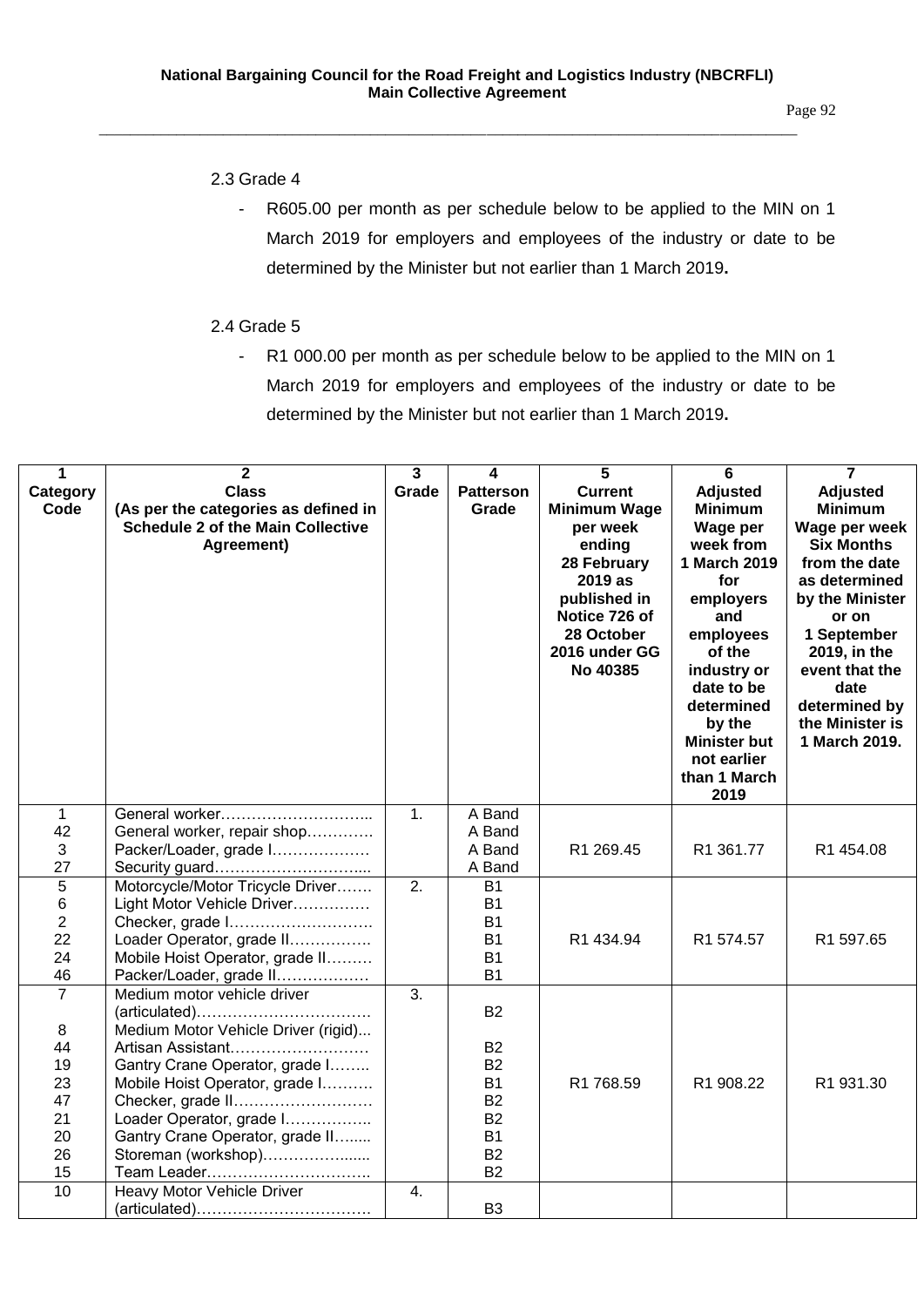| 11 | Heavy Motor Vehicle Driver (rigid)                                           |    | B3             | R <sub>2</sub> 026.87 | R <sub>2</sub> 166.50 | N/A |
|----|------------------------------------------------------------------------------|----|----------------|-----------------------|-----------------------|-----|
| 12 | Extra-heavy Motor Vehicle Driver                                             |    |                |                       |                       |     |
|    | $(\text{articulated}) \dots \dots \dots \dots \dots \dots \dots \dots \dots$ |    | B3             |                       |                       |     |
| 13 | Extra-heavy Motor Vehicle Driver                                             |    |                |                       |                       |     |
|    |                                                                              |    | B3             |                       |                       |     |
| 18 | Dispatch Clerk                                                               |    | B <sub>3</sub> |                       |                       |     |
| 14 | Ultra-heavy Motor Vehicle Driver                                             | 5. | B4             |                       |                       |     |
| 45 | Semi-skilled Artisan                                                         |    | <b>B4</b>      | R <sub>2</sub> 350.82 | R <sub>2</sub> 581.61 | N/A |
| 49 | Storeman (warehouse)                                                         |    | B4             |                       |                       |     |

# **(3) APPLICATION OF WAGE INCREASES FOR THE PERIOD FROM 1 MARCH 2019 FOR EMPLOYERS AND EMPLOYEES OF THE INDUSTRY OR DATE TO BE DETERMINED BY THE MINISTER BUT NOT EARLIER THAN 1 MARCH 2019 ENDING 29 FEBRUARY 2020 FOR GRADES 1 – 5**

- a) Across the board increases of 8% on actual wage shall be awarded to all employees, mentioned in grades 1 to 5 above, who were in the employ of an employer prior to the coming into operation of the above mentioned wage schedule.
- b) The across the board increase must apply on the current wages before the adjustment of the minimums.

## **(i) TABLE ONE B: COURIER CHAMBER MINIMUM WAGES: GRADES 1 TO 5: (except where otherwise indicated for specific grades i.e. in CIT)**

**From 1 March 2019 for employers and employees of the industry or date to be determined by the Minister but not earlier than 1 March 2019 until 29 February 2020**

## 4.1 Grade 1

- R400.00 per month as per schedule below to be applied to the MIN on 1 March 2019 for employers and employees of the industry or date to be determined by the Minister but not earlier than 1 March 2019**.**
- R400.00 per month as per schedule below to be applied to the MIN 6 months from the date as determined by the Minister or on 1 September 2019, in the event that the date determined by the Minister is 1 March 2019.

## 4.2 Grade 2 & 3

- R605.00 per month as per schedule below to be applied to the MIN on 1 March 2019 for employers and employees of the industry or date to be determined by the Minister but not earlier than 1 March 2019.
- R50.00 per month as per schedule below to be applied to the MIN 6 months from the date as determined by the Minister or on 1 September 2019, in the event that the date determined by the Minister is 1 March 2019.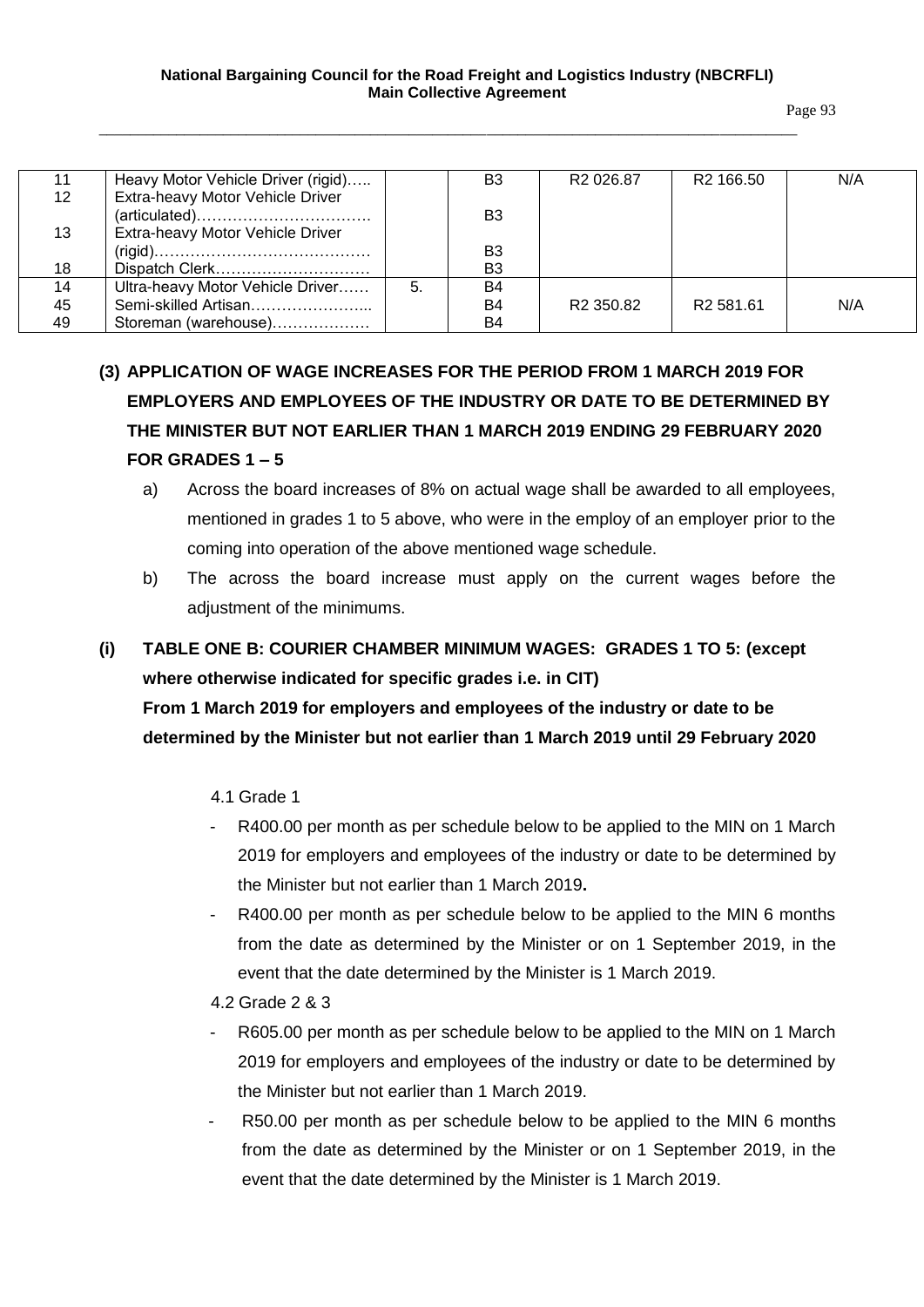## 4.3 Grade 4

- R605.00 per month as per schedule below to be applied to the MIN on 1 March 2019 for employers and employees of the industry or date to be determined by the Minister but not earlier than 1 March 2019**.**
- 4.4 Grade 5
- R1 000.00 per month as per schedule below to be applied to the MIN on 1 March 2019 for parties and for non-parties from date as determined by the Minister but not earlier than 1 March 2019**.**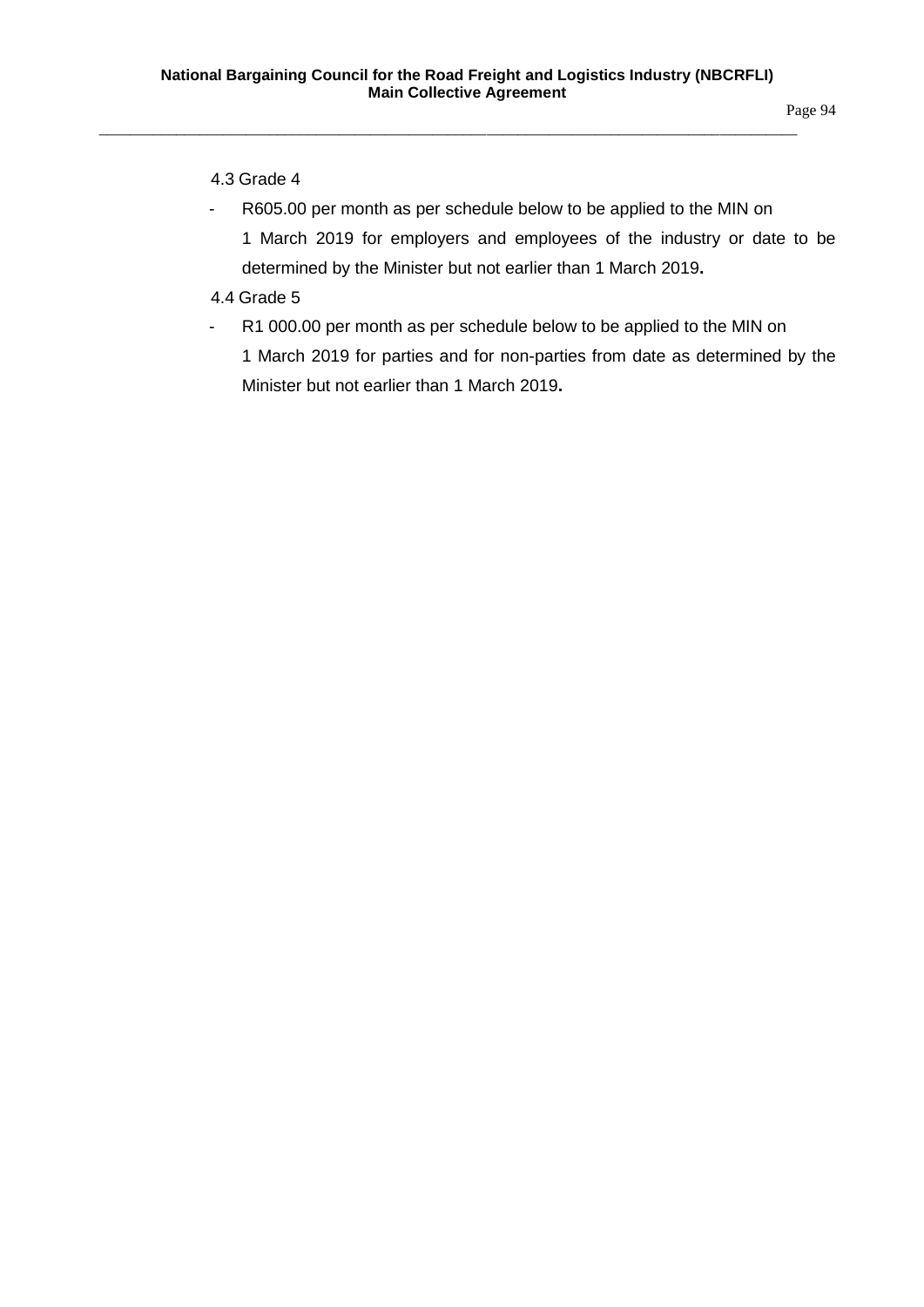| 1<br>Category<br>Code                                               | $\mathbf{2}$<br><b>Class</b><br>(As per the categories as defined in<br><b>Schedule 2 of the Main Collective</b><br>Agreement)                                                                                                                                                                                                                                              | 3<br>Grade | 4<br><b>Patterso</b><br>n<br>Grade                                                                                | $\overline{5}$<br><b>Current</b><br><b>Minimum</b><br>Wage per<br>week ending<br>28 February<br>2019 as<br>published in<br>Notice 726<br>of 28<br><b>October</b><br>2016 under<br><b>GG No</b><br>40385 | 6<br>Adjusted<br><b>Minimum Wage</b><br>per week from 1<br>March 2019 for<br>employers and<br>employees of<br>the industry or<br>date to be<br>determined by<br>the Minister but<br>not earlier than<br>1 March 2019 | $\overline{7}$<br><b>Adjusted</b><br><b>Minimum</b><br>Wage per<br>week<br><b>Six Months</b><br>from the date<br>as<br>determined<br>by the<br><b>Minister or on</b><br>1 September<br>2019, in the<br>event that the<br>date<br>determined<br>by the<br><b>Minister is 1</b><br><b>March 2019.</b> |
|---------------------------------------------------------------------|-----------------------------------------------------------------------------------------------------------------------------------------------------------------------------------------------------------------------------------------------------------------------------------------------------------------------------------------------------------------------------|------------|-------------------------------------------------------------------------------------------------------------------|---------------------------------------------------------------------------------------------------------------------------------------------------------------------------------------------------------|----------------------------------------------------------------------------------------------------------------------------------------------------------------------------------------------------------------------|-----------------------------------------------------------------------------------------------------------------------------------------------------------------------------------------------------------------------------------------------------------------------------------------------------|
| $\mathbf{1}$<br>42                                                  | General worker<br>General worker, repair shop                                                                                                                                                                                                                                                                                                                               | 1.         | A Band<br>A Band                                                                                                  |                                                                                                                                                                                                         |                                                                                                                                                                                                                      |                                                                                                                                                                                                                                                                                                     |
| 3<br>27                                                             | Packer/Loader, grade I<br>Security guard                                                                                                                                                                                                                                                                                                                                    |            | A Band<br>A Band                                                                                                  | R1 269.45                                                                                                                                                                                               | R1 361.77                                                                                                                                                                                                            | R1 454.08                                                                                                                                                                                                                                                                                           |
| 5<br>$\,6\,$<br>$\overline{2}$<br>22<br>24<br>46                    | Motorcycle/Motor Tricycle Driver<br>Light Motor Vehicle Driver<br>Checker, grade I<br>Loader Operator, grade II<br>Mobile Hoist Operator, grade II<br>Packer/Loader, grade II                                                                                                                                                                                               | 2.         | <b>B1</b><br><b>B1</b><br><b>B1</b><br><b>B1</b><br><b>B1</b><br><b>B1</b>                                        | R1 434.94                                                                                                                                                                                               | R1 574.57                                                                                                                                                                                                            | R1 586.11                                                                                                                                                                                                                                                                                           |
| $\overline{7}$<br>8<br>44<br>19<br>23<br>47<br>21<br>20<br>26<br>15 | Medium motor vehicle driver<br>$(\text{articulated}) \dots \dots \dots \dots \dots \dots \dots \dots \dots \dots$<br>Medium Motor Vehicle Driver (rigid)<br>Artisan Assistant<br>Gantry Crane Operator, grade I<br>Mobile Hoist Operator, grade I<br>Checker, grade II<br>Loader Operator, grade I<br>Gantry Crane Operator, grade II<br>Storeman (workshop)<br>Team Leader | 3.         | <b>B2</b><br><b>B2</b><br><b>B2</b><br><b>B1</b><br><b>B2</b><br><b>B2</b><br><b>B1</b><br><b>B2</b><br><b>B2</b> | R1 768.59                                                                                                                                                                                               | R1 908.22                                                                                                                                                                                                            | R1 919.76                                                                                                                                                                                                                                                                                           |
| 10<br>11<br>12<br>13<br>18                                          | Heavy Motor Vehicle Driver<br>$(\text{articulated}) \dots \dots \dots \dots \dots \dots \dots \dots \dots \dots$<br>Heavy Motor Vehicle Driver (rigid)<br>Extra-heavy Motor Vehicle Driver<br>Extra-heavy Motor Vehicle Driver<br>Dispatch Clerk                                                                                                                            | 4.         | B <sub>3</sub><br>B <sub>3</sub><br>B <sub>3</sub><br>B <sub>3</sub><br>B <sub>3</sub>                            | R2 026.87                                                                                                                                                                                               | R <sub>2</sub> 166.50                                                                                                                                                                                                | N/A                                                                                                                                                                                                                                                                                                 |
| 14<br>45<br>49                                                      | Ultra-heavy Motor Vehicle Driver<br>Semi-skilled Artisan<br>Storeman (warehouse)                                                                                                                                                                                                                                                                                            | 5.         | B4<br>B4<br>B4                                                                                                    | R <sub>2</sub> 350.82                                                                                                                                                                                   | R2 581.61                                                                                                                                                                                                            | N/A                                                                                                                                                                                                                                                                                                 |

## **(5) APPLICATION OF WAGE INCREASES FOR THE PERIOD FROM 1 MARCH 2019 FOR EMPLOYERS AND EMPLOYEES OF THE INDUSTRY OR DATE TO BE DETERMINED BY**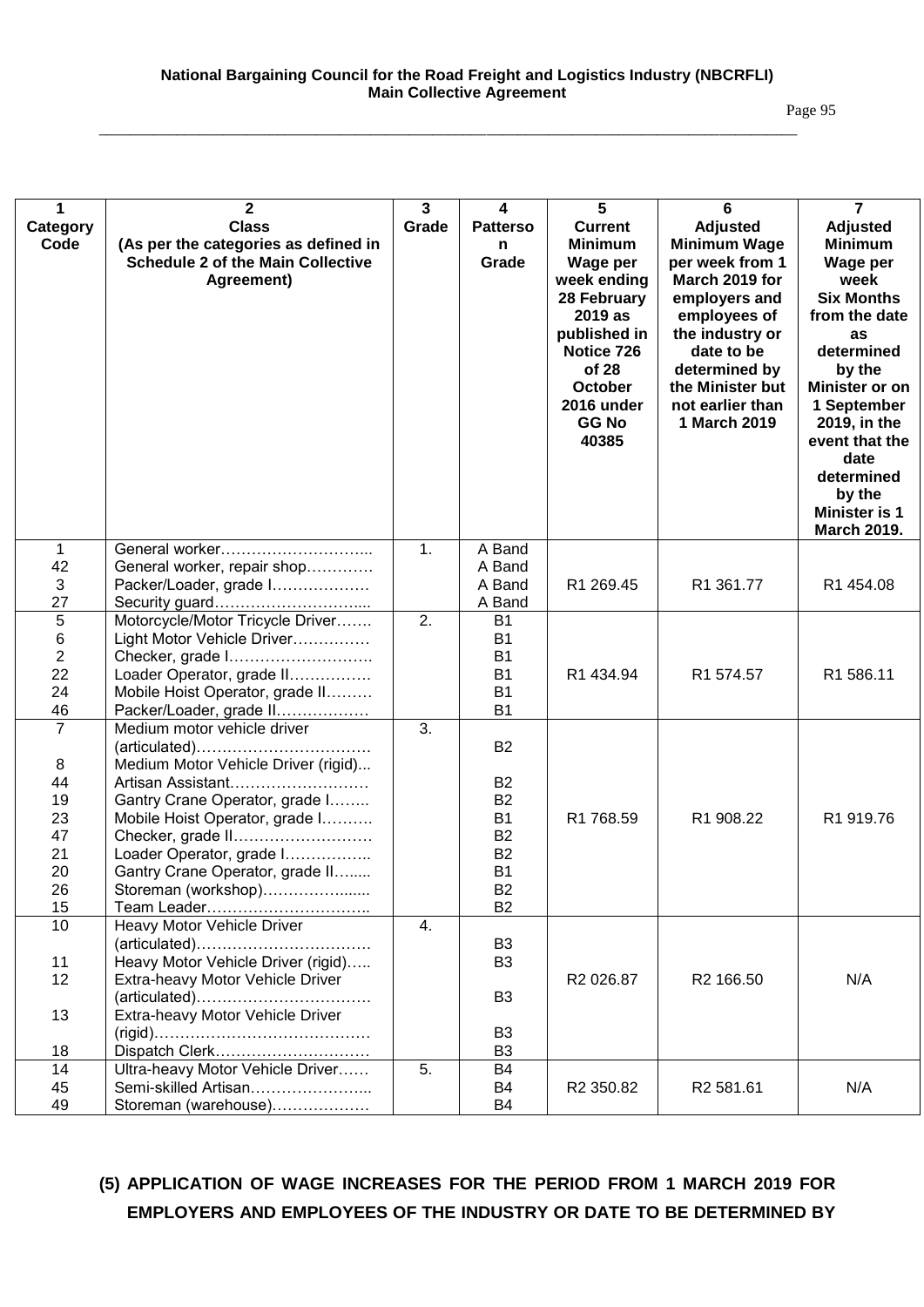Page 96

## **THE MINISTER BUT NOT EARLIER THAN 1 MARCH 2019 ENDING 29 FEBRUARY 2020 FOR GRADES 1 – 5**

- a) Across the board increases of 8% on actual wage shall be awarded to all employees, mentioned in grades 1 to 5 above, who were in the employ of an employer prior to the coming into operation of the above mentioned wage schedule.
- b) The across the board increase must apply on the current wages before the adjustment of the minimums.
- 1.(b) For the period 1 March 2020 to 28 February 2021 the minimum weekly rate of which wages in respect of ordinary working hours shall be paid by an employer to his employees who are engaged in the under mentioned grades, shall be as follows:

# **(ii) TABLE TWO A: MINIMUM WAGES AND WAGE INCREASES: GRADES 1 TO 5: (except where otherwise indicated for specific grades i.e. in Courier and CIT) From 1 March 2020 until 28 February 2021**

| 1                                                                   | $\mathbf{2}$                                                                                                                                                                                                                                                                                                                                                 | 3                | 4                                                                                                                           | 5                                                                                                                                                                                                                                               | 6                                                | $\overline{7}$                                                          |
|---------------------------------------------------------------------|--------------------------------------------------------------------------------------------------------------------------------------------------------------------------------------------------------------------------------------------------------------------------------------------------------------------------------------------------------------|------------------|-----------------------------------------------------------------------------------------------------------------------------|-------------------------------------------------------------------------------------------------------------------------------------------------------------------------------------------------------------------------------------------------|--------------------------------------------------|-------------------------------------------------------------------------|
| Category<br>Code                                                    | <b>Class</b><br>(As per the categories as defined in<br><b>Schedule 2 of the Main Collective</b><br>Agreement)                                                                                                                                                                                                                                               | Grade            | <b>Patterson</b><br>Grade                                                                                                   | <b>Current</b><br><b>Minimum Wage</b><br>per week from 1<br>March 2019 for<br>employers and<br>employees of the<br>industry or date<br>to be determined<br>by the Minister<br>but not earlier<br>than 1 March<br>2019 until 29<br>February 2020 | <b>Across</b><br>the<br>board<br><b>Increase</b> | <b>Adjusted</b><br><b>Minimum Wage</b><br>per week<br>(1 March<br>2020) |
| $\mathbf 1$<br>42<br>3<br>27                                        | General worker<br>General worker, repair shop<br>Packer/Loader, grade I<br>Security guard                                                                                                                                                                                                                                                                    | 1.               | A Band<br>A Band<br>A Band<br>A Band                                                                                        | R1 454.08                                                                                                                                                                                                                                       | 7.5%                                             | R1 563.14                                                               |
| $\sqrt{5}$<br>6<br>$\overline{c}$<br>22<br>24<br>46                 | Motorcycle/Motor Tricycle Driver<br>Light Motor Vehicle Driver<br>Checker, grade I<br>Loader Operator, grade II<br>Mobile Hoist Operator, grade II<br>Packer/Loader, grade II                                                                                                                                                                                | 2.               | <b>B1</b><br>B <sub>1</sub><br><b>B1</b><br><b>B1</b><br><b>B1</b><br><b>B1</b>                                             | R1 597.65                                                                                                                                                                                                                                       | 7.5%                                             | R1 717.48                                                               |
| $\overline{7}$<br>8<br>44<br>19<br>23<br>47<br>21<br>20<br>26<br>15 | Medium motor vehicle driver<br>$(\text{articulated}) \dots \dots \dots \dots \dots \dots \dots \dots \dots \dots$<br>Medium Motor Vehicle Driver (rigid)<br>Artisan Assistant<br>Gantry Crane Operator, grade I<br>Mobile Hoist Operator, grade I<br>Checker, grade II<br>Loader Operator, grade I<br>Gantry Crane Operator, grade II<br>Storeman (workshop) | 3.               | <b>B2</b><br><b>B2</b><br><b>B2</b><br><b>B1</b><br><b>B2</b><br>B <sub>2</sub><br><b>B1</b><br>B <sub>2</sub><br><b>B2</b> | R1 931.30                                                                                                                                                                                                                                       | 7.5%                                             | R <sub>2</sub> 076.15                                                   |
| 10                                                                  | Heavy Motor Vehicle Driver                                                                                                                                                                                                                                                                                                                                   | $\overline{4}$ . |                                                                                                                             |                                                                                                                                                                                                                                                 |                                                  |                                                                         |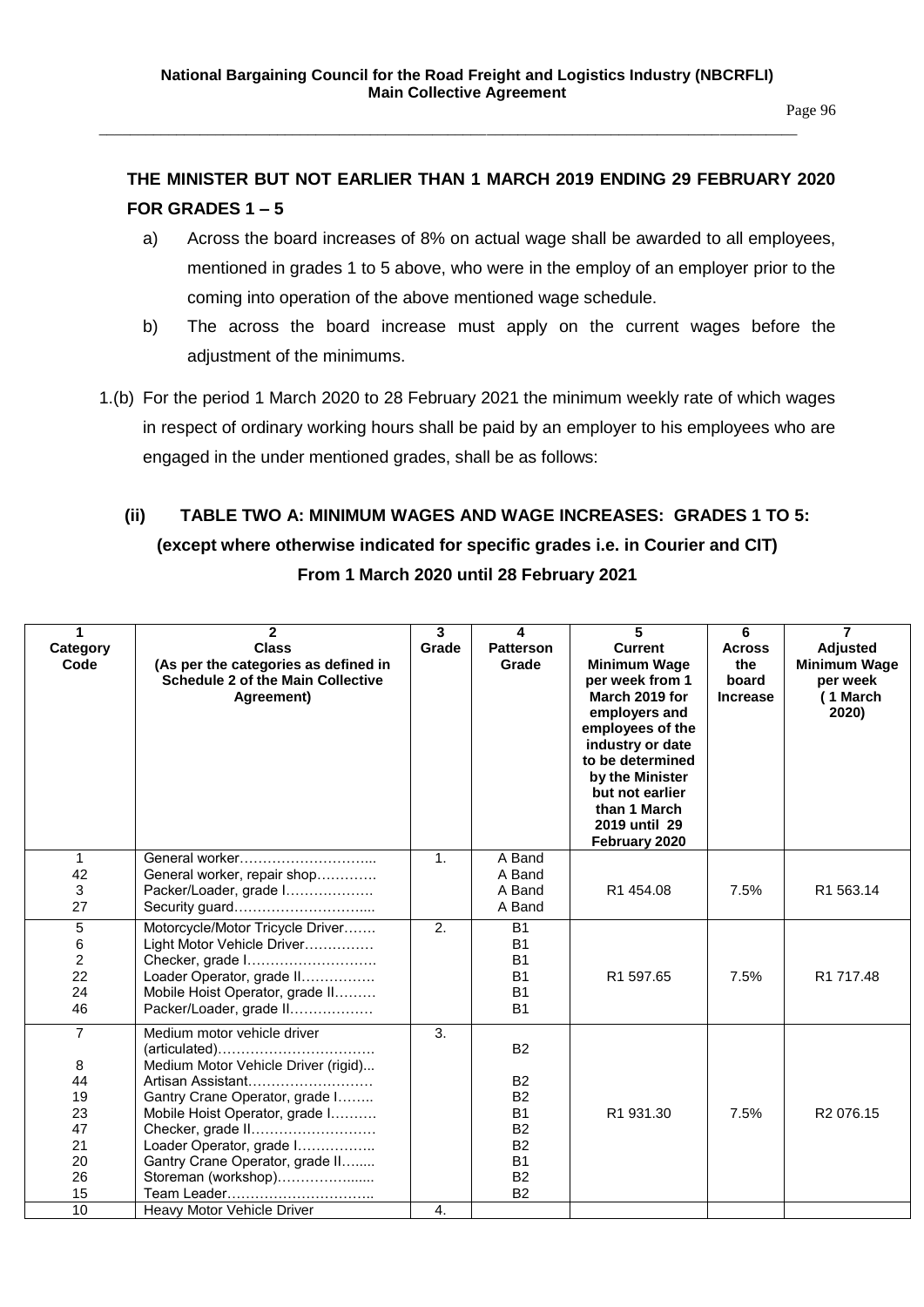Page 97

| 11 | $(\text{articulated}) \dots \dots \dots \dots \dots \dots \dots \dots \dots$<br>Heavy Motor Vehicle Driver (rigid) |    | B <sub>3</sub><br>B <sub>3</sub> |                       |      |                       |
|----|--------------------------------------------------------------------------------------------------------------------|----|----------------------------------|-----------------------|------|-----------------------|
| 12 | Extra-heavy Motor Vehicle Driver                                                                                   |    |                                  | R <sub>2</sub> 166.50 | 7.5% | R <sub>2</sub> 328.99 |
|    | $(\text{articulated}) \dots \dots \dots \dots \dots \dots \dots \dots \dots \dots$                                 |    | B <sub>3</sub>                   |                       |      |                       |
| 13 | Extra-heavy Motor Vehicle Driver                                                                                   |    |                                  |                       |      |                       |
|    |                                                                                                                    |    | B <sub>3</sub>                   |                       |      |                       |
| 18 | Dispatch Clerk                                                                                                     |    | B <sub>3</sub>                   |                       |      |                       |
| 14 | Ultra-heavy Motor Vehicle Driver                                                                                   | 5. | B4                               |                       |      |                       |
| 45 | Semi-skilled Artisan                                                                                               |    | B <sub>4</sub>                   | R <sub>2</sub> 581.61 | 7.5% | R2 775.23             |
| 49 | Storeman (warehouse)                                                                                               |    | <b>B4</b>                        |                       |      |                       |

## **(2) APPLICATION OF WAGE INCREASES FROM 1 MARCH 2020 UNTIL 28 FEBRUARY 2021 FOR GRADES 1 - 5**

- a) Across the board increases of 7.5% on actual wage shall be awarded to all employees, mentioned in grades 1 to 5 above, who were in the employ of an employer prior to 1 March 2020.
- b) The across the board increase must apply on the current wages before the adjustment of the minimums.

# **(ii) TABLE TWO B: MINIMUM WAGES AND WAGE INCREASES: GRADES 1 TO 5: (except where otherwise indicated for specific grades i.e. in CIT)**

## **From 1 March 2020 until 28 February 2021**

| Category<br>Code | $\mathbf{2}$<br><b>Class</b><br>(As per the categories as defined in<br><b>Schedule 2 of the Main Collective</b><br>Agreement) | 3<br>Grade     | 4<br><b>Patterson</b><br>Grade | 5<br><b>Current</b><br>Minimum Wage per<br>week from 1 March<br>2019 for employers<br>and employees of<br>the industry or date<br>to be determined by<br>the Minister but not<br>earlier than 1 March<br><b>2019 until</b> | 6<br><b>Across</b><br>the<br>board<br><b>Increase</b> | $\overline{7}$<br><b>Adjusted</b><br><b>Minimum</b><br>Wage per<br>week<br>1 March<br>2020 |
|------------------|--------------------------------------------------------------------------------------------------------------------------------|----------------|--------------------------------|----------------------------------------------------------------------------------------------------------------------------------------------------------------------------------------------------------------------------|-------------------------------------------------------|--------------------------------------------------------------------------------------------|
|                  |                                                                                                                                |                |                                | 29 February 2020                                                                                                                                                                                                           |                                                       |                                                                                            |
|                  | General worker                                                                                                                 | $\mathbf{1}$ . | A Band                         |                                                                                                                                                                                                                            |                                                       |                                                                                            |
| 42               | General worker, repair shop                                                                                                    |                | A Band                         |                                                                                                                                                                                                                            |                                                       |                                                                                            |
| 3                | Packer/Loader, grade I                                                                                                         |                | A Band                         | R1 454.08                                                                                                                                                                                                                  | 7.5%                                                  | R <sub>1</sub> 563.14                                                                      |
| 27               | Security guard                                                                                                                 |                | A Band                         |                                                                                                                                                                                                                            |                                                       |                                                                                            |
| $\overline{5}$   | Motorcycle/Motor Tricycle Driver                                                                                               | 2.             | <b>B1</b>                      |                                                                                                                                                                                                                            |                                                       |                                                                                            |
| 6                | Light Motor Vehicle Driver                                                                                                     |                | <b>B1</b>                      |                                                                                                                                                                                                                            |                                                       |                                                                                            |
| $\overline{2}$   | Checker, grade I                                                                                                               |                | <b>B1</b>                      |                                                                                                                                                                                                                            |                                                       |                                                                                            |
| 22               | Loader Operator, grade II                                                                                                      |                | <b>B1</b>                      | R1 586.11                                                                                                                                                                                                                  | 7.5%                                                  | R1 705.07                                                                                  |
| 24               | Mobile Hoist Operator, grade II                                                                                                |                | <b>B1</b>                      |                                                                                                                                                                                                                            |                                                       |                                                                                            |
| 46               | Packer/Loader, grade II                                                                                                        |                | <b>B1</b>                      |                                                                                                                                                                                                                            |                                                       |                                                                                            |
| $\overline{7}$   | Medium motor vehicle driver                                                                                                    | 3.             |                                |                                                                                                                                                                                                                            |                                                       |                                                                                            |
|                  |                                                                                                                                |                | <b>B2</b>                      |                                                                                                                                                                                                                            |                                                       |                                                                                            |
| 8                | Medium Motor Vehicle Driver (rigid)                                                                                            |                |                                |                                                                                                                                                                                                                            |                                                       |                                                                                            |
| 44               | Artisan Assistant                                                                                                              |                | <b>B2</b>                      |                                                                                                                                                                                                                            |                                                       |                                                                                            |
| 19               | Gantry Crane Operator, grade I                                                                                                 |                | <b>B2</b>                      |                                                                                                                                                                                                                            |                                                       |                                                                                            |
| 23               | Mobile Hoist Operator, grade I                                                                                                 |                | <b>B1</b>                      | R <sub>1</sub> 919.76                                                                                                                                                                                                      | 7.5%                                                  | R <sub>2</sub> 063.75                                                                      |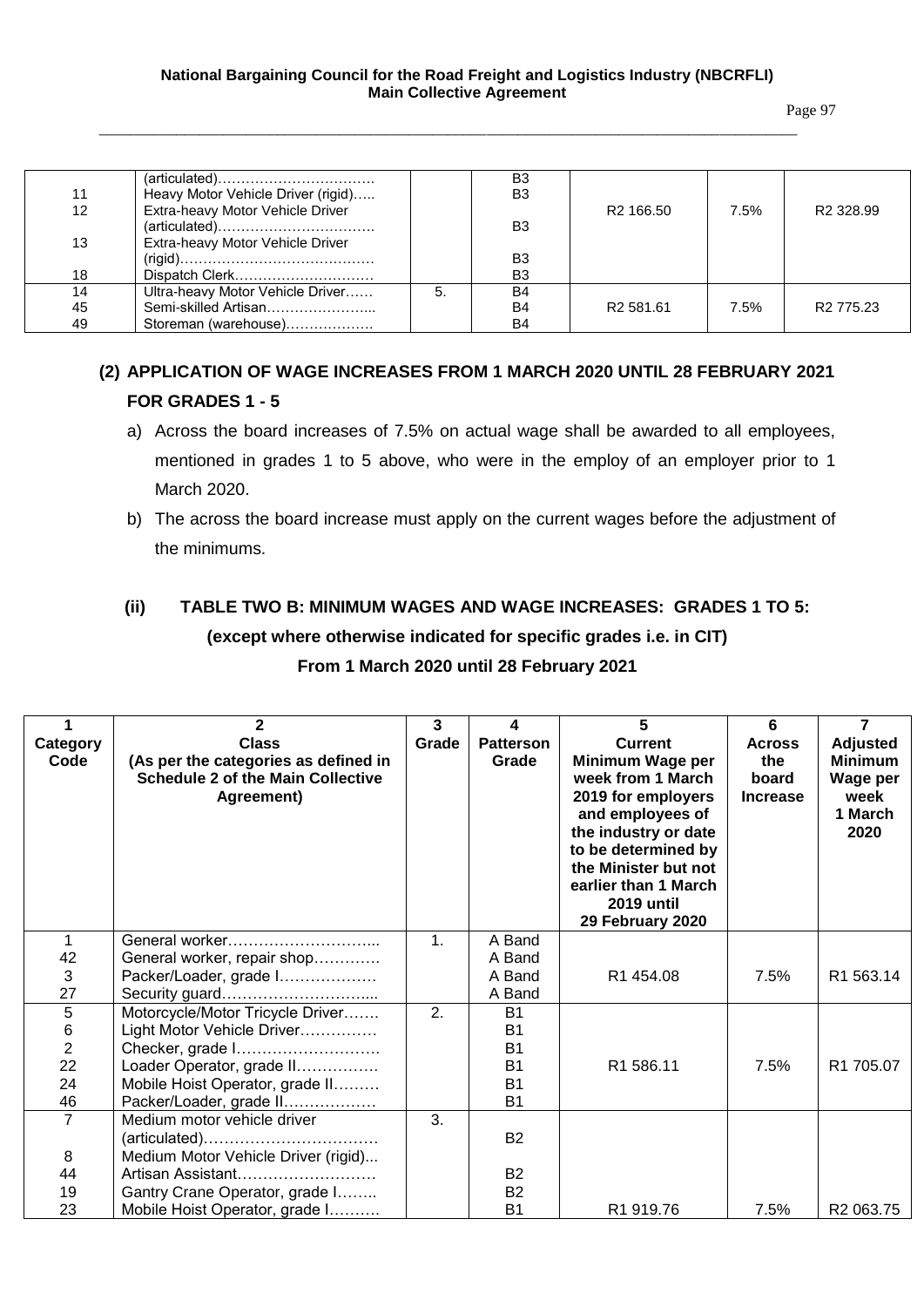|--|--|

| 47 | Checker, grade II                  |    | B2             |                       |      |                       |
|----|------------------------------------|----|----------------|-----------------------|------|-----------------------|
| 21 | Loader Operator, grade I           |    | B <sub>2</sub> |                       |      |                       |
| 20 | Gantry Crane Operator, grade II    |    | B1             |                       |      |                       |
| 26 | Storeman (workshop)                |    | B <sub>2</sub> |                       |      |                       |
| 15 |                                    |    | <b>B2</b>      |                       |      |                       |
| 10 | <b>Heavy Motor Vehicle Driver</b>  | 4. |                |                       |      |                       |
|    | (articulated)                      |    | B <sub>3</sub> |                       |      |                       |
| 11 | Heavy Motor Vehicle Driver (rigid) |    | B <sub>3</sub> | R <sub>2</sub> 166.50 | 7.5% | R <sub>2</sub> 328.99 |
| 12 | Extra-heavy Motor Vehicle Driver   |    |                |                       |      |                       |
|    | (articulated)                      |    | B <sub>3</sub> |                       |      |                       |
| 13 | Extra-heavy Motor Vehicle Driver   |    |                |                       |      |                       |
|    |                                    |    | B <sub>3</sub> |                       |      |                       |
| 18 | Dispatch Clerk                     |    | B3             |                       |      |                       |
| 14 | Ultra-heavy Motor Vehicle Driver   | 5. | B4             |                       |      |                       |
| 45 | Semi-skilled Artisan               |    | <b>B4</b>      | R <sub>2</sub> 581.61 | 7.5% | R <sub>2</sub> 775.23 |
| 49 | Storeman (warehouse)               |    | B4             |                       |      |                       |

## **(3) APPLICATION OF WAGE INCREASES FROM 1 MARCH 2020 UNTIL 28 FEBRUARY 2021 FOR GRADES 1 - 5**

- a) Across the board increases of 7.5% on actual wage shall be awarded to all employees, mentioned in grades 1 to 5 above, who were in the employ of an employer prior to 1 March 2020.
- b) The across the board increase must apply on the current wages before the adjustment of the minimums.
- (c) For the period 1 March 2021 to 28 February 2022 the minimum weekly rate of which wages in respect of ordinary working hours shall be paid by an employer to his employees who are engaged in the under mentioned grades, shall be as follows:

 **(iii) TABLE THREE A: MINIMUM WAGES AND WAGE INCREASES: GRADES 1 TO 5: (except where otherwise indicated for specific grades i.e. in Courier and CIT) For the period ending 28 February 2022**

| Category<br>Code | <b>Class</b><br>(As per the categories as defined in<br><b>Schedule 2 of the Main Collective</b><br>Agreement) | Grade | <b>Patterson</b><br>Grade | <b>Current</b><br><b>Minimum</b><br>Wage per<br>week ending<br>28 February<br>2021 | <b>Across the</b><br>board<br><b>Increase</b> | Adjusted<br><b>Minimum</b><br>Wage per<br>week<br>1 March<br>2021 |
|------------------|----------------------------------------------------------------------------------------------------------------|-------|---------------------------|------------------------------------------------------------------------------------|-----------------------------------------------|-------------------------------------------------------------------|
|                  |                                                                                                                |       | A Band                    |                                                                                    |                                               |                                                                   |
| 42               | General worker, repair shop                                                                                    |       | A Band                    |                                                                                    |                                               |                                                                   |
| 3                | Packer/Loader, grade I                                                                                         |       | A Band                    | R <sub>1</sub> 563.14                                                              | 7.5%                                          | R <sub>1</sub> 680.38                                             |
| 27               |                                                                                                                |       | A Band                    |                                                                                    |                                               |                                                                   |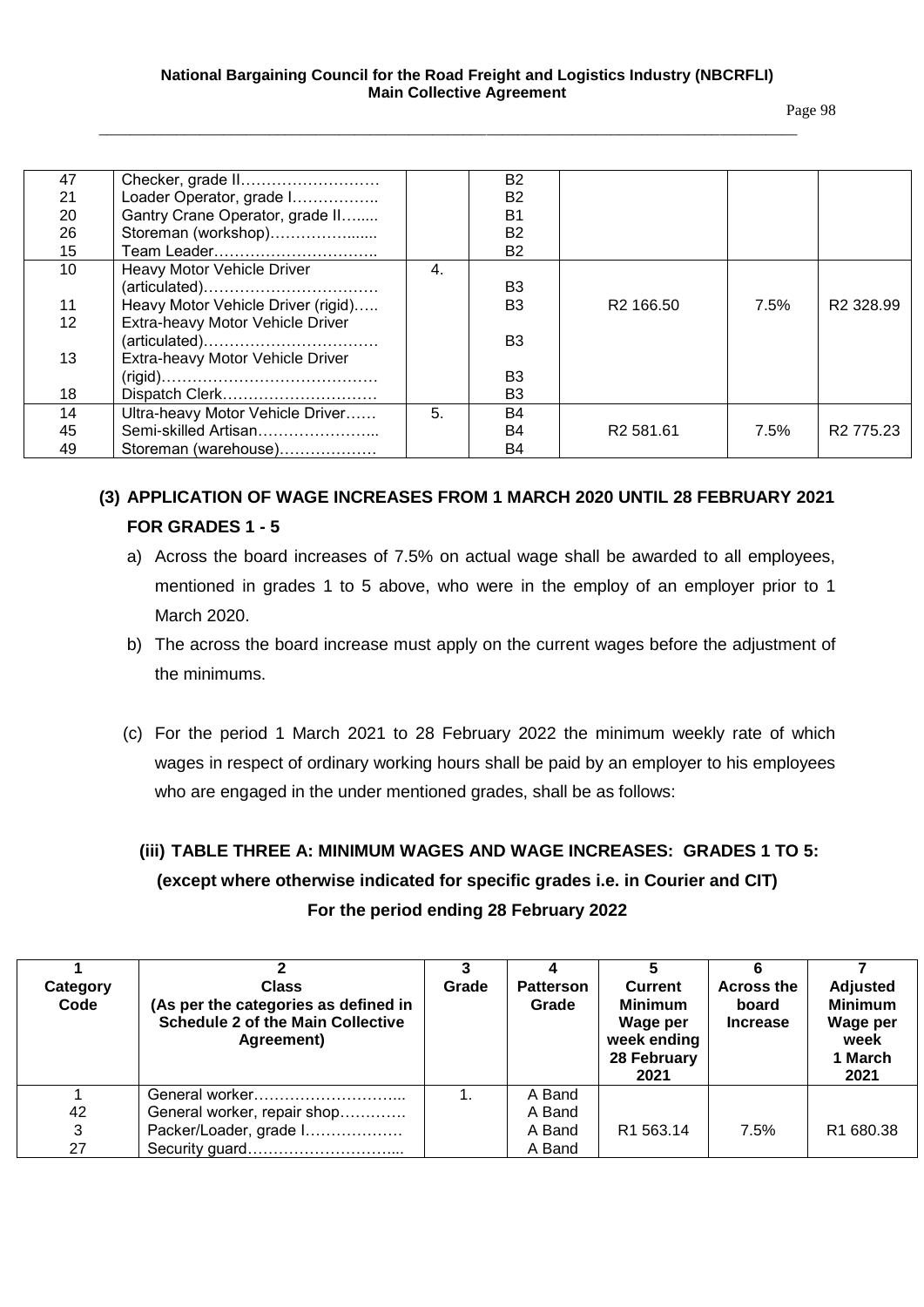#### **National Bargaining Council for the Road Freight and Logistics Industry (NBCRFLI) Main Collective Agreement**

\_\_\_\_\_\_\_\_\_\_\_\_\_\_\_\_\_\_\_\_\_\_\_\_\_\_\_\_\_\_\_\_\_\_\_\_\_\_\_\_\_\_\_\_\_\_\_\_\_\_\_\_\_\_\_\_\_\_\_\_\_\_\_\_\_\_\_\_\_\_\_\_\_\_\_\_\_\_\_\_\_\_\_\_\_\_\_\_\_\_

Page 99

| 5              | Motorcycle/Motor Tricycle Driver    | 2.               | <b>B1</b>      |                       |      |                       |
|----------------|-------------------------------------|------------------|----------------|-----------------------|------|-----------------------|
| 6              | Light Motor Vehicle Driver          |                  | <b>B1</b>      |                       |      |                       |
| $\overline{2}$ | Checker, grade I                    |                  | <b>B1</b>      |                       |      |                       |
| 22             | Loader Operator, grade II           |                  | <b>B1</b>      | R <sub>1</sub> 717.48 | 7.5% | R1 846.30             |
| 24             | Mobile Hoist Operator, grade II     |                  | <b>B1</b>      |                       |      |                       |
| 46             | Packer/Loader, grade II             |                  | <b>B1</b>      |                       |      |                       |
| $\overline{7}$ | Medium motor vehicle driver         | $\overline{3}$ . |                |                       |      |                       |
|                | (articulated)                       |                  | <b>B2</b>      |                       |      |                       |
| 8              | Medium Motor Vehicle Driver (rigid) |                  |                |                       |      |                       |
| 44             | Artisan Assistant                   |                  | <b>B2</b>      |                       |      |                       |
| 19             | Gantry Crane Operator, grade I      |                  | <b>B2</b>      |                       |      |                       |
| 23             | Mobile Hoist Operator, grade I      |                  | <b>B1</b>      | R <sub>2</sub> 076.15 | 7.5% | R <sub>2</sub> 231.87 |
| 47             | Checker, grade II                   |                  | <b>B2</b>      |                       |      |                       |
| 21             | Loader Operator, grade I            |                  | <b>B2</b>      |                       |      |                       |
| 20             | Gantry Crane Operator, grade II     |                  | <b>B1</b>      |                       |      |                       |
| 26             | Storeman (workshop)                 |                  | <b>B2</b>      |                       |      |                       |
| 15             | Team Leader                         |                  | <b>B2</b>      |                       |      |                       |
| 10             | Heavy Motor Vehicle Driver          | 4.               |                |                       |      |                       |
|                | (articulated)                       |                  | B <sub>3</sub> |                       |      |                       |
| 11             | Heavy Motor Vehicle Driver (rigid)  |                  | B <sub>3</sub> |                       |      |                       |
| 12             | Extra-heavy Motor Vehicle Driver    |                  |                | R <sub>2</sub> 328.99 | 7.5% | R <sub>2</sub> 503.67 |
|                | (articulated)                       |                  | B <sub>3</sub> |                       |      |                       |
| 13             | Extra-heavy Motor Vehicle Driver    |                  |                |                       |      |                       |
|                |                                     |                  | B <sub>3</sub> |                       |      |                       |
| 18             |                                     |                  | B <sub>3</sub> |                       |      |                       |
| 14             | Ultra-heavy Motor Vehicle Driver    | 5.               | B <sub>4</sub> |                       |      |                       |
| 45             | Semi-skilled Artisan                |                  | B <sub>4</sub> | R <sub>2</sub> 775.23 | 7.5% | R <sub>2</sub> 983.38 |
| 49             | Storeman (warehouse)                |                  | B <sub>4</sub> |                       |      |                       |

# **(2) APPLICATION OF WAGE INCREASES FOR THE PERIOD FROM 1 MARCH 2021 UNTIL 28 FEBRUARY 2022 FOR GRADES 1 - 5**

- a) Across the board increases of 7.5% on actual wage shall be awarded to all employees, mentioned in grades 1 to 5 above, who were in the employ of an employer prior to 1 March 2021.
- b) The across the board increase must apply on the current wages before the adjustment of the minimums.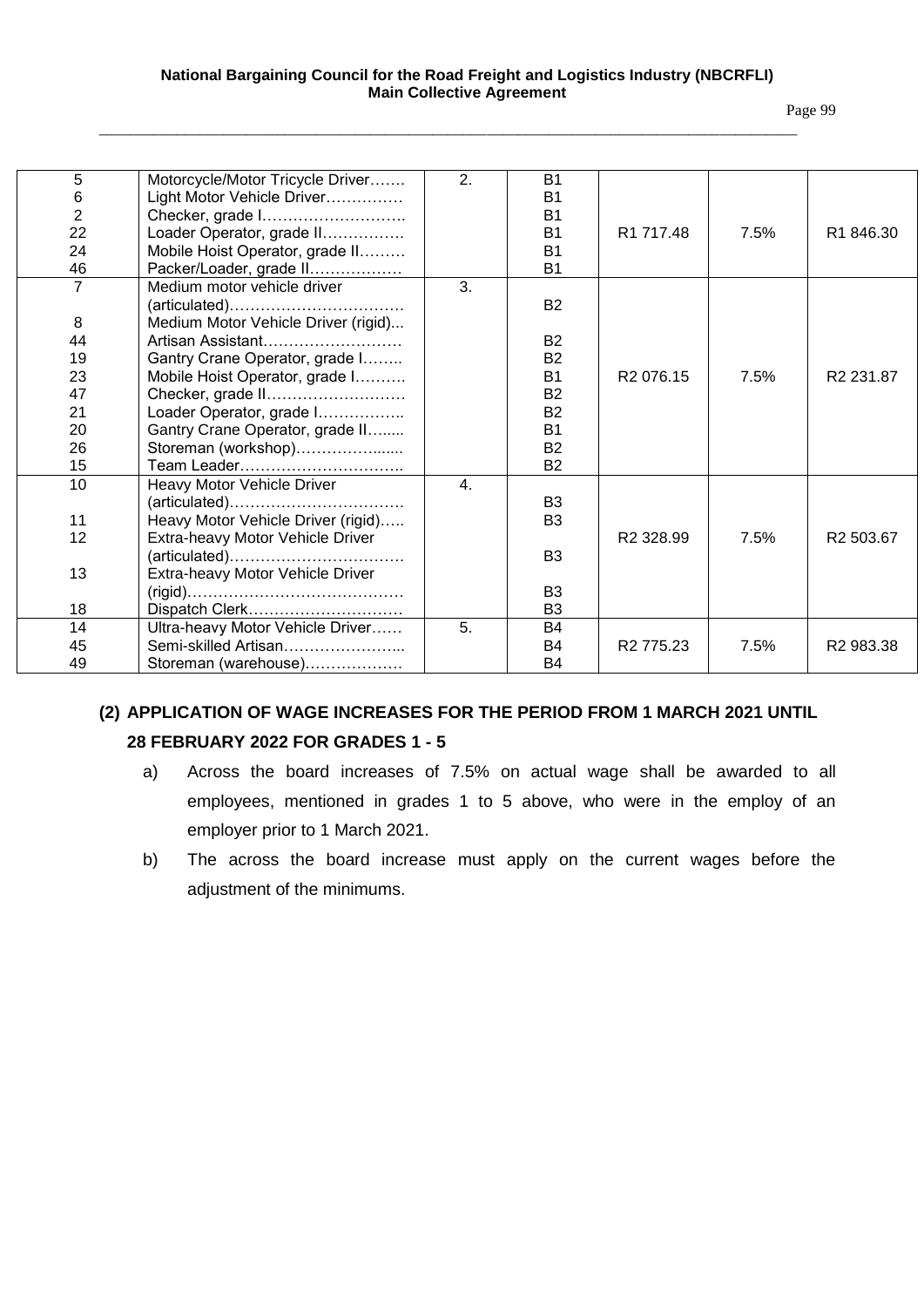#### **(iii) TABLE THREE B: MINIMUM WAGES AND WAGE INCREASES: GRADES 1 TO 5:**

#### **(except where otherwise indicated for specific grades i.e. in CIT)**

#### **From 1 March 2021 until 28 February 2022**

| 1              | $\overline{2}$                                                                     | $\overline{3}$   | $\overline{\mathbf{4}}$ | 5                       | 6                 | $\overline{7}$   |
|----------------|------------------------------------------------------------------------------------|------------------|-------------------------|-------------------------|-------------------|------------------|
| Category       | <b>Class</b>                                                                       | Grade            | <b>Patterson</b>        | <b>Current</b>          | <b>Across the</b> | <b>Adjusted</b>  |
| Code           | (As per the categories as defined in                                               |                  | Grade                   | <b>Minimum</b>          | board             | <b>Minimum</b>   |
|                | <b>Schedule 2 of the Main Collective</b><br>Agreement)                             |                  |                         | Wage per<br>week ending | <b>Increase</b>   | Wage per<br>week |
|                |                                                                                    |                  |                         | 28 February             |                   | 1 March          |
|                |                                                                                    |                  |                         | 2021                    |                   | 2021             |
| $\mathbf 1$    | General worker                                                                     | 1.               | $\overline{A}$ Band     |                         |                   |                  |
| 42             | General worker, repair shop                                                        |                  | A Band                  |                         |                   |                  |
| 3              | Packer/Loader, grade I                                                             |                  | A Band                  | R1 563.14               | 7.5%              | R1 680.38        |
| 27             |                                                                                    |                  | A Band                  |                         |                   |                  |
| $\overline{5}$ | Motorcycle/Motor Tricycle Driver                                                   | $\overline{2}$ . | <b>B1</b>               |                         |                   |                  |
| $\,6\,$        | Light Motor Vehicle Driver                                                         |                  | <b>B1</b>               |                         |                   |                  |
| $\overline{2}$ | Checker, grade I                                                                   |                  | <b>B1</b>               |                         |                   |                  |
| 22             | Loader Operator, grade II                                                          |                  | <b>B1</b>               | R1 705.07               | 7.5%              | R1832.95         |
| 24             | Mobile Hoist Operator, grade II                                                    |                  | <b>B1</b>               |                         |                   |                  |
| 46             | Packer/Loader, grade II                                                            |                  | <b>B1</b>               |                         |                   |                  |
| $\overline{7}$ | Medium motor vehicle driver                                                        | $\overline{3}$ . |                         |                         |                   |                  |
|                | (articulated)                                                                      |                  | <b>B2</b>               |                         |                   |                  |
| 8<br>44        | Medium Motor Vehicle Driver (rigid)<br>Artisan Assistant                           |                  | <b>B2</b>               |                         |                   |                  |
| 19             | Gantry Crane Operator, grade I                                                     |                  | <b>B2</b>               |                         |                   |                  |
| 23             | Mobile Hoist Operator, grade I                                                     |                  | <b>B1</b>               | R2 063.75               | 7.5%              | R2 218.54        |
| 47             | Checker, grade II                                                                  |                  | <b>B2</b>               |                         |                   |                  |
| 21             | Loader Operator, grade I                                                           |                  | <b>B2</b>               |                         |                   |                  |
| 20             | Gantry Crane Operator, grade II                                                    |                  | <b>B1</b>               |                         |                   |                  |
| 26             | Storeman (workshop)                                                                |                  | <b>B2</b>               |                         |                   |                  |
| 15             | Team Leader                                                                        |                  | <b>B2</b>               |                         |                   |                  |
| 10             | Heavy Motor Vehicle Driver                                                         | 4.               |                         |                         |                   |                  |
|                | $(\text{articulated}) \dots \dots \dots \dots \dots \dots \dots \dots \dots \dots$ |                  | B <sub>3</sub>          |                         |                   |                  |
| 11             | Heavy Motor Vehicle Driver (rigid)                                                 |                  | B <sub>3</sub>          | R2 328.99               | 7.5%              | R2 503.67        |
| 12             | Extra-heavy Motor Vehicle Driver                                                   |                  |                         |                         |                   |                  |
|                |                                                                                    |                  | B <sub>3</sub>          |                         |                   |                  |
| 13             | Extra-heavy Motor Vehicle Driver                                                   |                  |                         |                         |                   |                  |
|                |                                                                                    |                  | B <sub>3</sub>          |                         |                   |                  |
| 18             | Dispatch Clerk                                                                     |                  | B <sub>3</sub>          |                         |                   |                  |
| 14             | Ultra-heavy Motor Vehicle Driver                                                   | 5.               | <b>B4</b>               |                         |                   |                  |
| 45             | Semi-skilled Artisan                                                               |                  | <b>B4</b>               | R2 775.23               | 7.5%              | R2 983.38        |
| 49             | Storeman (warehouse)                                                               |                  | <b>B4</b>               |                         |                   |                  |

## **(3) APPLICATION OF WAGE INCREASES FOR THE PERIOD FROM 1 MARCH 2021 UNTIL 28 FEBRUARY 2022 FOR GRADES 1 - 5**

- a) Across the board increases of 7.5% on actual wage shall be awarded to all employees, mentioned in grades 1 to 5 above, who were in the employ of an employer prior to 1 March 2021.
- b) The across the board increase must apply on the current wages before the adjustment of the minimums.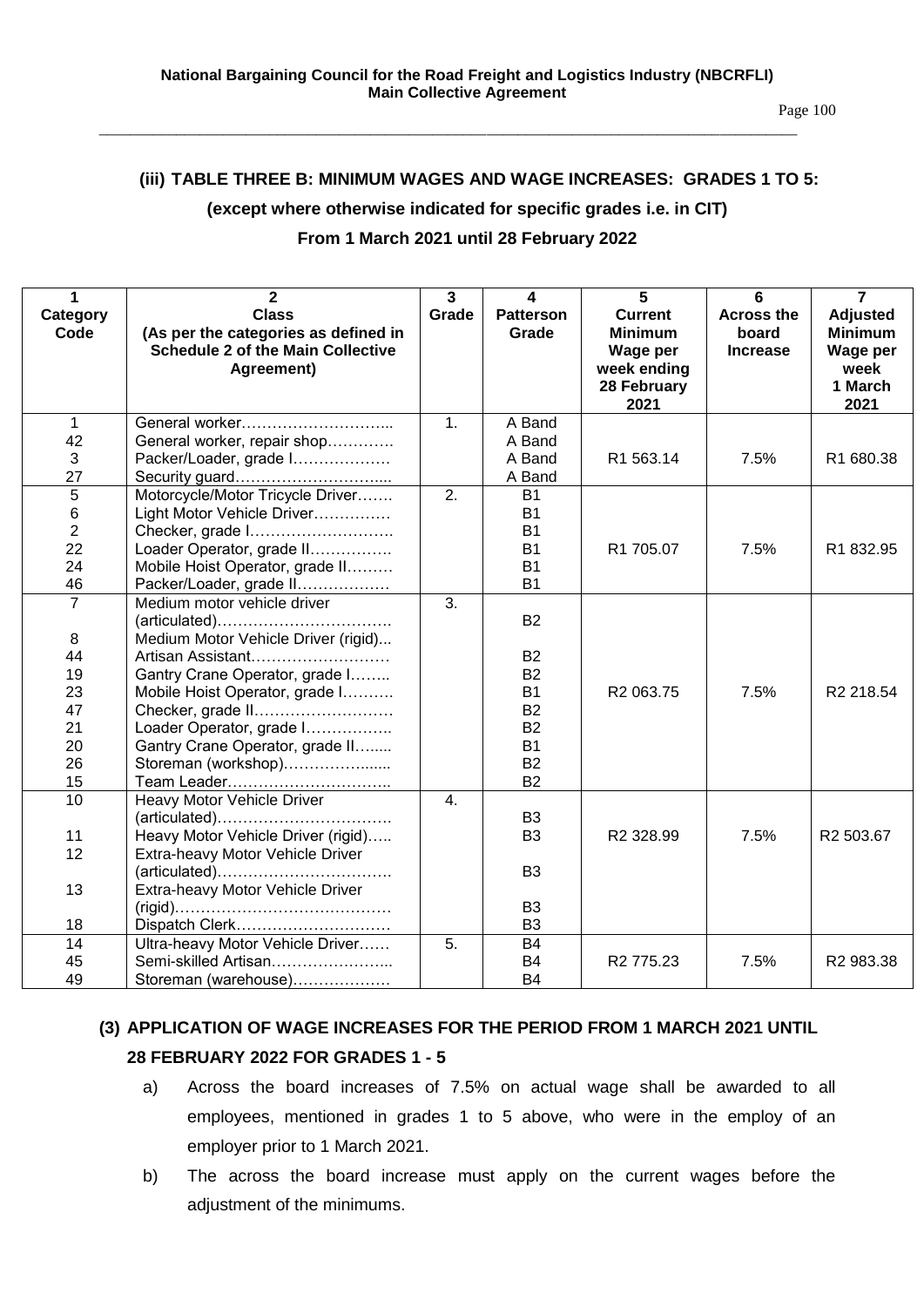**1. (d)** For the period 1 March 2019 for employers and employees of the industry or date to be determined by the Minister but not earlier than 1 March 2019 until 28 February 2022 the minimum weekly rate of which wages in respect of ordinary working hours shall be paid by an employer to his employees who are engaged in the under mentioned grades, shall be as follows:

## **(iv) TABLE FOUR: CASH IN TRANSIT CHAMBER MINIMUM WAGES: GRADES 3 TO 6: (except where otherwise indicated for specific grades i.e. in Courier)**

|                  | 2                                                                                                              | 3     | 4                         | 5                                                                                                                                                                                 | 6                                                                                                                                                                                                                                                 | 7                                                                        | 8                                                                        |
|------------------|----------------------------------------------------------------------------------------------------------------|-------|---------------------------|-----------------------------------------------------------------------------------------------------------------------------------------------------------------------------------|---------------------------------------------------------------------------------------------------------------------------------------------------------------------------------------------------------------------------------------------------|--------------------------------------------------------------------------|--------------------------------------------------------------------------|
| Category<br>Code | <b>Class</b><br>(As per the categories as defined in<br><b>Schedule 2 of the Main Collective</b><br>Agreement) | Grade | <b>Patterson</b><br>Grade | <b>Current</b><br><b>Minimum</b><br>Wage per<br>week<br>ending<br>28 February<br>2019 as<br>published<br>in the<br>Notice 726<br>of 28<br>October<br>2016<br>under GG<br>No 40385 | <b>Adjusted</b><br><b>Minimum</b><br>Wage per<br>week<br>1 March<br>2019 for<br>employers<br>and<br>employees<br>of the<br>industry or<br>date to be<br>determine<br>d by the<br><b>Minister</b><br>but not<br>earlier<br>than<br>1 March<br>2019 | <b>Adjusted</b><br><b>Minimum</b><br>Wage per<br>week<br>1 March<br>2020 | <b>Adjusted</b><br><b>Minimum</b><br>Wage per<br>week<br>1 March<br>2021 |
| 50               | Vehicle Guard                                                                                                  | 3.    | B2                        | R <sub>2</sub> 808.53                                                                                                                                                             | R3 057.93                                                                                                                                                                                                                                         | R3 270.32                                                                | R3 499.24                                                                |
| 51               | Custodian                                                                                                      | 5.    | B <sub>4</sub>            | R3 276.17                                                                                                                                                                         | R3 505.50                                                                                                                                                                                                                                         | R3 750.89                                                                | R4 013.45                                                                |
| 41               | Security Officer, III                                                                                          | 6.    | B <sub>3</sub>            | R <sub>2</sub> 340.60                                                                                                                                                             | R <sub>2</sub> 538.89                                                                                                                                                                                                                             | R <sub>2</sub> 716.61                                                    | R <sub>2</sub> 906.77                                                    |
| 40               | Security Officer, II                                                                                           |       | B <sub>3</sub>            | R <sub>2</sub> 808.53                                                                                                                                                             | R3 057.93                                                                                                                                                                                                                                         | R3 270.32                                                                | R3 499.24                                                                |
| 39               | Security Officer, 1                                                                                            |       | B4                        | R <sub>2</sub> 808.53                                                                                                                                                             | R3 057.93                                                                                                                                                                                                                                         | R3 270.32                                                                | R3 499.24                                                                |

## **From 1 March 2019 until 28 February 2022**

# **2. APPLICATION OF WAGE INCREASES FROM 1 MARCH 2019 UNTIL 28 FEBRUARY 2022 FOR GRADES 3, 5 and 6**

- a) Across the board increases of 8% on actual wage shall be awarded to all employees, mentioned in grades 3, 5 and 6 above, who were in the employ of an employer prior to 1 March 2019.
- b) Across the board increases of 7.5% on actual wage shall be awarded to all employees, mentioned in grades 3, 5 and 6 above, who were in the employ of an employer prior to 1 March 2020.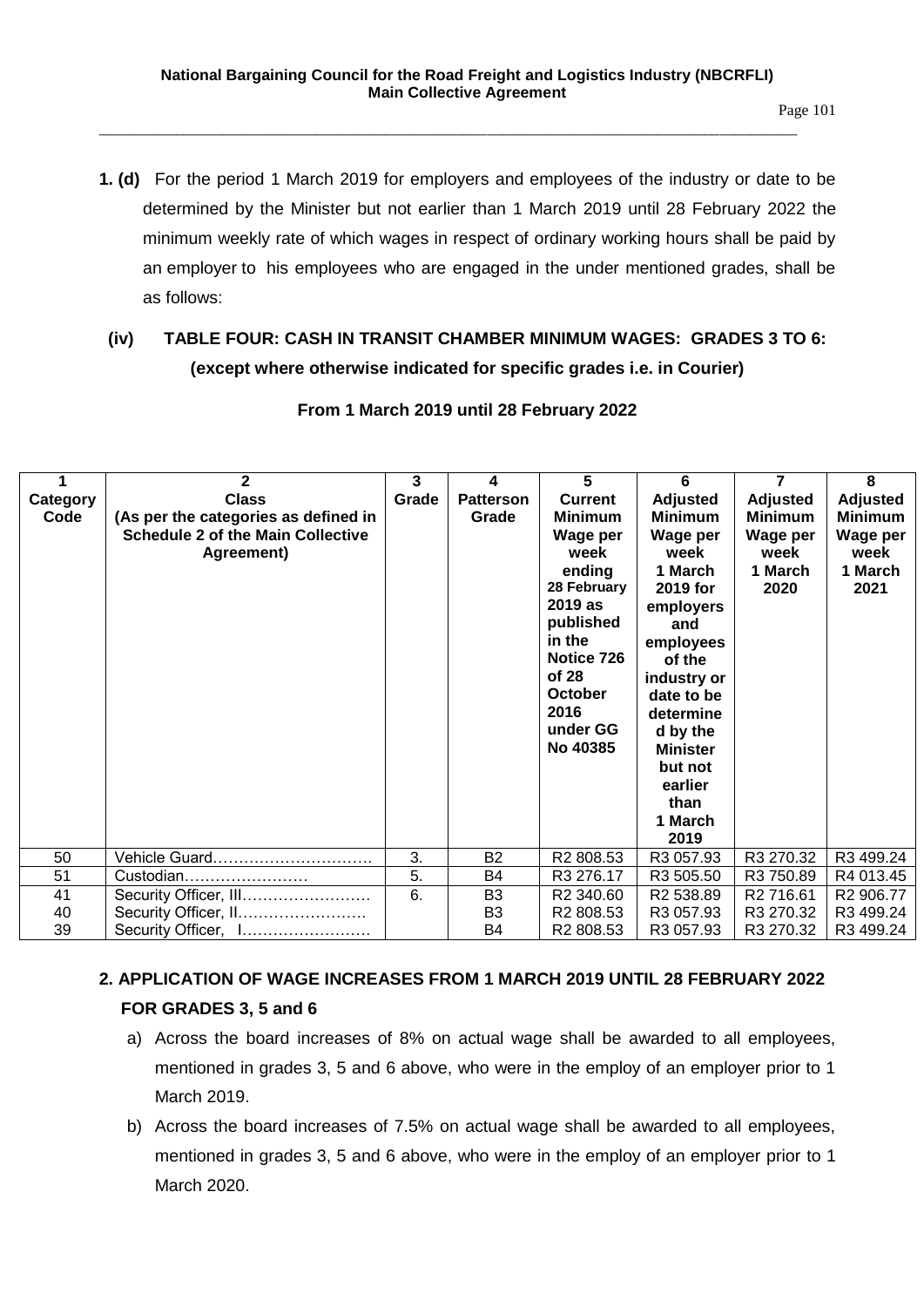- c) Across the board increases of 7.5% on actual wage shall be awarded to all employees, mentioned in grades 3, 5 and 6 above, who were in the employ of an employer prior to 1 March 2021.
- d) The across the board increase must apply on the current wages before the adjustment of the minimums.

## **1(e) - Extended Bargaining Unit Employees (EBU)**

(1) In accordance with the Main Collective Agreement definition of the Bargaining Unit, as provided in clause 56, across the board increases shall apply to the following EBU employees as follows:

## **(iv) TABLE ONE: ACROSS THE BOARD INCREASES**

## **From 1 March 2019 for employers and employees of the industry or date to be determined by the Minister but not earlier than 1 March 2019 until 29 February 2020**

| <b>Employees</b>                       | <b>Across the Board Increase</b> |
|----------------------------------------|----------------------------------|
| Current EBU up to Patterson Grading B4 | 8%                               |
| Current EBU Patterson Grading C1       | 7%                               |

(2) The across the board increases in table one shall be calculated on actual wage and shall be awarded to all employees mentioned in the said table, who were in the employ of an employer prior to the coming into operation of the wage schedule.

## **(v) TABLE TWO: ACROSS THE BOARD INCREASES From 1 March 2020 until 28 February 2021**

| <b>Employees</b>                       | <b>Across the Board Increase</b> |
|----------------------------------------|----------------------------------|
| Current EBU up to Patterson Grading B4 | 7.5%                             |
| Current EBU Patterson Grading C1       | 6.5%                             |

(3) The across the board increases referred to in table two shall be granted as from 1 March 2020 on actual wage.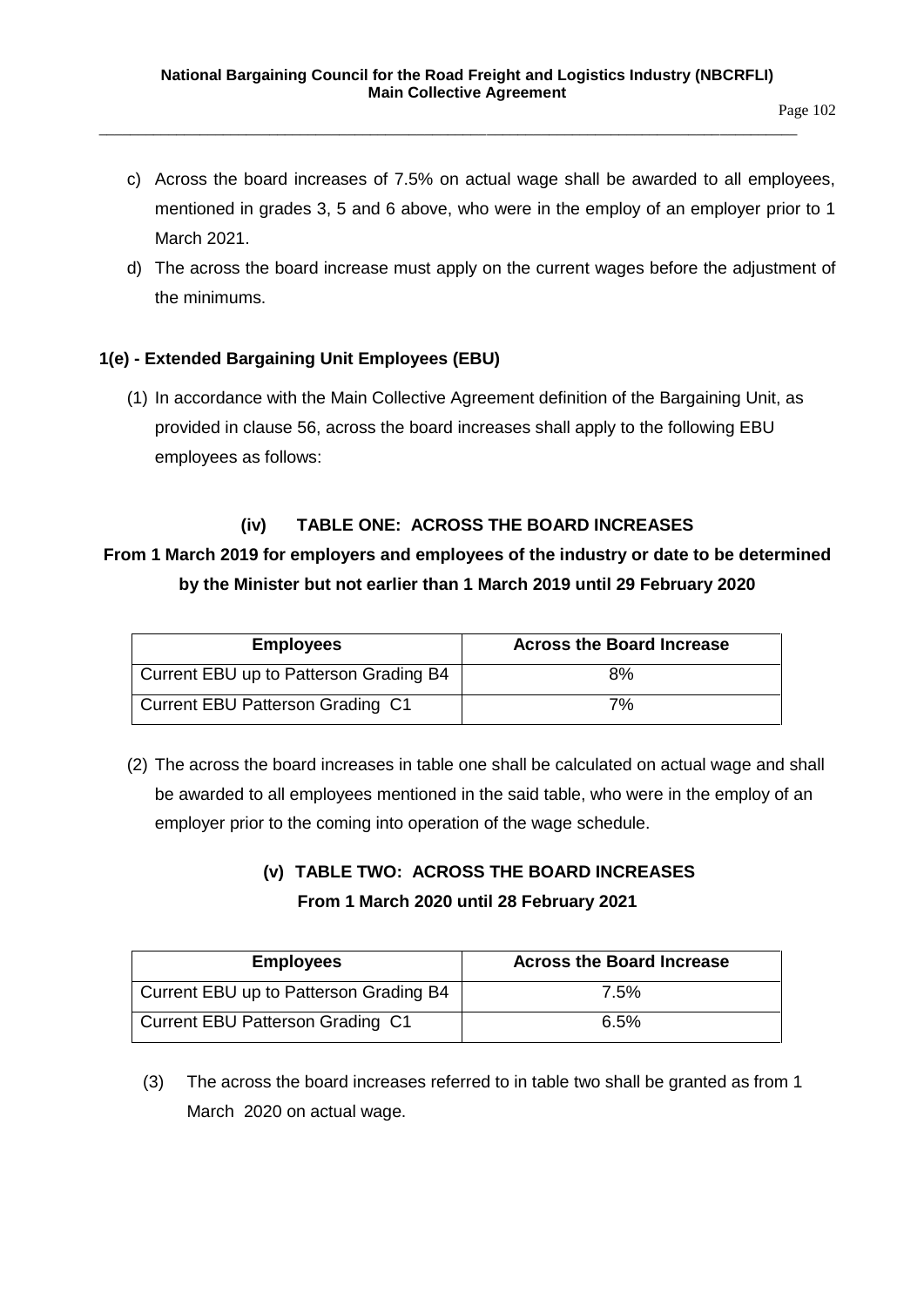# **(vi) TABLE THREE: ACROSS THE BOARD INCREASES From 1 March 2021 until 28 February 2022**

| <b>Employees</b>                        | <b>Across the Board Increase</b> |
|-----------------------------------------|----------------------------------|
| Current EBU up to Patterson Grading B4  | 7.5%                             |
| <b>Current EBU Patterson Grading C1</b> | 6.5%                             |

- (4) The across the board increases referred to in table three above shall be granted as from 1 March 2021 on actual wage.
- 1.(f) Extended Bargaining Unit Employees engaged in the Cash-in-Transit Sector
	- (1) Across the board increases
		- (a) Year one: From 1 March 2019 for employers and employees of the industry or date to be determined by the Minister but not earlier than 1 March 2019 until 29 February 2020:
			- (i) 8% in respect of all EBU employees up to Paterson Grade B4.
			- (ii) 7% in respect of all EBU employees in Paterson Grade C1.
		- (b) Year two: From 1 March 2020 until 28 February 2021:
			- (i) 7.5% in respect of all EBU employees up to Paterson Grading B4.
			- (ii) 6.5% in respect of all EBU employees in Paterson Grading C1.
		- (c) Year three: From 1 March 2021 until 28 February 2022:
			- (i) 7.5% in respect of all EBU employees up to Paterson Grading B4.
			- (ii) 6.5% in respect of all EBU employees in Paterson Grading C1.
- 1.(g) The only provisions of this Agreement that shall apply to extended bargaining unit employees shall be the increases referred to above, the provisions of clause 77 only as from December 2018, clause 54, clause 69 and schedule 4 item 8 (Wellness Fund).
	- (2) Across the board increases shall be granted on actual wages.

## **2. Night-shift allowance**

(1) The following night-shift allowances shall be payable to employees for whom minimum wages are prescribed: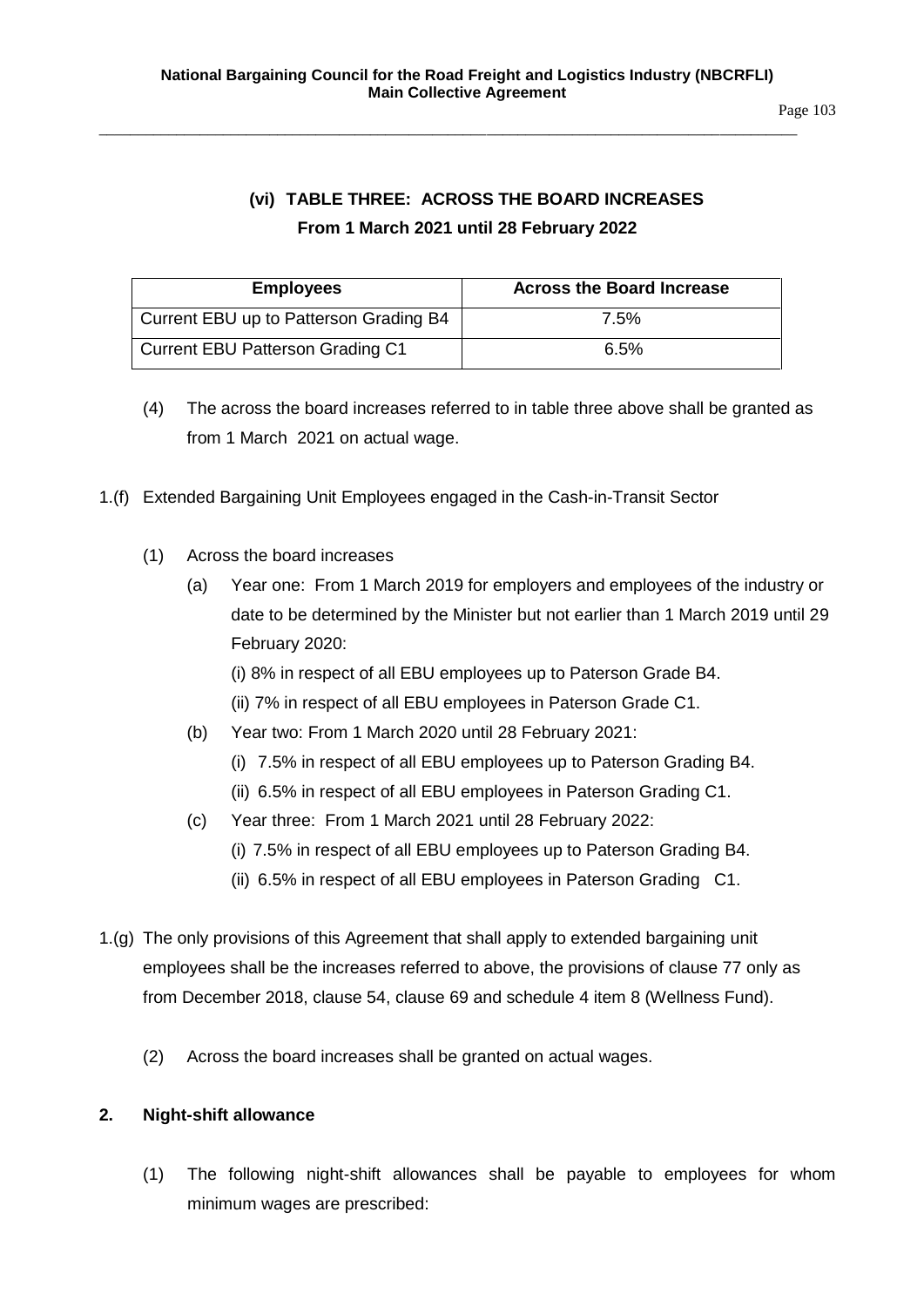Page 104

#### (a)

| <b>Category of Employee</b>         | Period: From 1 March 2019 for employers<br>and employees of the industry or date to be<br>determined by the Minister but not earlier |
|-------------------------------------|--------------------------------------------------------------------------------------------------------------------------------------|
|                                     |                                                                                                                                      |
|                                     | than 1 March 2019 until 29 February 2020                                                                                             |
| Employees who perform more than one | An allowance of R12,00 beyond one hour and                                                                                           |
| hour of night work                  | R2,17 for every hour in excess thereof; or by a                                                                                      |
|                                     | reduction of ordinary hours of work                                                                                                  |

#### (b)

| <b>Category of Employee</b>                               | Period: From 1 March 2020 to 28 February<br>2021                                              |
|-----------------------------------------------------------|-----------------------------------------------------------------------------------------------|
| Employees who perform more than one<br>hour of night work | An allowance of R12.90 beyond one hour and<br>R2,33 for every hour in excess thereof; or by a |
|                                                           | reduction of ordinary hours of work                                                           |

#### (c)

| <b>Category of Employee</b>         | Period: From 1 March 2021 to 28 February<br>2022 |
|-------------------------------------|--------------------------------------------------|
| Employees who perform more than one | An allowance of R13,86 beyond one hour and       |
| hour of night work                  | R2,50 for every hour in excess thereof; or by a  |
|                                     | reduction of ordinary hours of work              |

## **3. Consolidated allowance**

The consolidated allowance payable in terms of clause 63 (7) is R100 per month.

## **4. Subsistence and Cross Border allowance**

(a) Subsistence Allowance

The Subsistence allowance payable in terms of clause 36A of the Main Agreement, must be paid as per the schedule hereunder:

## **Subsistence Allowance: Period: From 1 March 2019 for employers and employees of the industry or date to be determined by the Minister but not earlier than 1 March 2019 until 29 February 2020**

(a) R43.43 for each period of absence within the borders of the Republic of South Africa (b) R37.52 for each of the three daily meal intervals during such absence. Total R112.57 **Subsistence Allowance:**

**Period: From 1 March 2020 until 28 February 2021**

(a) R46.69 for each period of absence within the borders of the Republic of South Africa (b) R40.34 for each of the three daily meal intervals during such absence. Total R121.01

## **Subsistence Allowance:**

**Period: From 1 March 2021 until 28 February 2022**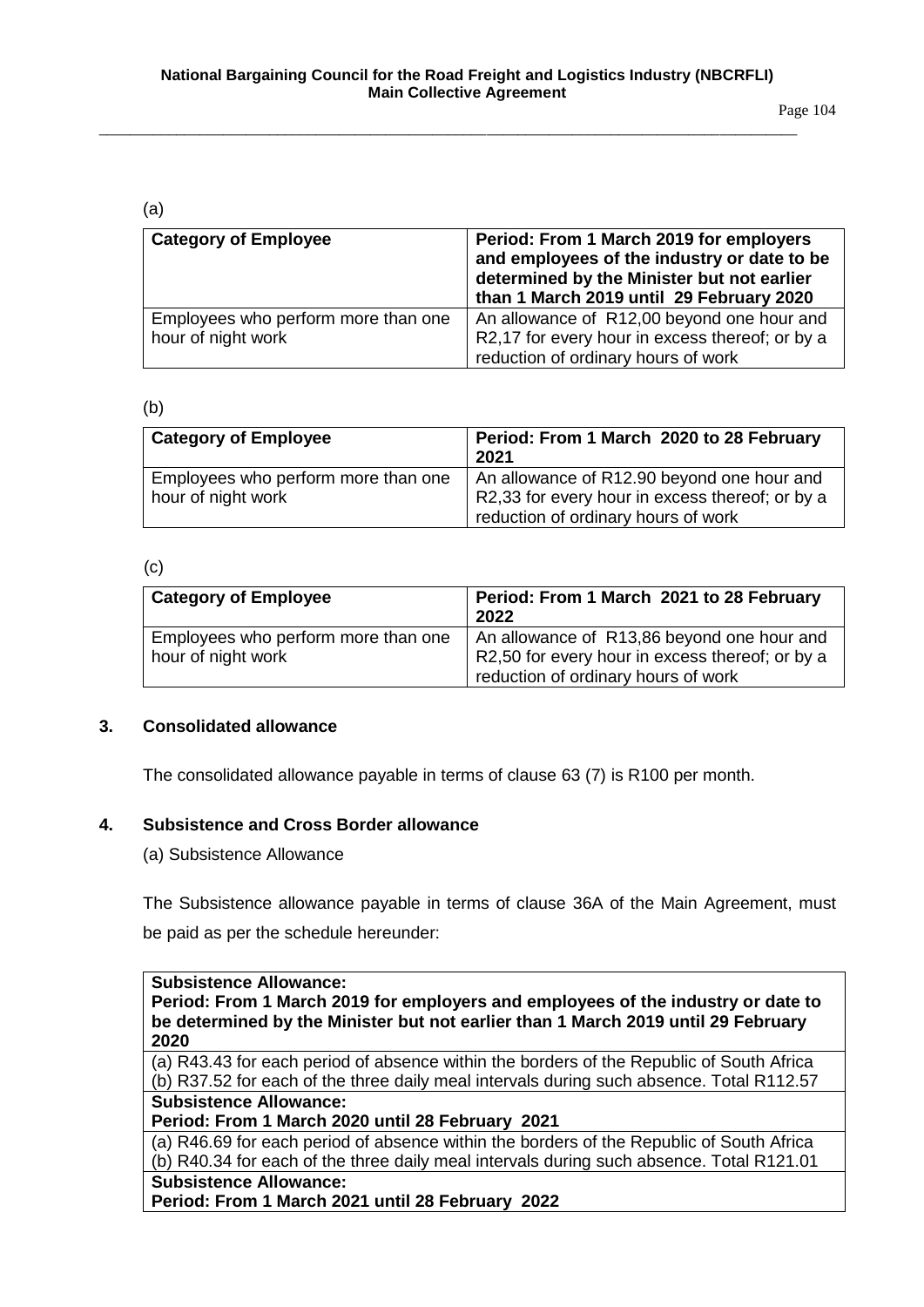(a) R50.19 for each period of absence within the borders of the Republic of South Africa (b) R43.36 for each of the three daily meal intervals during such absence. Total R130.09

(b) Cross Border Allowance

The Cross Border allowance payable in terms of clause 36B of the Main Agreement, must be paid as per the schedule hereunder:

#### **Cross Border Allowance:**

**Period: From 1 March 2019 for employers and employees of the industry or date to be determined by the Minister but not earlier than 1 March 2019 until 29 February 2020**

(a) R78.33 for each period of absence outside the borders of the Republic of South Africa (b) R48.39 for each of the three daily meal intervals during such absence. Total R145.17 **Cross Border Allowance:**

**Period: From 1 March 2020 until 28 February 2021**

(a) R117.50 for each period of absence within the borders of the Republic of South Africa (b) R72.59 for each of the three daily meal intervals during such absence. Total R217.76 **Cross Border Allowance: Period: From 1 March 2021 until 28 February 2022**

(a) R126.31 for each period of absence outside the borders of the Republic of South Africa

(b) R78.03 for each of the three daily meal intervals during such absence. Total R234.09

#### **5. Mortality and special grants**

The mortality and special grants that employees are entitled to receive for each completed year of service, up to a maximum of 30 years, during which contributions have been received is as follows –

- (a) Drivers and security officers, grade I and grade II: R150,00 per completed contribution service year; and
- (b) all other employees: R100,00 per completed contribution service year.

## **6. Dangerous Goods Driver Limitation of Hours Allowance**

The allowance that must be paid to Dangerous Goods Drivers in terms of clause 60 of the Main Collective Agreement is:

- (a) R98.34 if the client restricts the driver's hours of work to 12 hours or less. This amount to be increased as follows:
	- (i) Year 1: (From 1 March 2019 for employers and employees of the industry or date to be determined by the Minister but not earlier than 1 March 2019 until 29 February 2020) R106.20
		- (ii) Year 2: (From 1 March 2020 until 28 February 2021)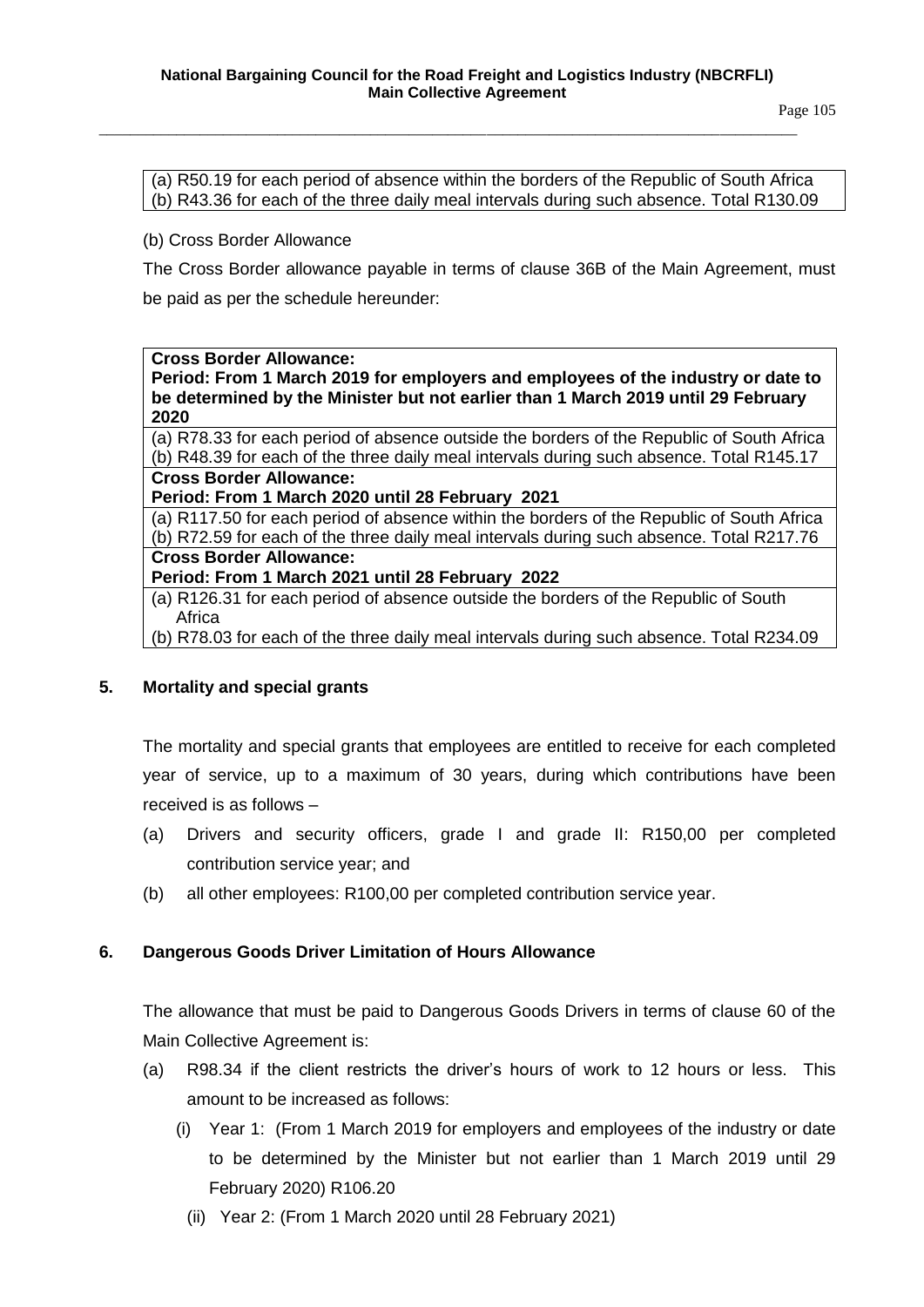Page 106

R114.16

- (iii) Year 3: (From 1 March 2021 until 28 February 2022) R122.72
- (b) R63.22 if the client restricts the driver's hours of work to 13 hours or less, but not less than 12. This amount to be increased as follows:
	- (i) Year 1: (From 1 March 2019 for employers and employees of the industry or date to be determined by the Minister but not earlier than 1 March 2019 until 29 February 2020)

R68.27

- (ii) Year 2: (From 1 March 2020 until 28 February 2021) R73.39
- (iii) Year 3: (From 1 March 2021 until 28 February 2022) R78.89
- (c) R35.13 if the client restricts the driver's hours of work to 14 hours or less, but not less than 13. This amount to be increased as follows:
	- (i) Year 1: (From 1 March 2019 for employers and employees of the industry or date to be determined by the Minister but not earlier than 1 March 2019 until 29 February 2020)

R37.94

- (ii) Year 2: (From 1 March 2020 until 28 February 2021) R40.78
- (iii) Year 3: (From 1 March 2021 until 28 February 2022) R43.83

## **7. Dual Driver Subsistence**

- (1) The dual driver subsistence shall be as follows:
	- (i) Year 1: (Date to be determined by the Minister until 29 February 2020) R235.44 per day (3 meal allowances of R30.12 each and base portion of R145.08 per shift) subject to Clause 67A of this agreement.
		- (ii) Year 2: (From 1 March 2020 until 28 February 2021) R253.10 per day (3 meal allowances of R32.38 each and base portion of R155.96 per shift) subject to Clause 67A of this agreement.
	- (iii) Year 3: (From 1 March 2021 until 28 February 2022) R272.08 per day (3 meal allowances of R34.81 each and base portion of R167.66 per shift) subject to Clause 67A of this agreement.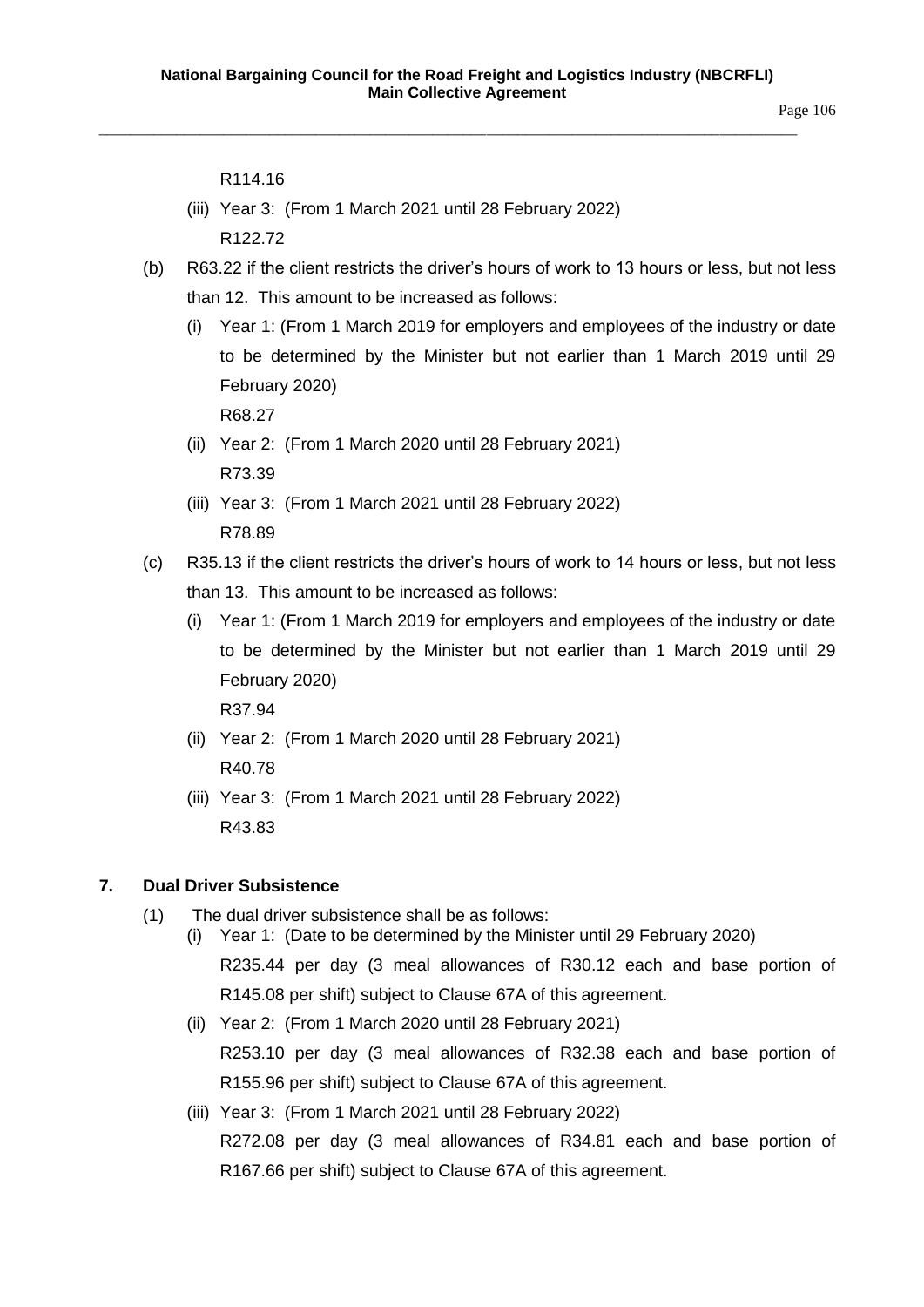(2) A driver who does not qualify for the standard subsistence allowance as per clause 36A of the Main Collective Agreement, will receive the difference between the Dual Driver Subsistence Allowance and the standard subsistence allowance as specified in clause 36A of the Main Collective Agreement.

## **8. Abnormal Loads in Excess of 150 000 kg grading**

- (1) The grading of this position has been delegated to the Outstanding Wage Matters Committee for review and such process must be concluded prior to 01 March 2019.
- (2) Should the review conclude that the applicable driver positions should be at a higher grade, then the following shall be:
	- (a) The higher grade shall be applicable upon implementation of this agreement.
	- (b) The minimum of this new grade will be set at the  $25<sup>th</sup>$  percentile minimum reflected in the applicable range.

## **9. Petroleum Driver Grading**

(1) The grading of this position has been delegated to the Outstanding Wage Matters Committee for review and such process must be concluded prior to 01 March 2019.

## **10. Membership: Provident / Pension Fund**

- (1) Every employee for whom minimum wages are prescribed in Schedule 5 of this Collective Agreement shall at all times be a member of a provident or pension fund which is registered in terms of the provisions of the Pension Funds Act, 24 of 1956 as amended.
- (2) The non-payment of provident/pension fund contributions deducted by employers is a criminal offence in terms of the Financial Sector Regulation Act, 09 of 2017.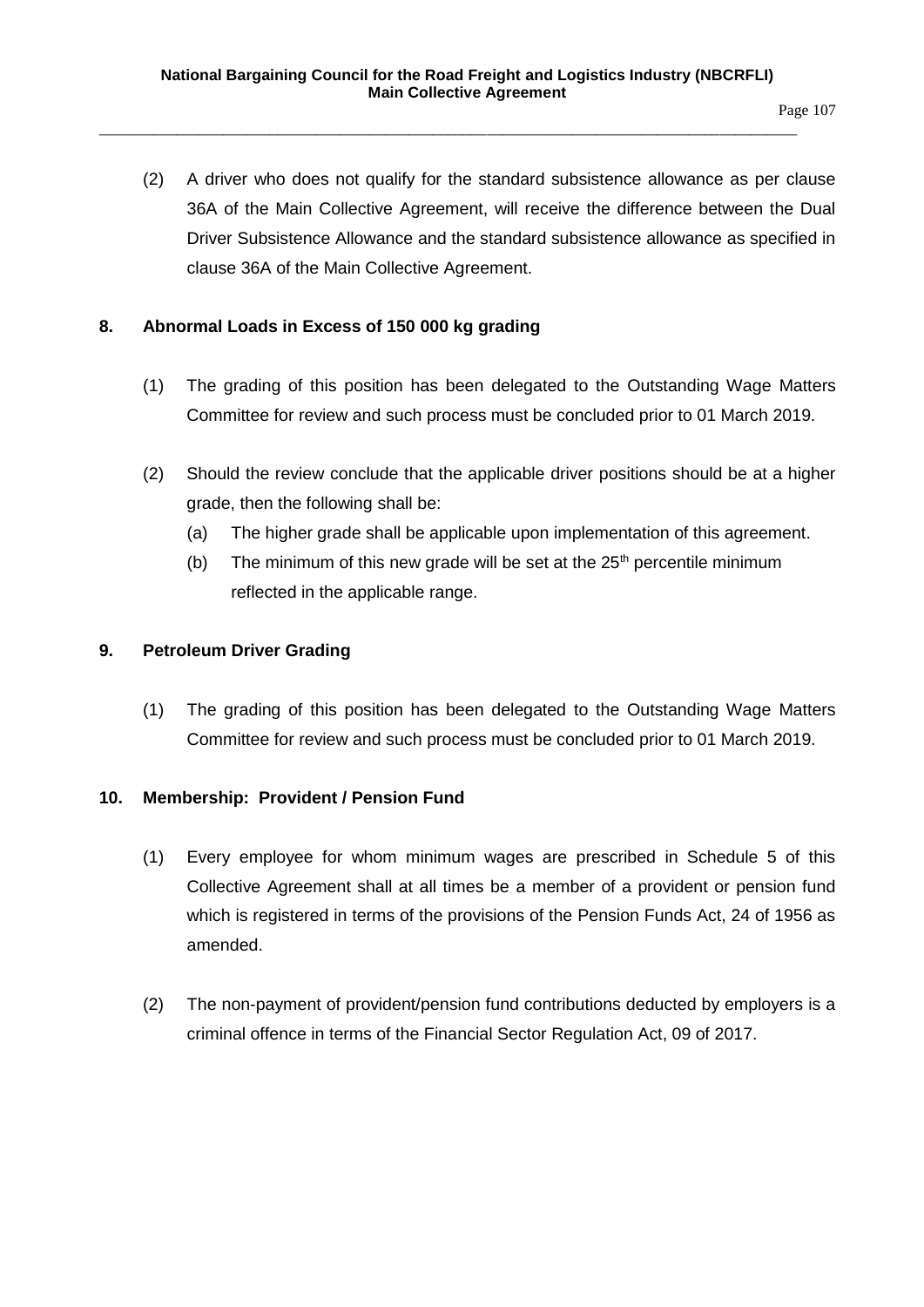Page 108

## **SCHEDULE 6**

#### **PRESCRIBED FORMS**

- 1. ANNEXURE A.1 STATEMENT OF REGISTRATION WITH COUNCIL
- 2. ANNEXURE A.2 CERTIFICATE OF REGISTRATION
- 3. ANNEXURE A.3 CERTIFICATE OF SERVICE
- 6. ANNEXURE A.6 ANNUAL PAYMENT VOUCHER
- 7. ANNEXURE A.7 NOTICE OF TERMINATION OF EMPLOYMENT
- 8. ANNEXURE A.8 APPLICATION FOR SICK LEAVE BENEFIT